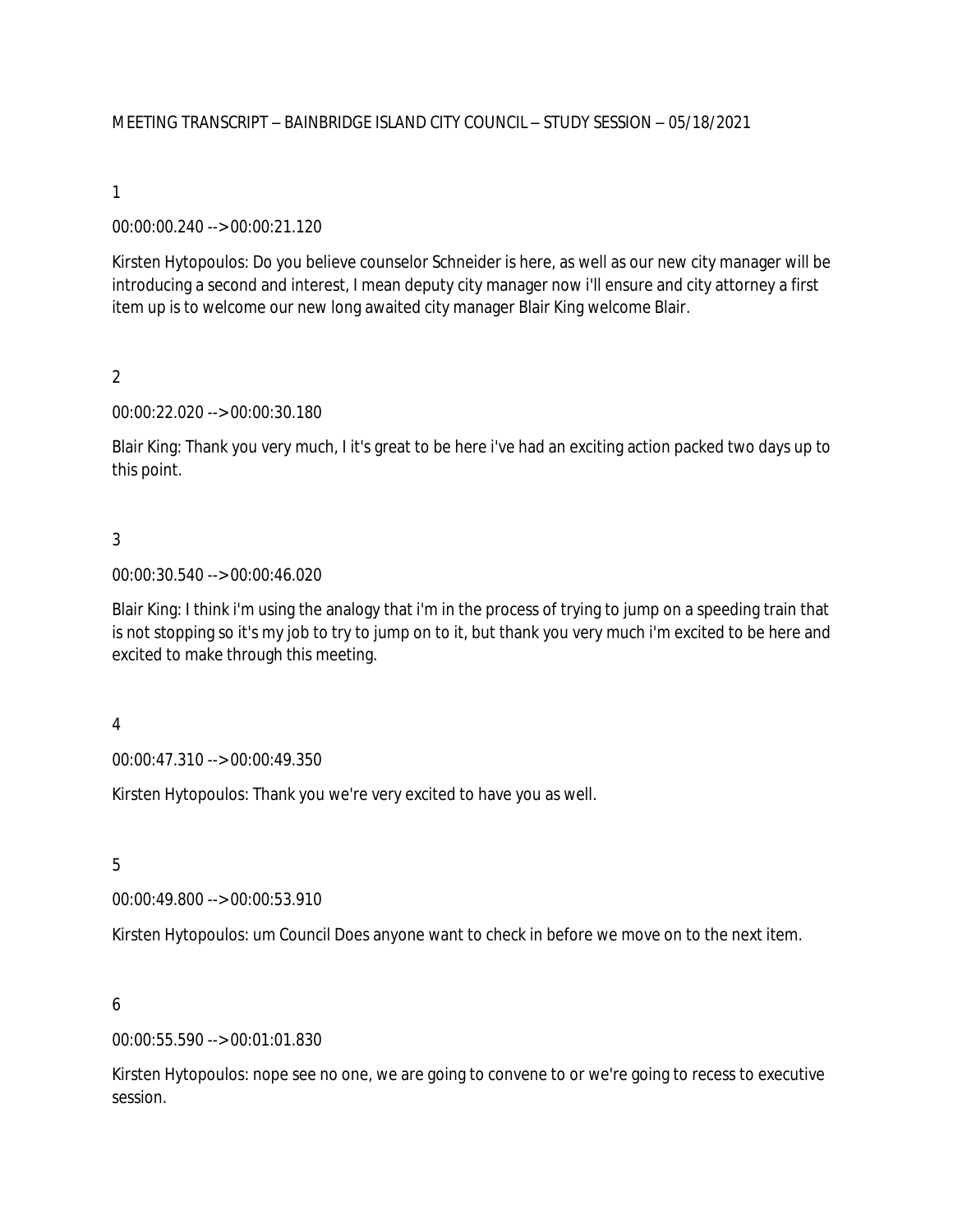00:01:02.250 --> 00:01:11.550

Kirsten Hytopoulos: Pursuant to our CW 4231 101 I to discuss with legal counsel matters related to litigation or potential litigation, to which the city.

8

00:01:11.850 --> 00:01:24.930

Kirsten Hytopoulos: The governing body or a Member, acting in an official capacity is or is likely to become a party when public knowledge regarding the discussion is likely to result in an adverse legal or financial consequences, the agency were scheduled to be gone for 30 minutes.

9

00:01:26.460 --> 00:01:32.610

Joe Levan: Okay, Council, so I will send if you leave this miss medium, as you normally do and i'll send you link to the executive session and you'll join through that link.

10

00:32:25.080 --> 00:32:28.530

Christine Brown: Council has extended the executive session by 10 minutes.

11

00:43:26.730 --> 00:43:37.020

Kirsten Hytopoulos: Okay looks like we have all seven of us turn from session to session no decisions were made our next item up is item for approval of the agenda.

12

00:43:38.220 --> 00:43:38.940

Kirsten Hytopoulos: No motion.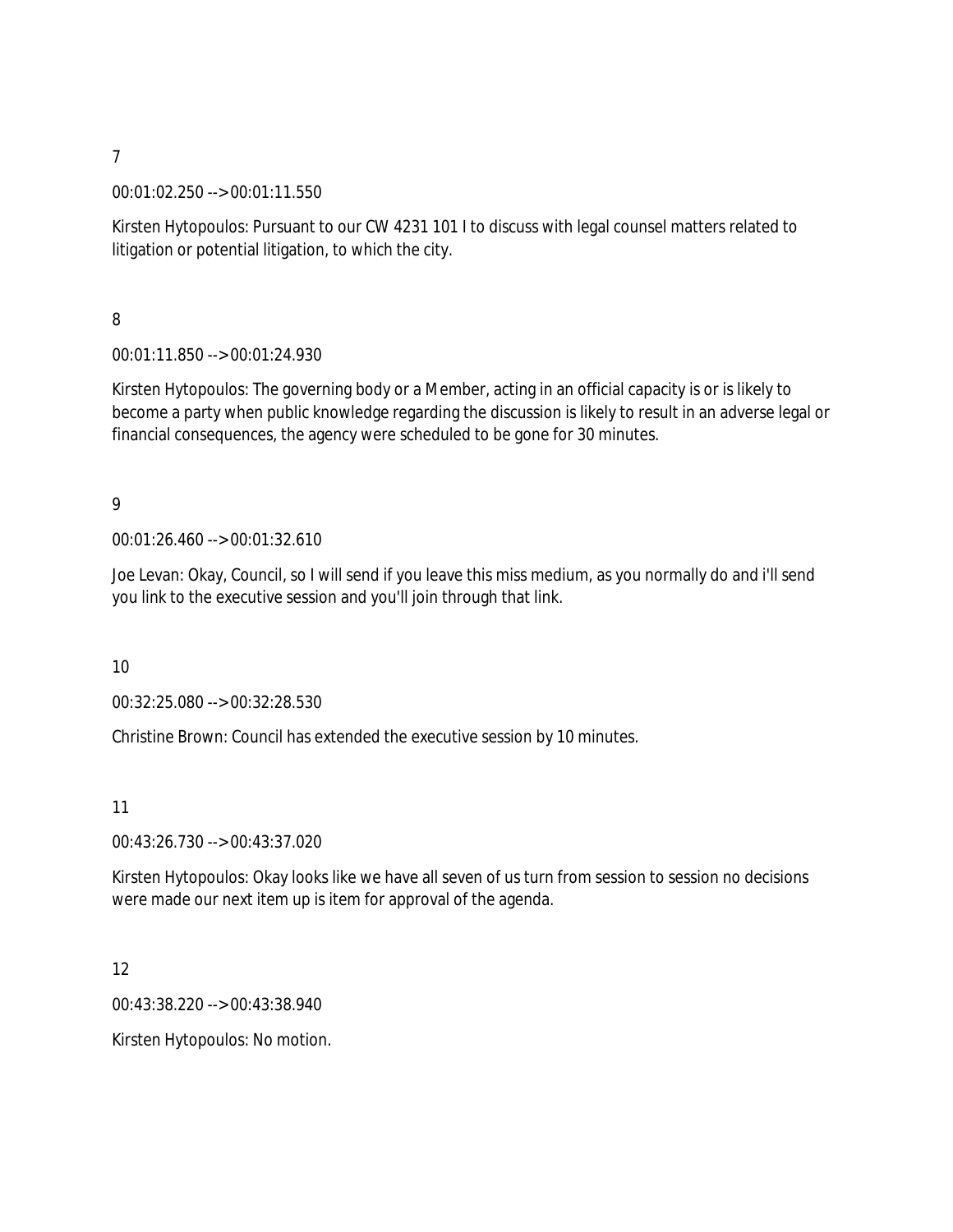00:43:44.490 --> 00:43:46.350

Kirsten Hytopoulos: seconded by by customer deets.

14

00:43:46.470 --> 00:43:48.630

Kirsten Hytopoulos: um any any discussion.

15

00:43:51.270 --> 00:44:01.080

Kirsten Hytopoulos: I do have an item i'm like to add, and I don't hate to ask to add something tonight, I want to keep this short but it feels very time sensitive we did get a communication, all of us.

# 16

00:44:01.650 --> 00:44:17.520

Kirsten Hytopoulos: From the ethics board asking for clarification of our agenda for next next week um and it seems that that is the Council decision that we should probably reach an agreement on and communicate back, we certainly wouldn't want to not respond may or you may have some information for us.

## 17

00:44:18.090 --> 00:44:24.210

Rasham Nassar: Well, I don't have information, but my recollection was that we, we had an agenda, and then we didn't meet.

## 18

00:44:25.290 --> 00:44:36.600

Rasham Nassar: We didn't complete that agenda at the first meeting, so there were there, there were outlined and very specific motions right, that was the portion of the ethics discussion that we didn't have because the meeting ran over.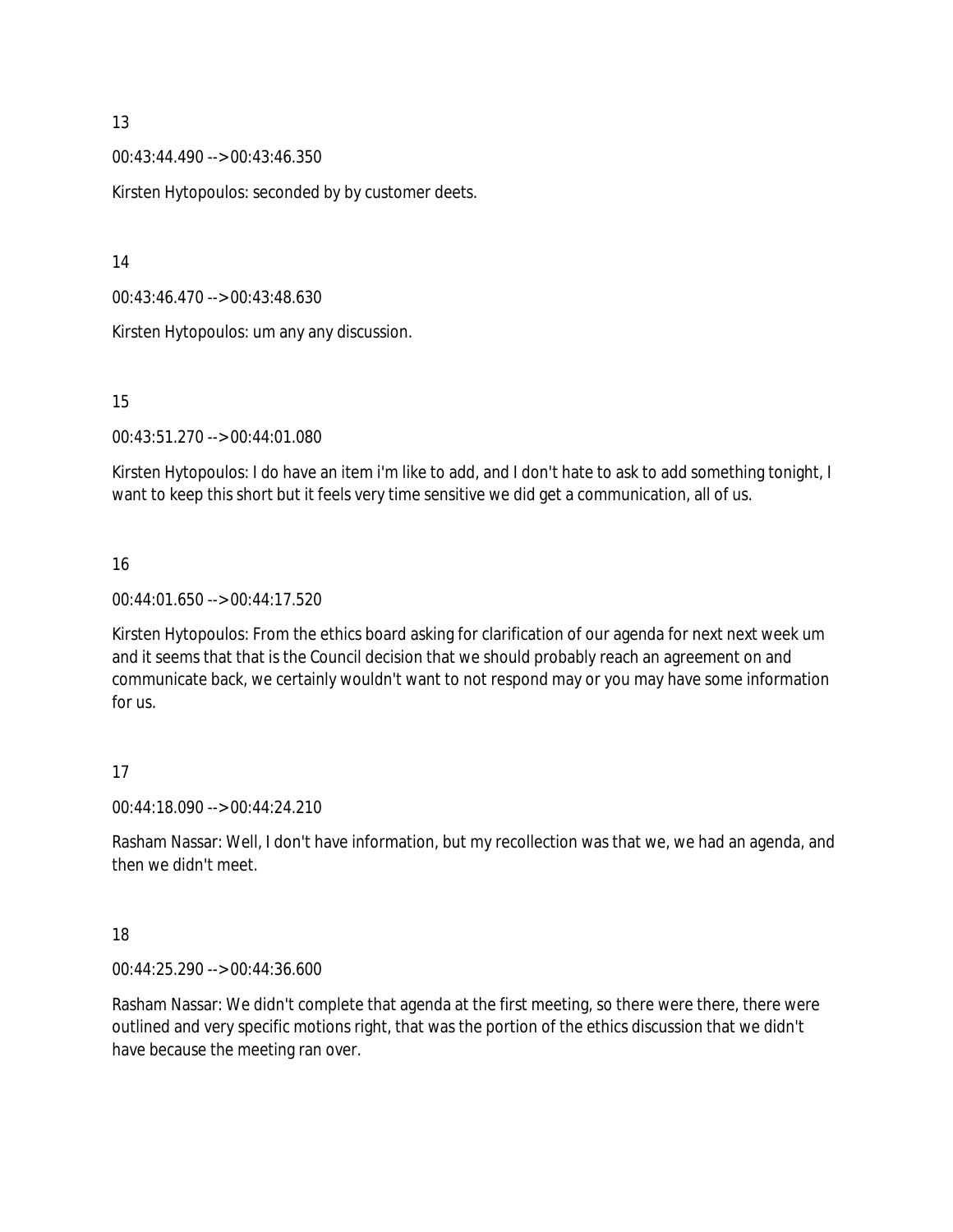00:44:37.080 --> 00:44:47.280

Rasham Nassar: So we scheduled, the second half, so I think that information is there, we just have to pull it and provide it to the board, because that was the second portion that we that we were that we postpone discussion for.

20

00:44:48.240 --> 00:44:55.710

Kirsten Hytopoulos: yeah I would think that if if we're all in agreement that that is the only thing on the agenda that hopefully we'd all just authorize you as Mayor to.

21

00:44:56.100 --> 00:45:04.620

Kirsten Hytopoulos: respond, I would just hate for us not to respond, since they've asked for us to clarify apparently was a big topic on their meeting on Monday I didn't see it but i've heard that.

22

00:45:05.100 --> 00:45:14.280

Rasham Nassar: yeah and I had, I appreciate bring it up Deputy Mayor had a flag for good of the order and you and I can communicate with the interim inner city manager i'm going to have to.

## 23

00:45:15.150 --> 00:45:22.710

Rasham Nassar: drop that happen with the city manager at are done agenda for the meeting on Thursday and we can get that email out to the board.

24

00:45:23.370 --> 00:45:25.020

Rasham Nassar: Okay, great okay.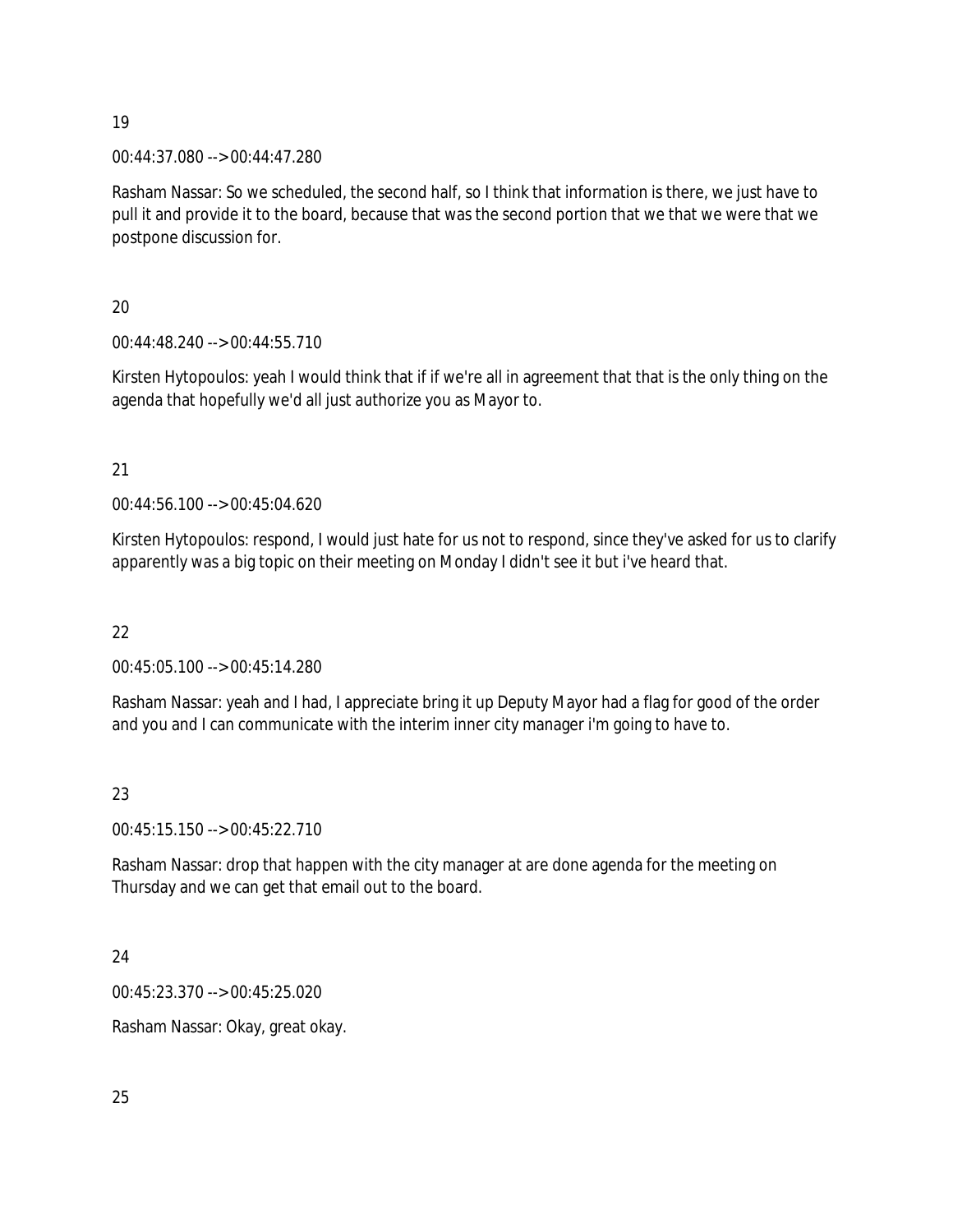00:45:25.500 --> 00:45:29.820

Kirsten Hytopoulos: yeah if we're going to do a good of the order, I will withdraw my my proposal.

26

00:45:30.270 --> 00:45:34.770

Rasham Nassar: i'll find that email that had the agenda materials for the.

27

00:45:35.790 --> 00:45:46.110

Rasham Nassar: At the previous meeting the joint ethics board Council meeting, and then by good of the order i'll just bring bring it up again and have everybody confirm that that's the scope of the discussion on the 26 that sound okay.

### 28

00:45:47.370 --> 00:45:49.890

Kirsten Hytopoulos: Good Thank you all right anything else.

## 29

00:45:51.000 --> 00:45:53.580

Kirsten Hytopoulos: If not all fit all those in favor of the motion on the table.

30 00:45:55.230 --> 00:45:55.560 Leslie Schneider: hi.

#### 31

00:45:56.370 --> 00:45:59.520

Kirsten Hytopoulos: There is creating enemies Lee any conflicts of interest to disclose.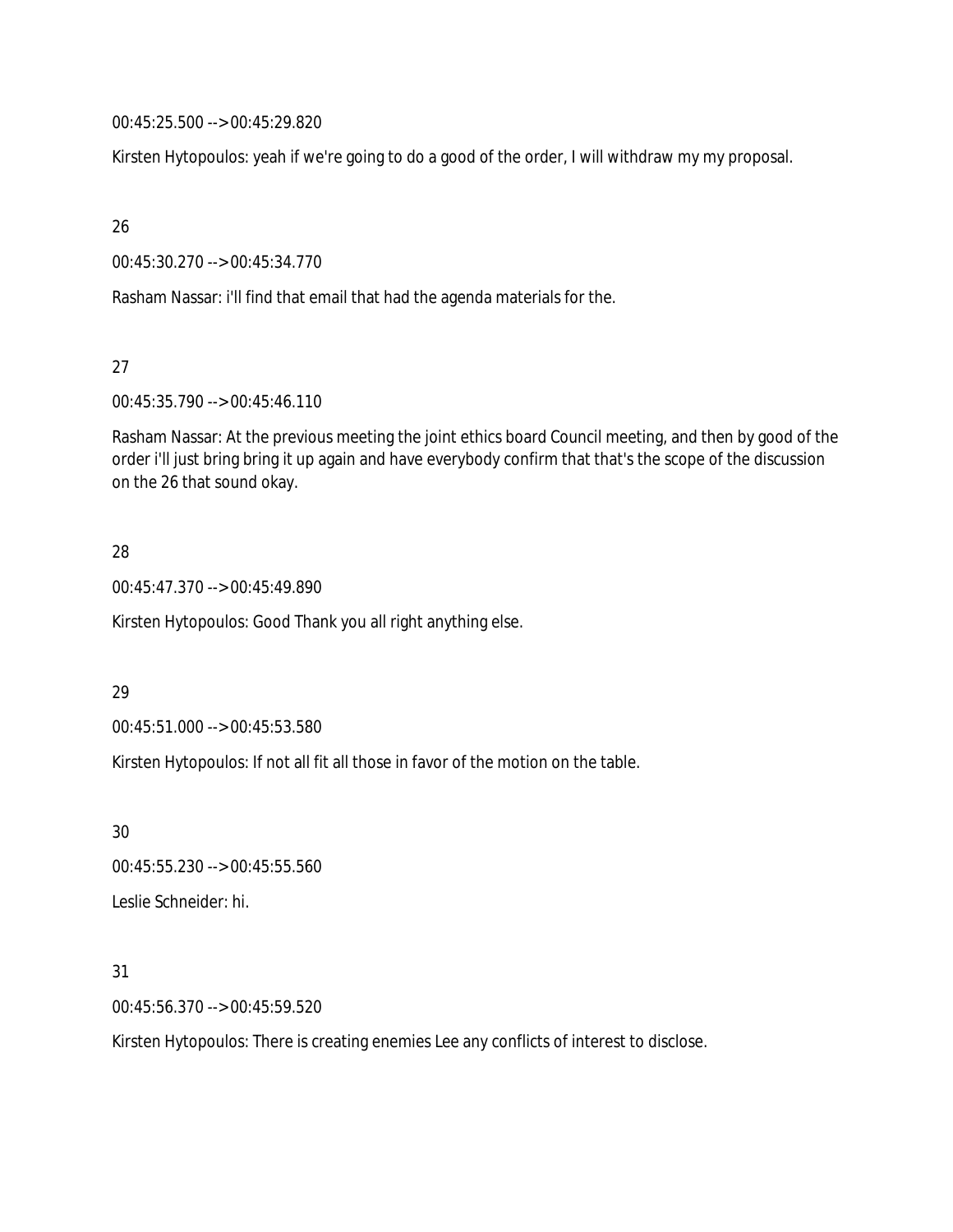00:46:02.910 --> 00:46:08.460

Kirsten Hytopoulos: Seeing none next time up his future Council agendas, will this be led by our deputy.

33

00:46:08.460 --> 00:46:08.970

Kirsten Hytopoulos: Or what.

## 34

00:46:09.090 --> 00:46:21.540

Blair King: manager well, thank you debbie downer through the Chair i'm going to just to try to get into the habit and and I get apologize to the quality of my picture here, but obviously up to this point.

# 35

00:46:22.950 --> 00:46:32.610

Blair King: This sure has been responsible for preparing the agenda so i'm going to ask her to briefly to briefly review what is on upcoming agendas, but I do appreciate the opportunity.

## 36

00:46:32.910 --> 00:46:40.800

Blair King: of being able to communicate with you, the Chair and then direct that information to the appropriate staff member so with that and assure.

## 37

00:46:41.970 --> 00:46:42.540

Ellen Schroer (she/her): You.

## 38

00:46:44.040 --> 00:46:54.540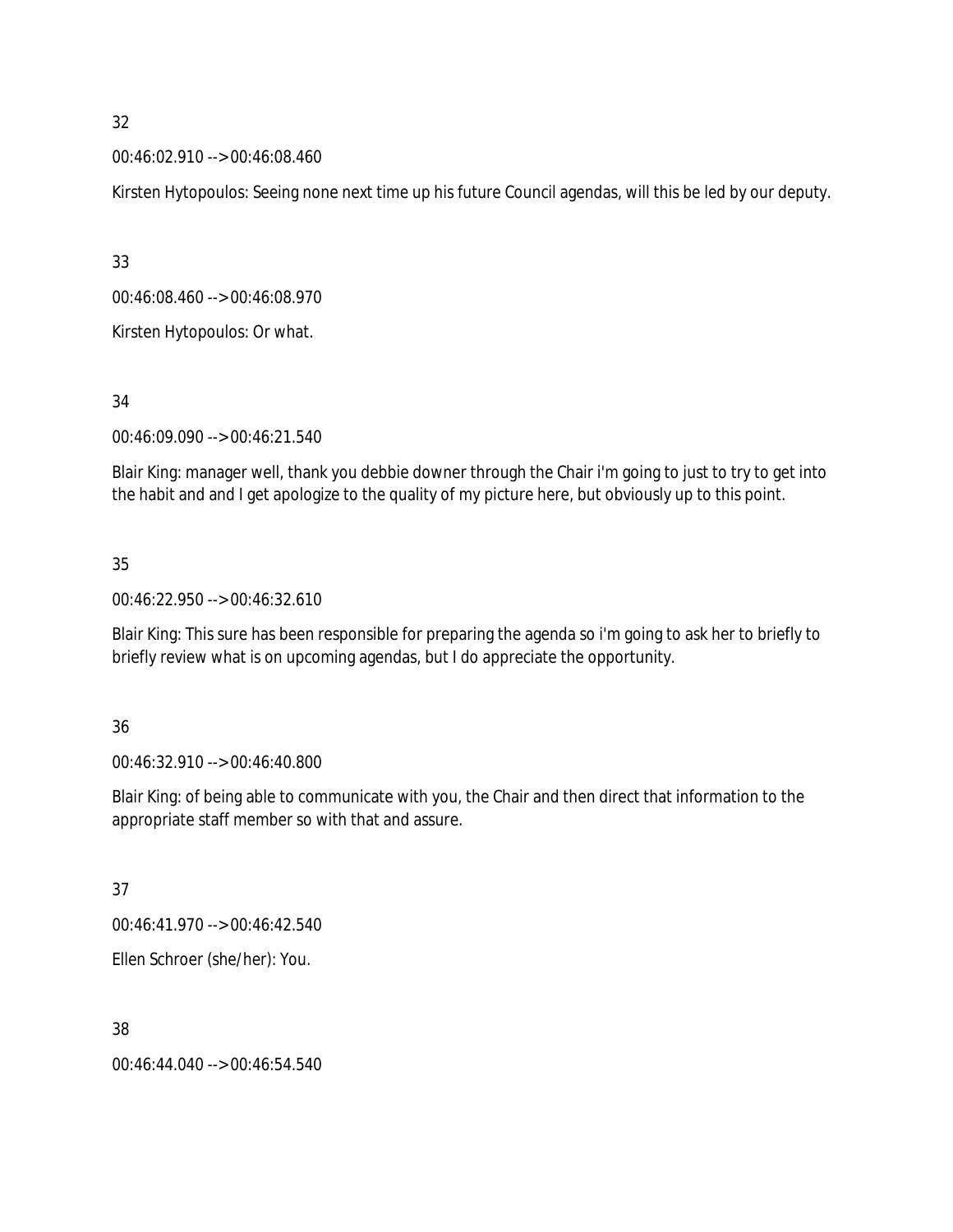Ellen Schroer (she/her): counsel you have agendas for the next five meetings in your packet that covers the next month of work meeting next week may 25 is a business meeting.

# 39

00:46:55.140 --> 00:47:02.220

Ellen Schroer (she/her): There are items on here that have been placed through the past month or so I don't think there's anything that's new so I won't.

## 40

00:47:03.210 --> 00:47:14.400

Ellen Schroer (she/her): I won't draw your attention to anything other than the update on the Small Business grants, which is something that program that you started with for the Community earlier this year and will be reporting out on that.

## 41

00:47:15.840 --> 00:47:23.310

Ellen Schroer (she/her): We just touched on the meeting on the 26, this is a special meeting on Wednesday, with the joint city council and ethics board.

## 42

00:47:26.070 --> 00:47:38.130

Ellen Schroer (she/her): Moving ahead to June, this is a study session, the first the first Tuesday is actually on the first of the month, there are two items scheduled right now, and I wanted to check in to see if the public at.

## 43

00:47:39.090 --> 00:47:42.540

Ellen Schroer (she/her): The time placed on that agenda or pushing that into.

## 44

00:47:44.820 --> 00:47:46.680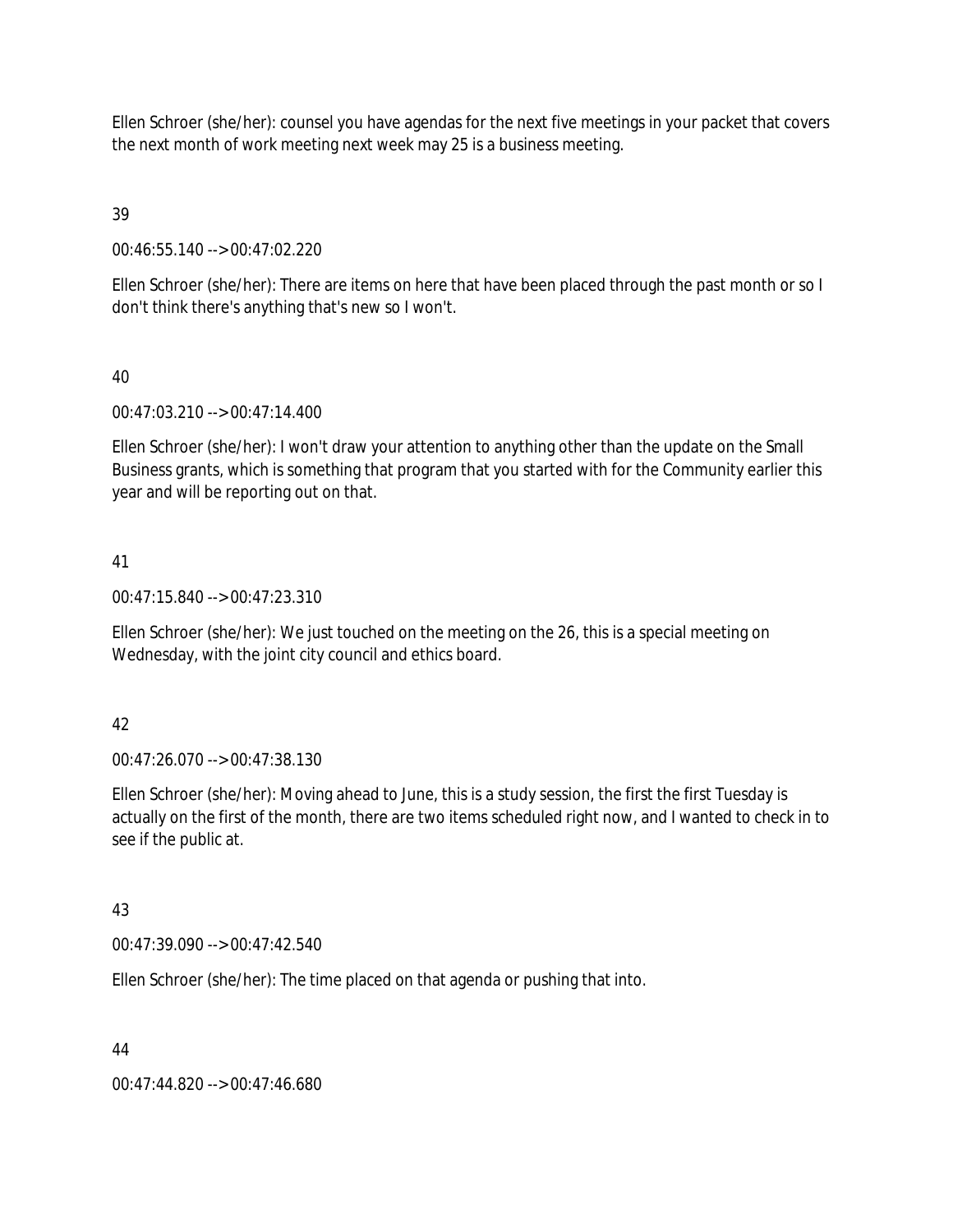Kirsten Hytopoulos: what's number deets did you want to address that.

45

00:47:48.750 --> 00:47:56.820

Joe Deets: Oh, about the public the public farmland ad hoc know I had some other things, to talk about so.

# 46

00:47:57.990 --> 00:47:59.910

Kirsten Hytopoulos: I can address it for the three of us.

## 47

00:48:01.650 --> 00:48:07.410

Kirsten Hytopoulos: yeah I don't we're not going to be ready, I think that we would talk to you in fact that we still need to meet with you so it'll get pushed out a little bit.

48

00:48:07.950 --> 00:48:08.970

Ellen Schroer (she/her): Okay, thank you.

## 49

00:48:10.050 --> 00:48:24.930

Ellen Schroer (she/her): um and then moving ahead later in June, those meetings are still ready sort of to be populated will be working with the city manager on that and we'll have more information, as we move forward through through the calendar so with that i'll turn it back to you okay great.

50

00:48:25.380 --> 00:48:26.310

Kirsten Hytopoulos: counselor deets.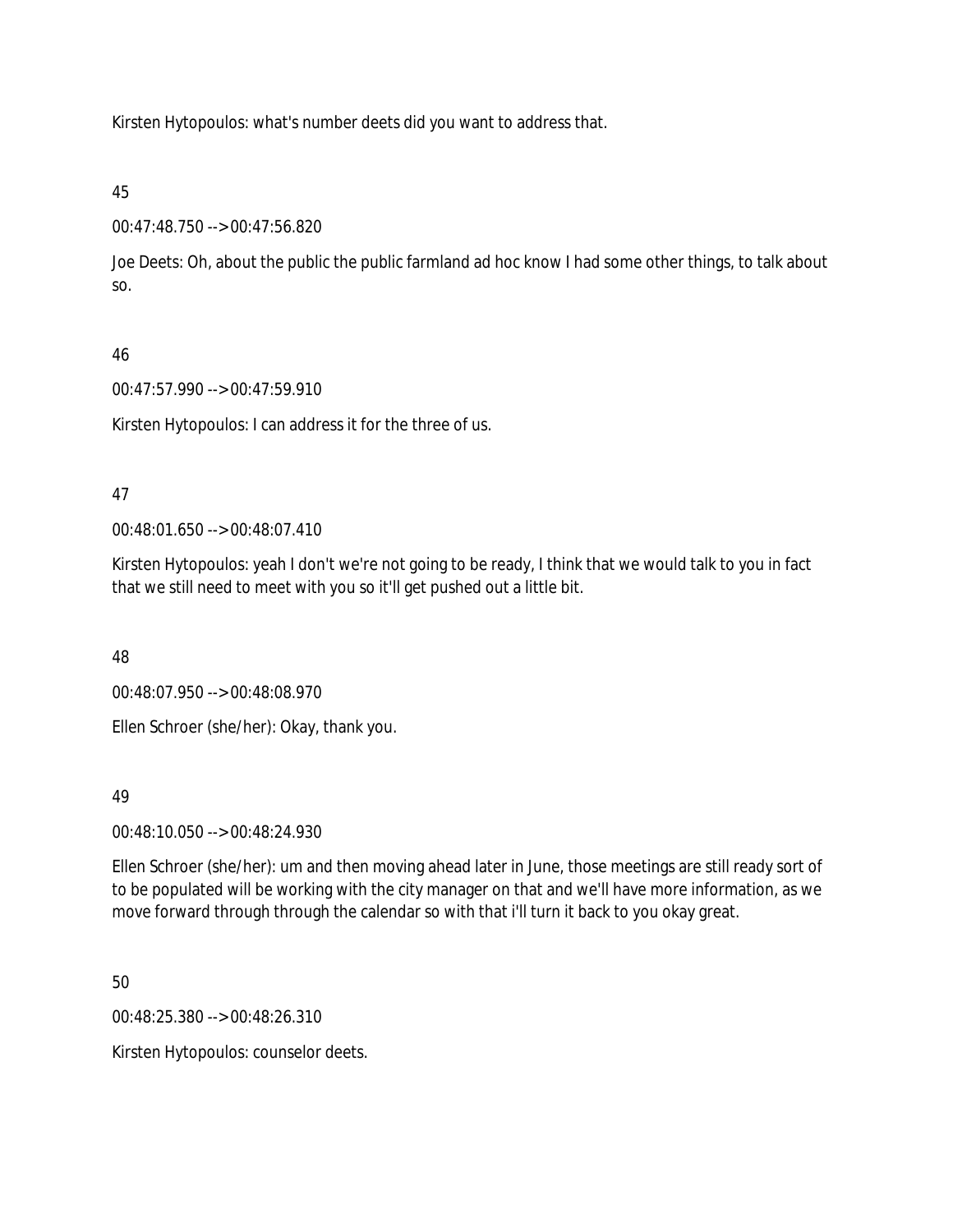00:48:27.990 --> 00:48:28.470

Kirsten Hytopoulos: Are you.

52

00:48:29.730 --> 00:48:39.000

Joe Deets: Thank you, Deputy Mayor yeah, I have three items so to bring up colleagues relating to agendas i'd like to add on our agenda a discussion for initiating.

53

00:48:39.390 --> 00:48:50.730

Joe Deets: A review of definitions and use standards to determine if and how hotels comply with the comprehensive plan in the central core gateway in ferry terminal districts.

54

00:48:53.490 --> 00:48:55.410

Kirsten Hytopoulos: It by councilmember Schneider.

55

00:48:56.460 --> 00:48:59.970

Kirsten Hytopoulos: anybody else supporting this edition.

56

00:49:04.680 --> 00:49:07.500

Kirsten Hytopoulos: So looks like we're going to a ticket added to the parking lot.

57

00:49:08.670 --> 00:49:09.840

Kirsten Hytopoulos: To go on to the agenda just.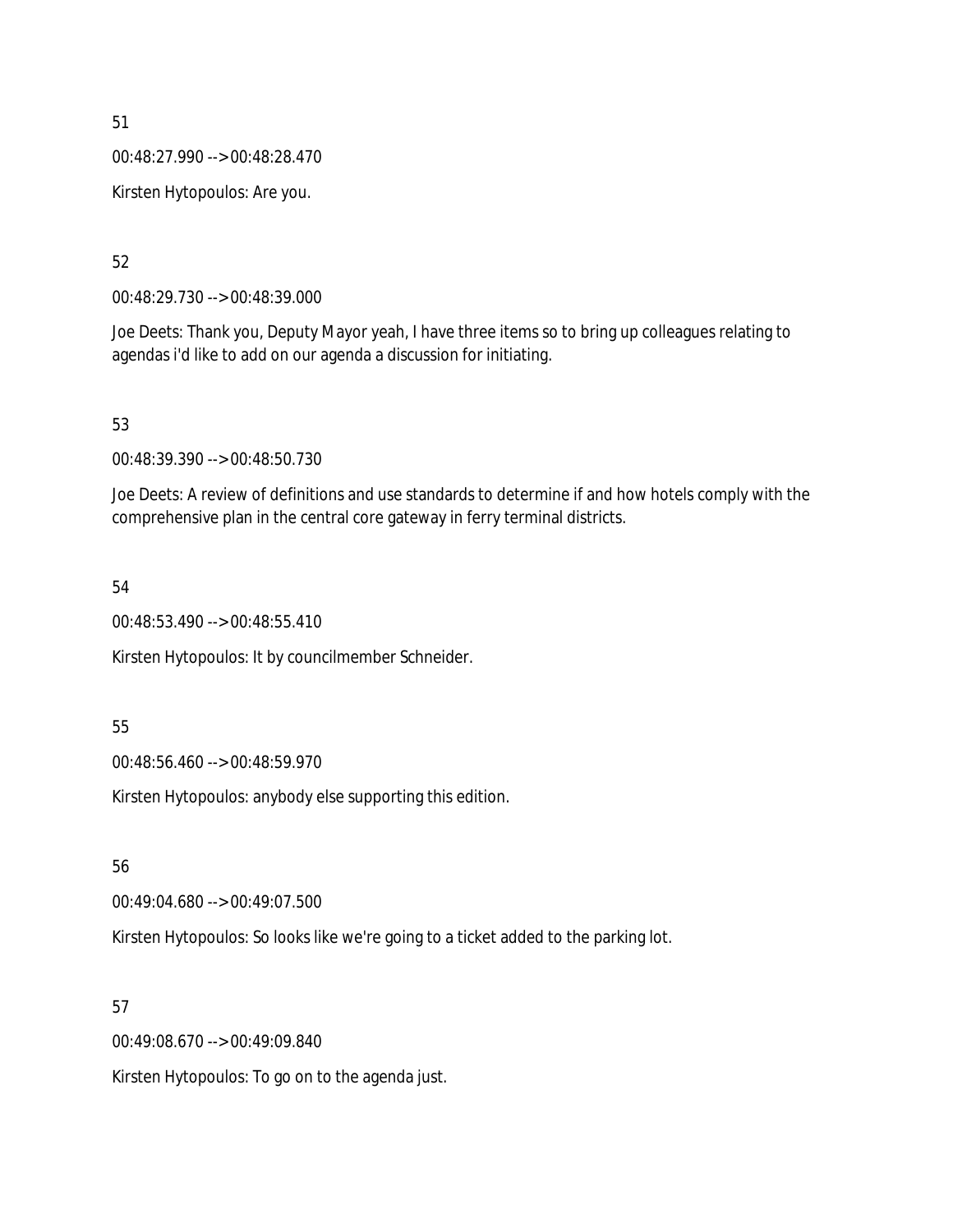00:49:10.020 --> 00:49:15.870

Joe Deets: Whenever we yeah Okay, and two more items, please i'll be quick um.

#### 59

00:49:18.390 --> 00:49:27.810

Joe Deets: I was contacted by the same with Deputy Mayor, we were contacted by the climate change advisory committee chair and he asked could he'd like to with the do.

### 60

00:49:28.410 --> 00:49:40.080

Joe Deets: city manager be nice time, maybe, towards the end of June, have a status of the Climate Action Plan that quick discussion say a 15 minute discussion on climate action CA P, a status.

#### 61

00:49:40.560 --> 00:49:50.850

Joe Deets: and have that followed by a discussion of the race equity advisory committee slash climate change advisory committee subgroup which met last week.

## 62

00:49:52.320 --> 00:50:07.980

Joe Deets: there'll be good to serve, but I have one, followed by the other, so it would give us a chance one get an update of the climate talks about update on climate action plan and the work that the these two committees are doing together.

## 63

00:50:09.990 --> 00:50:12.720

Joe Deets: And that would be I think June.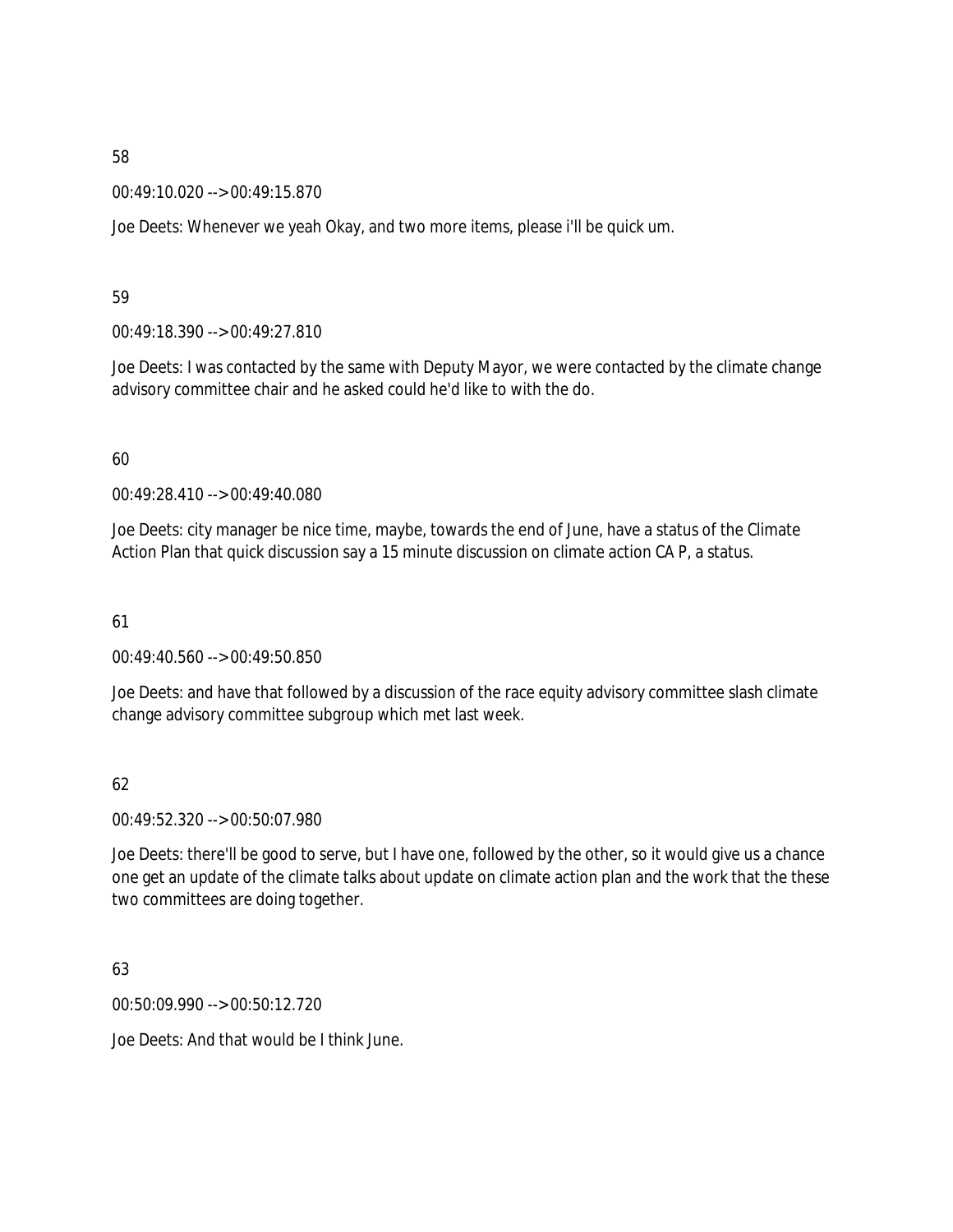00:50:13.800 --> 00:50:20.070

Joe Deets: 15 is if that would work because it's a study session and it currently looks kind of open right now.

#### 65

00:50:20.700 --> 00:50:23.400

Kirsten Hytopoulos: And how much time, are you imagining for these two items.

### 66

00:50:23.820 --> 00:50:25.290

Joe Deets: I think 15 minutes each.

# 67

00:50:26.880 --> 00:50:27.330 Kirsten Hytopoulos: Council.

## 68

00:50:30.270 --> 00:50:32.220

Kirsten Hytopoulos: Their support for the addition of this item.

## 69

00:50:33.450 --> 00:50:34.770

Kirsten Hytopoulos: yeah that's our country Johnson.

## 70

00:50:35.700 --> 00:50:38.160

Joe Deets: Technically it's two items, but one could follow the other.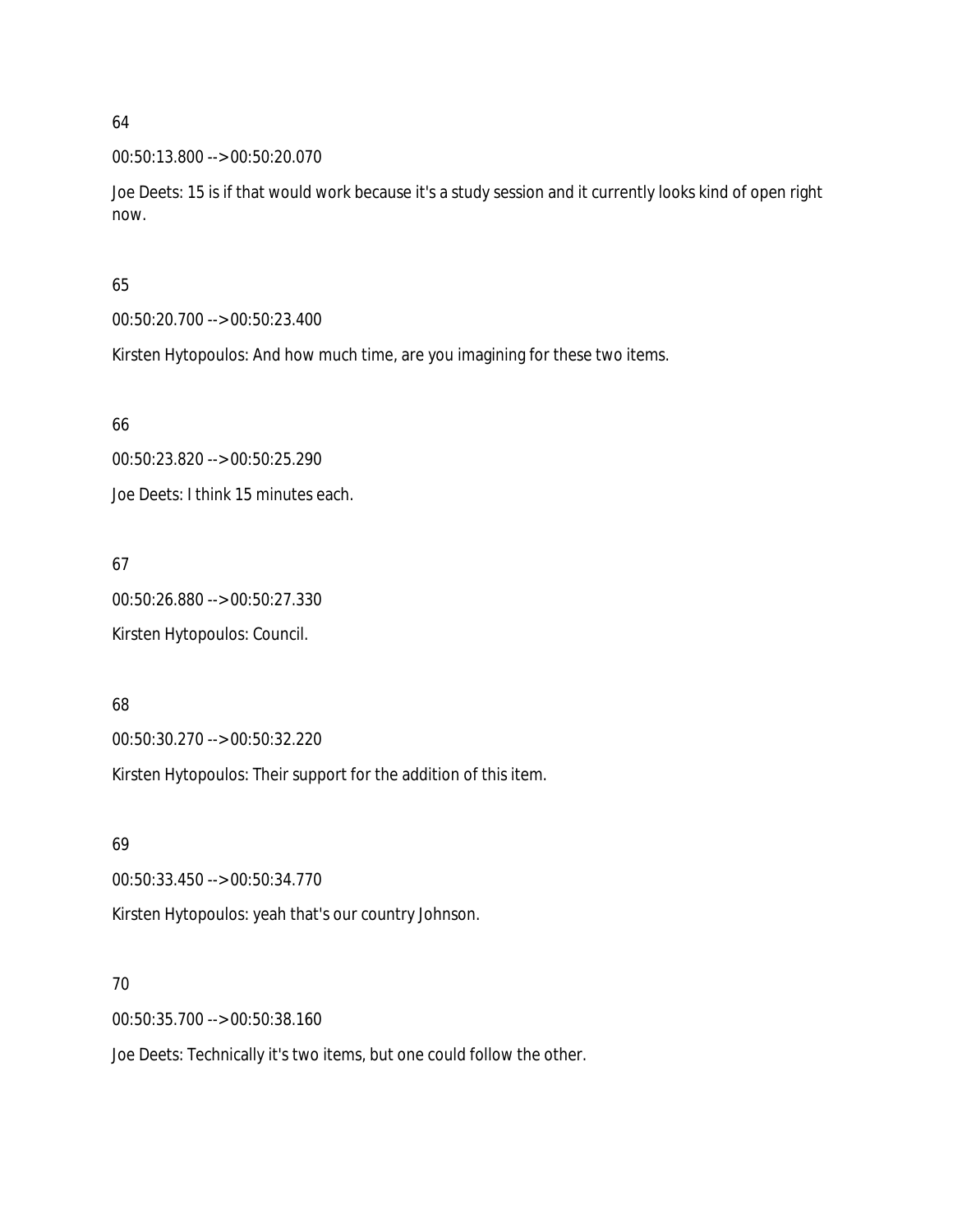00:50:39.390 --> 00:50:39.630 Joe Deets: Okay.

72

00:50:40.920 --> 00:50:45.210

Kirsten Hytopoulos: looks like we're going to add it not seeing any opposition, I can all right, thank you.

73

00:50:47.550 --> 00:50:47.940

Kirsten Hytopoulos: there.

## 74

00:50:49.350 --> 00:51:00.420

Rasham Nassar: yeah and hi thanks so i'm not entirely sure that these belong on futures has but um but i've been contacted with regard to two issues one.

## 75

00:51:01.230 --> 00:51:11.790

Rasham Nassar: relates to PC powerline installation along sportsman club, and we all know, there's substantial critical areas along sportsman clubs, so the neighbors have been contacting me.

## 76

00:51:12.420 --> 00:51:24.000

Rasham Nassar: The the PSC is seeking permitting to develop new power lines, I believe, and through those critical areas so it's causing a lot of neighbors concern.

## 77

00:51:25.530 --> 00:51:32.790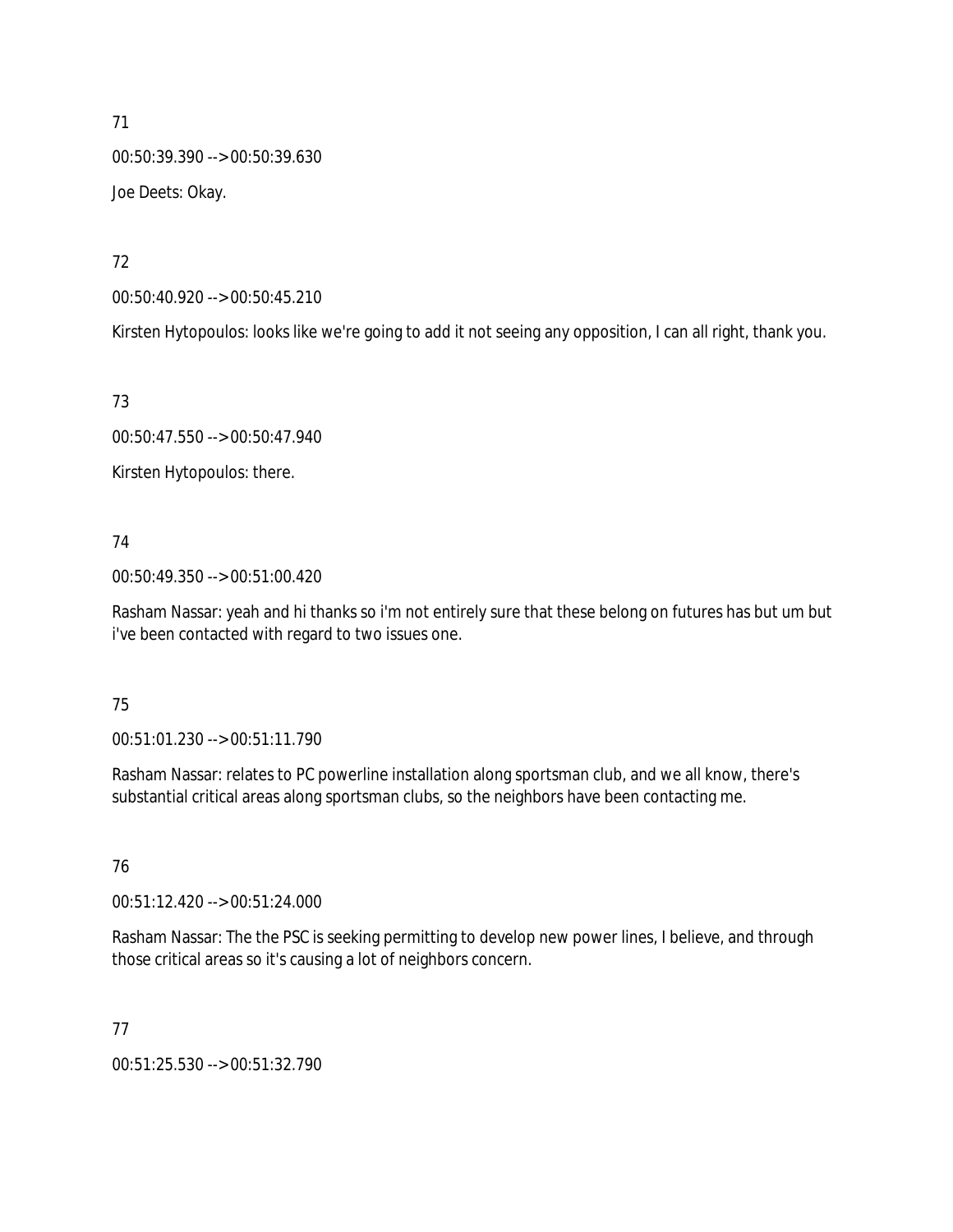Rasham Nassar: For very for a lot of reasons including health concerns, as we know, there's a trail that runs there it's traffic by schoolchildren.

78

00:51:34.980 --> 00:51:42.870

Rasham Nassar: Maybe that's an item that in a deputy city manager, and I should touch in on before we bring it to counsel if it needs to come to counsel, I just wanted to raise it.

79

00:51:43.920 --> 00:51:51.060

Rasham Nassar: I received five emails I think that were personally sent to me so it's it's an issue in the Community that's definitely being discussed.

80

00:51:52.650 --> 00:51:54.450

Rasham Nassar: city manager has something to say about that.

81

00:51:56.130 --> 00:52:05.130

Blair King: Yes, I was just going to say that that sounds like the kind of topic that certainly staff can take on and review what the status is and then report back, and we can give you some.

82

00:52:06.480 --> 00:52:14.070

Blair King: Better information and then you can make your decision, what do you think that rises to a policy decision or something that needs direction from the city council.

83

00:52:14.430 --> 00:52:30.030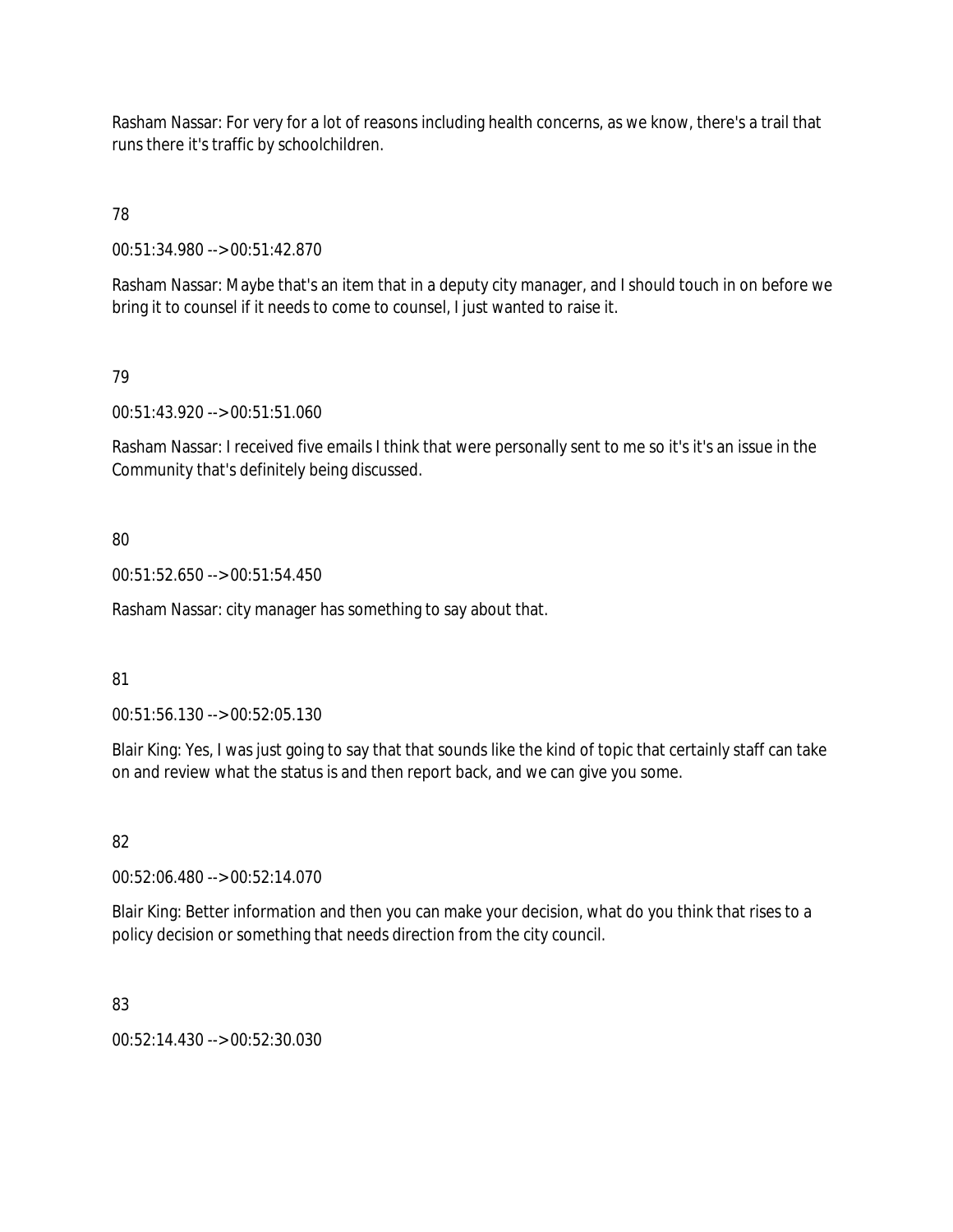Rasham Nassar: That sounds great I certainly would agree with that approach and just make sure to keep the full Council inform Thank you city manager i'm the second item relates to cooperative weed management that does seem like there's some room for policy decision.

84

00:52:32.580 --> 00:52:37.620

Rasham Nassar: pull up the email, I think this May this email may have been submitted to the full Council.

85

00:52:39.570 --> 00:52:40.500

Rasham Nassar: But it.

86

00:52:41.820 --> 00:52:44.580

Rasham Nassar: Sorry, my apologies, I want to make sure that i'm reading from the.

87

00:52:46.230 --> 00:52:46.830

Rasham Nassar: email.

88

00:52:53.670 --> 00:53:00.480

Rasham Nassar: i'm city manager or were you aware of this, email, I think that I think either you or deputy city manager was copied on this.

89

00:53:03.600 --> 00:53:06.030

Blair King: i'm not aware of the email right now you're referring to.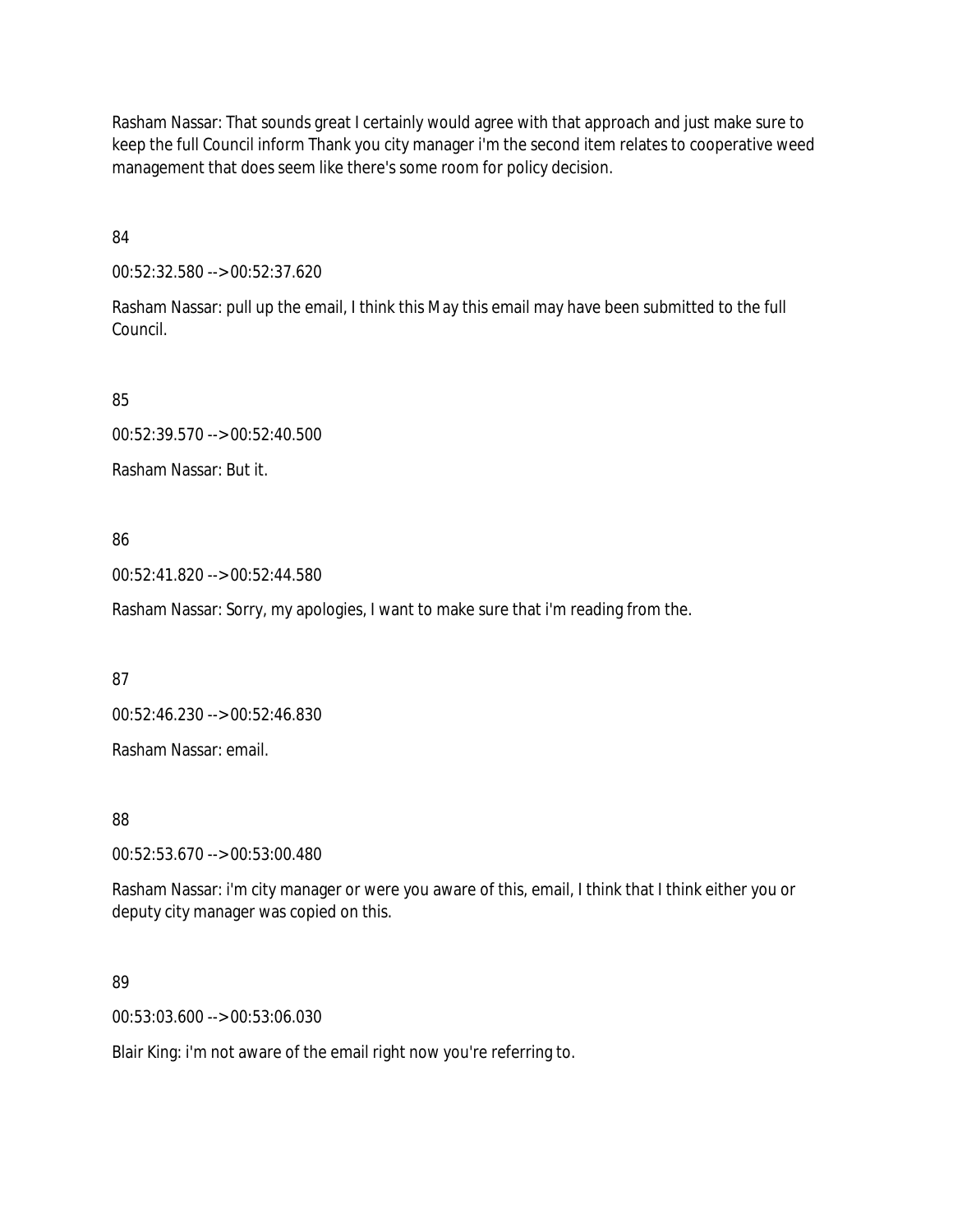00:53:07.050 --> 00:53:07.440 Blair King: Okay.

91

00:53:07.500 --> 00:53:20.340

Rasham Nassar: Well, I will hear it was from citizen who wrote that the the representatives from organizations and there's several organizations that manage weed invasive weeds on the island.

92

00:53:23.490 --> 00:53:31.050

Rasham Nassar: That they've been meeting regularly with staff from bainbridge island, but that staff has recently advised that participation is limited, without a clear directive from city council.

93

00:53:33.600 --> 00:53:51.720

Blair King: Well, that yeah that's I I think that's something that came in very recently today, perhaps around three or four o'clock, and that is something that if given the chance i'd like to follow up on and see what the history is, and if that is an accurate reflection to.

94

00:53:52.320 --> 00:53:56.010

Rasham Nassar: Okay, great, so I will just flag, that we can discuss it Thursday morning.

95

00:53:56.880 --> 00:53:57.120

Thanks.

96

00:53:58.530 --> 00:53:58.950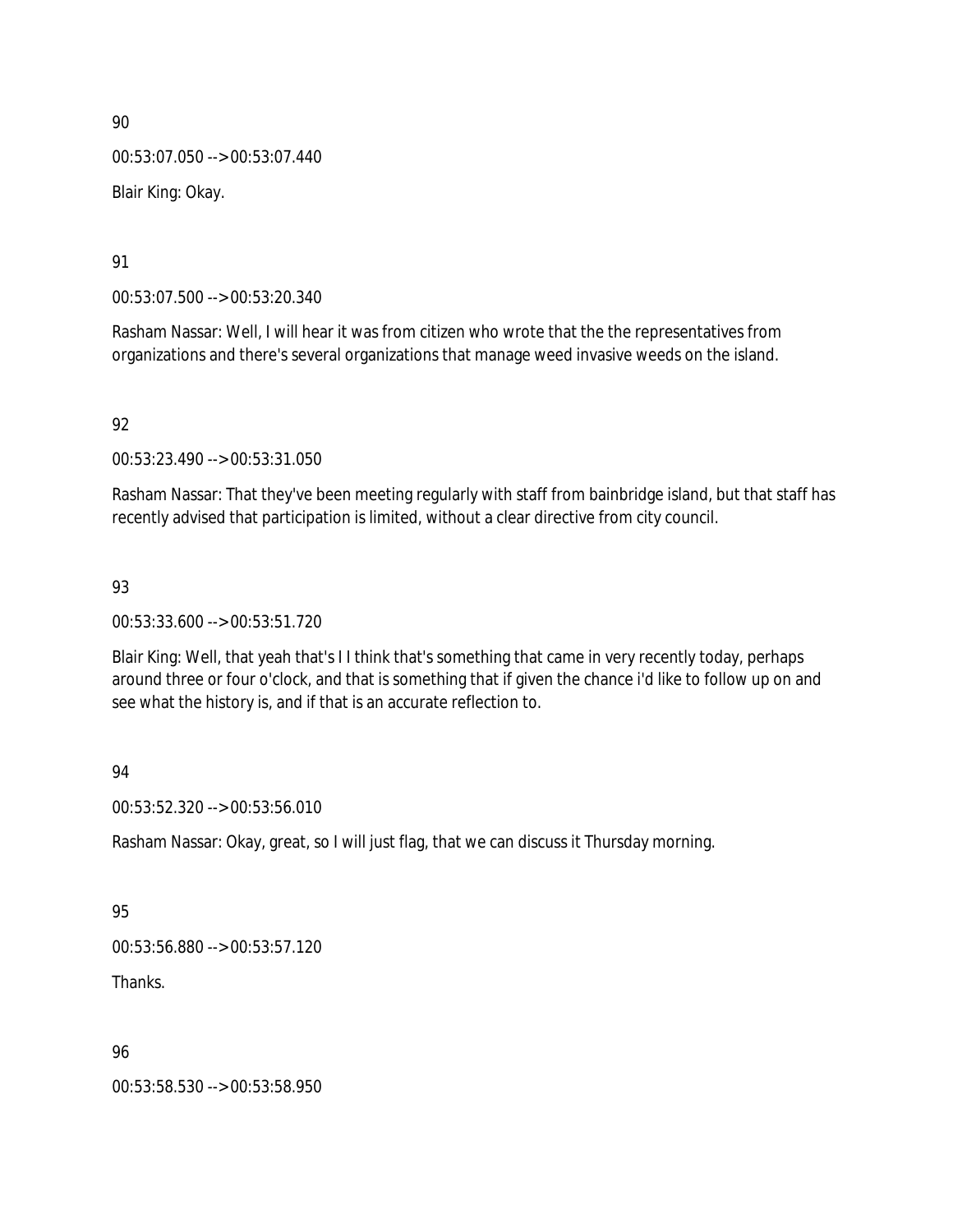Kirsten Hytopoulos: Council.

97

00:54:00.090 --> 00:54:01.560

Kirsten Hytopoulos: Council member car.

# 98

00:54:04.380 --> 00:54:12.150

Christy Carr: Thank you actually, I just wanted to follow up on that because I had had several email conversations with members of the community as well as.

## 99

00:54:13.620 --> 00:54:24.420

Christy Carr: deputy city manager sure and Pope works director about the weed management area, and I was pleasantly surprised actually to see it on our revised work plan.

100

00:54:24.840 --> 00:54:33.480

Christy Carr: that's in our agenda packet tonight, so it was actually a question I was going to ask what does it mean that it has landed on our work plan i'm glad to see that.

101

00:54:34.320 --> 00:54:44.730

Christy Carr: And I presume that that means that that would be providing staff with direction on how we want to participate in or pursue that work.

102

00:54:47.040 --> 00:54:47.340

Kirsten Hytopoulos: and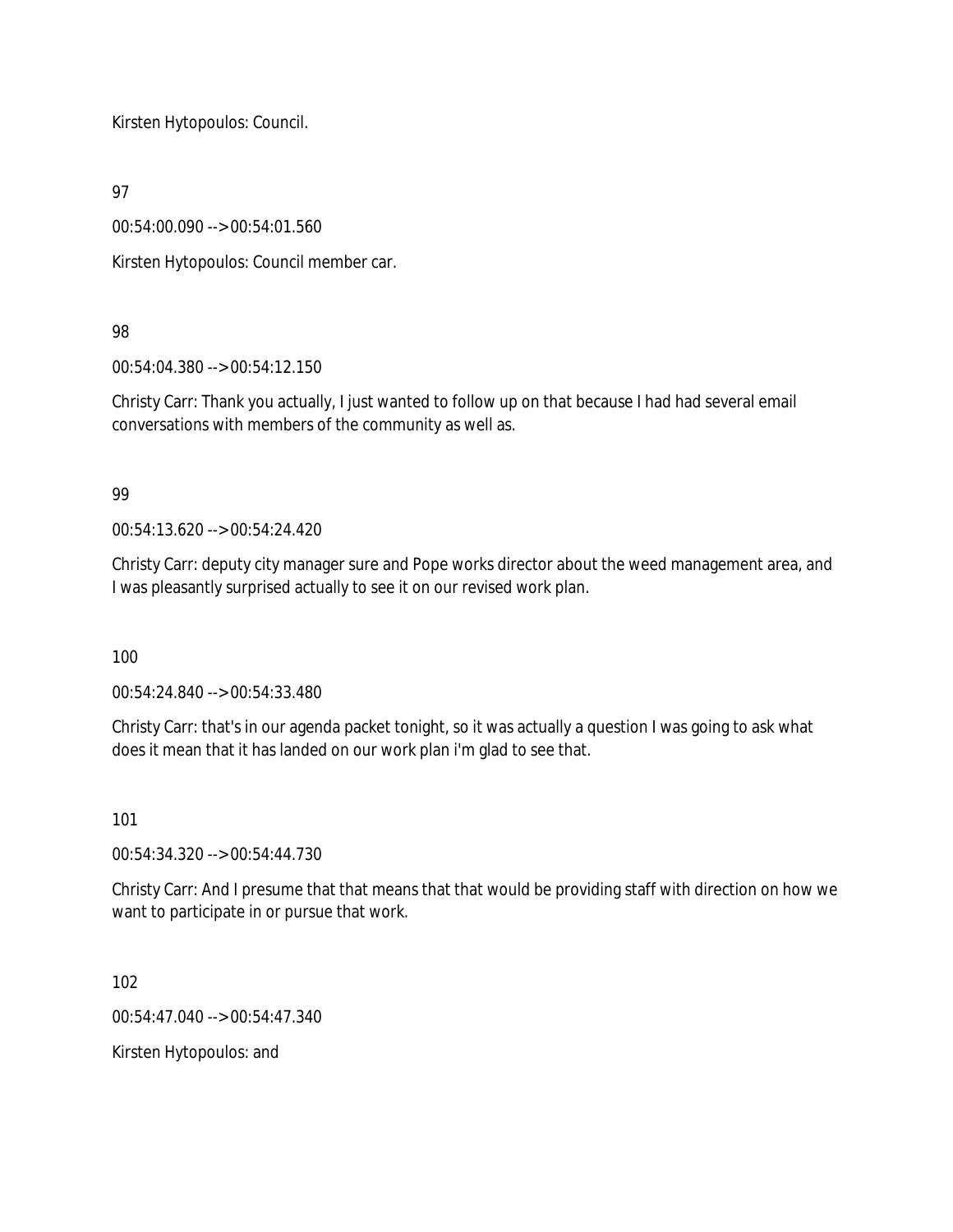00:54:47.430 --> 00:54:48.210

Kirsten Hytopoulos: counts, a.

104

00:54:48.900 --> 00:54:55.290

Kirsten Hytopoulos: deputy manager, did you want to address that now, or will we be addressing that in the workplace session.

105

00:54:56.550 --> 00:55:07.950

Ellen Schroer (she/her): um I don't think that I have a comprehensive part of the work plan discussion to talk to that to address that point councilmember cars right that we did add that item to the.

106

00:55:08.610 --> 00:55:22.440

Ellen Schroer (she/her): To the work plan based on some conversations that have been going on in the Community, and I will need that chance to bring on Mr King up to speed, so that he understands what we're what we're contemplating and can help us sort through the rest of our work plan to decide where it fits.

107

00:55:23.430 --> 00:55:24.540

Kirsten Hytopoulos: Great counselor car.

108

00:55:26.400 --> 00:55:28.890

Christy Carr: except one more question for future agendas.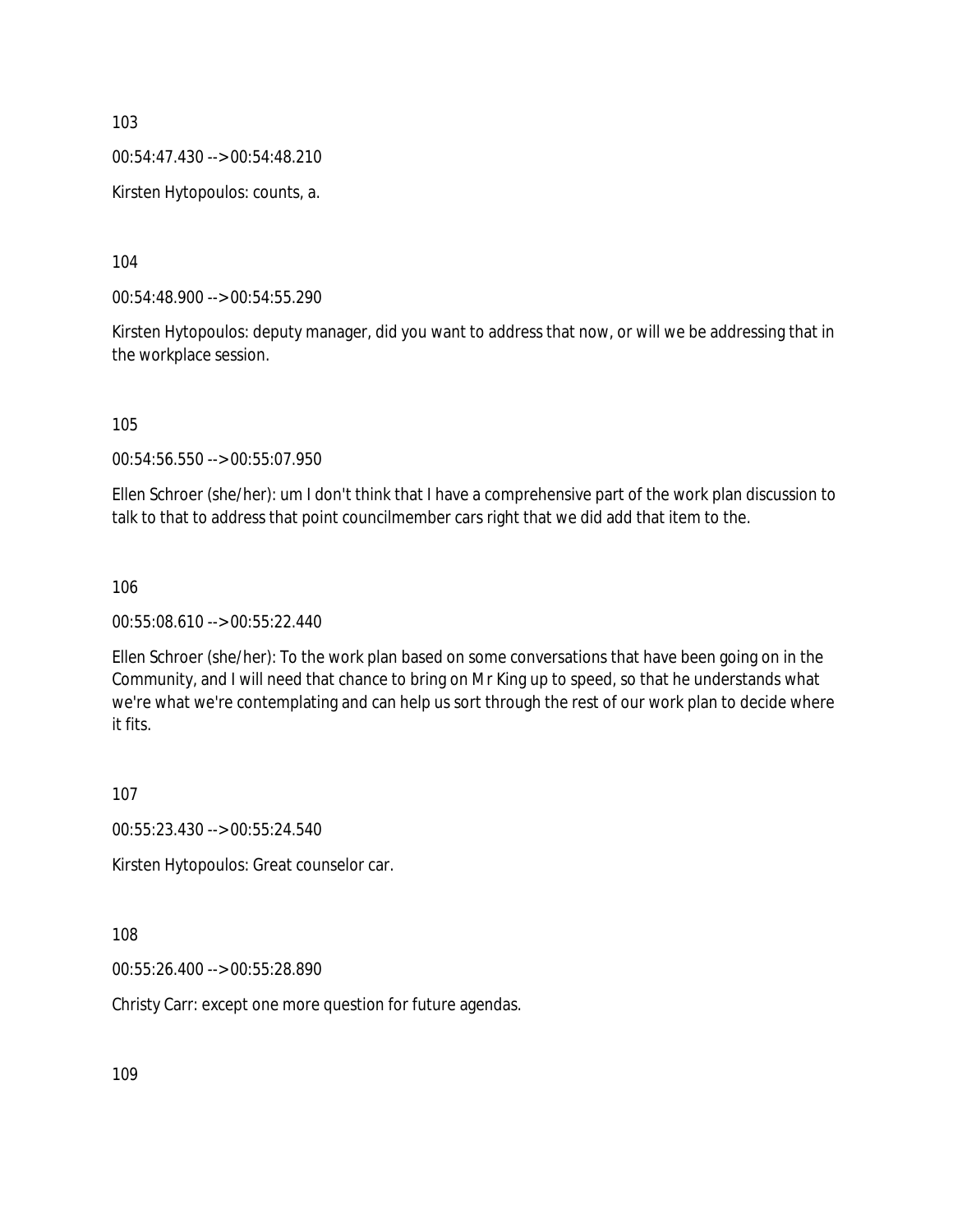00:55:30.510 --> 00:55:45.300

Christy Carr: i'm not sure if we intended to discuss the Deputy Mayor role, after the six month period, and if we did want to discuss that I would reckon it should be on one of our early June agendas.

110

00:55:48.000 --> 00:55:49.770

Kirsten Hytopoulos: sounds good, we agree.

111

00:55:51.480 --> 00:55:55.560

Kirsten Hytopoulos: Yes, we have that parking lot the bridge perfect for scheduling rather.

112

00:55:58.140 --> 00:56:00.870

Kirsten Hytopoulos: Okay anyone else on future agendas.

113

00:56:03.300 --> 00:56:06.870

Kirsten Hytopoulos: Okay we're moving on to Item six unfinished business.

114

00:56:08.070 --> 00:56:10.980

Kirsten Hytopoulos: or site in his reply discussion i'm six eight.

115

00:56:12.420 --> 00:56:24.960

Blair King: Again, through the Chair i'd like to defer to the person working most intimately weather, but again I thank you appreciate the opportunity for giving me the chance to introduce mature who will present this Thank you.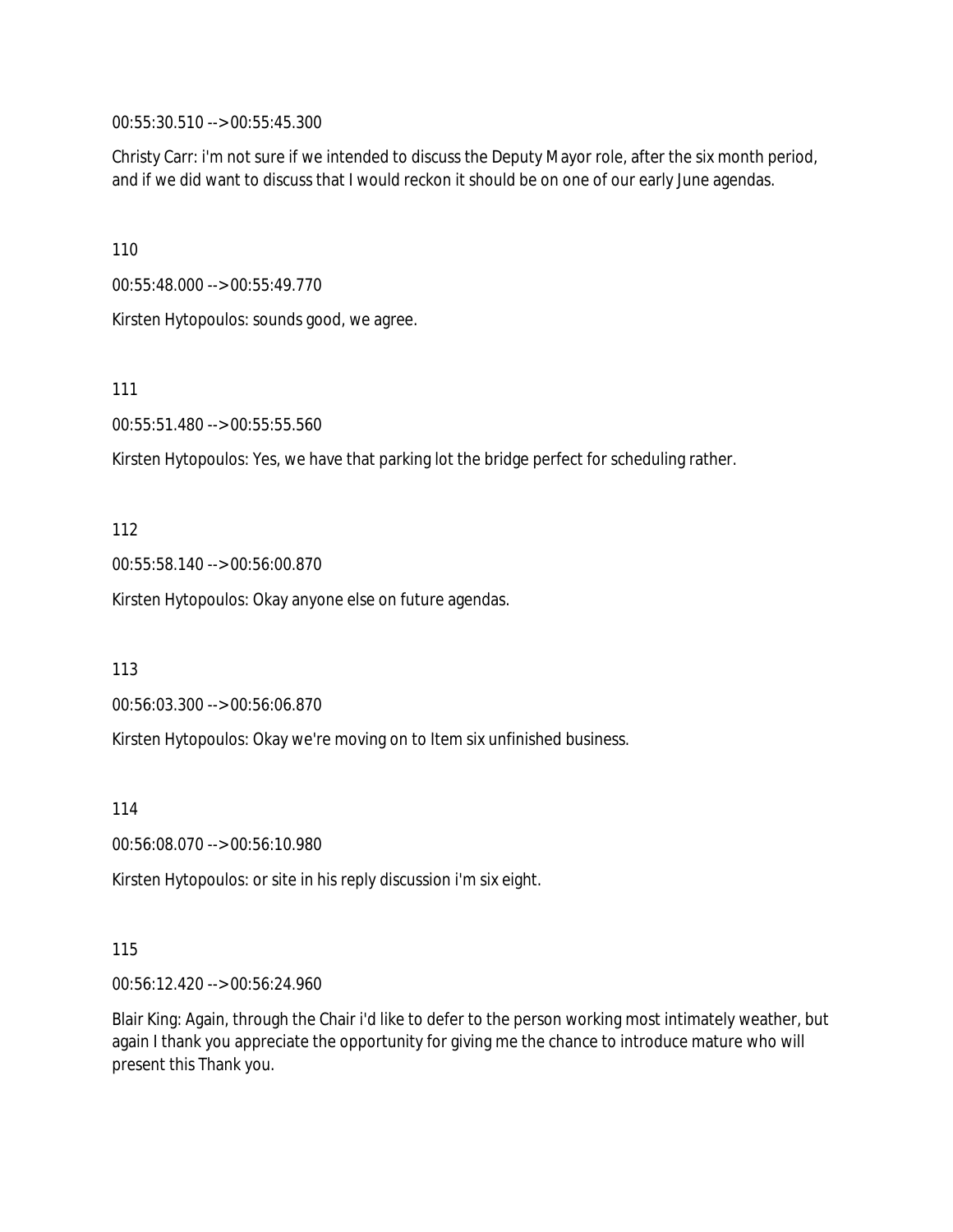00:56:26.490 --> 00:56:35.400

Ellen Schroer (she/her): Thank you counsel and Community glad to be here tonight for the workplace discussion I have just a couple of introductory remarks and then short presentation.

117

00:56:36.210 --> 00:56:44.730

Ellen Schroer (she/her): The Department heads are also here or will be joining us at this point in the meeting and are available, also to help us is Mr king, although.

118

00:56:45.210 --> 00:56:51.570

Ellen Schroer (she/her): The only two days and so can't expect to have too much understanding of how we got where we are on this.

#### 119

00:56:51.990 --> 00:57:03.240

Ellen Schroer (she/her): particular item so i'll go ahead and share my screen and step through the presentation, again, I encourage you to ask questions if you have any and to make this discussion as productive as possible for everybody.

#### 120

00:57:08.250 --> 00:57:19.500

Ellen Schroer (she/her): All right, so i'm hoping, you can see, the first first slide in the presentation, this is the third time this year that we've set aside time in a meeting to.

#### 121

00:57:20.580 --> 00:57:21.870

Ellen Schroer (she/her): review the work plan.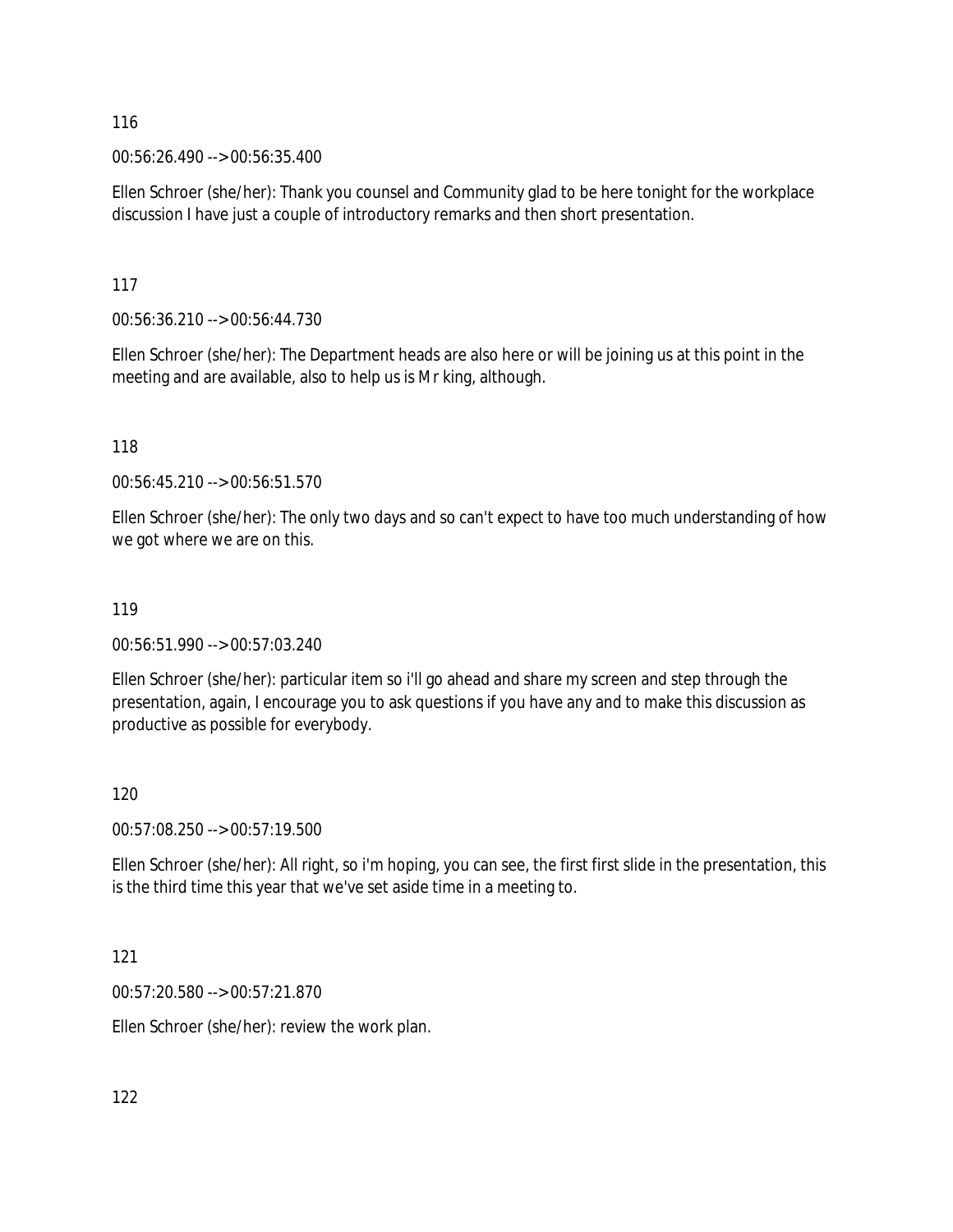00:57:22.980 --> 00:57:23.580

Ellen Schroer (she/her): and

123

00:57:24.690 --> 00:57:31.620

Ellen Schroer (she/her): We met first or discuss this first in January to look at the projects that had been completed in 2020.

#### 124

00:57:32.250 --> 00:57:40.440

Ellen Schroer (she/her): and March we came back and spoke about what we had done in the first quarter or we're working on in the first quarter and also introduced a new format for this report.

#### 125

00:57:40.920 --> 00:57:51.990

Ellen Schroer (she/her): And today, we are getting close to halfway through the year and are looking back the first quarter and where we are, as we transition to our new leadership and also continue on in the work of the city.

#### 126

00:57:52.890 --> 00:58:03.030

Ellen Schroer (she/her): there's a couple of reasons that this is a really important regular topic to have this discussion because there's a lot of projects that are on this list, but also very many that aren't this.

#### 127

00:58:06.360 --> 00:58:13.920

Ellen Schroer (she/her): This slide is a reminder that the projects that we're going to discuss tonight represent only a portion of the city's programs and services.

128

00:58:14.340 --> 00:58:21.690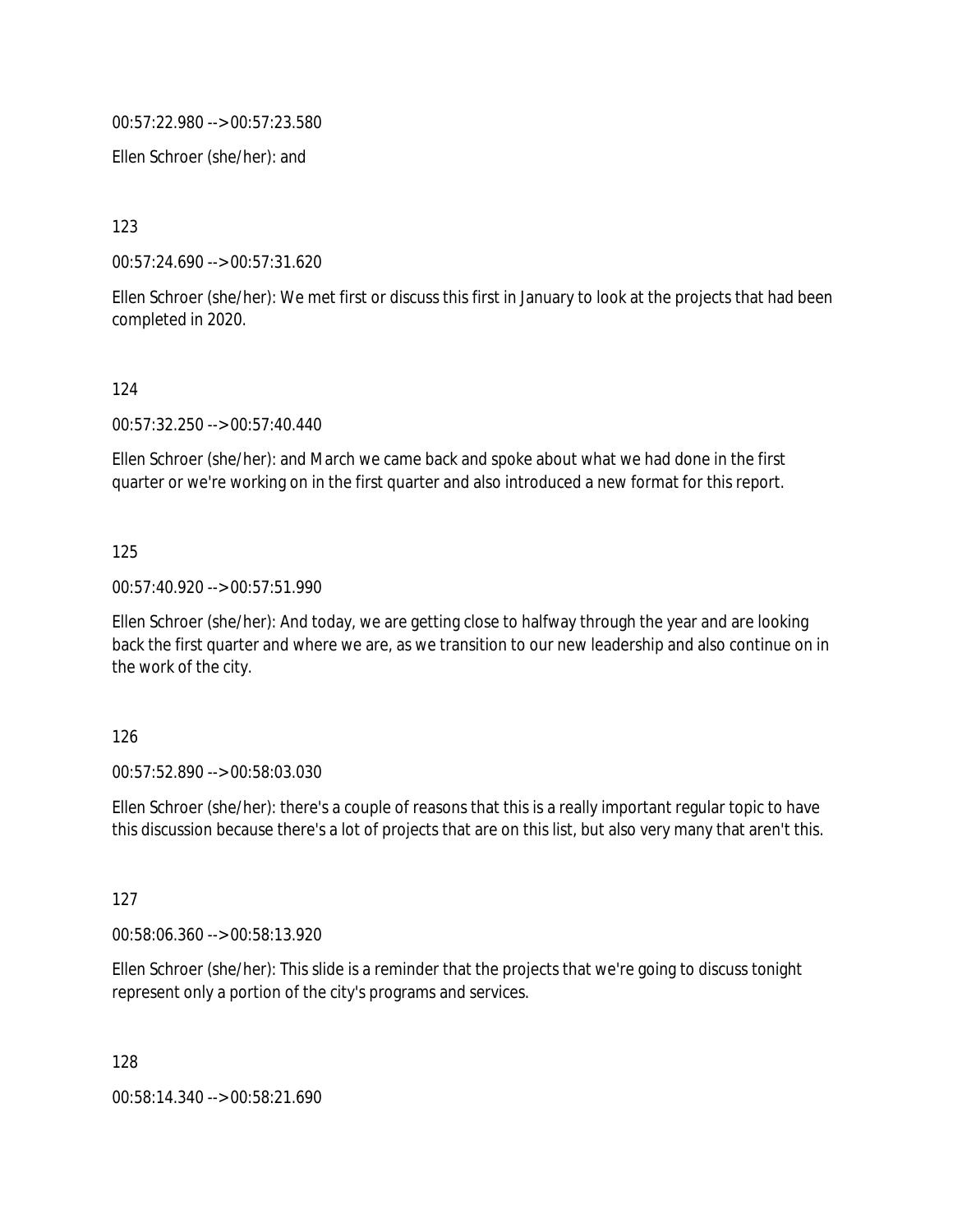Ellen Schroer (she/her): it's hard to know exactly how much, but we estimate that it's a third or less, which is what is shown in the chart on the left hand side.

129

00:58:22.200 --> 00:58:29.280

Ellen Schroer (she/her): Of this slide this blue area represent programs and services that aren't called out on the.

### 130

00:58:30.210 --> 00:58:33.570

Ellen Schroer (she/her): In the work plan project list that we're that we're reviewing.

### 131

00:58:33.990 --> 00:58:41.550

Ellen Schroer (she/her): And this is things that are part of the general business of the city things like traffic patrol reviewing and issuing special event permits.

132

00:58:41.790 --> 00:58:53.280

Ellen Schroer (she/her): paying invoices paying payroll sweeping the streets sweeping bike lanes holding Council meetings and all the other myriad of things that city staff do to provide services and.

## 133

00:58:54.900 --> 00:59:06.180

Ellen Schroer (she/her): To the Community this orange part are the special projects that are on the work plan and that's roughly a third of all of the programs and services that we track.

#### 134

00:59:09.180 --> 00:59:21.270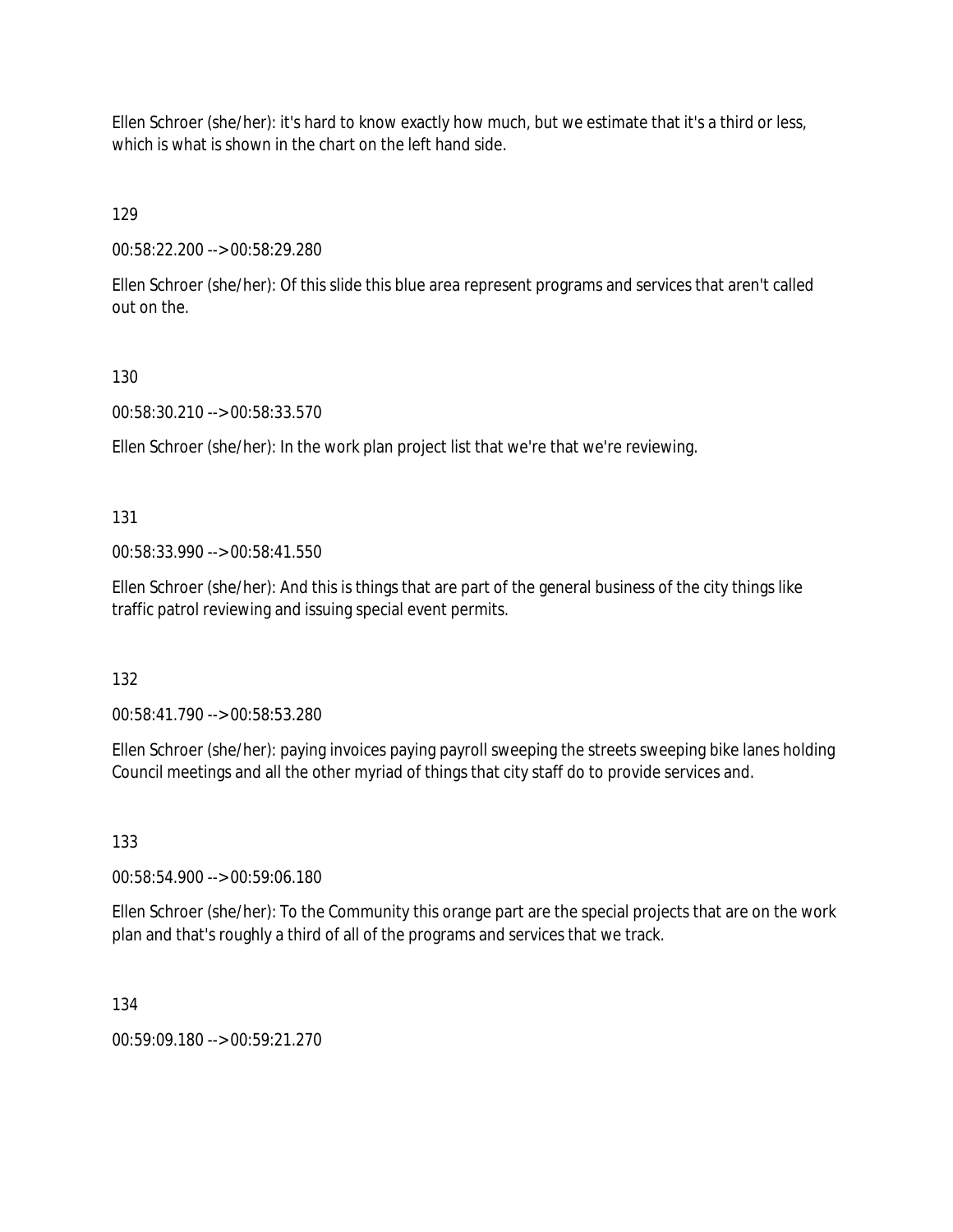Ellen Schroer (she/her): In addition to looking at these and in a little more detail, I also want to take time to recognize the fact that it's a lot of staff time that go into getting ready to bring these items to you and so.

135

00:59:22.020 --> 00:59:29.130

Ellen Schroer (she/her): Although the number may not feel as large as you might think there really is a lot of effort that goes into getting information ready for your review.

136

00:59:30.120 --> 00:59:39.990

Ellen Schroer (she/her): Also, is you know we have less staff capacity than we have in the past we reduce staff capacity last year by holding positions they can do the code path pandemic.

137

00:59:40.200 --> 00:59:46.500

Ellen Schroer (she/her): And then also through the budget process as we rebalanced are spending to stay within our ongoing revenue resources.

138

00:59:47.310 --> 00:59:52.680

Ellen Schroer (she/her): At the same time, we have an ambitious work program with a really significant number of projects.

139

00:59:53.010 --> 01:00:04.200

Ellen Schroer (she/her): And I want to be open with you and with the community about the challenge that we see in adding new work without without also adding some new capacity, if we want to take on projects that we aren't working on right now.

140

01:00:06.480 --> 01:00:13.350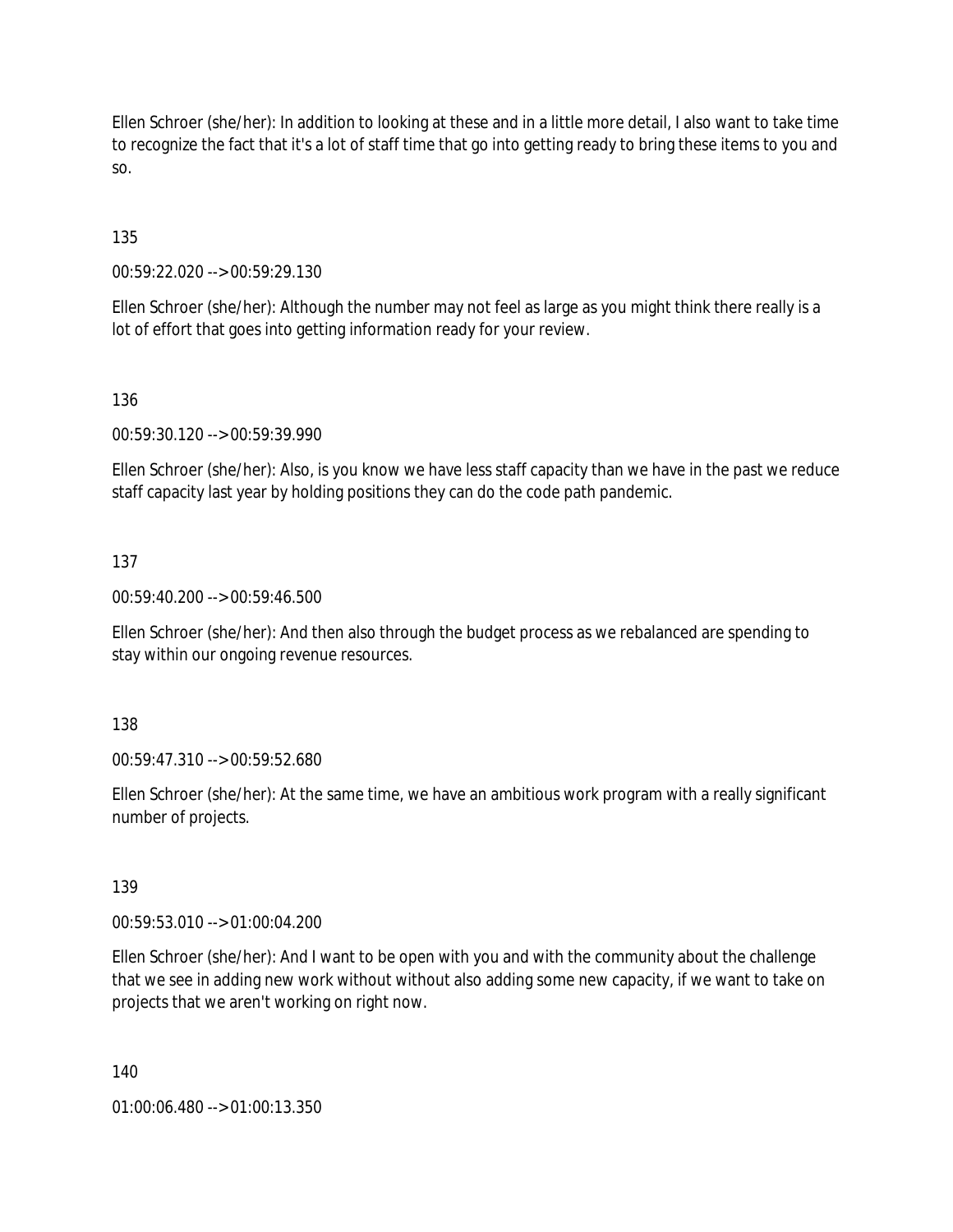Ellen Schroer (she/her): So these again I want to talk a little bit about how projects get added to this work pant plan project list.

# 141

01:00:13.560 --> 01:00:22.530

Ellen Schroer (she/her): In any of the categories that you see here which are policy operations capital and required projects there's roughly 140 of them.

## 142

01:00:22.740 --> 01:00:32.010

Ellen Schroer (she/her): And these might come from staff, for example, the re accreditation program but that the police department is doing right now with Washington association of sheriffs and police chief.

### 143

01:00:32.250 --> 01:00:37.860

Ellen Schroer (she/her): or irrigation projects at public farmland, which is part of our ongoing asset management and maintenance.

#### 144

01:00:38.610 --> 01:00:45.060

Ellen Schroer (she/her): Some of these projects are added by you, for example, the Community business grants or consideration of the nsp Program.

#### 145

01:00:45.750 --> 01:00:56.550

Ellen Schroer (she/her): Some are added through the budget process, for example, the filling of the newly created climate officer position or capital projects like the one at the senior Center that we added through the budget.

#### 146

01:00:57.300 --> 01:01:14.070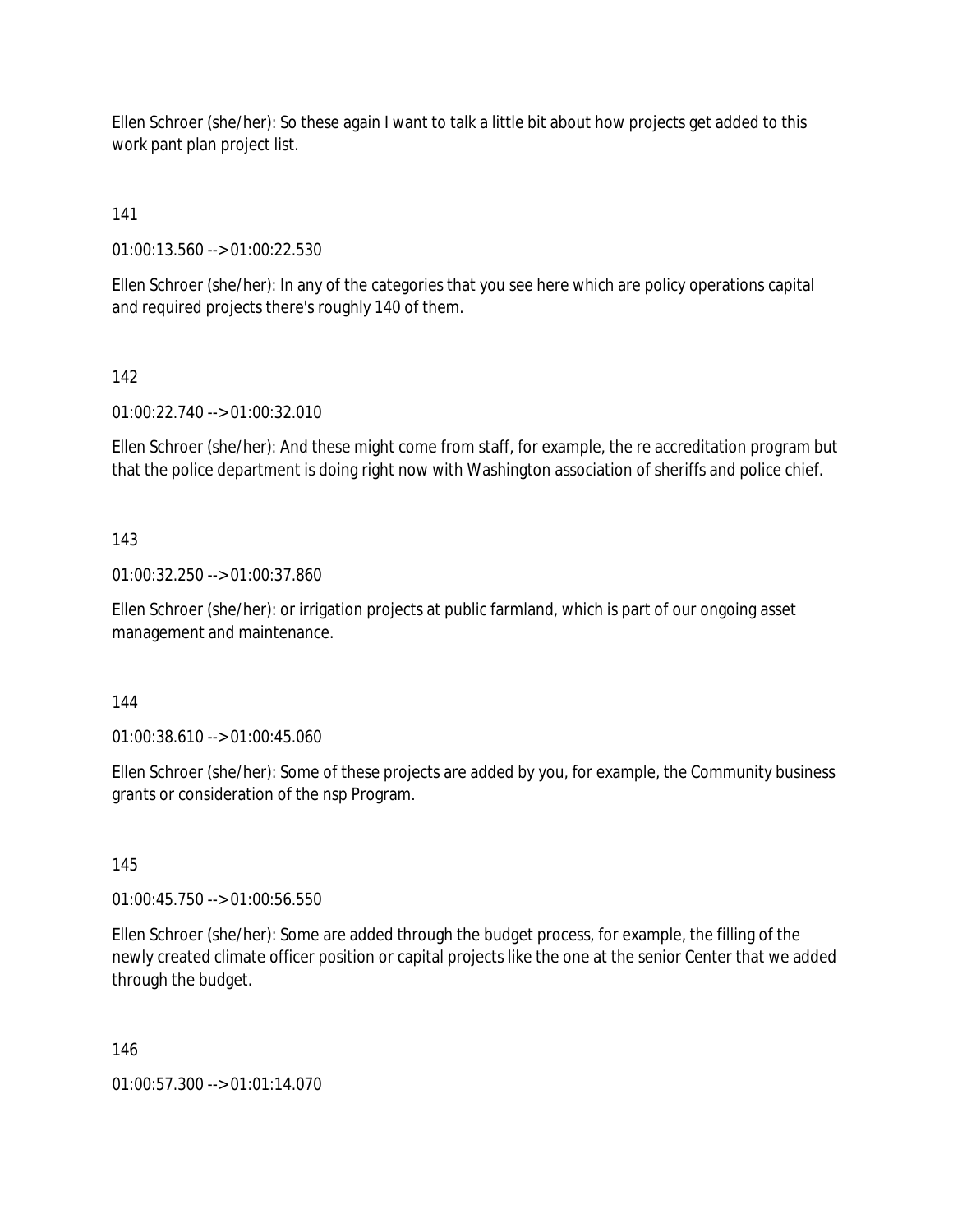Ellen Schroer (she/her): Or, in response to outside events like snow or like coven, such as the testing site and facility retrofits and as we review these for you and present them to you, we have for general descriptions policy operations, capital or those required by outside regulations.

147

01:01:19.680 --> 01:01:30.330

Ellen Schroer (she/her): Looking back now towards the first part of 2021 i'd like to highlight some of the oh sorry, let me when we get to this slide This shows you how these projects are.

148

01:01:30.930 --> 01:01:40.020

Ellen Schroer (she/her): Divided out across those four different types of projects with the blue projects on the bottom being ones that we're actively working on.

#### 149

01:01:40.830 --> 01:01:48.030

Ellen Schroer (she/her): The Orange ones, representing those that we've completed this year and then deferred or pending the Gray, and the yellow.

150

01:01:48.780 --> 01:01:58.470

Ellen Schroer (she/her): portion to the column showing ones that are either set aside, not because they're not important, but because we've had to choose to set them aside to be able to do other work.

151

01:01:58.800 --> 01:02:04.530

Ellen Schroer (she/her): or because they're pending, which means they're waiting for a decision to be made or additional information to become available.

152

01:02:08.970 --> 01:02:16.680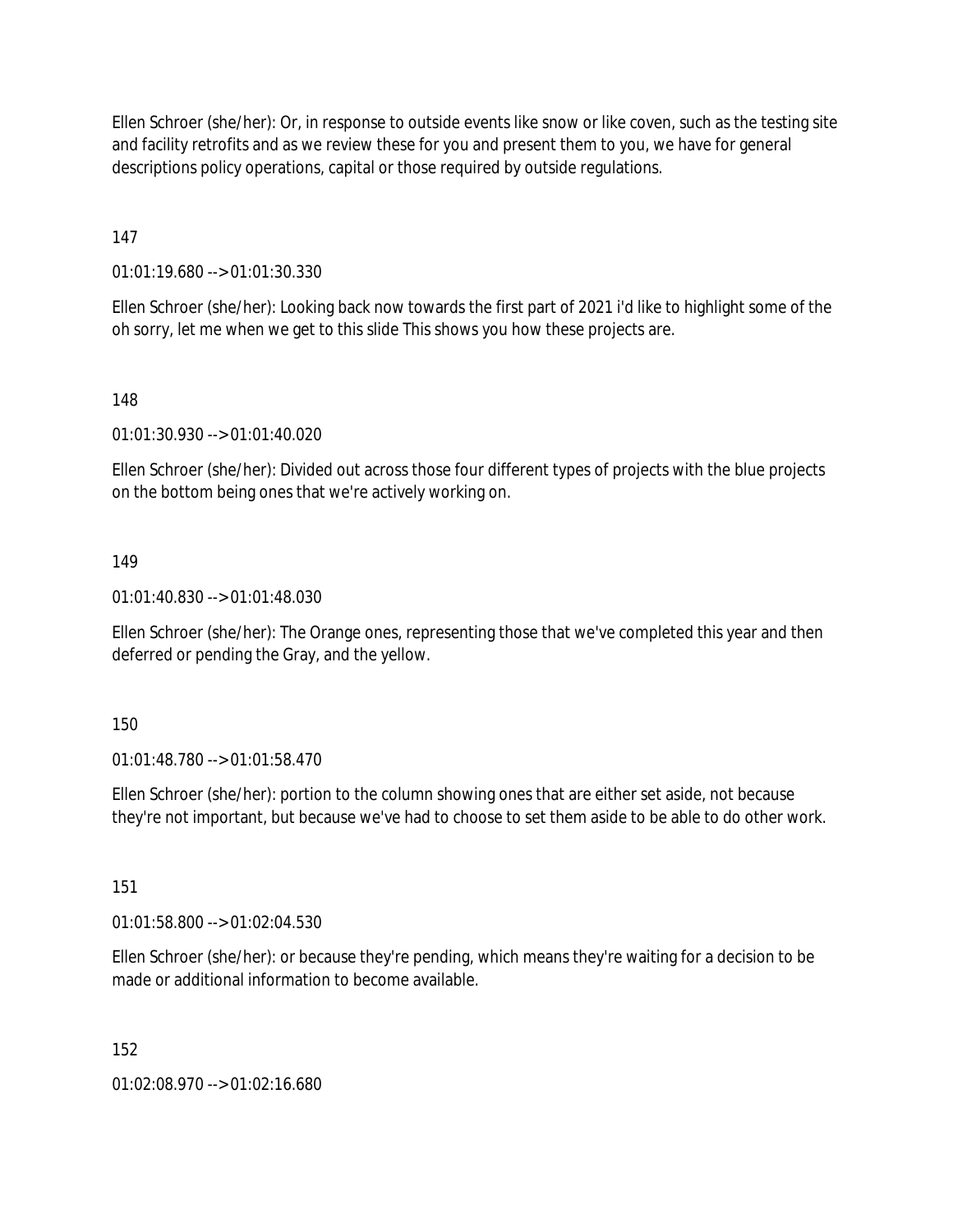Ellen Schroer (she/her): Again, we have two different ways that we are organizing these for you, that we hope can help you sort through and find the ones you're interested in.

153

01:02:17.100 --> 01:02:27.540

Ellen Schroer (she/her): Either looking at how they arrived, whether they're trying to support or the general category of work that were to achieve or the goals that we're supporting with these projects.

### 154

01:02:31.860 --> 01:02:48.780

Ellen Schroer (she/her): Turning now to look a little bit and recognize the accomplishments of the first quarter of the year, and these are just a portion of the projects and ones that we completed through the word plant through that are on the word plan, but I also want to just take a minute to.

### 155

01:02:50.160 --> 01:02:53.490

Ellen Schroer (she/her): recognize all the projects that we continue to provide.

#### 156

01:02:54.540 --> 01:03:10.110

Ellen Schroer (she/her): In public works we've been clearing streets and roads, we finished the Wyatt way of mini round about provided utilities services and maintain vehicles, we also started a traffic calming program and welcome to our new ground water management plan dedicated staff person.

#### 157

01:03:11.220 --> 01:03:19.530

Ellen Schroer (she/her): In planning we've reviewed and issued permits responded to code compliance complaints and supported meetings of both the planning Commission and the design review board.

158

01:03:20.340 --> 01:03:33.570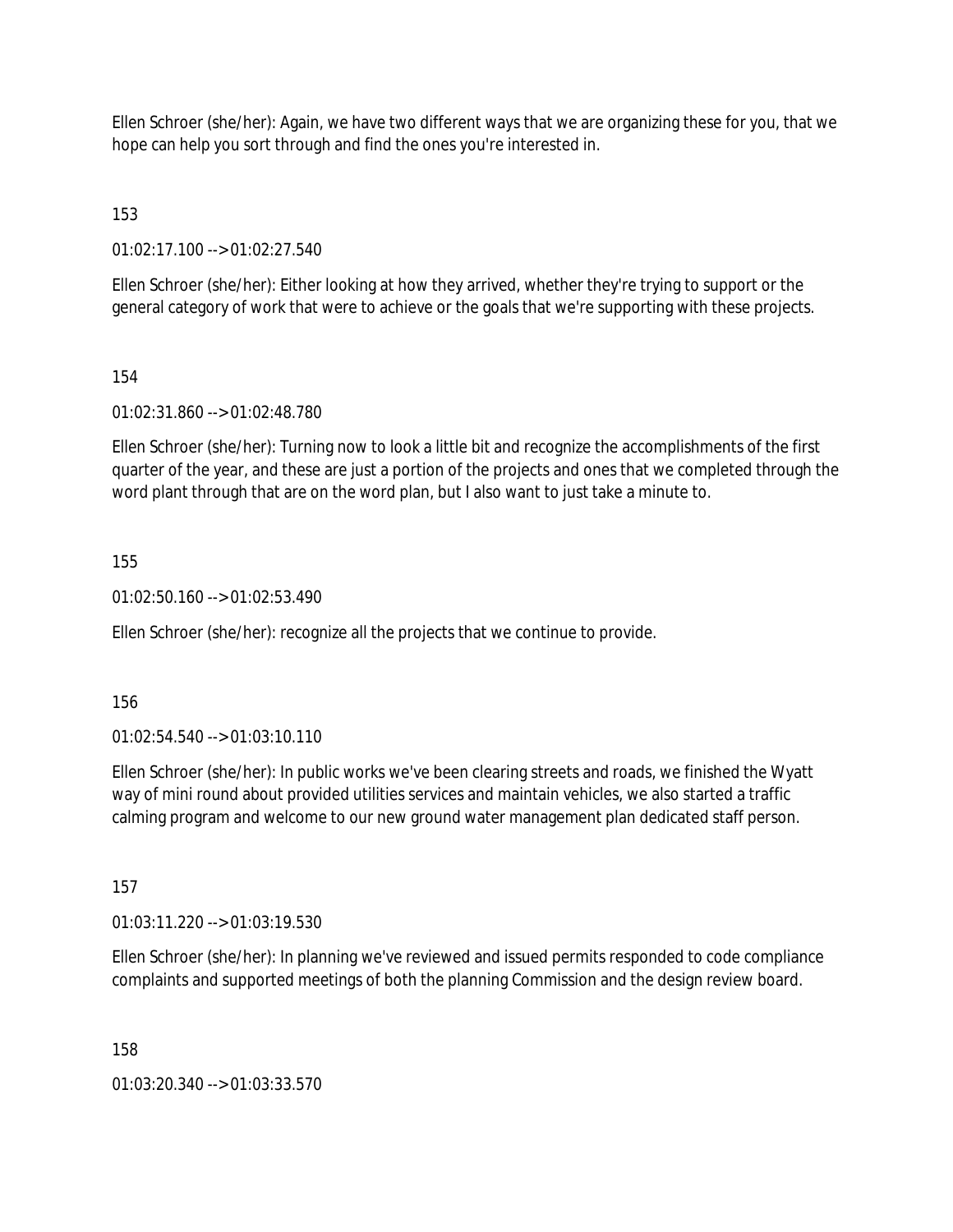Ellen Schroer (she/her): Ongoing public safety services include traffic patrol support for the safer route to schools projects repetitive responding to cougar sightings and other sort of wild animals that come across bainbridge island and support for the open water Marina.

159

01:03:34.650 --> 01:03:49.440

Ellen Schroer (she/her): Court also has ongoing hearings electronic home monitoring and passport services, while in finance we have ongoing services like taking payments distributing utility bills and also preparing both the budget and the annual financial report.

160

01:03:50.190 --> 01:03:59.190

Ellen Schroer (she/her): And finally, in the executive department we've responded to public records requests over 300 so far this year we're working on developing a city Intranet.

161

01:03:59.640 --> 01:04:05.550

Ellen Schroer (she/her): we've hired more than 20 new people to work at the city and either a regular or a temporary status.

#### 162

01:04:06.000 --> 01:04:10.020

Ellen Schroer (she/her): And we continue to provide support and funding for our Community partners.

163

01:04:10.440 --> 01:04:22.710

Ellen Schroer (she/her): So all of this is ongoing work that would fit into the blue portion of the chart that we looked at in a minute ago, whereas the projects that we're looking at here are ones that would be in the lower part that read portion of that chart.

164

01:04:24.120 --> 01:04:29.700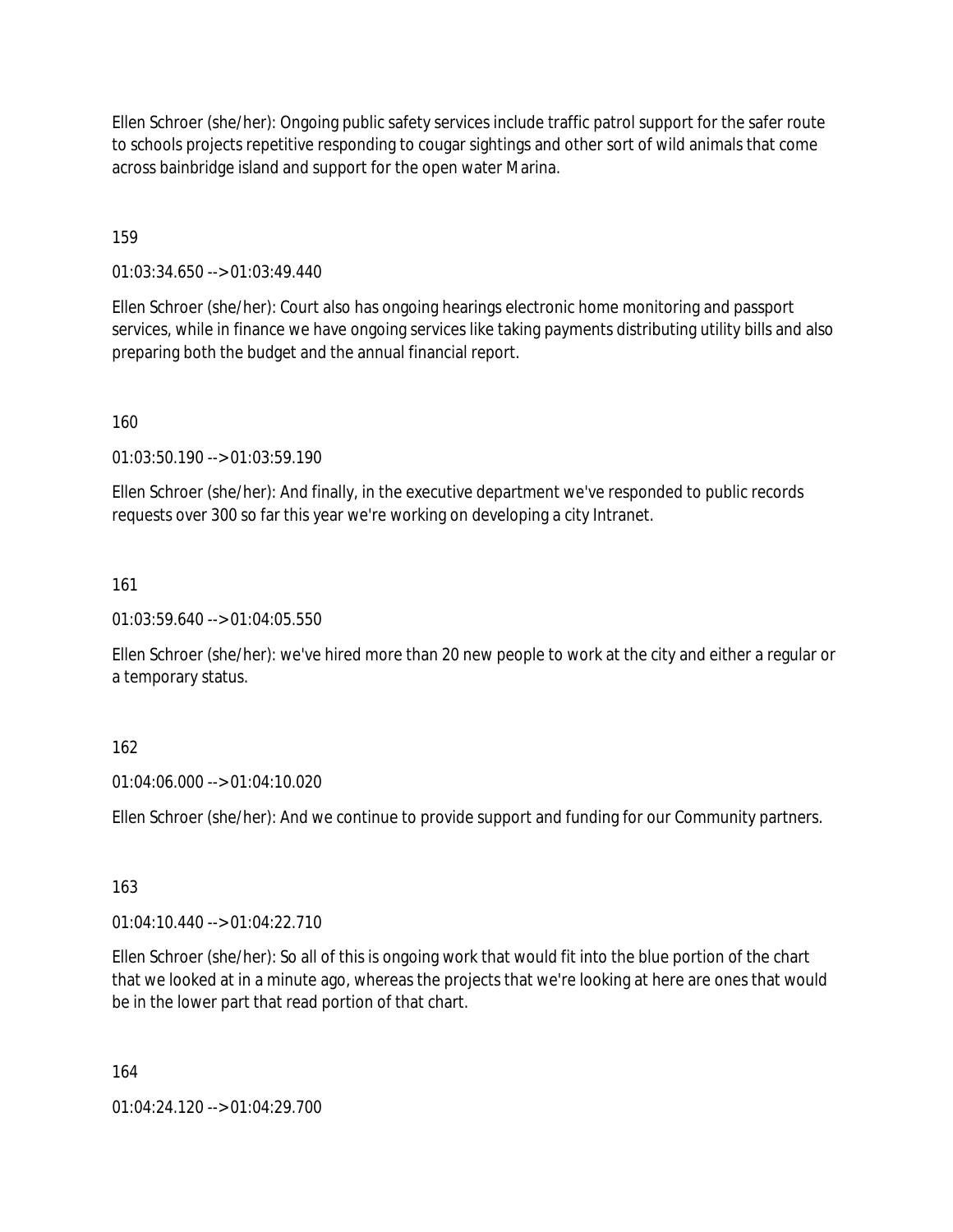Ellen Schroer (she/her): Things that we completed in the first quarter, with your help, we're looking at items.

# 165

01:04:30.660 --> 01:04:44.460

Ellen Schroer (she/her): related to our code miss were mostly in the planning Department on these slides we extended our interim zoning control related to affordable housing, we supported and completed our city manager search and we developed a hazard pay ordinance.

### 166

01:04:46.530 --> 01:04:56.190

Ellen Schroer (she/her): i'm getting close to the end here, so we also installed two different kinds of signage one welcoming signage in cooperation with the race equity advisory committee.

### 167

01:04:56.460 --> 01:05:11.520

Ellen Schroer (she/her): And also implemented some new downtown we finding signage to welcome tourists and those who are new to the island we're working on the gear, which is the government alliance for Racial equity and technical assistance project.

#### 168

01:05:11.880 --> 01:05:27.030

Ellen Schroer (she/her): We work with the school districts and wiki wheels to implement some safe routes to school pilot pilot projects and excuse me, and have supported some of our funding cycles, both for lodging tax and related to public art.

#### 169

01:05:29.100 --> 01:05:38.400

Ellen Schroer (she/her): And also continued our code response, including finishing our facility retrofits and completing our covert testing site.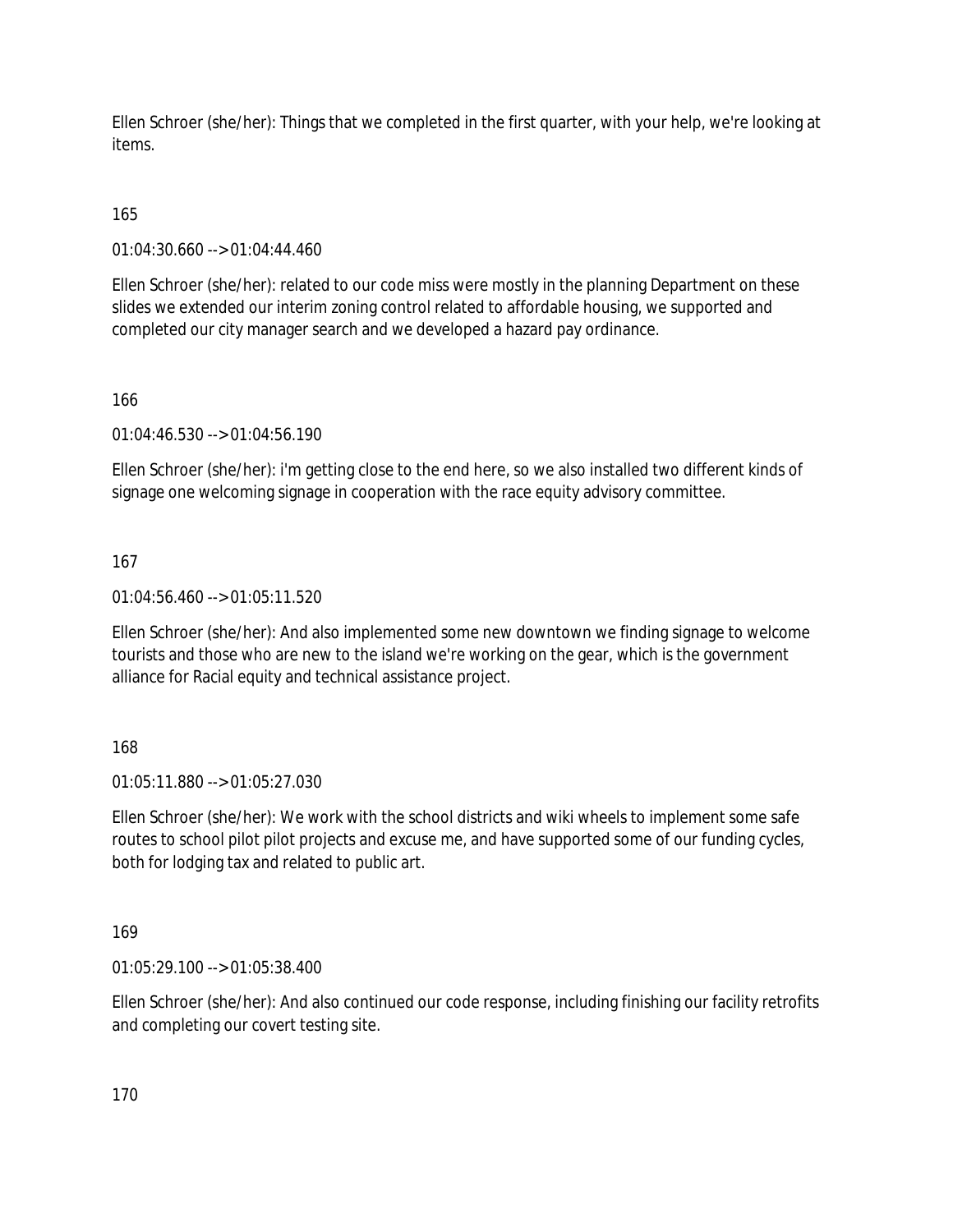01:05:40.800 --> 01:05:51.420

Ellen Schroer (she/her): We also with your help, added some projects to our list we cooperated with many other jurisdictions in the island and volunteers to provide over 25,000.

171

01:05:52.050 --> 01:05:57.540

Ellen Schroer (she/her): vaccines to Community members and others who came to our island vaccine clinics.

# 172

01:05:58.080 --> 01:06:17.250

Ellen Schroer (she/her): We develop the hazard pay ordinance supported a very successful multi jurisdictional sustainable transportation event and are beginning other items such as considering the welcome whole project with public art and supporting ad hoc committees which the Council has decided to to form.

173

01:06:19.470 --> 01:06:30.870

Ellen Schroer (she/her): Finally, this one way gives us this last chart gives us a way to see the areas that are a greatest interest to the Council, right now, this is mostly indicated by this policy.

174

01:06:32.610 --> 01:06:41.610

Ellen Schroer (she/her): This policy column, and the numbers in this chart represent numbers of items on the work plan see if you add up these numbers across were at roughly 140.

175

01:06:41.910 --> 01:06:53.640

Ellen Schroer (she/her): and of those we have 46 policy projects which largely respond to counsel direction and over 60% of those support either climate and natural resources orlean use in housing.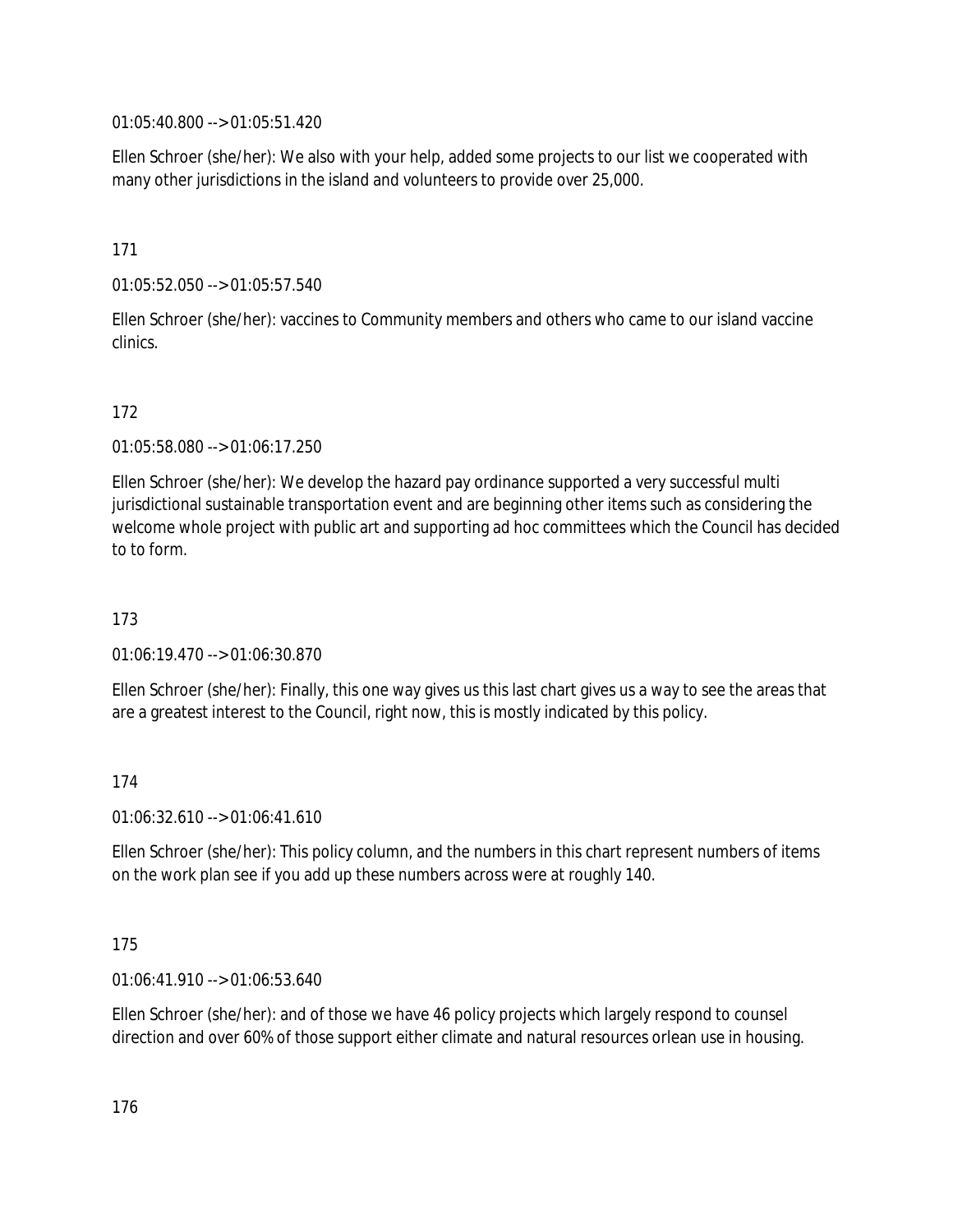01:06:57.840 --> 01:07:04.680

Ellen Schroer (she/her): Again, this is a an ambitious work plan which is at or above the staff, you have ready to support you in this work.

### 177

01:07:05.430 --> 01:07:16.920

Ellen Schroer (she/her): We have this presentation tonight as a foundation, as we now are transitioning to our manager, Mr king, and we are happy now to take any questions that you have i'll stop sharing my screen.

178

01:07:19.530 --> 01:07:23.880

Ellen Schroer (she/her): Where we're glad to take any questions that you have or turn this over to you for more discussion.

179

01:07:27.660 --> 01:07:28.380

Kirsten Hytopoulos: let's move our.

180

01:07:31.290 --> 01:07:40.440

Christy Carr: Thanks Thank you deputy city manager, for your continued work on our work plan cruciate organizational skills on that.

181

01:07:42.390 --> 01:07:53.130

Christy Carr: I actually just have I don't have any questions at this point, but I thought I might just share my thoughts on the work plan, both for the Community and my colleagues, as well as the new city manager.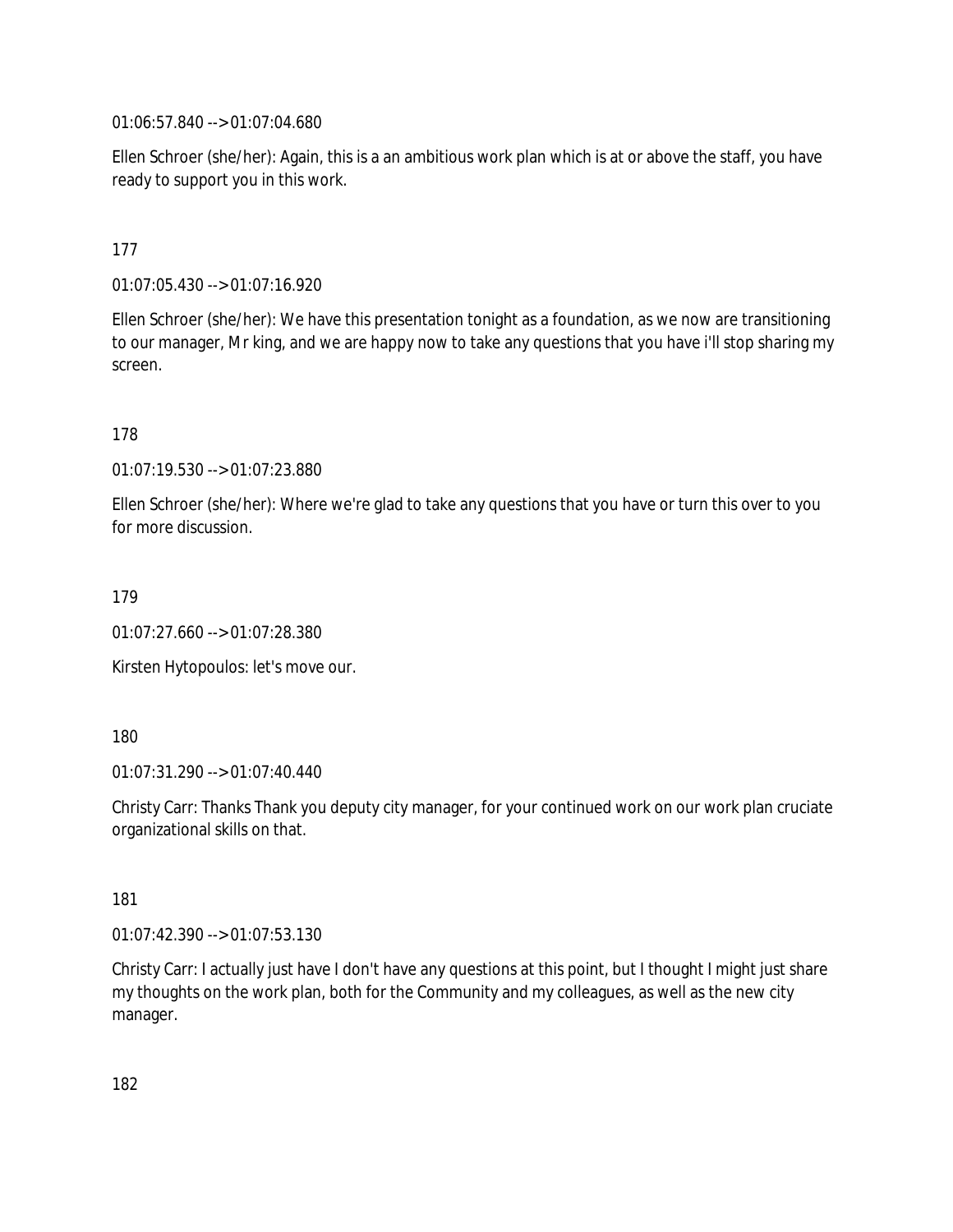01:07:55.170 --> 01:08:06.030

Christy Carr: i've given it a lot of thought, and I would really like us to be able to use our work plan both to keep us on track as well as to share our work with the Community.

## 183

01:08:07.350 --> 01:08:13.230

Christy Carr: And I did a little digging in terms of what the council's been doing over the last three years, and since.

184

01:08:14.910 --> 01:08:32.520

Christy Carr: The council's past 31 ordinances that relate to temporary measures, and so we spend almost a quarter of our time on the core of our legislation kind of kicking the can down the road and I in the previous three years we did a total of two.

185

01:08:34.020 --> 01:08:43.080

Christy Carr: So this is somehow become our new norm, and I think that we need to get off that track and I think that the work plan can help us do that.

186

01:08:44.100 --> 01:08:55.500

Christy Carr: And that's what i'm really excited about going into the next year year and a half for the Council and the Community to work together on a work plan that helps us do our work and do our work better.

#### 187

01:08:56.790 --> 01:09:05.130

Christy Carr: And so, some of my thinking about that is looking at having a quarterly update instead of a bi annual update on our work plan.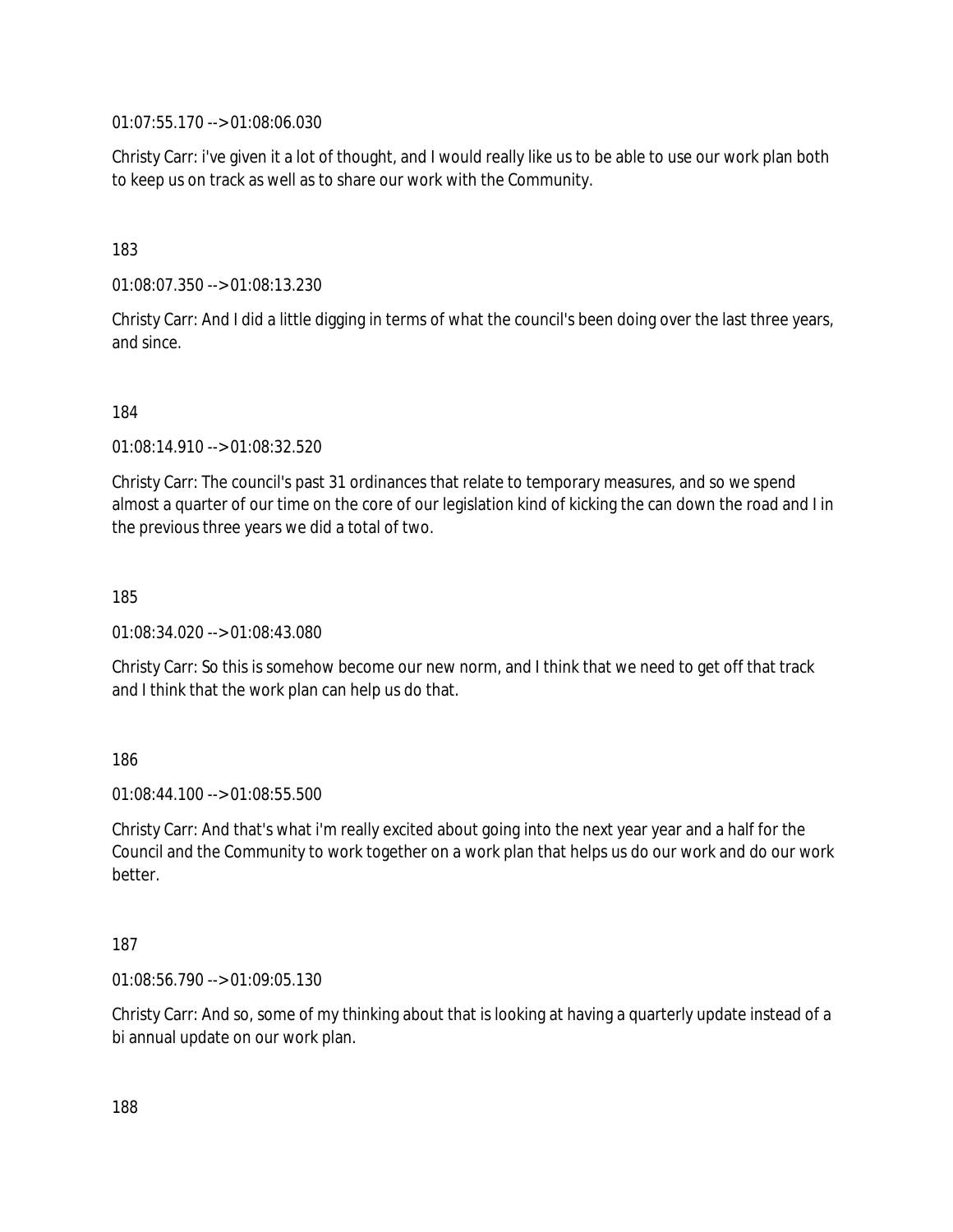01:09:06.030 --> 01:09:17.100

Christy Carr: Including the actions of the priority project list in every agenda so that we may look at real time trade offs, so that we know for adding something we're going to have to take something off.

#### 189

01:09:18.870 --> 01:09:31.980

Christy Carr: And having having an active an updated work plan page on our city website so Those are just some some considerations of how I think we could actually use our work plan, instead of just having it be something that we look at.

### 190

01:09:32.880 --> 01:09:39.420

Christy Carr: just once a year, and then in terms of kind of some action related specifically to our work plan.

#### 191

01:09:40.620 --> 01:09:49.440

Christy Carr: I still would like to revisit deferred and pending projects to confirm, if they are still Council priorities and or operational needs.

#### 192

01:09:50.280 --> 01:10:05.970

Christy Carr: This might be an easy way to shorten our work plan, because some of those that have been hanging out for more than a year, even might just need to come off our work plan or it may help us re prioritize some of our work plan items.

#### 193

01:10:07.470 --> 01:10:20.400

Christy Carr: I know you guys know i've been working on affordable housing i'd like us to condense the affordable housing specific items on our work plan into an affordable housing, work plan and have that be our work plan item.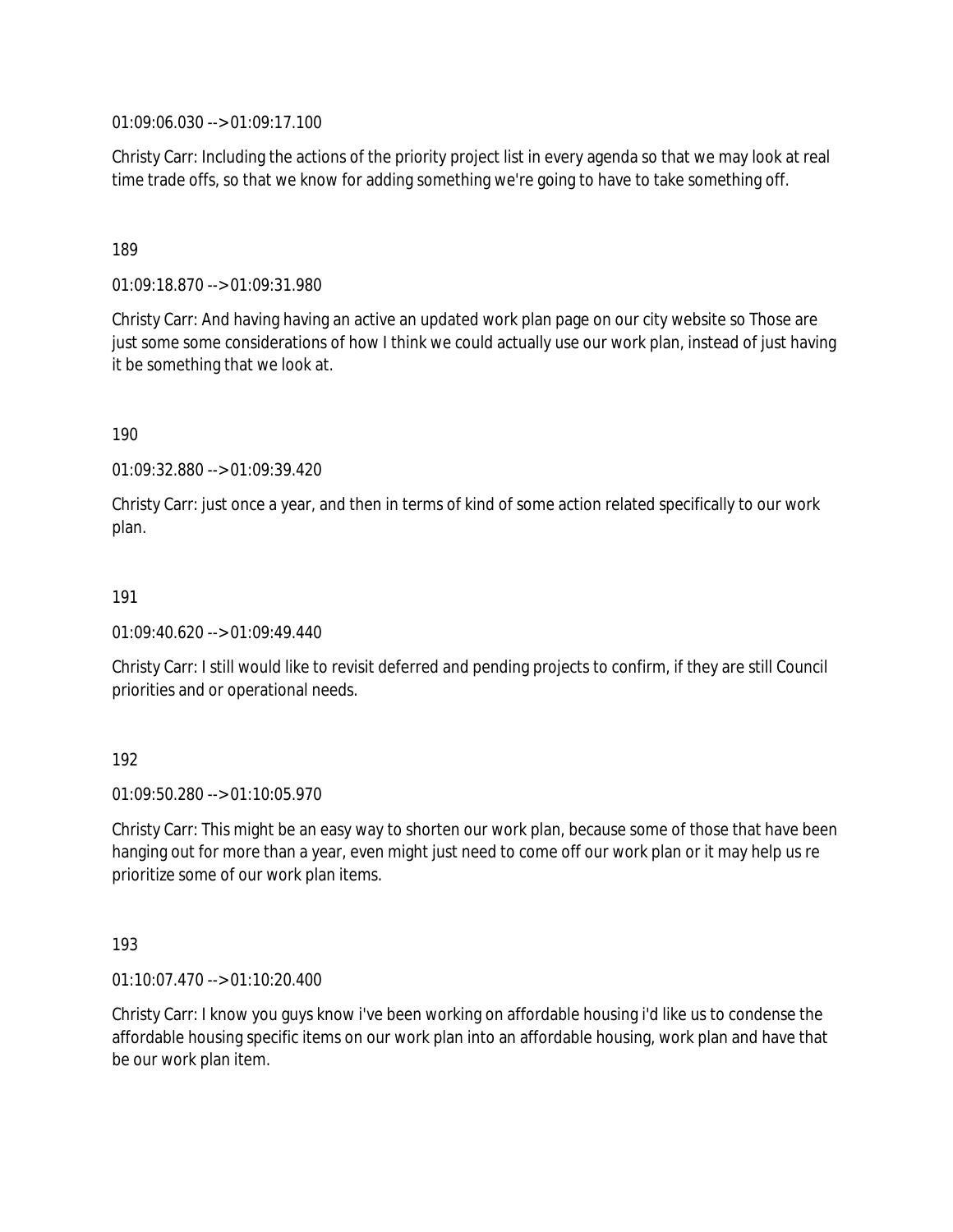01:10:21.180 --> 01:10:27.480

Christy Carr: So that they're all looked at together so that we understand dependencies and that we're looking at affordable housing comprehensively.

195

01:10:28.860 --> 01:10:31.830

Christy Carr: i'd like to delete several items from the work plan.

196

01:10:32.640 --> 01:10:42.420

Christy Carr: The administrative review the critical areas ordinance I actually started that when I was still on staff, it was supposed to be a year one review we're way past that and I don't know how much value we have.

#### 197

01:10:42.810 --> 01:10:51.810

Christy Carr: In doing that, the sleep update has been on our work plan, since when I was on staff that comes from state updates in 2014 I think we're long beyond that.

198

01:10:52.260 --> 01:11:02.670

Christy Carr: And I i'd like to take me and term zoning control for FA ir and just move forward with looking at a conclusion airy zoning as part of our affordable housing, work plan.

199

01:11:03.840 --> 01:11:12.360

Christy Carr: I like to defer several things to 2022 the shoreline stewardship program and seeing and shoreline master program CEO.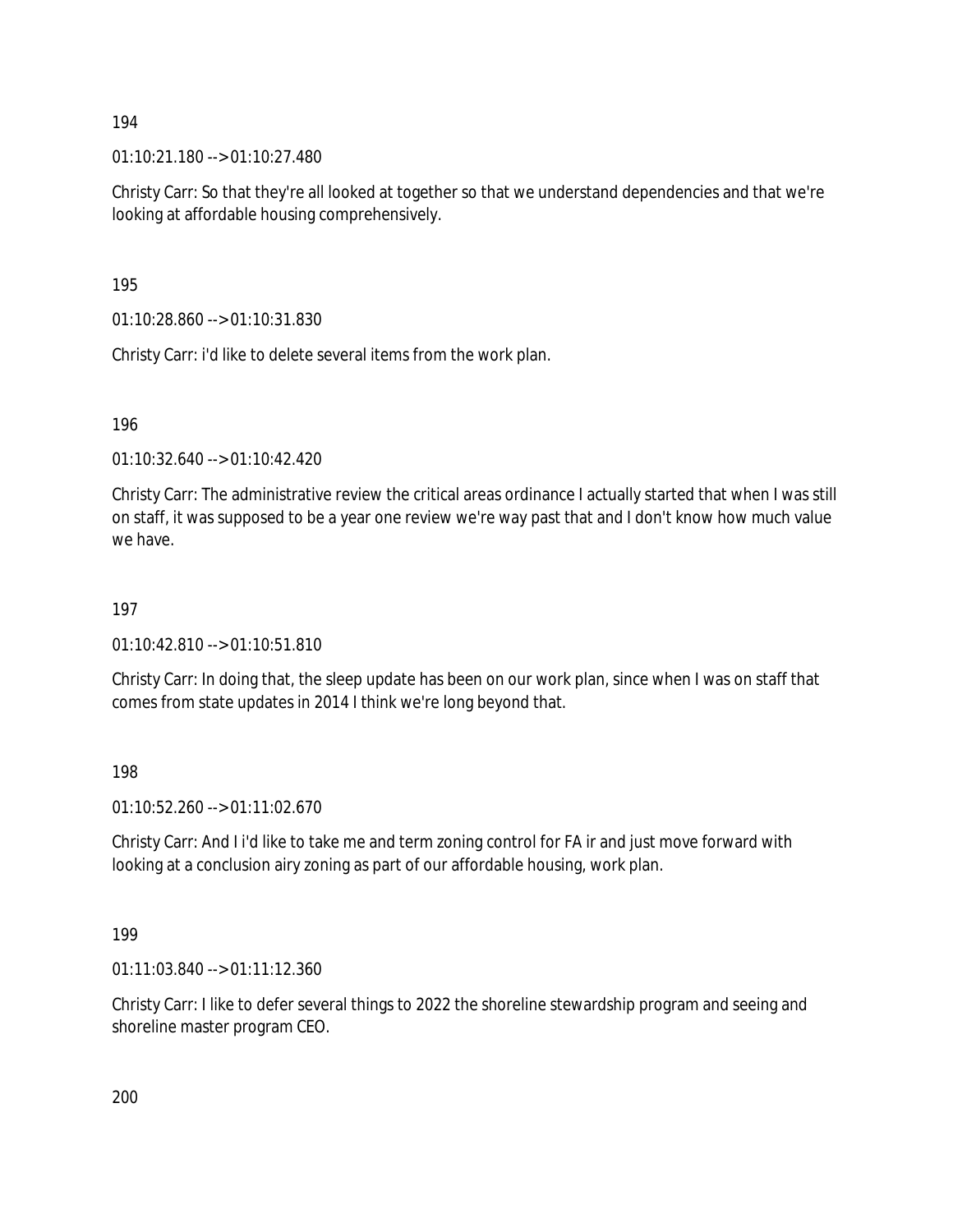01:11:12.960 --> 01:11:21.690

Christy Carr: Monitoring wait for the natural resource planner to be on board and really have a better understanding of how that work fits into our overall work plan on our staffing capacity.

### 201

01:11:22.380 --> 01:11:31.470

Christy Carr: i'd like to defer the island Center sub area plan and both the Council planning Commission review and implementation and waiting to see.

### 202

01:11:32.010 --> 01:11:43.620

Christy Carr: How that works with other sub area plans specifically initiating the winslow master plan and i'd like to defer the decision criteria for major projects that's a giant project we just looked at land use review procedures and.

#### 203

01:11:45.180 --> 01:11:53.220

Christy Carr: And I think the Council might be poised for looking at that conversation more comprehensively again at a later date.

#### 204

 $01:11:53.790 \rightarrow 01:12:00.750$ 

Christy Carr: there's two things i'd like to add to our work plan that are currently on it, although Council member deeds just mentioned hotels use definitions.

#### 205

01:12:01.710 --> 01:12:11.910

Christy Carr: Definitely definitions and use specific standards i'd like to see that on our work plan and something we're going to talk about later tonight is a local plastics ordinance i'd like to see that on our work plan.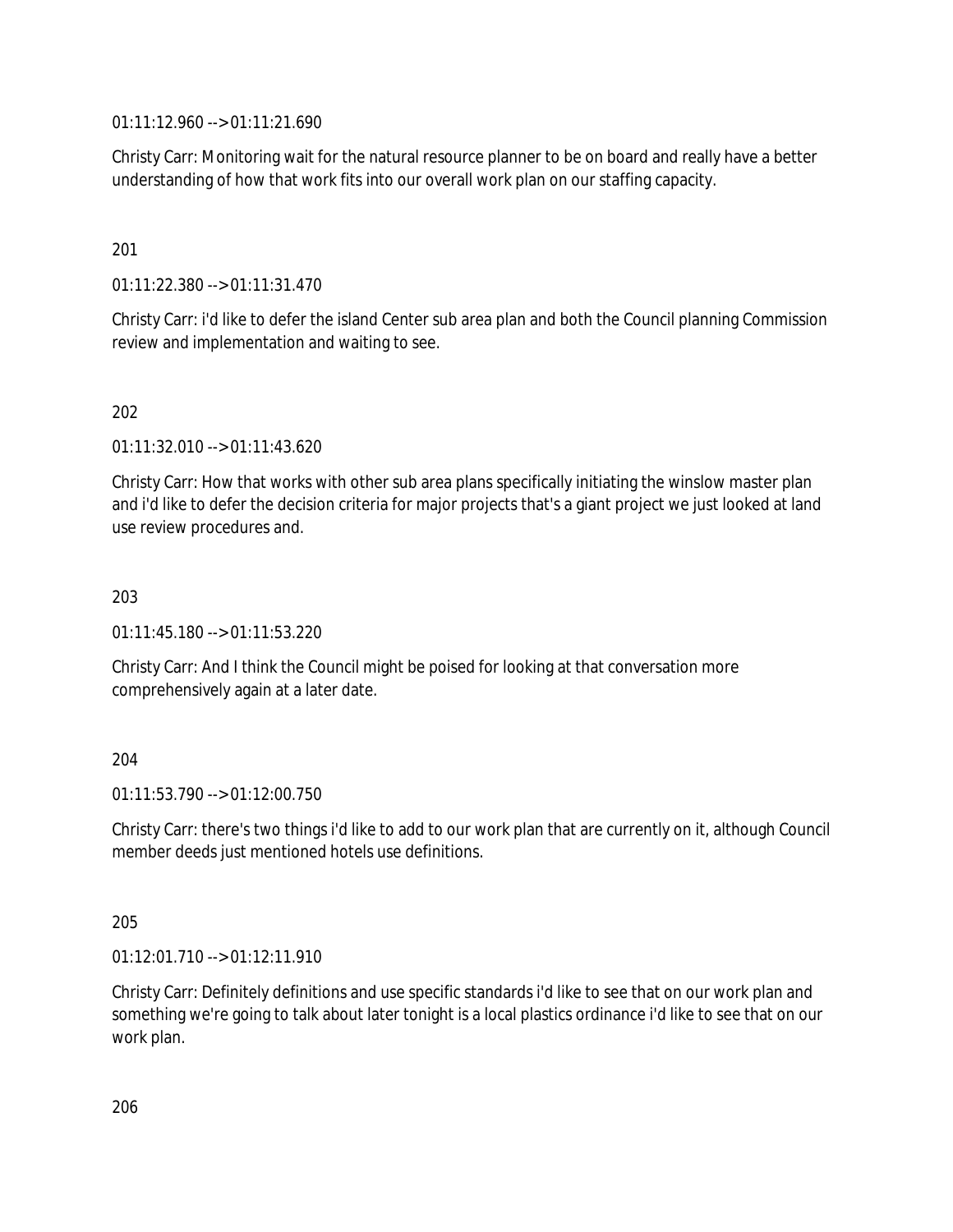01:12:13.620 --> 01:12:21.000

Christy Carr: And one other thing I think we need to have some serious conversations about how we're going to fund our work plan, like the deputy.

### 207

01:12:21.600 --> 01:12:32.190

Christy Carr: city manager said, this is ambitious, we likely are above staff about capacity with our current Staff, we have a couple of funds sitting out there one our climate.

#### 208

01:12:32.490 --> 01:12:40.470

Christy Carr: fun and affordable housing fun, I think we need to talk about how we want to allocate that and how we can use those funding sources to implement.

### 209

01:12:41.670 --> 01:12:47.430

Christy Carr: Our work plan and finally i'm just going to plug what i'd like to see us do in 2021.

#### 210

01:12:47.850 --> 01:12:59.130

Christy Carr: I think all of my colleagues know that i'm not going to be here next year, so i'm motivated to get things done, and these are the things that I would really like to initiate or complete in 2021 with my time left.

#### 211

01:12:59.760 --> 01:13:10.740

Christy Carr: i'd like to see us initiate the winslow master plan, I think that we've seen that it has it's a linchpin for a lot of our conversations related to growth and development i'd like to see us initiate.

212

01:13:12.000 --> 01:13:20.040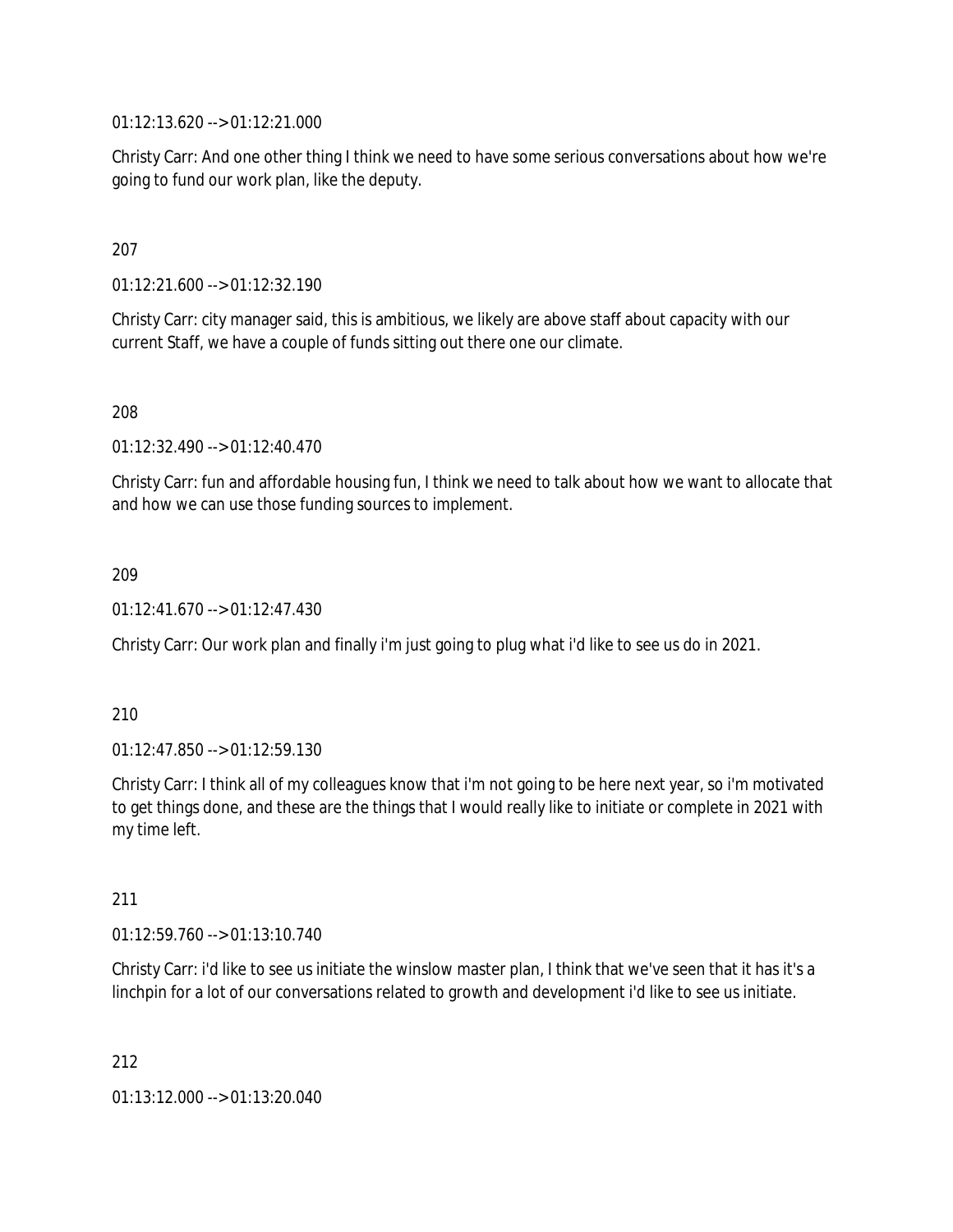Christy Carr: affordable housing, work plan, including housing Action Plan i'd like us to address the TD our program including determining an exchange rate.

213

01:13:20.640 --> 01:13:28.680

Christy Carr: Determining receiving areas in corporate in an agricultural research land designation of sending areas and looking at our bonus if I are.

# 214

01:13:29.640 --> 01:13:44.220

Christy Carr: To include TD ours, I would like to look at small lot development regulations, I would like to look at traffic calming programs and projects i'd love to see that handbook and some conceptual designs complete in 2021.

## 215

01:13:45.150 --> 01:13:52.890

Christy Carr: Again i'd like to have a plastics ordinance complete and I would like to continue land use code updates be an ad hoc committee.

216

01:13:53.430 --> 01:14:07.020

Christy Carr: focus on focusing on eliminating conflicts within our existing codes, so I know that was a lot, but I appreciate you listening and I look forward to hearing other folks input on our work plan and.

217

01:14:07.890 --> 01:14:13.740

Christy Carr: I look forward to working with everyone, including the new city manager on implementation, so thank you.

218

01:14:15.570 --> 01:14:30.420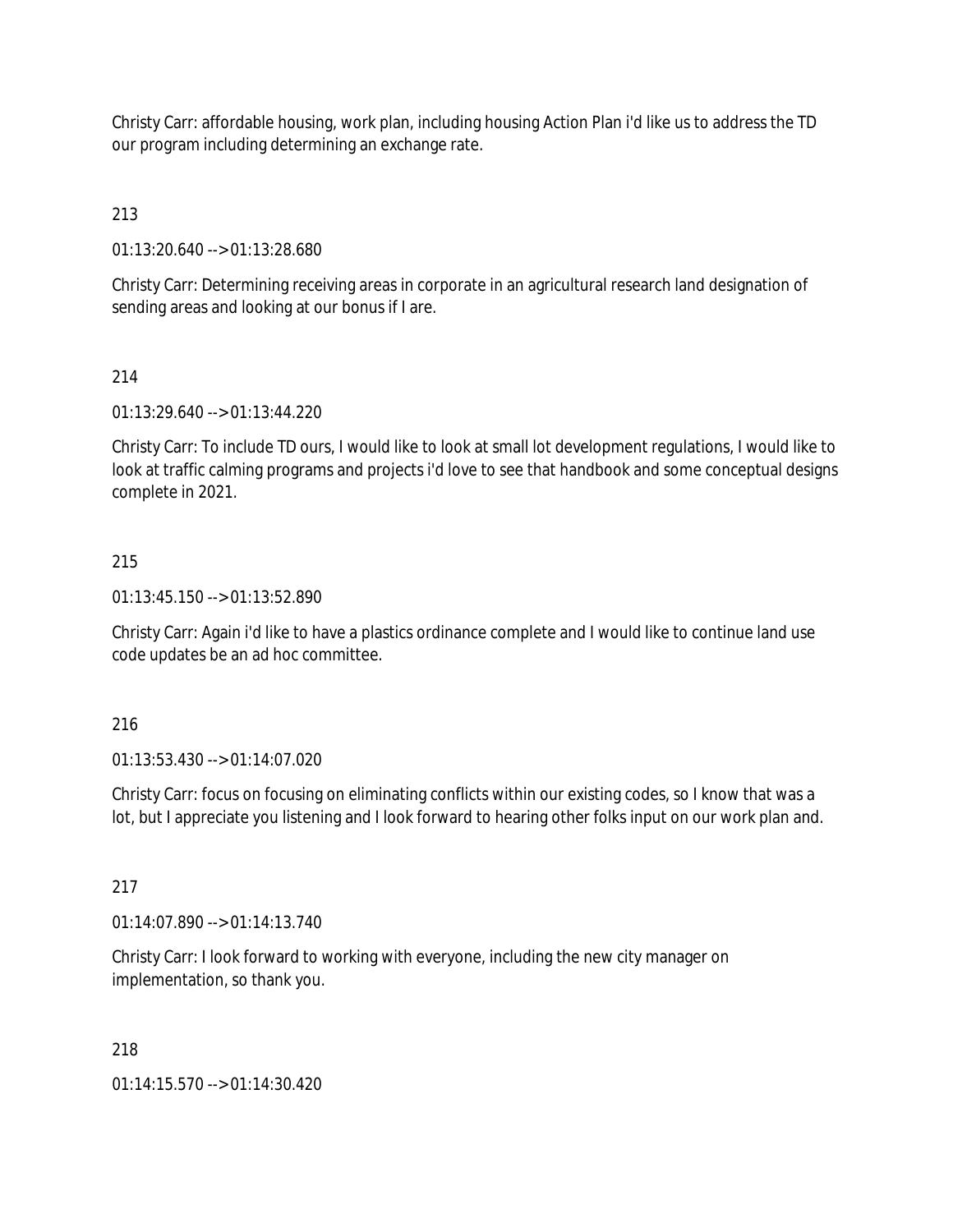Kirsten Hytopoulos: So, before we proceed, I just want to check in as your chair tonight on what we what we're here to do today, I appreciate that we probably all have similar lists to counsel on a car, I think we will also discuss and please correct me if i'm wrong that we're we're hoping to schedule.

# 219

01:14:31.530 --> 01:14:41.520

Kirsten Hytopoulos: an actual retreat day with the city manager as soon as he feels that's appropriate for us to start to do this sort of evaluating and brainstorming and horse trading everything we're going to need to do.

## 220

 $01:14:42.120 \rightarrow 01:14:47.130$ 

Kirsten Hytopoulos: So I just want to remind us about that I don't think we want to we I think we had 30 minutes for this subject, am I right.

# 221

01:14:48.000 --> 01:14:57.960

Kirsten Hytopoulos: So just asking Council to consider that, where we're going to really have the best conversation about changing the work plan and doing a lot of those things it's going to be at a at a full day presumably or certainly half a day retreat.

## 222

01:14:59.250 --> 01:15:00.480

Kirsten Hytopoulos: counselor pollock.

## 223

01:15:03.870 --> 01:15:11.430

Michael Pollock: I appreciate your comments stepping in there and i'll work to you to keep us on to the 30 minute time limit the volcano.

## 224

01:15:14.160 --> 01:15:17.670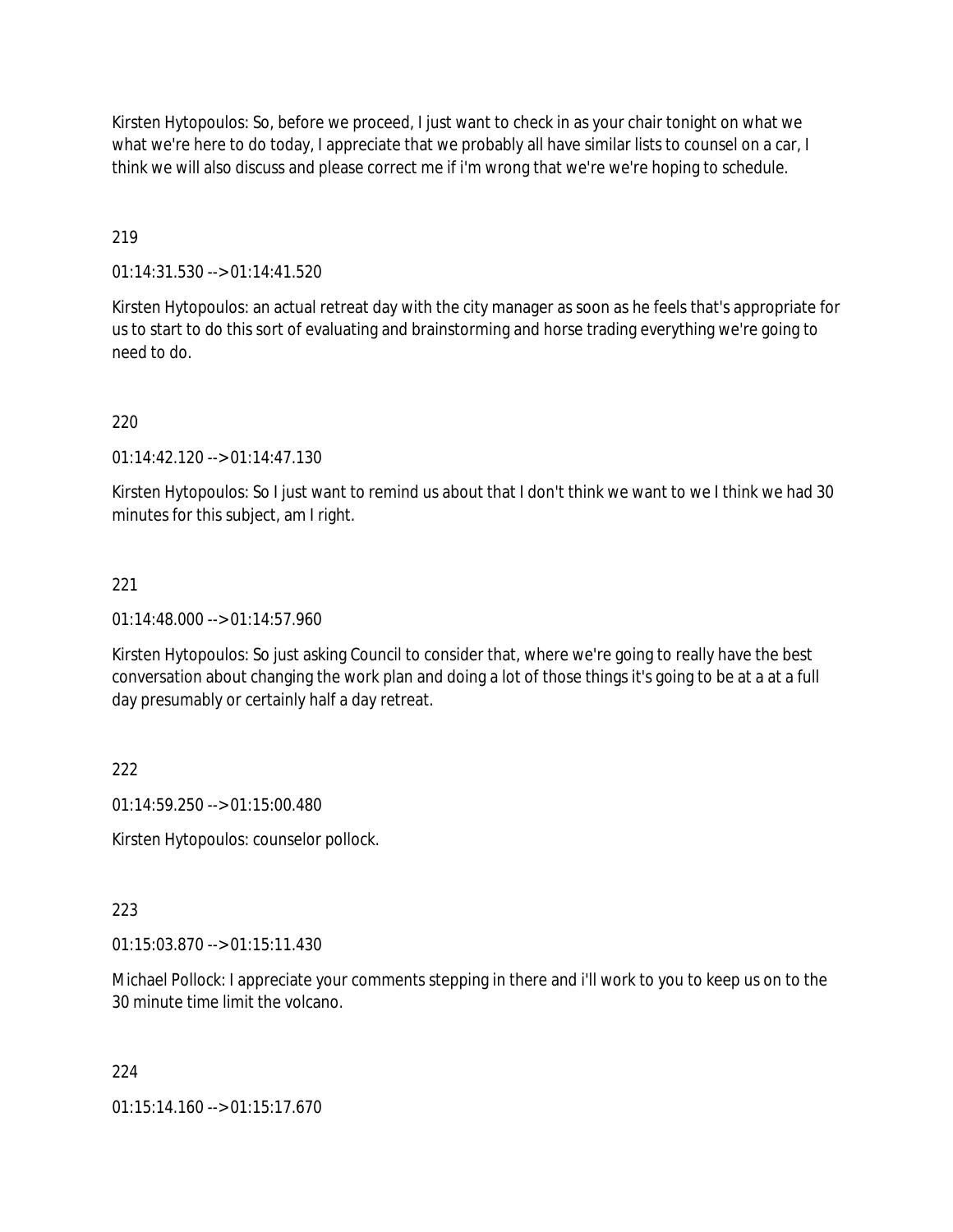Michael Pollock: My foster I started going out along this.

# 225

01:15:18.840 --> 01:15:39.750

Michael Pollock: I think my my main concern or some of them raised by councilmember car and in terms of we put things on the list, but there's no budget attached with if there's no FT ev choir mints there's no sense of who would do flat so it's really kind of meaninglessness it's this it's.

# 226

01:15:41.040 --> 01:15:49.680

Michael Pollock: This without a budget and the battle sign in the personnel isn't particularly helpful, so I would like to see that if we're going to do something that we.

# 227

01:15:50.610 --> 01:15:55.410

Michael Pollock: commit to really understanding what it is we have to allocate in terms of time and resources.

## 228

01:15:56.190 --> 01:16:08.790

Michael Pollock: so that we do that, and the council's going to add something to the list that it has to be important enough that we're going to ask staff to actually do that and develop the budget and personal so.

## 229

01:16:10.380 --> 01:16:24.120

Michael Pollock: I think there's a lot of interesting things that comes from the car race and most of those I think i've been support and so like to see more detail and, as well as noted we're going to talk about those more so.

### 230

01:16:25.560 --> 01:16:30.450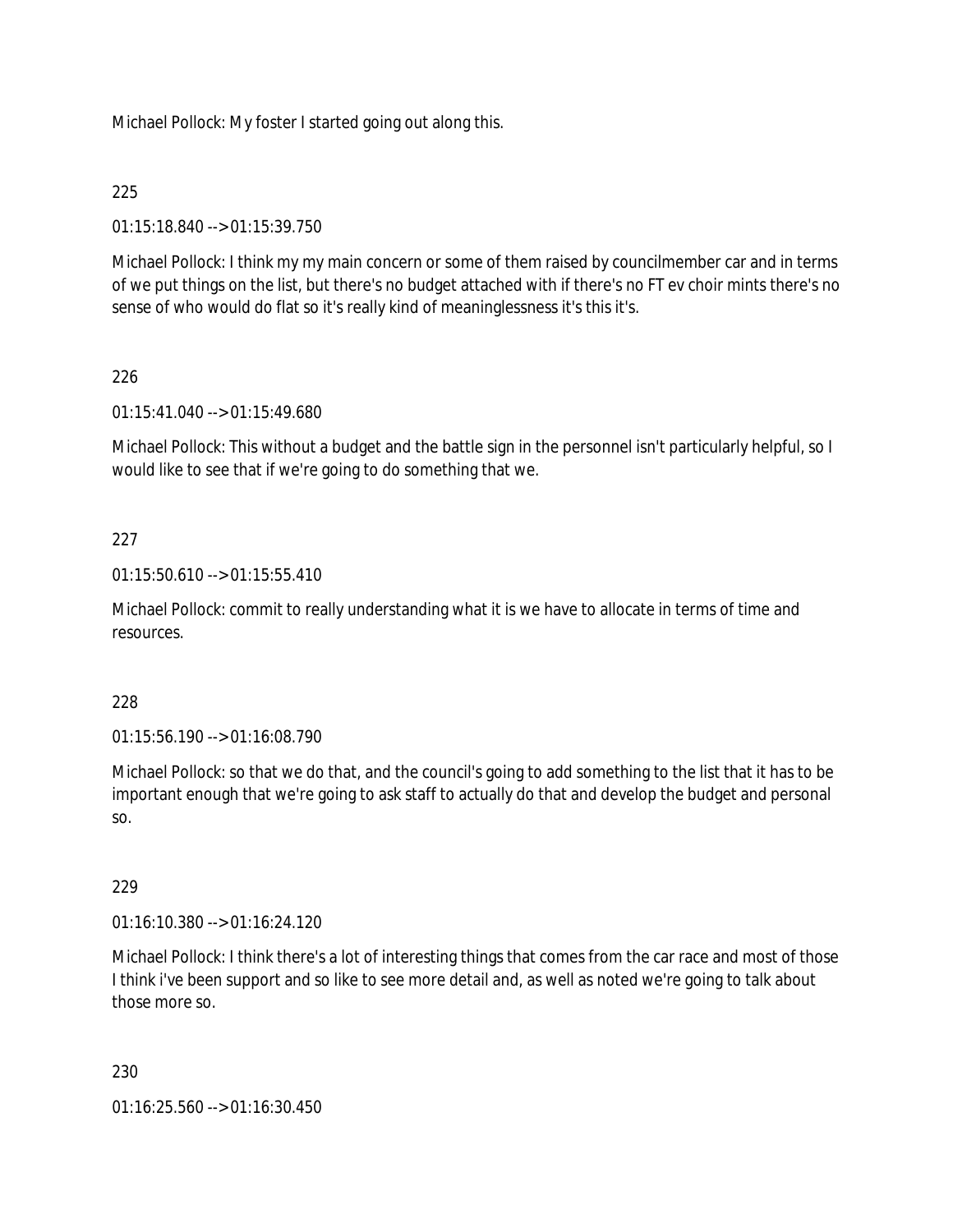Michael Pollock: I worked out, but anyway that's just a play that we don't simply.

231

01:16:31.770 --> 01:16:35.010

Michael Pollock: just add things on without any sort of sense of what kind of.

232

01:16:36.390 --> 01:16:42.810

Michael Pollock: Half we're asking, because otherwise it just doesn't get on and it's it's like managing this goes nothing.

233

01:16:46.620 --> 01:16:48.240

Kirsten Hytopoulos: Either councilmember comments.

234

01:16:50.100 --> 01:16:50.940

Kirsten Hytopoulos: Councillor Schneider.

235

01:16:52.590 --> 01:17:00.600

Leslie Schneider: I thank you so much, I guess, I just want to say that I am very grateful that staff has been able to.

# 236

01:17:02.040 --> 01:17:11.730

Leslie Schneider: jump in and support some of our more urgent issues that have come up in part because of covert, for instance, and specifically i'm thinking right now about the.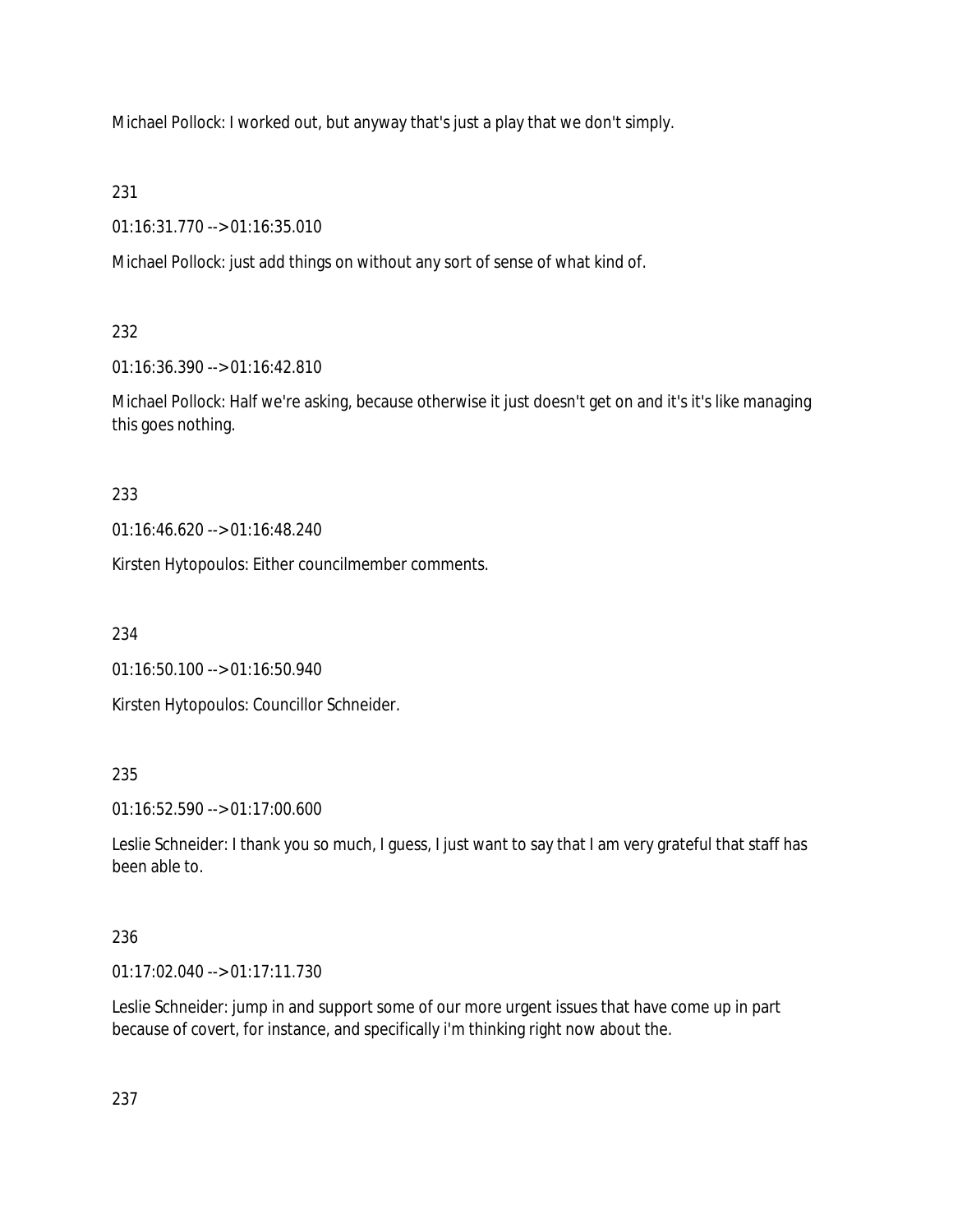01:17:12.300 --> 01:17:30.810

Leslie Schneider: You know the the business support that we're going to be getting it an update on soon, but but that program is more or less complete, I believe, and so I guess part of it is an acknowledgement that we always will have an element of urgent programs and.

238

01:17:31.980 --> 01:17:38.250

Leslie Schneider: stuff work that we need to do because of whatever is just coming up, so I just want to thank staff for.

239

01:17:39.210 --> 01:17:57.480

Leslie Schneider: Having the ability to really jump on some things that we've felt that, so it was the business grants and the hazard pay and then even without really much involvement from Council just standing up the the.

240

 $01:17:59.160 \rightarrow 01:18:06.390$ 

Leslie Schneider: The covert testing and then the vaccinations it's there's just been so much that has happened in this past year and i'm greatly appreciative.

241

01:18:08.820 --> 01:18:09.750

Kirsten Hytopoulos: councilmember deets.

### 242

01:18:10.530 --> 01:18:17.460

Joe Deets: Thank you, Deputy Mayor and thanks colleagues, for all your comments and particularly councilmember car I like that list.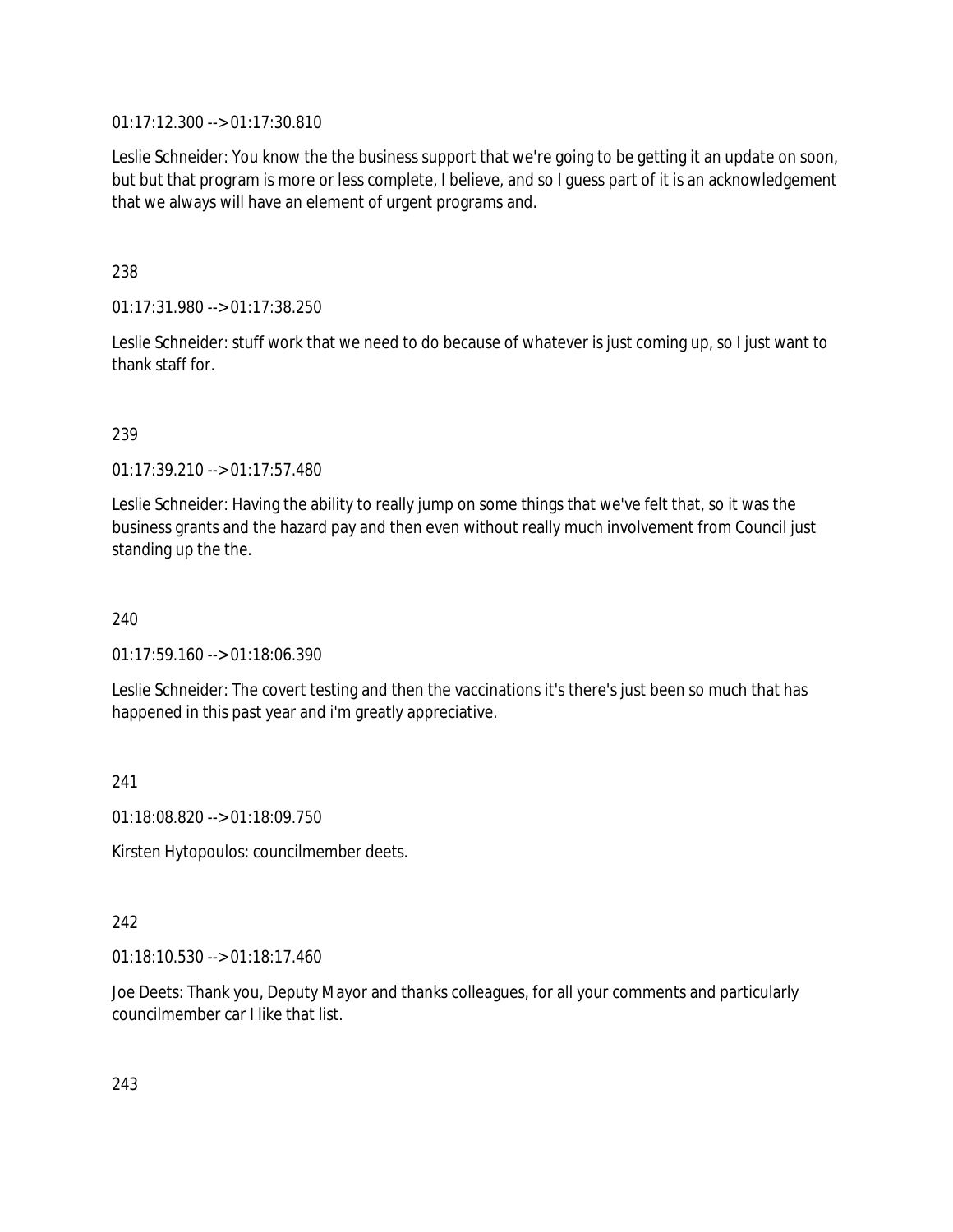01:18:18.870 --> 01:18:23.190

Joe Deets: I really hope we can get get on those things and one's a little master pant plan.

#### 244

01:18:23.670 --> 01:18:38.070

Joe Deets: The housing Action Plan TD ours, I my my hand got to sort of write everything down, so I i'm very much in favor of having a discussion to seeing what is it we want to do for the rest of this year and and how we going to do it so.

#### 245

01:18:38.640 --> 01:18:49.860

Joe Deets: We talk about a retreat, but we have not said any I know where you're your own they do, but maybe we should be talking about when we can do that because.

#### 246

01:18:50.460 --> 01:19:00.750

Joe Deets: after June, you know summertime comes and people start disappearing so maybe we should be talking about scheduling our retreat to go over this in more detail.

#### 247

01:19:03.120 --> 01:19:09.090

Kirsten Hytopoulos: That was gonna be my question for the city manager that when we're are we ready to to hear from him on his thoughts on that.

#### 248

01:19:15.600 --> 01:19:15.840

Blair King: Oh.

249

01:19:17.160 --> 01:19:17.940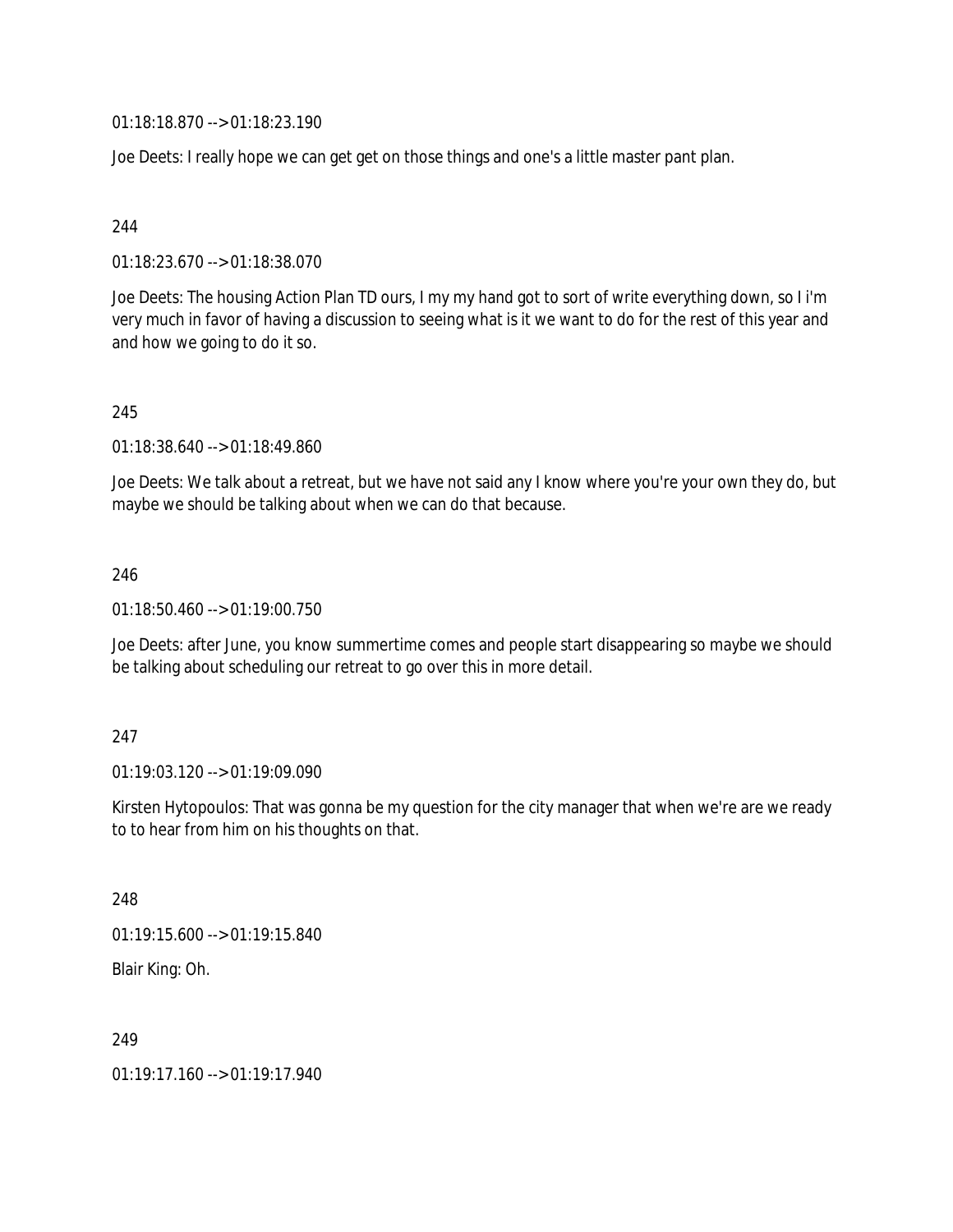wait for channel.

250

01:19:19.320 --> 01:19:19.650

Kirsten Hytopoulos: Yes.

251 01:19:20.220 --> 01:19:20.880 Kirsten Hytopoulos: Please yeah.

252

01:19:22.050 --> 01:19:22.350

Kirsten Hytopoulos: Thank you.

253

01:19:22.380 --> 01:19:24.420

Blair King: To the Chair So yes, this is day two.

### 254

01:19:25.080 --> 01:19:30.060

Blair King: I would love an opportunity to sit down with the Council and we're finding the focus.

### 255

01:19:31.020 --> 01:19:45.660

Blair King: it's been mentioned several times and as councilmember car pointed out it's a long list and with her tenure, in terms of the anticipation, what can be accomplished in with really within a six month period is what we're really talking about.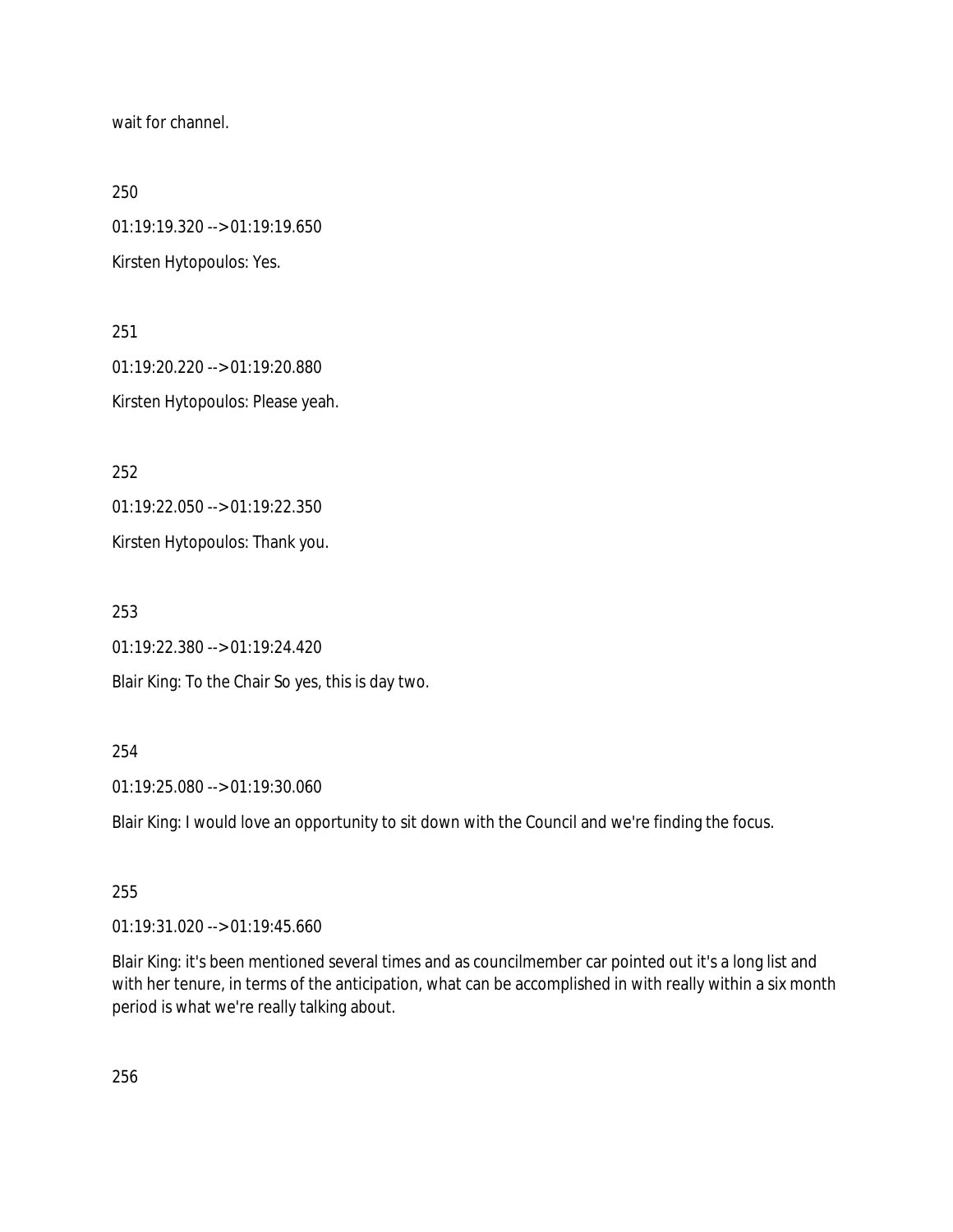01:19:47.910 --> 01:19:54.480

Blair King: uh you know we're expecting things to change with regard to code by June 30 based upon the governor's announcement.

257

01:19:55.770 --> 01:19:56.580

Blair King: Probably.

258

01:19:57.120 --> 01:20:00.180

Blair King: I would say, it could be, we could rush.

#### 259

01:20:00.300 --> 01:20:10.200

Blair King: And it feels like it would be a little bit of rush to have a some type of workshop pulled together within June we're talking a month and a half.

260

01:20:11.580 --> 01:20:15.180

Blair King: The next probably available date would be closer to mid July.

261

01:20:16.590 --> 01:20:36.720

Blair King: But if people are going to be here, we aren't going to have problems with scheduling I think we could look at something the midpoint of July and that review lexus then gives us that kind of six months window to look at obviously this is important and we want it to be successful.

262

01:20:38.100 --> 01:20:48.300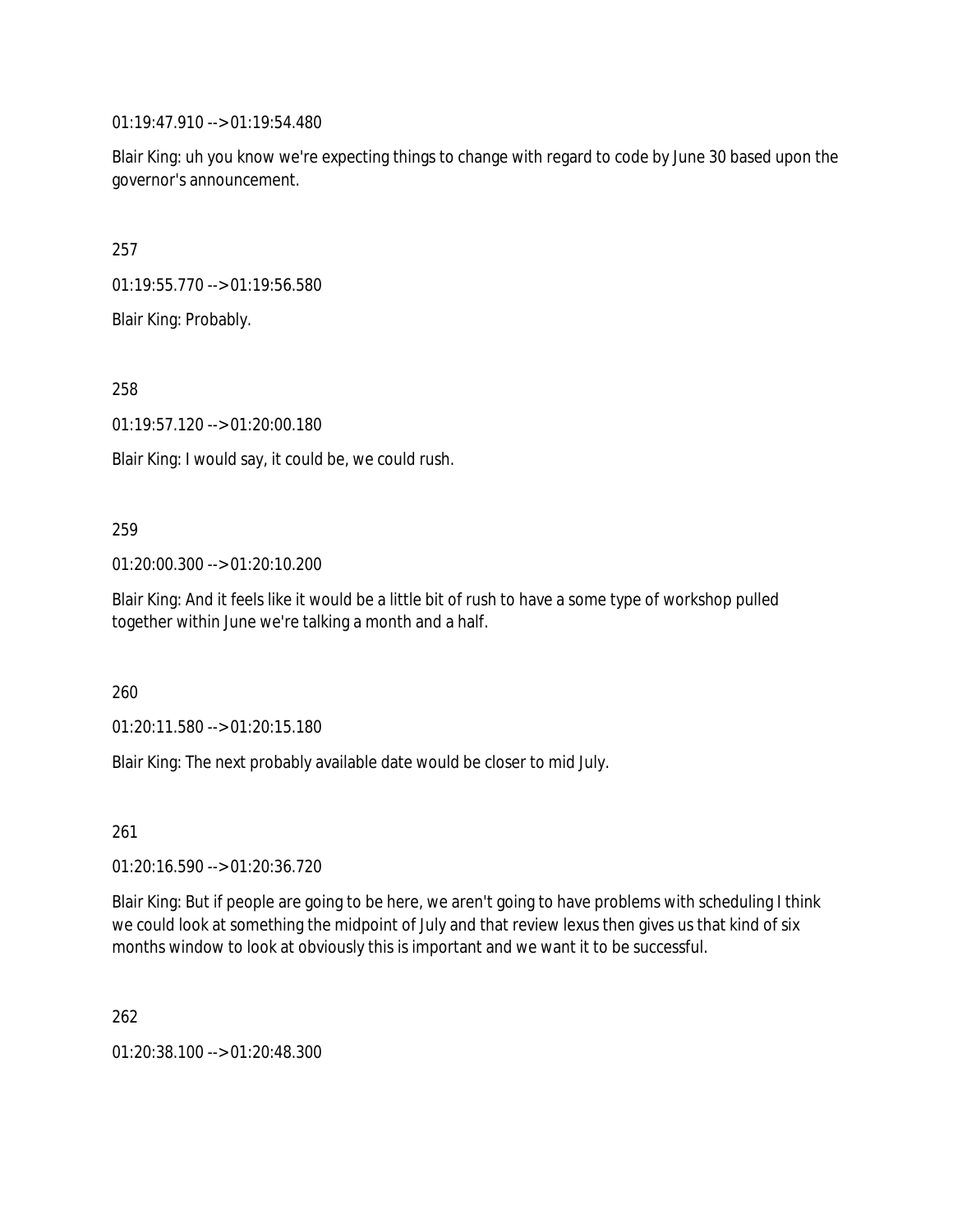Blair King: We correspond to the Council, but I would suggest that, right now, from where I sit and might see in the bleachers putting something together for a midpoint of July, would be a good opportunity.

263

01:20:53.880 --> 01:20:55.020

Kirsten Hytopoulos: Anything else in Council.

264

01:20:57.570 --> 01:21:09.570

Blair King: And also, through the Chair I would anticipate that from I envision, something that would be facilitated, to help us get through this so I probably look around for someone to some professional facilitation force as well.

## 265

01:21:12.060 --> 01:21:14.970

Kirsten Hytopoulos: sounds good counsel counts that comes from her.

266

01:21:17.850 --> 01:21:18.630

Christy Carr: yeah Thank you.

267

01:21:19.800 --> 01:21:27.480

Christy Carr: I I it's somewhat selfishly but also because I think that if we are going to be talking about things that we want to get done in.

268

01:21:28.290 --> 01:21:33.780

Christy Carr: As a full Council and the Community if we could do it sooner, I think that that would be great because that.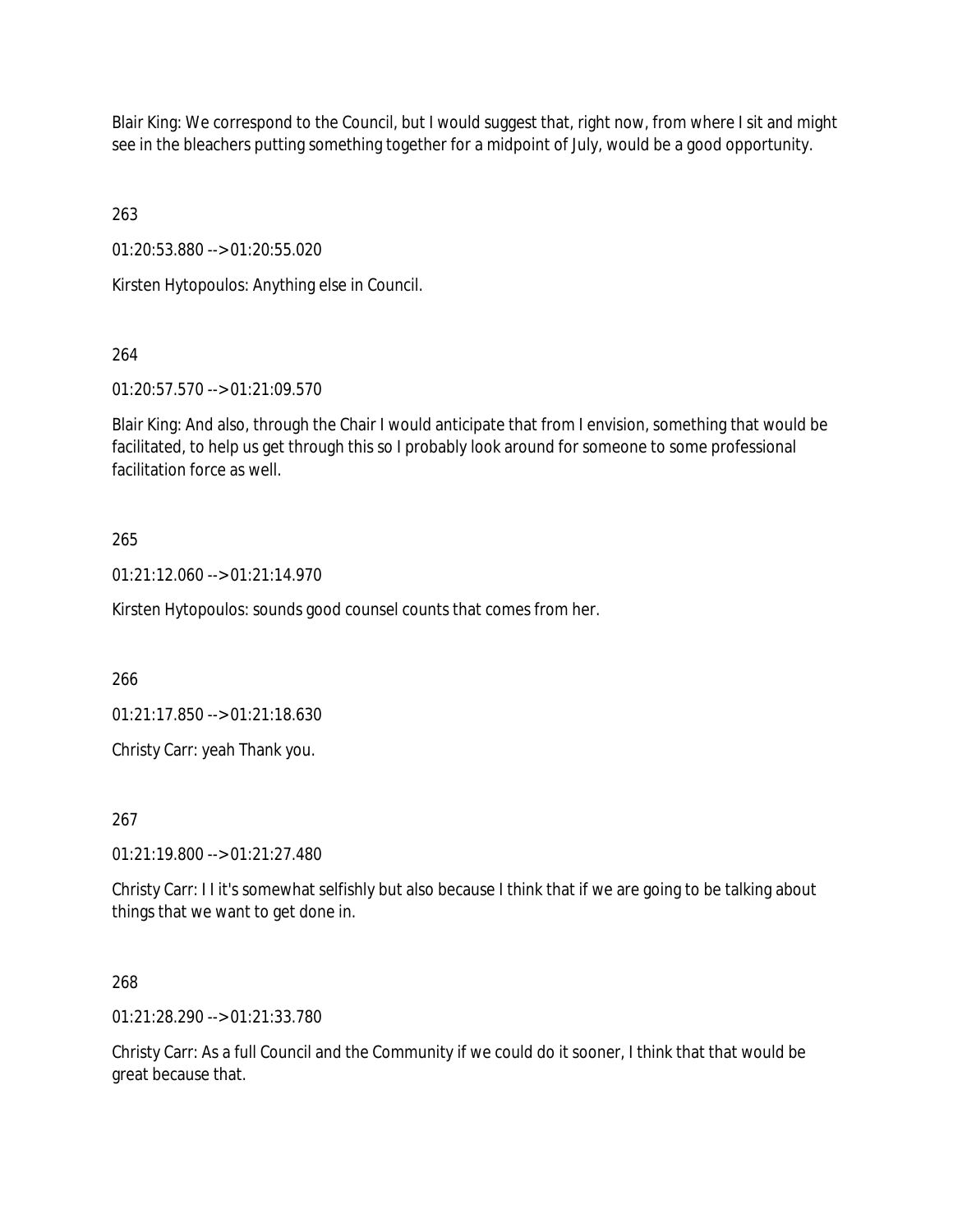269

01:21:34.470 --> 01:21:45.930

Christy Carr: That just gives us more time to do what we want to do instead of waiting around to talk about what we want to do so, I think we if this was the third time we talked about our work plan we have a really solid foundation about what's in it.

270

01:21:46.320 --> 01:21:54.930

Christy Carr: I think we all have ideas for what we want, on it and not on it, and I would just if at all possible, encourage us to try to look at a date engine.

271

01:22:00.090 --> 01:22:00.870

Kirsten Hytopoulos: anyone else.

272

01:22:01.140 --> 01:22:01.860 Council member.

273

01:22:02.970 --> 01:22:03.360 Kirsten Hytopoulos: Public.

274

01:22:05.550 --> 01:22:06.300 Michael Pollock: support that.

275 01:22:07.800 --> 01:22:15.930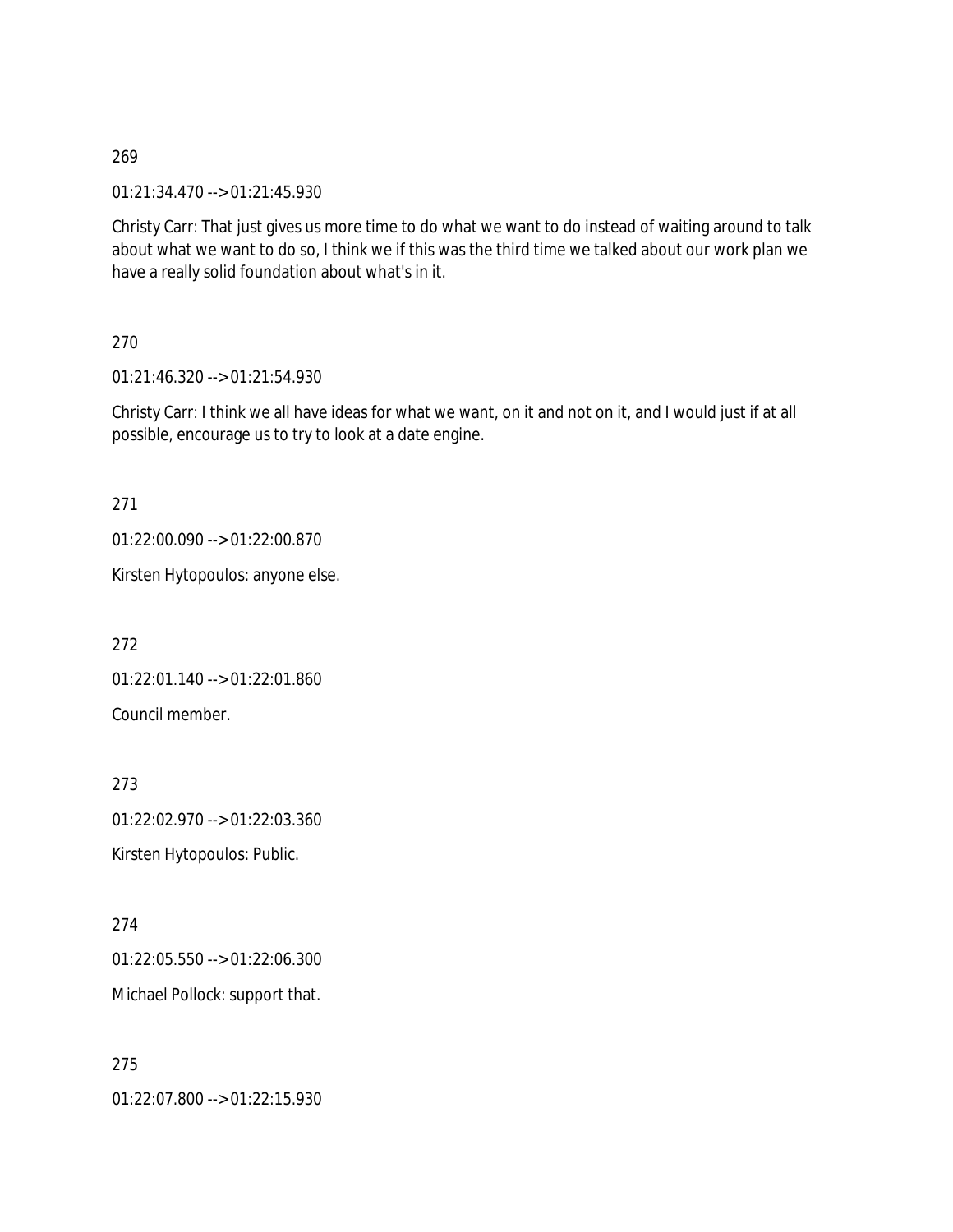Michael Pollock: New city manager can pick it up, I would support you and I support the next couple of years we've already defeated quite a bit here.

276 01:22:17.970 --> 01:22:18.480 Michael Pollock: gosh.

277 01:22:19.680 --> 01:22:20.280 Michael Pollock: it's been.

278

01:22:22.770 --> 01:22:23.580

Kirsten Hytopoulos: hillsborough snyder.

279

01:22:24.900 --> 01:22:29.640

Leslie Schneider: Well, if we're talking schedules, I have been trying to pull together.

280

01:22:30.960 --> 01:22:34.650

Leslie Schneider: A road trip around father's day to get down to San Diego.

281

01:22:37.050 --> 01:22:50.520

Leslie Schneider: Just seeing some family down there that we haven't seen in a really long time so anyway it's a road trip is somewhat flexible, but I just wanted to put it out there, that I, I have been making plans for the end of June.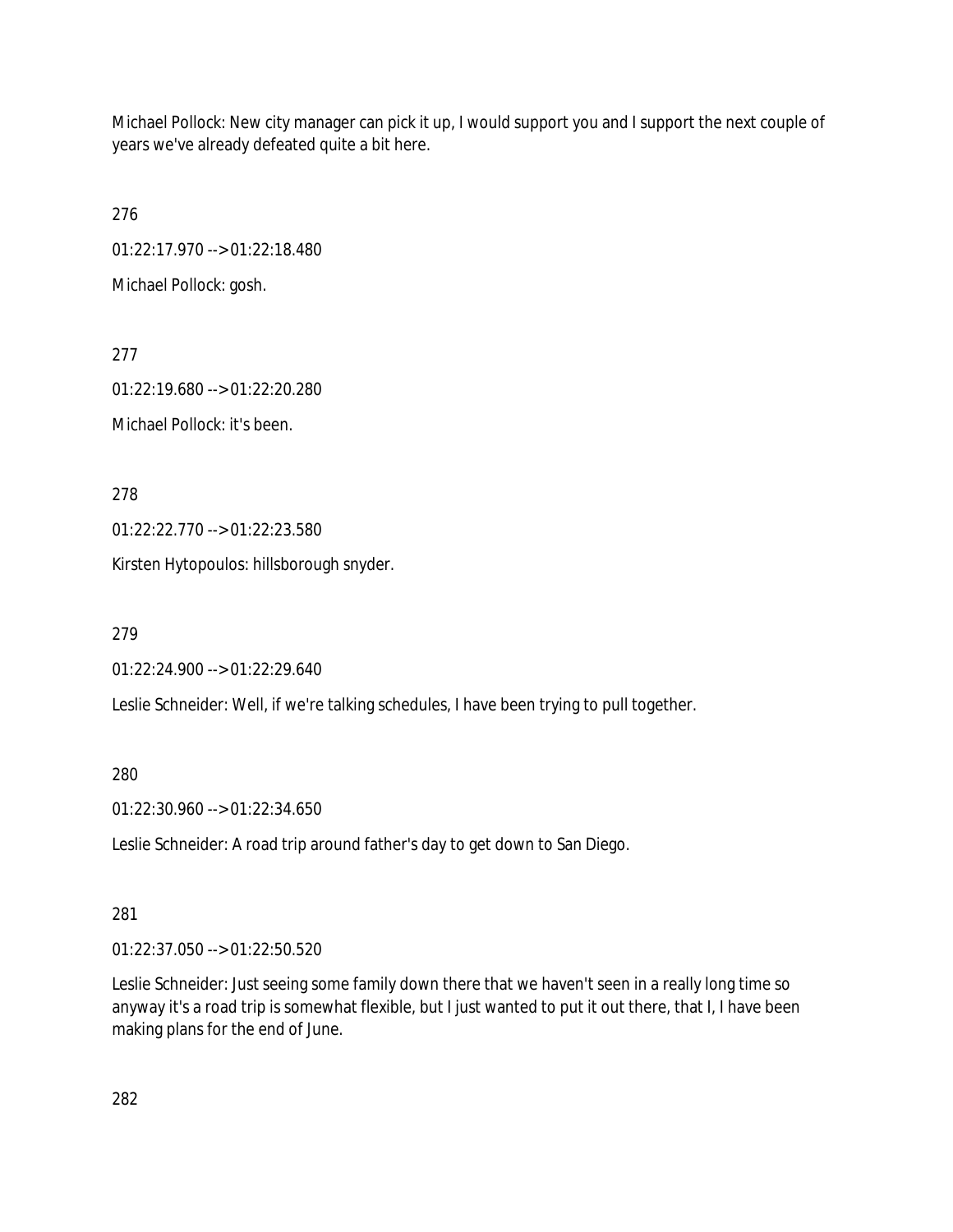01:22:52.890 --> 01:22:53.370

Kirsten Hytopoulos: mayor.

283

01:22:54.180 --> 01:23:00.510

Rasham Nassar: I would just suggest just move us along that I think if if it's possible to schedule it from what i'm hearing counsel.

284

01:23:01.110 --> 01:23:05.850

Rasham Nassar: From Council comments if it's possible to work with the city manager to schedule it sooner rather than later.

#### 285

01:23:06.480 --> 01:23:17.970

Rasham Nassar: We can certainly strive to accomplish that, at which point, it would be the city managers or the deputy city managers responsibility to gather Council member availability critical to how we schedule.

286

01:23:19.200 --> 01:23:20.970

Rasham Nassar: meetings on the record.

287

01:23:23.130 --> 01:23:29.790

Kirsten Hytopoulos: And I guess, I just want to say that you know I would also love to have it earlier and I also want to defer to the city manager.

288

01:23:30.780 --> 01:23:43.650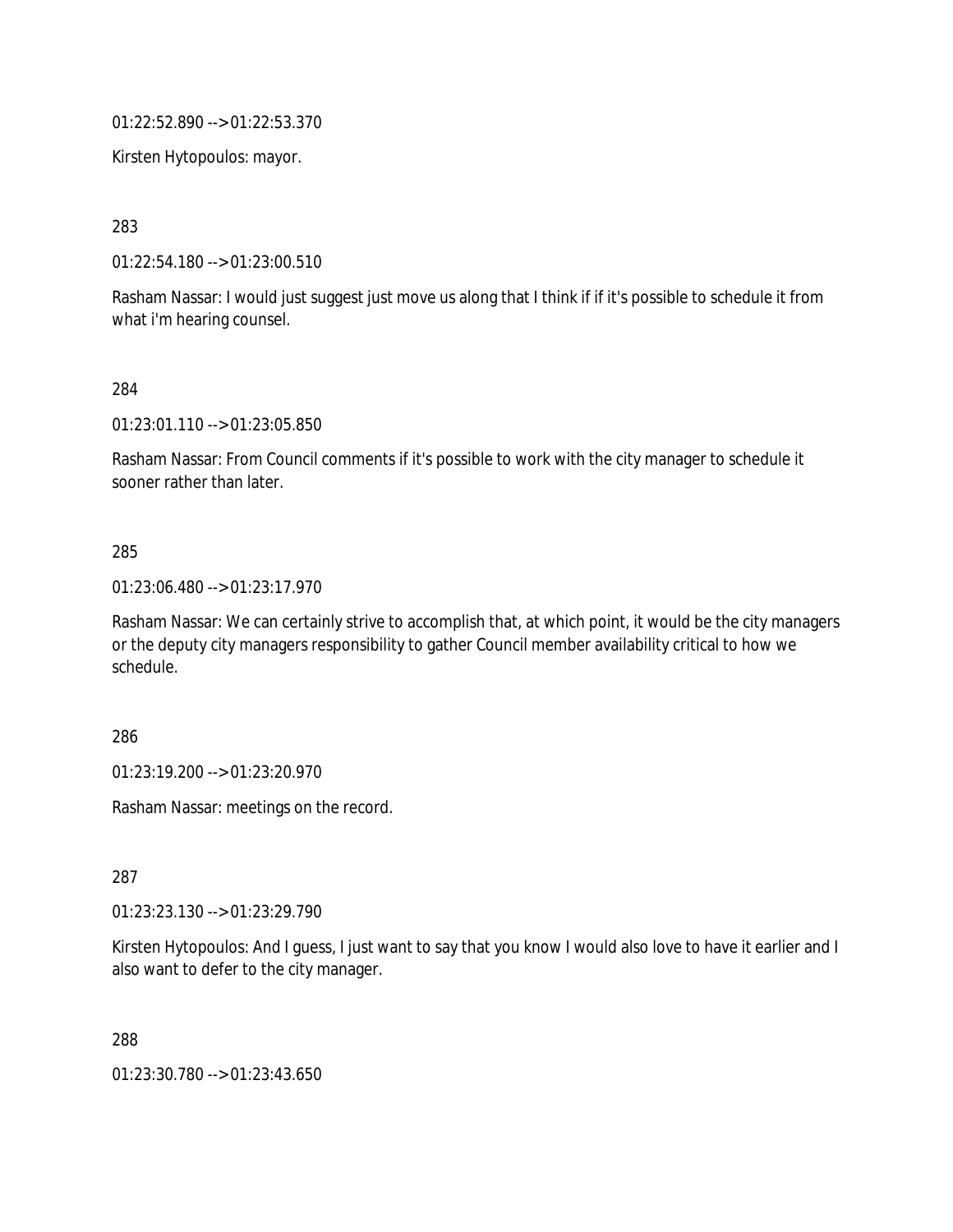Kirsten Hytopoulos: To be sure that he's ready and staffs ready to have the consciousness, to have so i'm sure he's heard from all of us we'd love to do it in June, if we could, but I just want to put out there, that I do want to defer to his expertise on readiness.

289

01:23:44.850 --> 01:23:54.420

Blair King: So if you're the Chair I heard what you said and we'll see what we can do and I threw a date out there and we can accelerate that and also, I will assure you.

290

01:23:54.810 --> 01:23:57.900

Blair King: Because I can tell you that nothing's going to stop or slow down.

### 291

01:23:58.410 --> 01:24:15.240

Blair King: While we wait put together a workshop so we'll take a look at June will work to get the dates and we'll do our best to make sure that we avoid any conflict obviously all the members of the Council need to be there, so i've heard what you said and we'll shoot for a latter part of June.

292

01:24:16.860 --> 01:24:17.370

Kirsten Hytopoulos: Thank you.

293

01:24:18.720 --> 01:24:19.830

Kirsten Hytopoulos: Okay, it looks like we're ready to move.

294

 $01:24:19.830 \rightarrow 01:24:20.400$ 

Kirsten Hytopoulos: on to the next.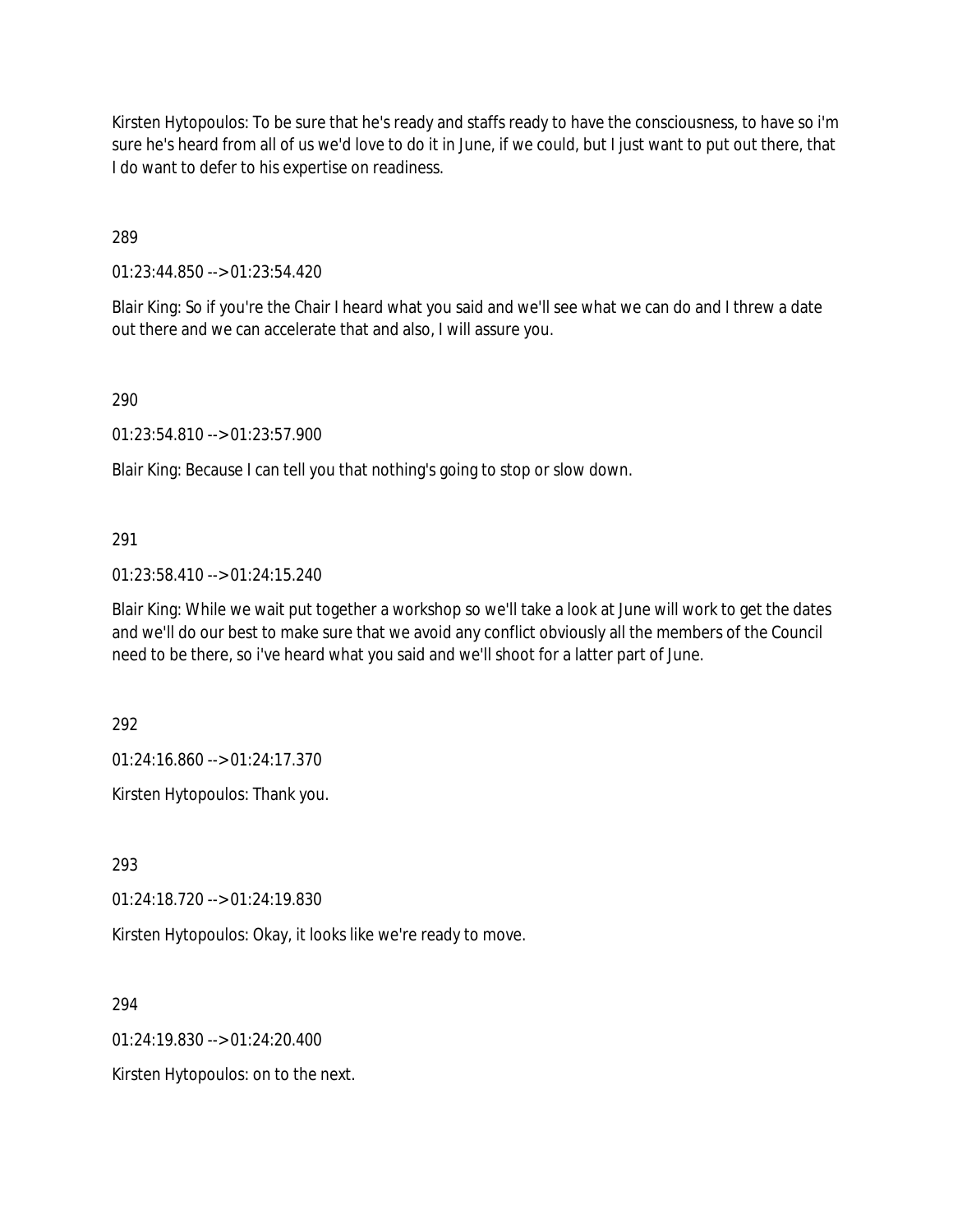295

01:24:20.430 --> 01:24:33.180

Kirsten Hytopoulos: Item and The next item is new business seven a resolution number 2021 dash 10 update the average program related to board appointments and it city actually see manager you.

296

01:24:35.220 --> 01:24:36.150

Kirsten Hytopoulos: Now appropriate yeah.

297

01:24:36.810 --> 01:24:46.950

Blair King: Yes, thank you, I, as I understand, this is a follow up to a previous discussion that the Council had about the composition of the ethics board, and I believe this was prepared by the city attorney.

298

01:24:47.670 --> 01:25:03.960

Blair King: Who can probably make sure that the resolution represents the dynamics between the council's inclusion in the ordinance and the resolution that will move this into the just make sure that we're all aware that this is intended to be reflected in the ordinance.

### 299

01:25:07.050 --> 01:25:16.020

Joe Levan: Yes, Council, so this is based in your direction from previous meeting there is, you know you test an ordinance or didn't 2021 16.

300

01:25:16.770 --> 01:25:25.440

Joe Levan: which related to making changes to the appointments and confirmation process for various committees that the Council has established.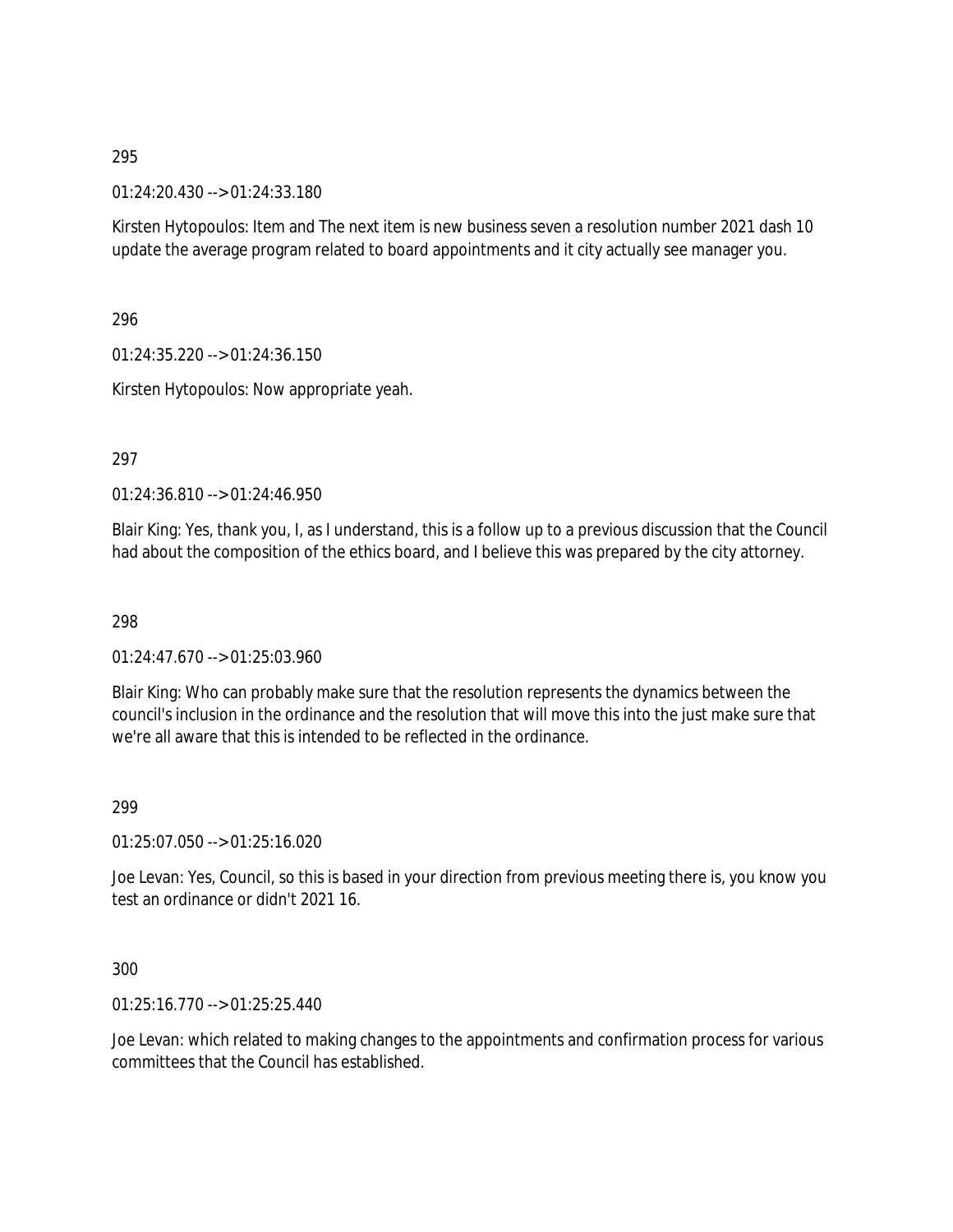301

01:25:26.040 --> 01:25:36.330

Joe Levan: And there was a question raised about the ethics board and because the ethics board is governed by an ethics program and ethics program is governed by a resolution.

### 302

01:25:37.290 --> 01:25:53.160

Joe Levan: That we would then also and there was a specific provision within the ethics program related to how the appointments and confirmations are made and established, so what this resolution does is make the change to the ethics program to.

303

01:25:53.190 --> 01:25:57.510

Joe Levan: be consistent with the other changes, the Council made related to the other ordinance.

### 304

01:25:57.930 --> 01:26:08.940

Joe Levan: And the way their resolution is set up, is that its effectiveness, would be contingent upon the council's adoption of the other ordinance that's again 2021 16.

305

01:26:09.300 --> 01:26:27.360

Joe Levan: which is scheduled for the consent Agenda for next week so once that becomes effective than the this resolution would also become effective and it would change the ethics program based on this, the change the Council recommended and pursued any questions that you'd like to talk about.

306

01:26:28.230 --> 01:26:28.620

there.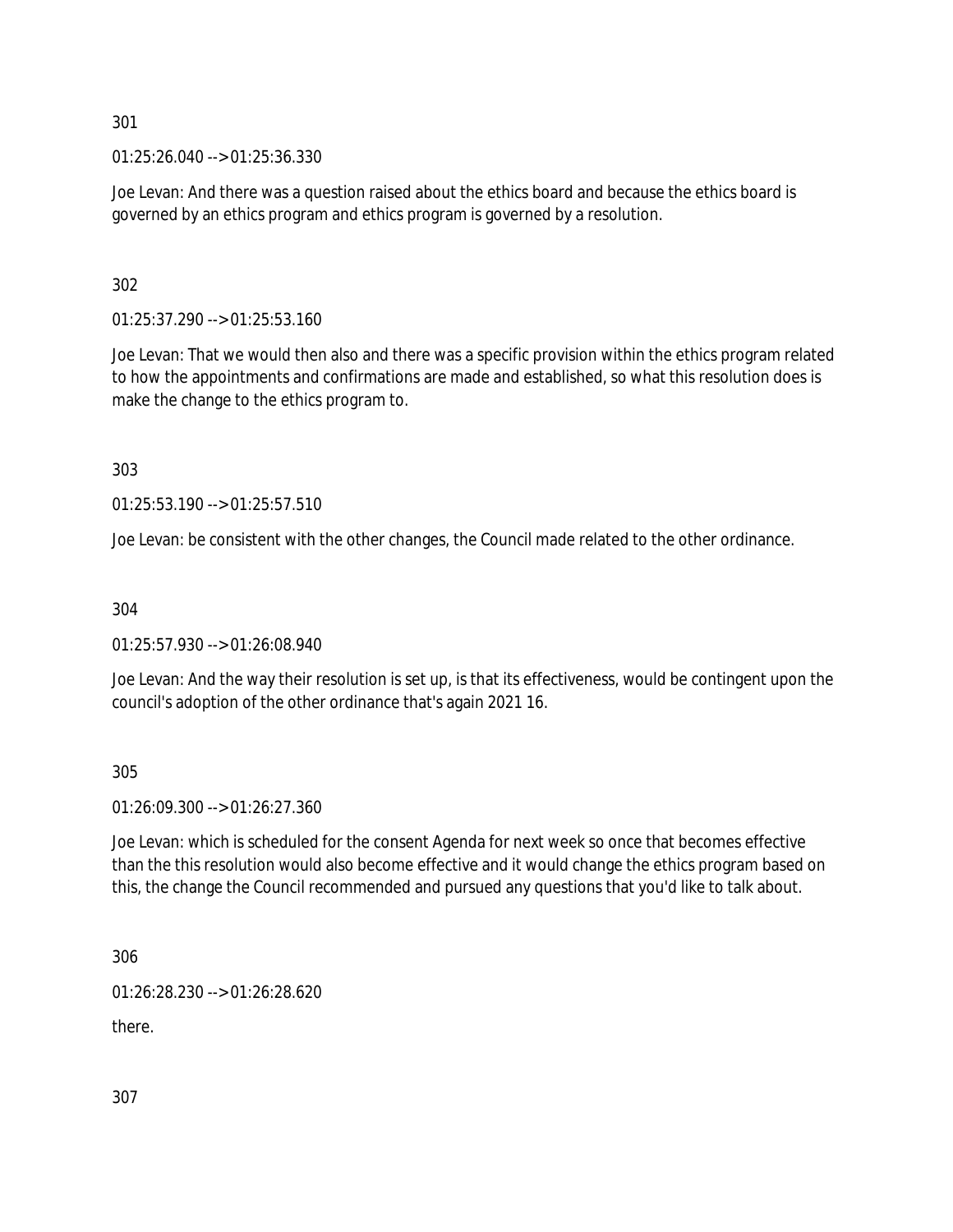01:26:30.900 --> 01:26:41.130

Rasham Nassar: I was going to make the motion and put that on the floor I moved forward resolution number 2021 dash 10 for consideration of approval, with the may 25 2021 consent agenda.

308

01:26:42.570 --> 01:26:44.100

Kirsten Hytopoulos: seconded by Councillor pollux.

309

01:26:45.150 --> 01:26:45.840

Kirsten Hytopoulos: The discussion.

310

01:26:48.120 --> 01:26:48.840

Kirsten Hytopoulos: comes from the park.

311

01:26:51.180 --> 01:26:58.500

Christy Carr: Thank you, I just had a quick question section 2.0 1.15 a says that the.

312

01:26:59.370 --> 01:27:12.030

Christy Carr: panel would be wouldn't, including the Council liaison and my understanding is that the ethics board doesn't have a Council liaison so is that is that a problem, or will we just sort of wing it when it comes to the ethics board.

313 01:27:14.610 --> 01:27:25.440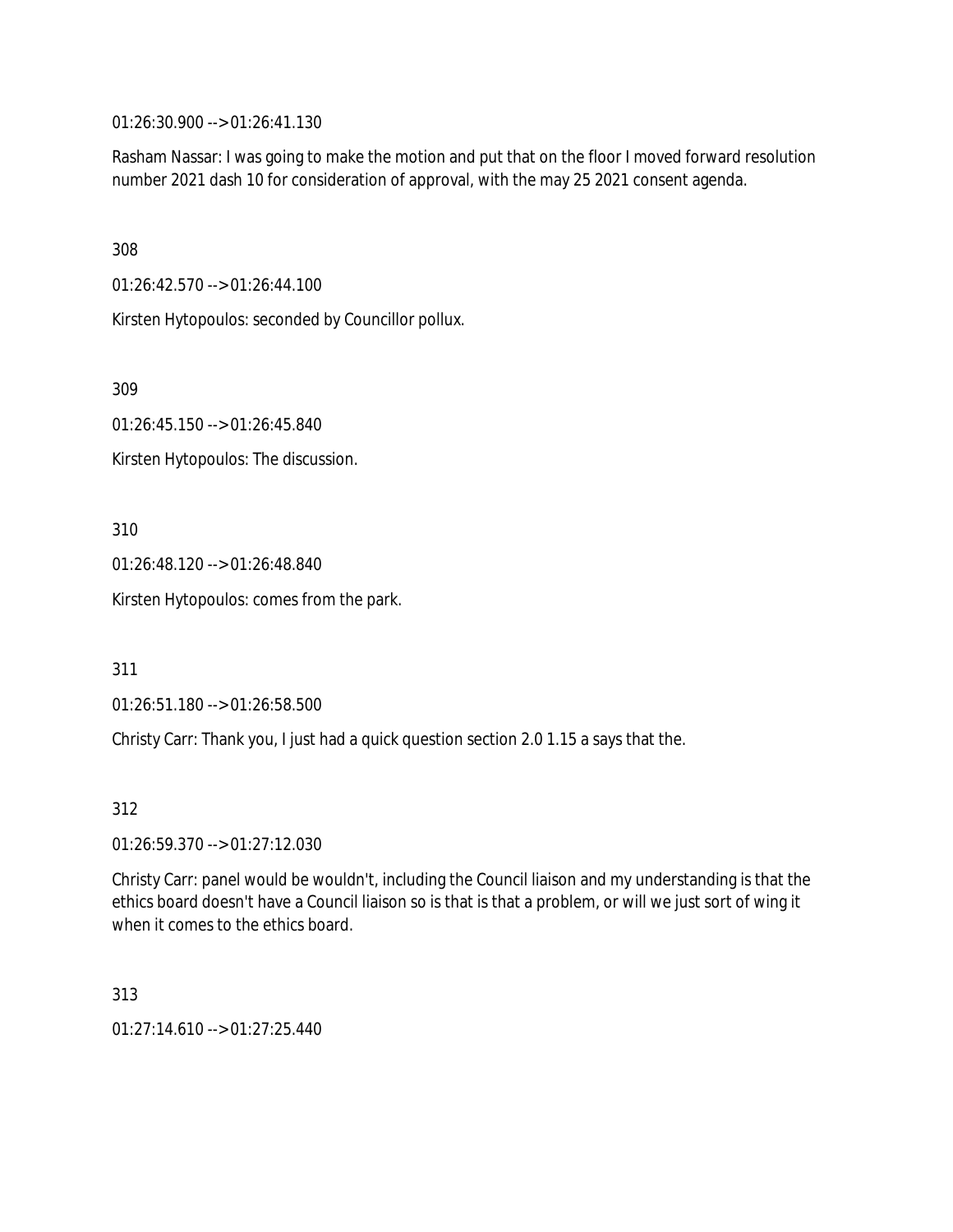Joe Levan: would apply it as applicable so that since there's no leaves on I don't think we need to change it to address that I think it'd be fair enough for the good looking it's a good question, because we always want to think about the future.

314

01:27:25.740 --> 01:27:31.110

Joe Levan: Now, others may try to interpret this, but I think that's that'd be clear that if there's no liens on them the liaison wouldn't participate.

315

01:27:34.080 --> 01:27:34.500

Kirsten Hytopoulos: Thank you.

316

01:27:35.760 --> 01:27:37.020

Kirsten Hytopoulos: Okay, any more discussion.

317

01:27:38.310 --> 01:27:40.110

Kirsten Hytopoulos: All those in favor of the motion.

318

01:27:41.280 --> 01:27:41.460

Leslie Schneider: I.

319

01:27:42.360 --> 01:27:43.140

unanimously.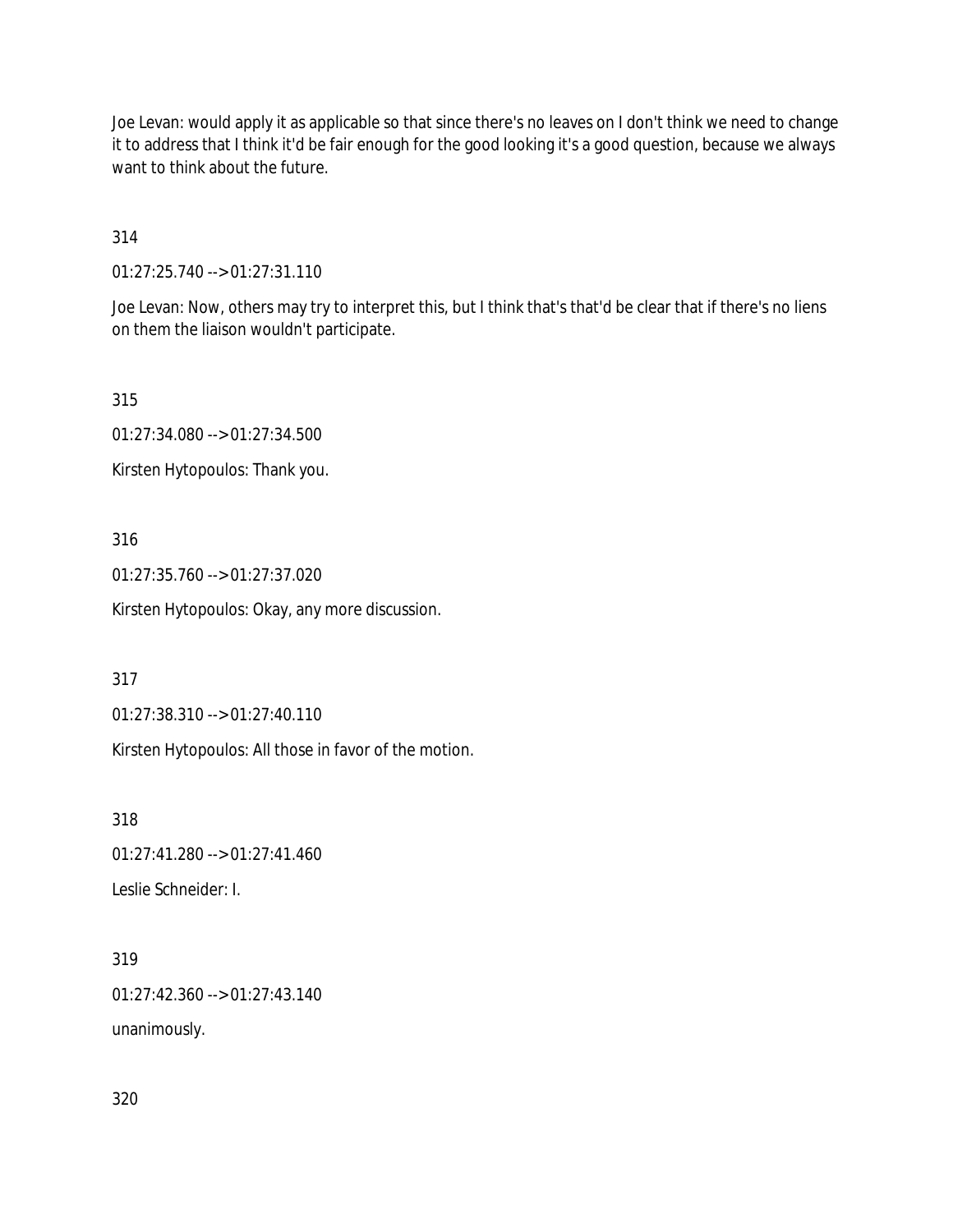01:27:44.430 --> 01:27:56.460

Kirsten Hytopoulos: Thank you, so the Attorney next time up Council district item eight counts of the Council discussion eight a discussion of the electric shuttle proposal and the lead on this, I believe, is councilmember Schneider.

321

01:27:57.540 --> 01:28:08.520

Leslie Schneider: It Thank you so Greg drunker is an attendee at the moment, and he is going to help present on this, I can I can jump in with a little bit of.

322

01:28:10.500 --> 01:28:12.510

Leslie Schneider: Just orientation so.

323

01:28:14.040 --> 01:28:21.930

Leslie Schneider: His nonprofit had presented for an l tech grant and, as you know, from some of our previous Council meetings that.

324

01:28:22.470 --> 01:28:34.800

Leslie Schneider: It wasn't an exact fit with our tech program and it did not proceed however Council was indicating interest in in that so he's here before us tonight Hello Greg to.

325

01:28:35.640 --> 01:28:49.080

Leslie Schneider: Basically pitch us on something bigger and better and and something that is going to be done well and right and and not try to get done ASAP so.

326

01:28:49.890 --> 01:29:03.180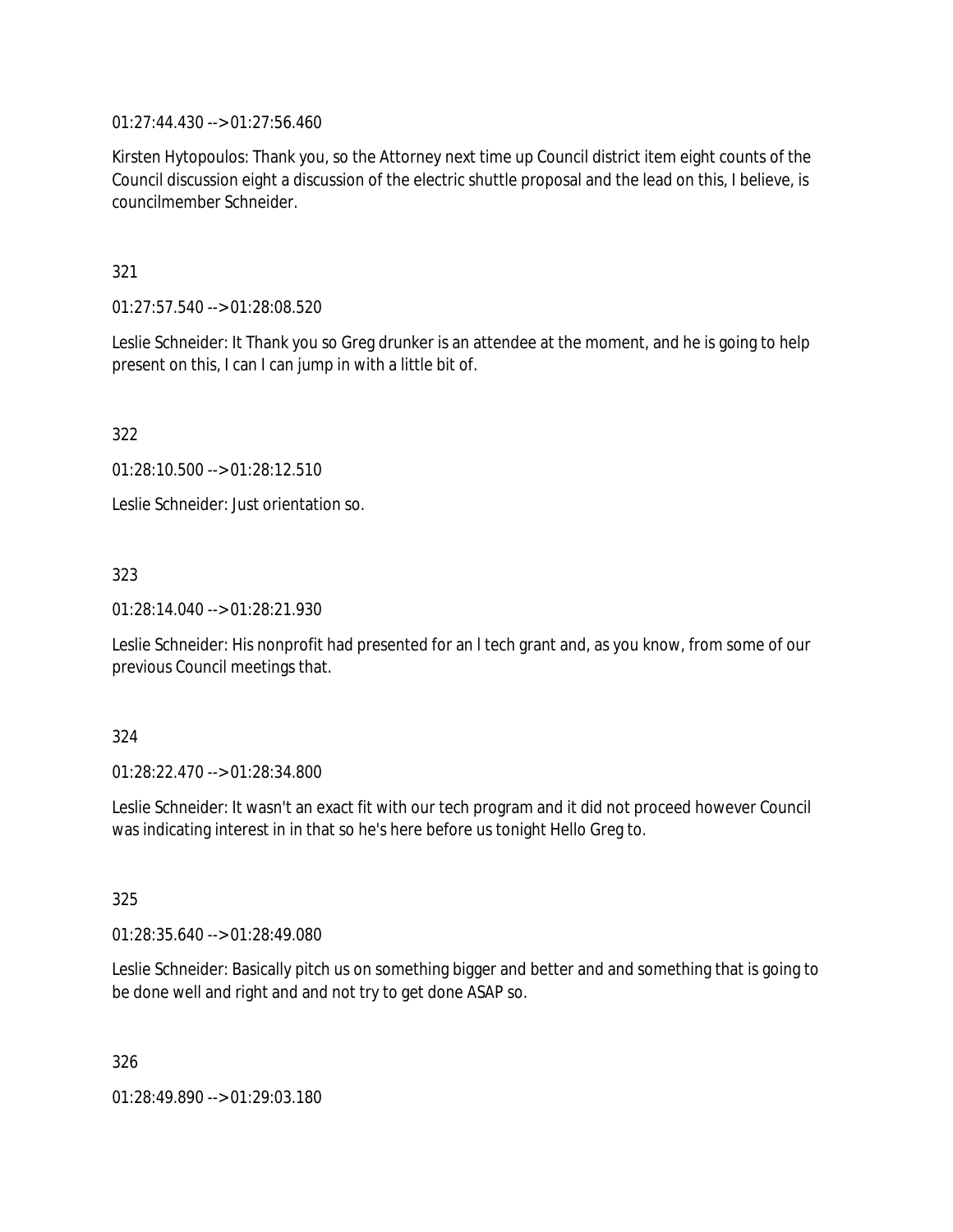Leslie Schneider: With the idea that this is Greg wanting to update us on his latest ideas and ask for just basically permission to work with staff to come back to us, you know in.

327

01:29:03.870 --> 01:29:13.200

Leslie Schneider: I think in 60 days or something with something definitive so Greg with that i'm gonna let you take it away and i'm happy to you know support as needed.

328

01:29:14.370 --> 01:29:24.120

Greg Dronkert: Thank you councilman Member snyder Madam mayor members of the Council, thank you very much for the opportunity to dress you tonight and welcome city manager king.

329

01:29:24.570 --> 01:29:32.490

Greg Dronkert: On Greg drunker i'm with mobility for all we're an island based nonprofit and we seek to improve people's lives through better mobility.

330

01:29:33.060 --> 01:29:41.250

Greg Dronkert: The topic i'm going to speak with you about tonight is an electric shuttle demonstration project i'm going to ask you to please consider.

331

01:29:42.240 --> 01:30:01.590

Greg Dronkert: your interest in the project assembling a team to work on the project that team to engage stakeholders to gain input on the project to develop a plan for one year demonstration project and then return to Council in 60 days with a recommendation.

332

01:30:02.610 --> 01:30:08.790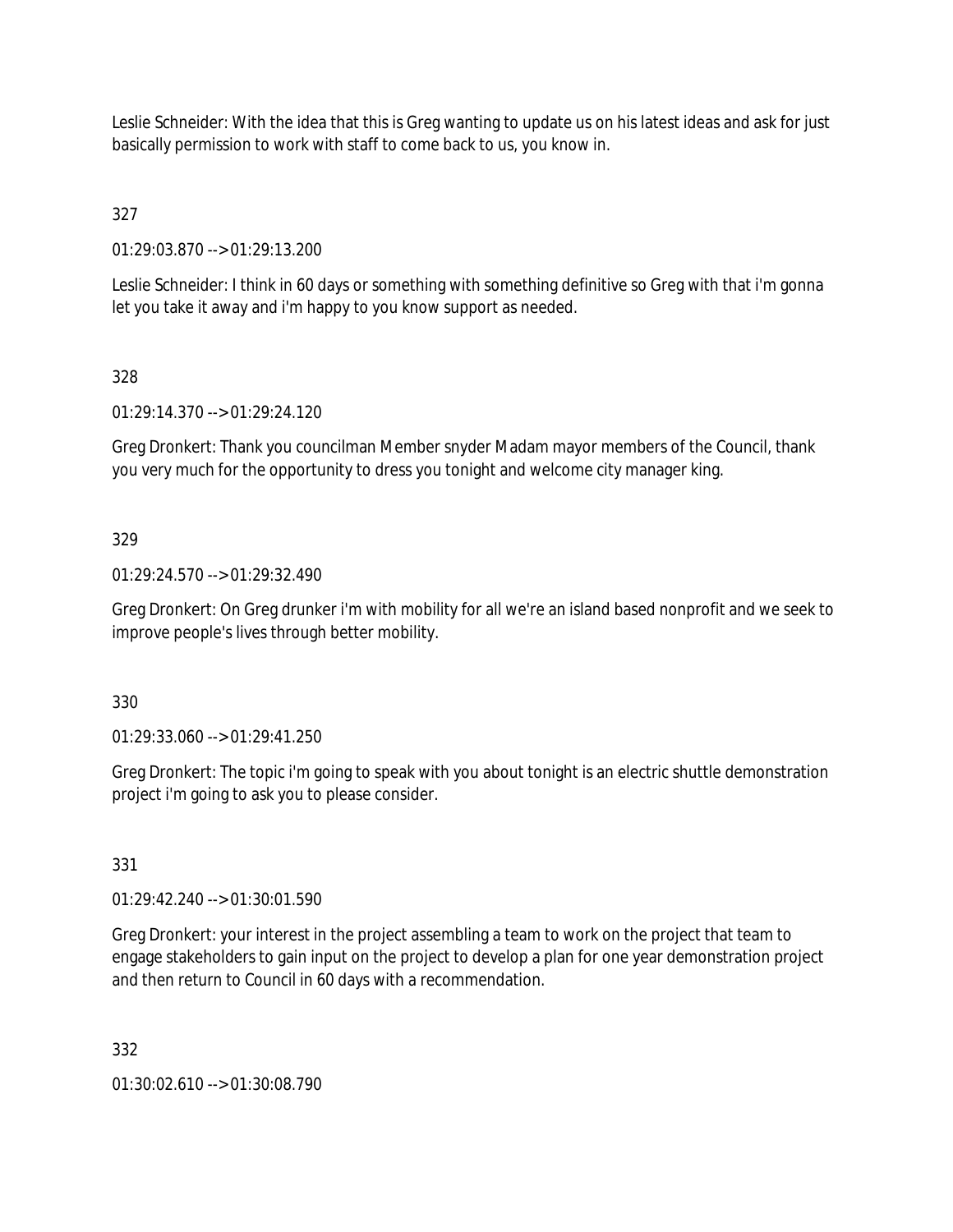Greg Dronkert: The concept is outlined in the information i've provided and i'd like to go through a PowerPoint on that, but.

333

01:30:09.090 --> 01:30:20.190

Greg Dronkert: In essence it's a first and last mile connector service, and what that means is it fills gaps in the existing transit service it utilizes as an all electric shuttle.

### 334

01:30:20.970 --> 01:30:35.430

Greg Dronkert: Like the one that's here in the shop, but there are others that could do this service, the idea is that it operates both a demand responsive and a fixed route operates, seven days a week, and.

### 335

01:30:36.270 --> 01:30:49.380

Greg Dronkert: it's focuses on our downtown core, there are many areas that we could work on on the island, but if we can fix the boundaries of the project and try to solve it within those boundaries, we have a much better chance of accomplishing that.

### 336

01:30:52.350 --> 01:31:00.060

Greg Dronkert: The there's also the opportunity to consider some autonomous technology certainly there's software that enables.

# 337

01:31:00.990 --> 01:31:09.540

Greg Dronkert: individuals to access the equipment so we'd want to demonstrate that technology, it would be fair based, meaning that people would pay to use it.

### 338

01:31:09.900 --> 01:31:20.730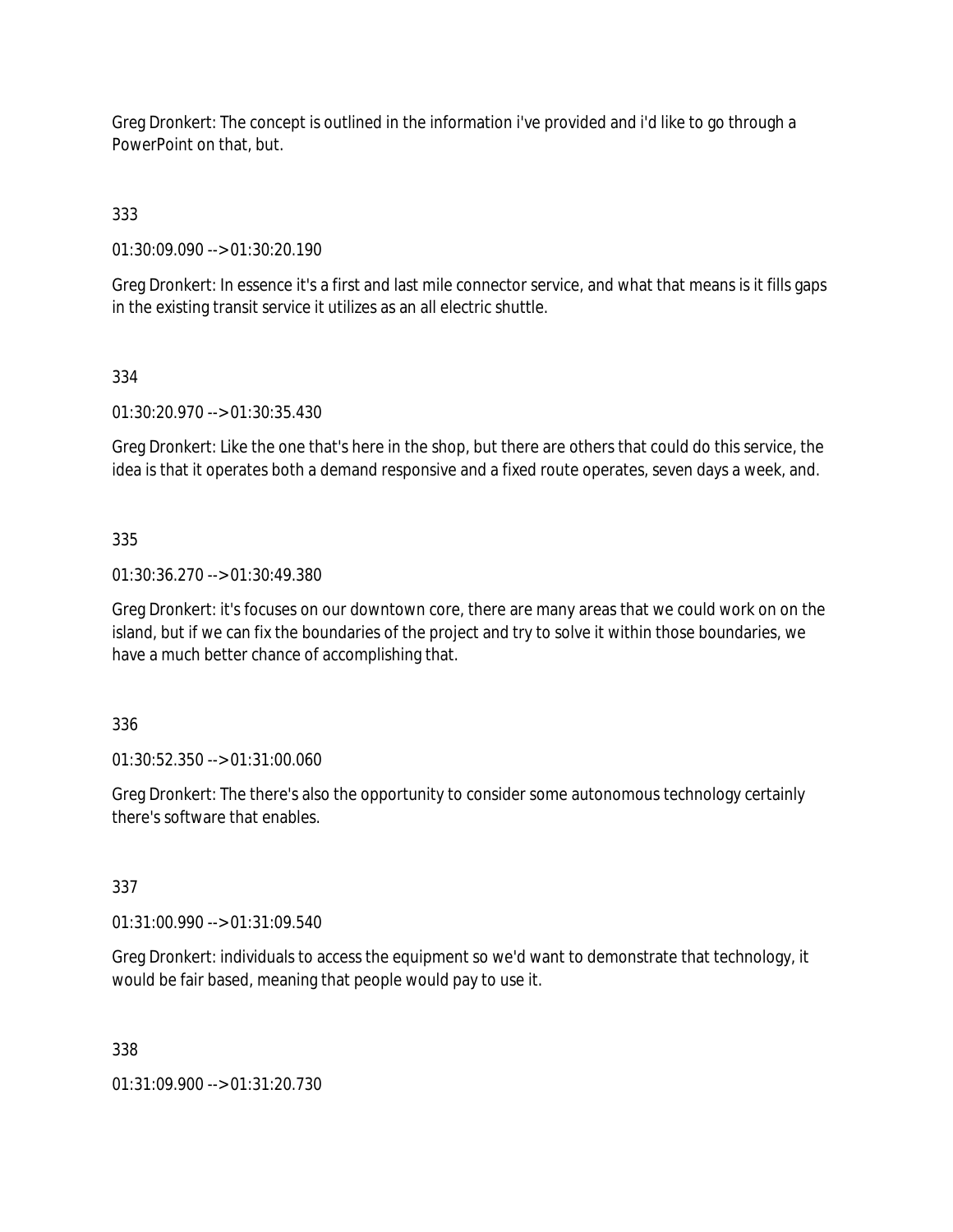Greg Dronkert: And the targeted commencement date would be next year in April there, give us time to really put together a proper plan research grant and and other funding opportunities.

# 339

01:31:21.540 --> 01:31:35.160

Greg Dronkert: With that really as Council members Schneider said we're just looking for an affirmation that this is a project that the city, would like to work on and then we'll be off and running there's no asked for funding at this time.

### 340

01:31:36.210 --> 01:31:39.690

Greg Dronkert: mobility for all will donate their time we're looking for some staff time.

### 341

01:31:40.890 --> 01:31:44.640

Greg Dronkert: i'm prepared to take questions but i'd be happy to walk you through the PowerPoint as well.

### 342

01:31:46.110 --> 01:31:48.300

Kirsten Hytopoulos: Okay councilmember pollock.

### 343

01:31:50.100 --> 01:32:01.350

Michael Pollock: yeah well just a night of the word plan discussion is again how much Council how much staff time and what is it that they're not wanting to do so that's my question for the new city manager.

### 344

 $01:32:02.490 \rightarrow 01:32:04.410$ 

Michael Pollock: So I just want us to be mine for a walk.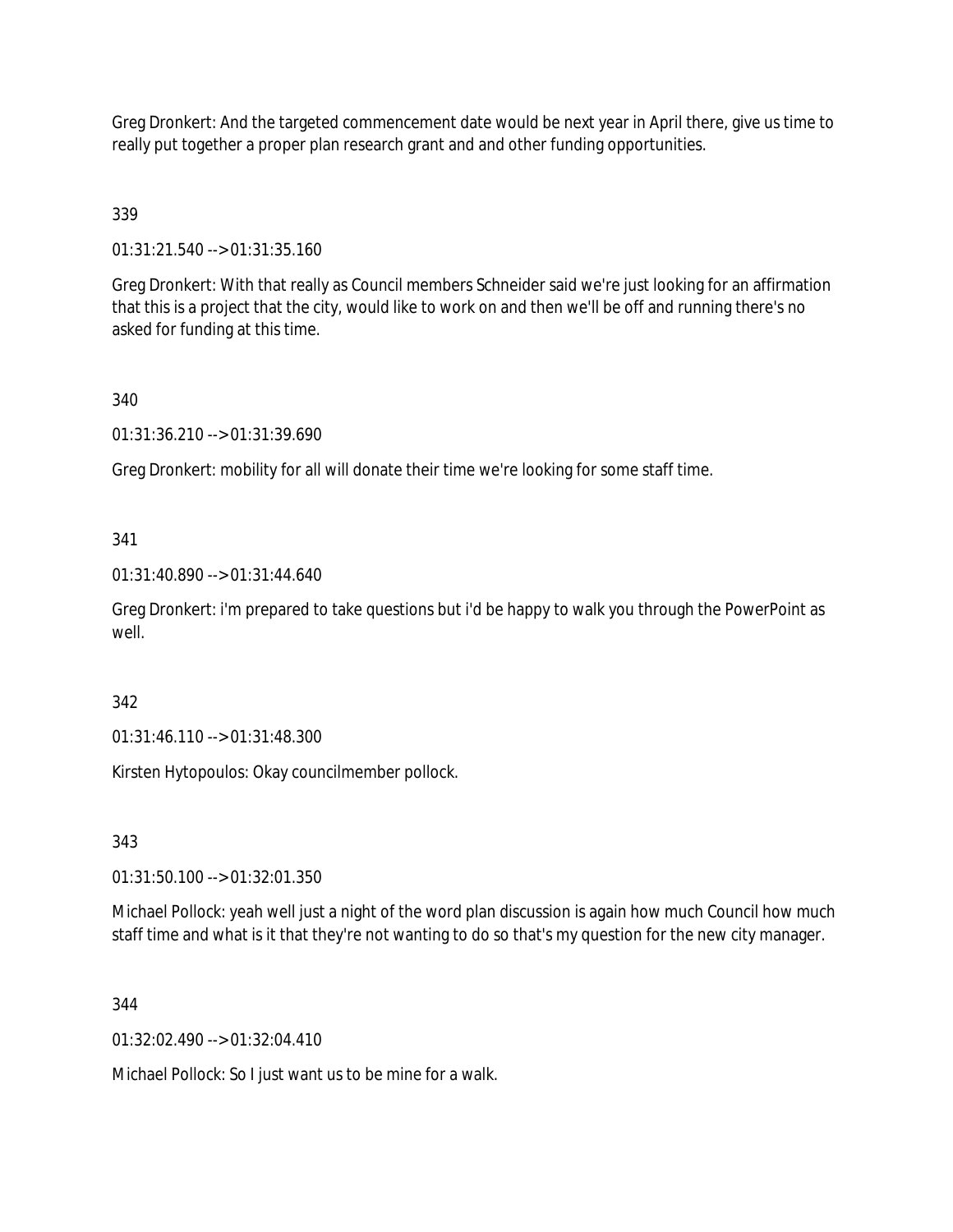345

01:32:05.850 --> 01:32:07.710

Michael Pollock: and talk the talk, but walk the walk.

### 346

01:32:08.850 --> 01:32:18.360

Michael Pollock: And then the second one is, as I read through it, I don't hear you through the perfect pronunciation I read it um my question was.

### 347

01:32:19.230 --> 01:32:34.680

Michael Pollock: How much what's the reduction in carbon footprint and anticipated and last, but what what reduction in greenhouse gas emissions apply filter and usually the answer now, because you're going to see this I would certainly like to have an understanding of.

348

01:32:36.150 --> 01:32:41.220

Michael Pollock: What it's going to do in terms of reduce greenhouse gas emissions and then what it's going to do in terms of reduce.

### 349

01:32:42.330 --> 01:32:52.110

Michael Pollock: Traffic justin asked him I don't know how much it's going to pass you have some sort of efficiency, analysis and what we got for the managers for them, regardless of who puts in.

### 350

01:32:55.470 --> 01:32:58.380

Greg Dronkert: Madam chair, should I respond or are there other questions.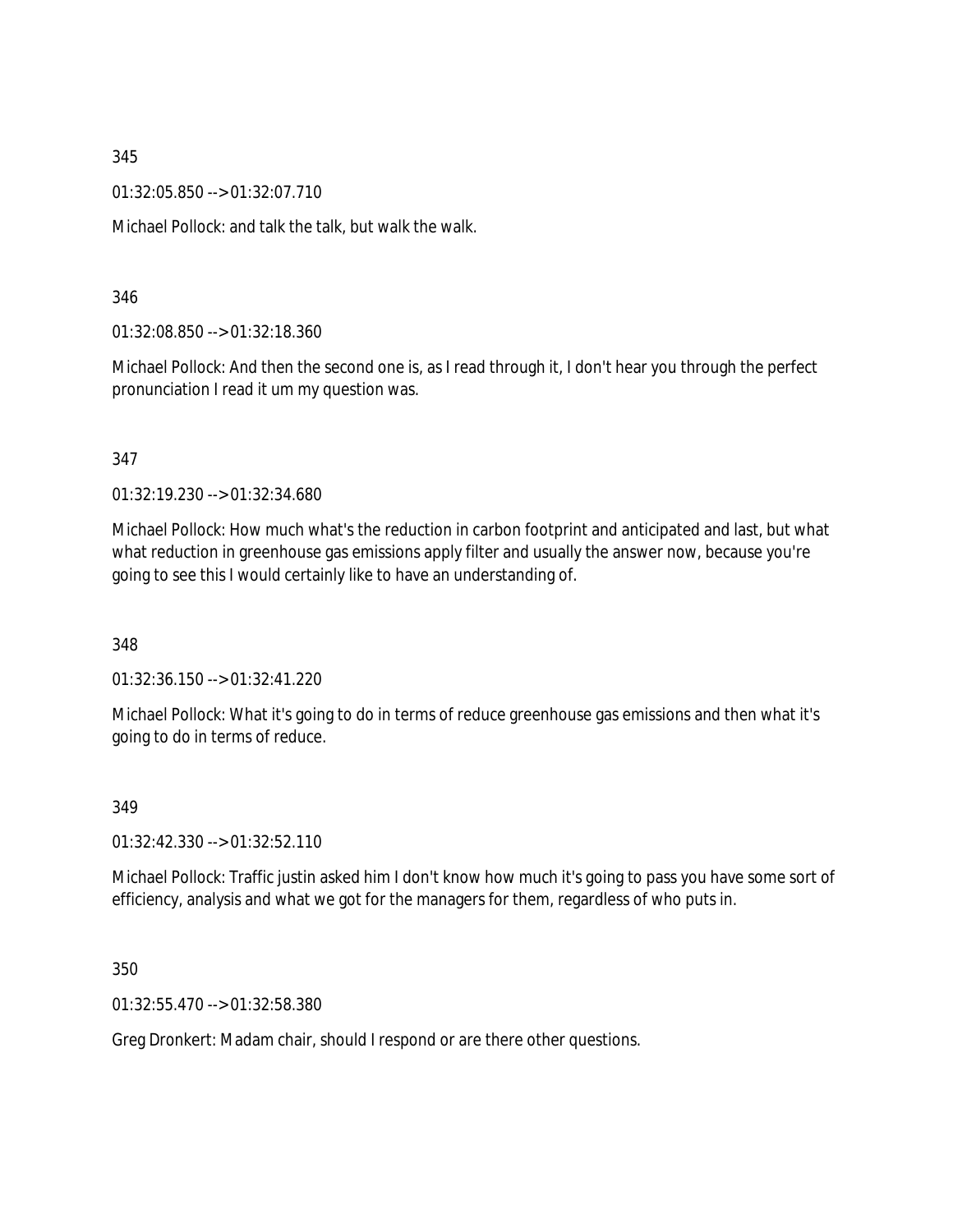351

01:32:59.250 --> 01:33:04.710

Kirsten Hytopoulos: we're going to have other questions, did you have a response to to something raised by elsewhere book.

352

01:33:05.160 --> 01:33:09.120

Michael Pollock: And i'm not asking for a spot for it now I just these are just.

353

01:33:09.210 --> 01:33:14.250

Michael Pollock: me she just said you wanted to know, and these are things I would be interested in learning about.

354

01:33:16.560 --> 01:33:17.640

Kirsten Hytopoulos: A counselor Schneider.

355

01:33:18.600 --> 01:33:33.870

Leslie Schneider: Thank you, I would just like it very much if we would allow Greg to share a few slides very quickly, he told me, it would be less than five minutes, and in particular that I think it's really important to show the area slide to give a sense of.

356

01:33:34.410 --> 01:33:43.800

Leslie Schneider: sort of what the current idea is so if if Council would allow I think it would be great to to let him show us his thinking so far.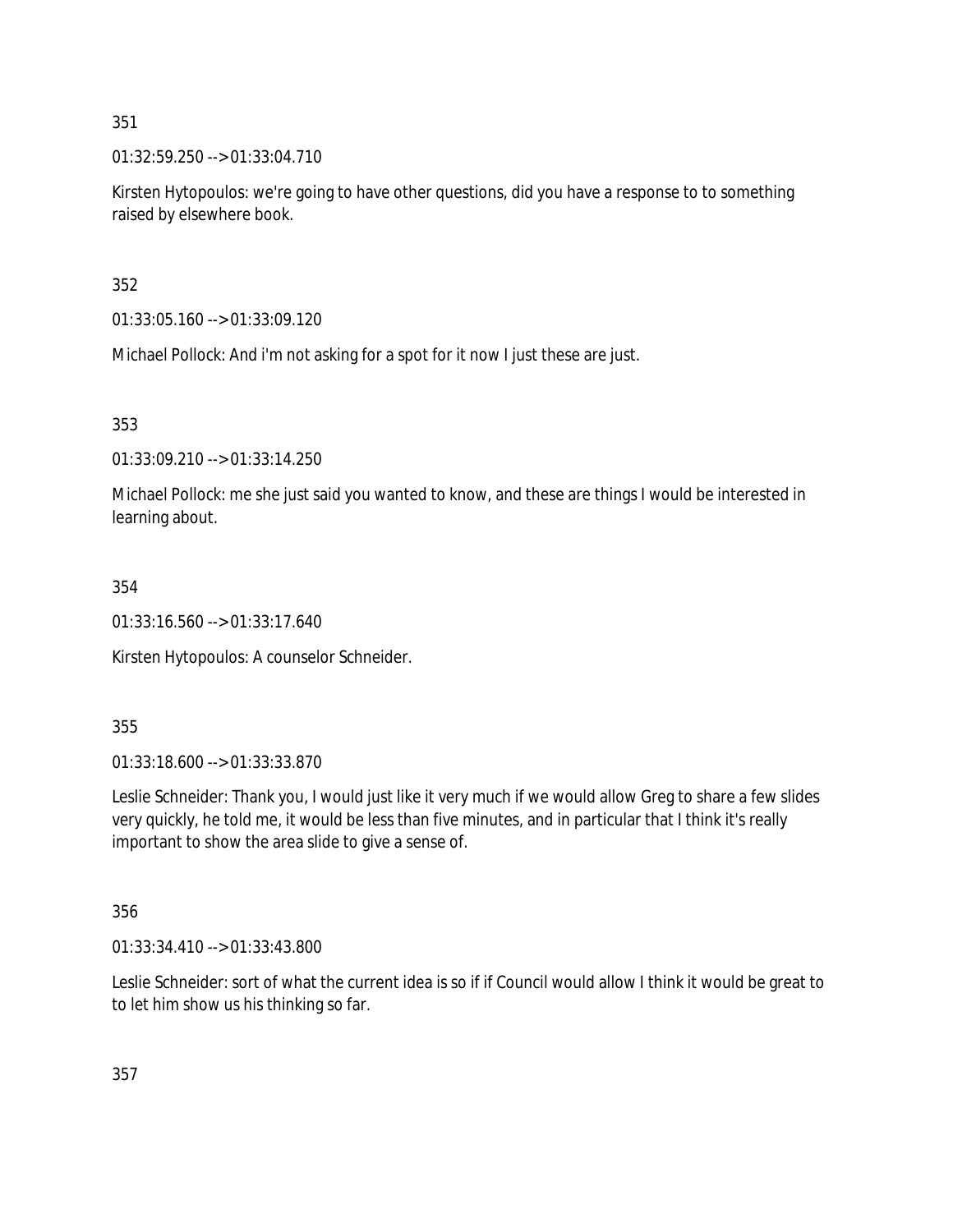01:33:44.910 --> 01:33:46.710

Kirsten Hytopoulos: Council are you amenable to that.

358

01:33:48.030 --> 01:34:05.010

Kirsten Hytopoulos: just want to let you know, we had 10 Minutes that we were assigned to the to the topic so we do want to keep it tight and I think you probably will have some questions that that would want to answer to so go ahead and let's have Greg should share his screen, thank you.

359

01:34:05.250 --> 01:34:09.390

Greg Dronkert: Very good, thank you so i'll move swiftly you you're seeing some stuff on the side there.

### 360

01:34:10.770 --> 01:34:24.240

Greg Dronkert: We discuss the topic councilmember Schneider fast that we talked about the surface area, so the concept here is the downtown core you see a green line which is winslow way let's think of that as a fixed route.

#### 361

01:34:24.630 --> 01:34:29.850

Greg Dronkert: And then you see a blue line, which is the boundary of an operating zone.

362

01:34:30.270 --> 01:34:31.890

Greg Dronkert: or red dots represent.

363

01:34:32.250 --> 01:34:43.620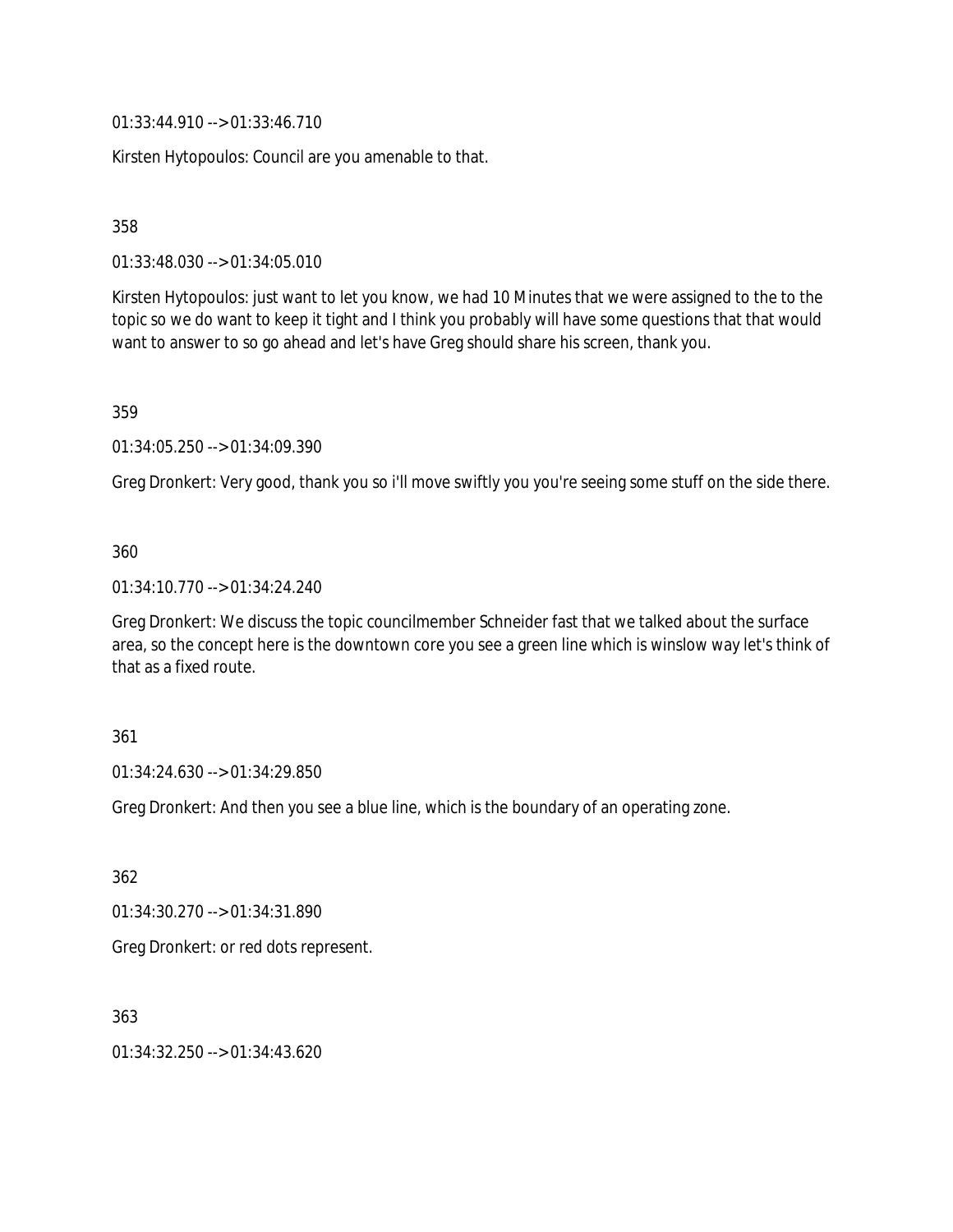Greg Dronkert: Virtual bus stops and the vehicles do not stop at the bus stops unless they are summons that by a writer so they're operating within that zone.

364

01:34:44.040 --> 01:34:50.850

Greg Dronkert: And then they will stop it stops when people request the ride, the idea is that you optimize the use of the vehicles.

365

01:34:51.060 --> 01:35:00.210

Greg Dronkert: Therefore, they can have a higher tempo of operation and don't stop unnecessarily and take shorter routes, when there is less demand.

366

01:35:00.450 --> 01:35:12.150

Greg Dronkert: And certainly you would peel vehicles off during periods of less demand, so the concept is to fix it to a fairly tight area it picks up the art senior Community Center picks up senior community living.

367

01:35:12.540 --> 01:35:18.750

Greg Dronkert: picks up our library our town hall or farmers market except the museum it borders on.

368

01:35:19.290 --> 01:35:22.230

Greg Dronkert: residential areas on its edge, the idea is that.

369

01:35:22.590 --> 01:35:38.100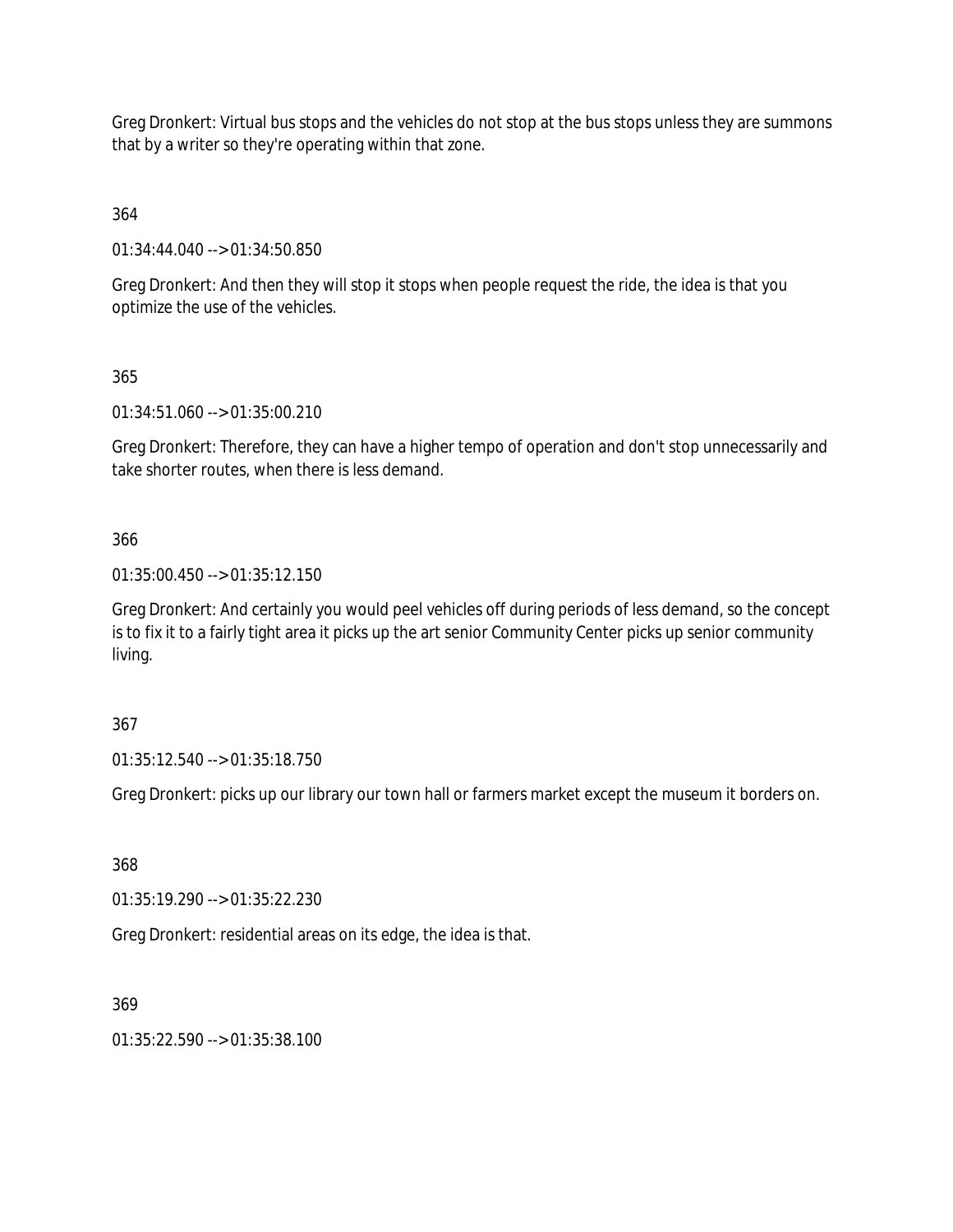Greg Dronkert: commuters will walk a certain distance but beyond that distance they don't want to walk so what we're trying to do is make the boundary reach into those residential areas, as well as our downtown core without trying to cover the whole island and get overwhelmed by a huge project.

370

01:35:39.810 --> 01:35:45.990

Greg Dronkert: The benefits I you saw in the presentation document, do you want to stop and look at the ollie here.

# 371

01:35:47.340 --> 01:35:56.280

Greg Dronkert: Through the nonprofit and technical group with with a business i'm involved with we do have access to autonomy shuttle.

## 372

01:35:56.700 --> 01:36:07.500

Greg Dronkert: there's an opportunity to run that shuttle and I don't want to make you dizzy as I go back on the green route on winslow winslow is the ideal location winslow way.

### 373

01:36:07.920 --> 01:36:26.640

Greg Dronkert: For an autonomous shuttle system this isn't SCI fi this is here now, these vehicles are operating throughout the country there are 12 companies certified top rate in Washington state right now in a Thomas mode with a safety attended and to keep it brief.

## 374

01:36:29.490 --> 01:36:42.750

Greg Dronkert: I will say that the cost of a project like this varies, based on the service that we put out there, it depends on the duration of service, the number of operating hours in the day and the number of vehicles so it's variable.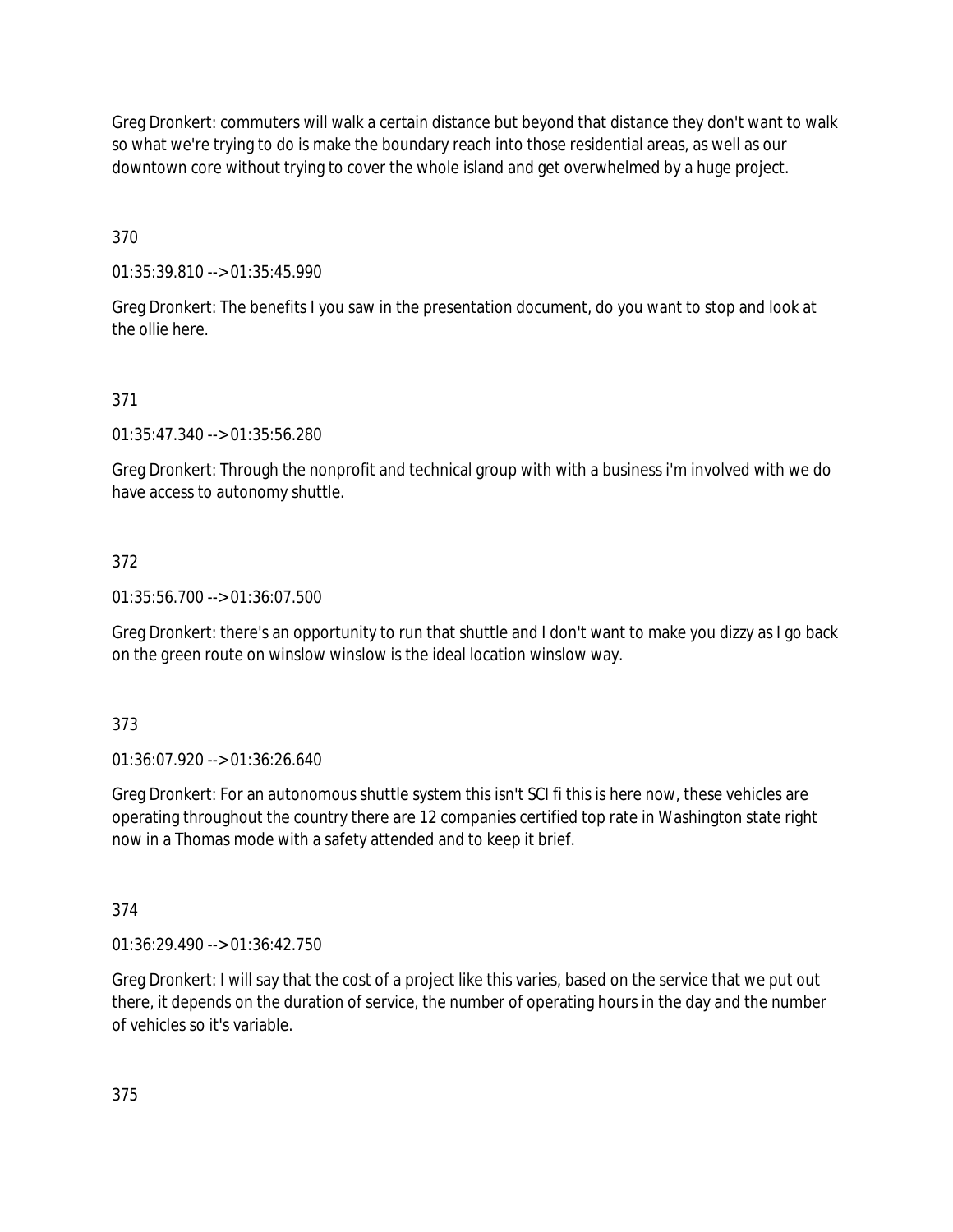01:36:43.410 --> 01:36:58.170

Greg Dronkert: there's quite a bit of Department of Energy grant funding out for these kinds of projects right now for electric and zero emission technologies there's a real opportunity for us to pursue this but it's not the kind of thing that we could just approach staff and ask them to.

376

01:36:59.250 --> 01:37:01.860

Greg Dronkert: collaborate with us on without going through Council.

377

01:37:02.880 --> 01:37:09.690

Greg Dronkert: I will touch on the amount of staff time that I imagine be evolved, it might be a day.

### 378

01:37:10.710 --> 01:37:20.100

Greg Dronkert: or two per month we're really talking about the ability to just collaborate we'll do that we'll do the homework, we just don't want to work in a vacuum.

379

01:37:22.980 --> 01:37:24.480

Kirsten Hytopoulos: councilmember pantry Johnson.

380

01:37:26.460 --> 01:37:34.050

Brenda Fantroy-Johnson: hi, thank you for giving us this presentation, I wanted to ask about availability for.

381

01:37:35.340 --> 01:37:49.770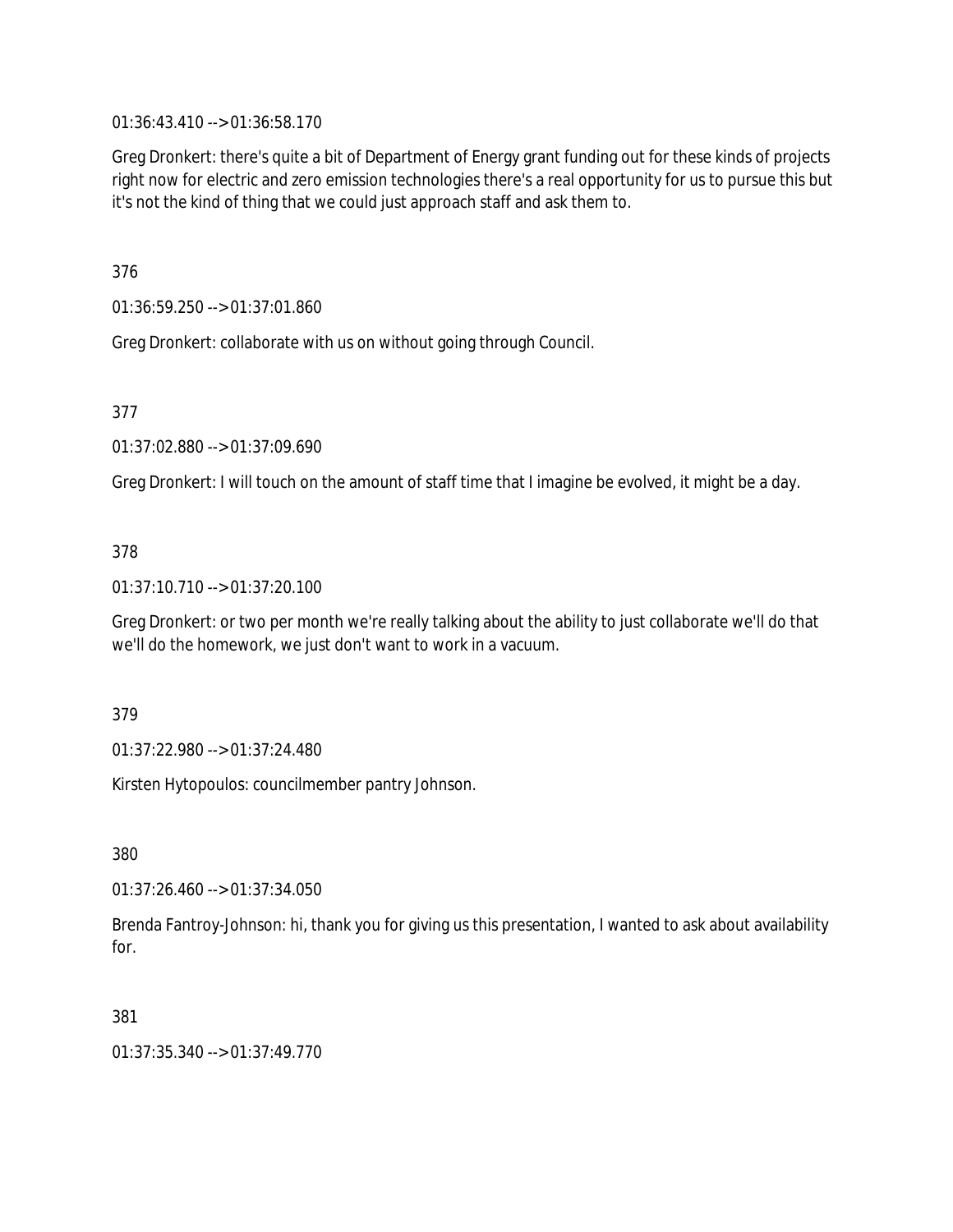Brenda Fantroy-Johnson: Payment and i'm assuming that you're going to have some sort of APP so that I can call to get the ride, and then, am I going to be able to pay through the APP or is there, like a payment card or something I need or how, how is that going to work.

382

01:37:51.480 --> 01:38:01.920

Greg Dronkert: concept with most of these Apps is that you create accounts and accounts qualify your payment system and some level of profile So if you are have a.

383

01:38:02.400 --> 01:38:13.500

Greg Dronkert: Special assistance needs there in the system, the payments are collected through the APP and the ride hailing feature to request the equipment, the machines is through the APP.

384

01:38:13.950 --> 01:38:34.890

Greg Dronkert: We could do it like dial a ride right now, which is the our bainbridge island connector with transit which i'm a strong proponent of our transit system and the work gets up transit does, but the idea is to normalize these newer technologies and they make for more efficient operations.

385

01:38:37.080 --> 01:38:37.560

Kirsten Hytopoulos: there.

386

01:38:40.560 --> 01:38:48.390

Rasham Nassar: Yes, thank you, thank you so much for coming and joining the Council this evening, Mr drunker i'm really excited about this, I think it's great.

387

01:38:49.020 --> 01:38:59.700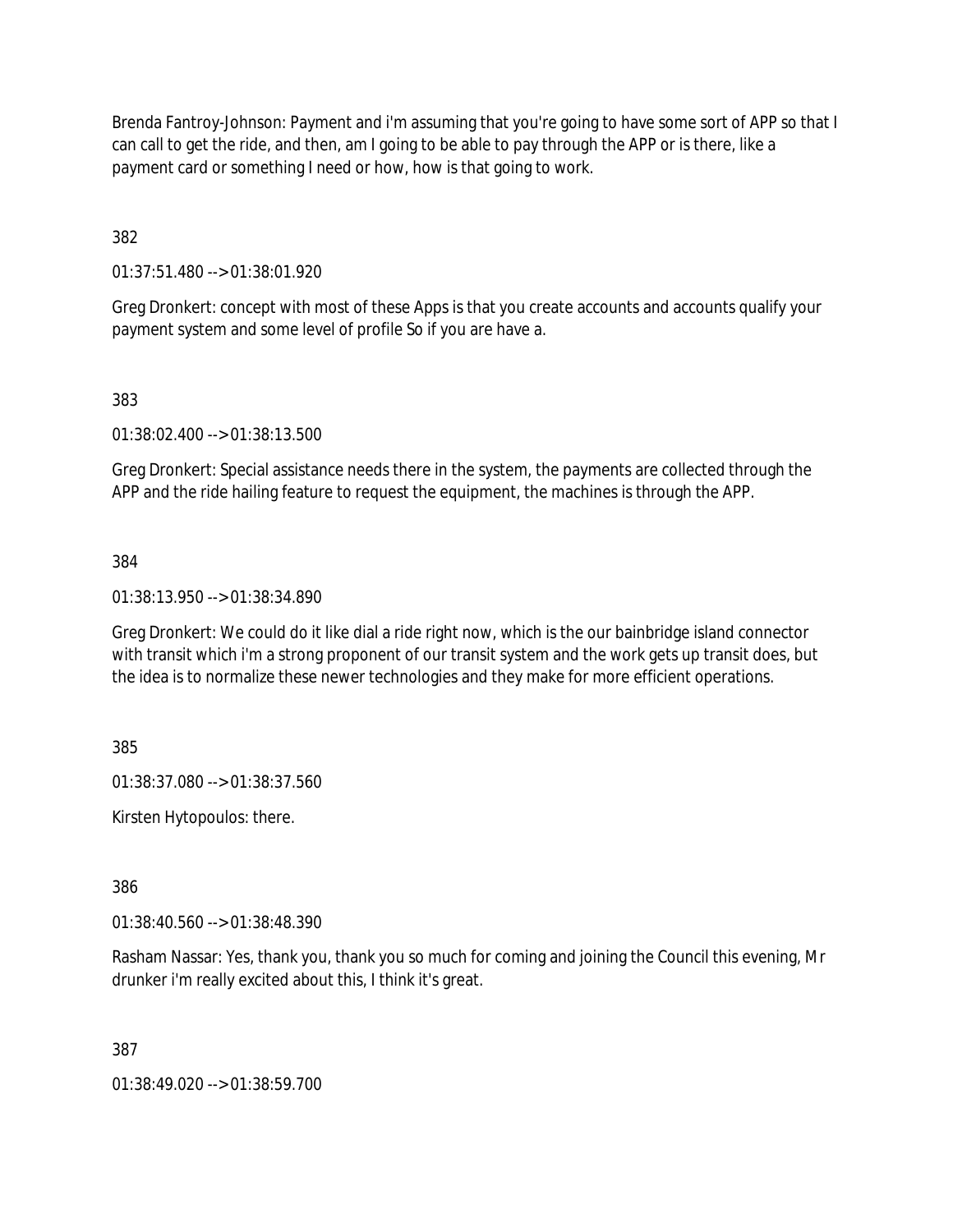Rasham Nassar: And I am saying that knowing that you're you've proposed this as a pilot project, which is why it's limited in area and that there's potential, at least, my understanding is that there's a potential to expand.

388

01:39:00.360 --> 01:39:04.200

Rasham Nassar: The services in the scope of delivery of the electric shuttle to other areas of the island.

389

01:39:05.430 --> 01:39:12.150

Rasham Nassar: I grew up in the Bay area in California and i'm very familiar with the emeryville at Mary What did the emory go round.

390

01:39:13.110 --> 01:39:25.860

Rasham Nassar: which was sort of a similar service but it's so important to connectivity and when you think about our downtown even in that small area there's some pretty substantial hills and climbs if you want to go from winslow way up to the library it's a trick.

391

01:39:26.910 --> 01:39:28.800

Rasham Nassar: For you know for a lot of people.

392

01:39:31.080 --> 01:39:43.170

Rasham Nassar: i'm wondering about how this came to counsel, because I think I recall and correct me if i'm wrong that you applied for, was it cultural fun fun no l tech funding.

393

01:39:43.830 --> 01:39:51.900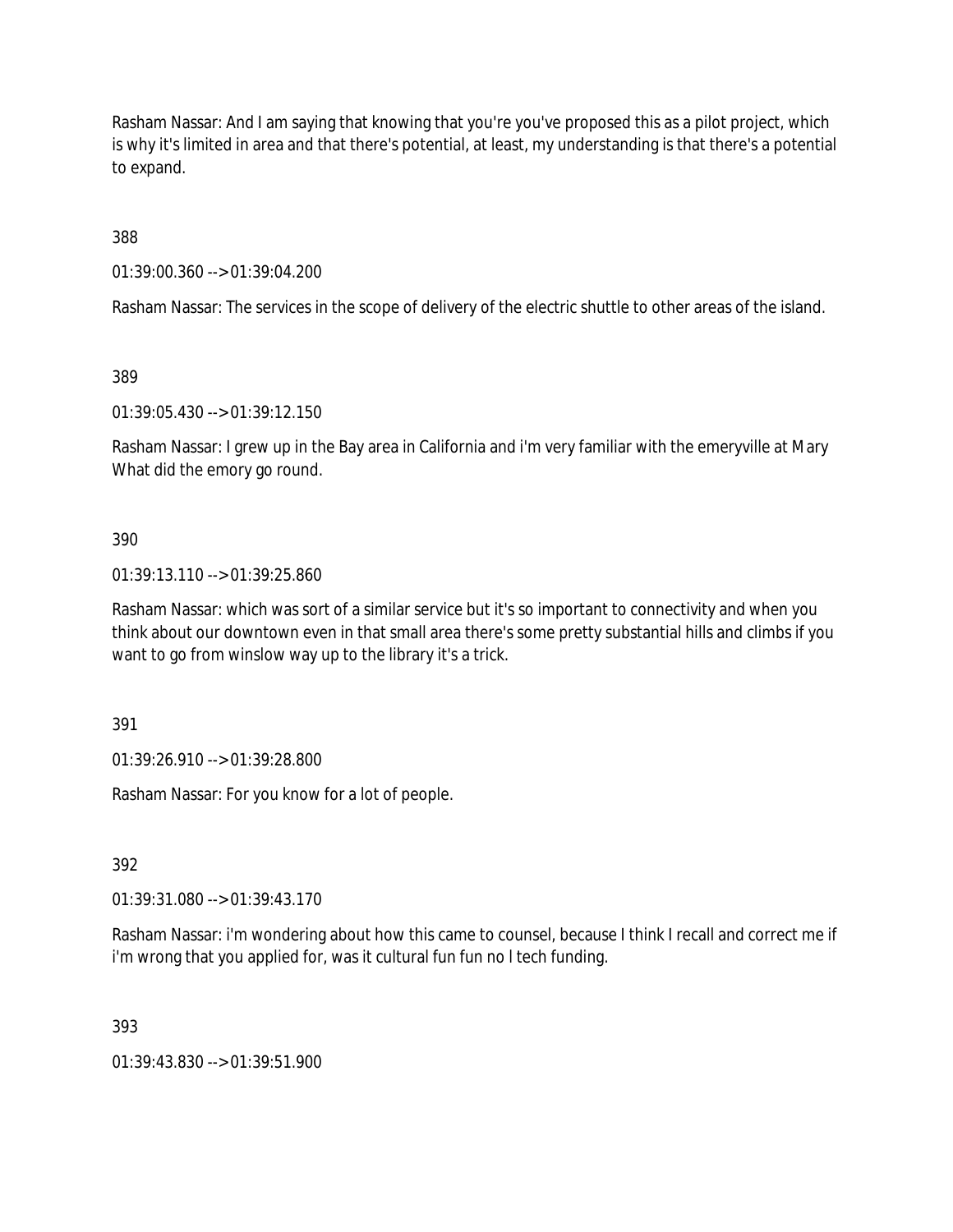Rasham Nassar: And that your proposal did not receive any funding allocation and that amount that you were seeking at that time was 10,000 Is that correct.

394

01:39:53.190 --> 01:39:54.390

Greg Dronkert: partially correct, Madam.

395

01:39:55.440 --> 01:40:04.380

Greg Dronkert: The we did apply to attack, we did apply at the last minute we weren't certain of the connection with.

396

01:40:04.920 --> 01:40:16.440

Greg Dronkert: Tourism, however, it does promote overnight stays does connect with our downtown hotels certainly would accommodate visitors to the island, but from a transit point of view.

397

01:40:16.830 --> 01:40:28.620

Greg Dronkert: writers or writers, so we don't discriminate but with regard to who's trying to ride the ask and the El tax proposal was estimated costs of close to \$90,000 okay.

398

01:40:29.070 --> 01:40:39.210

Greg Dronkert: Are the firm that i'm involved with was going to donate this machine I don't know if you can see it here that's an electric shuttle that we converted in our electric vehicle shop here on bainbridge island.

399

01:40:39.600 --> 01:40:54.420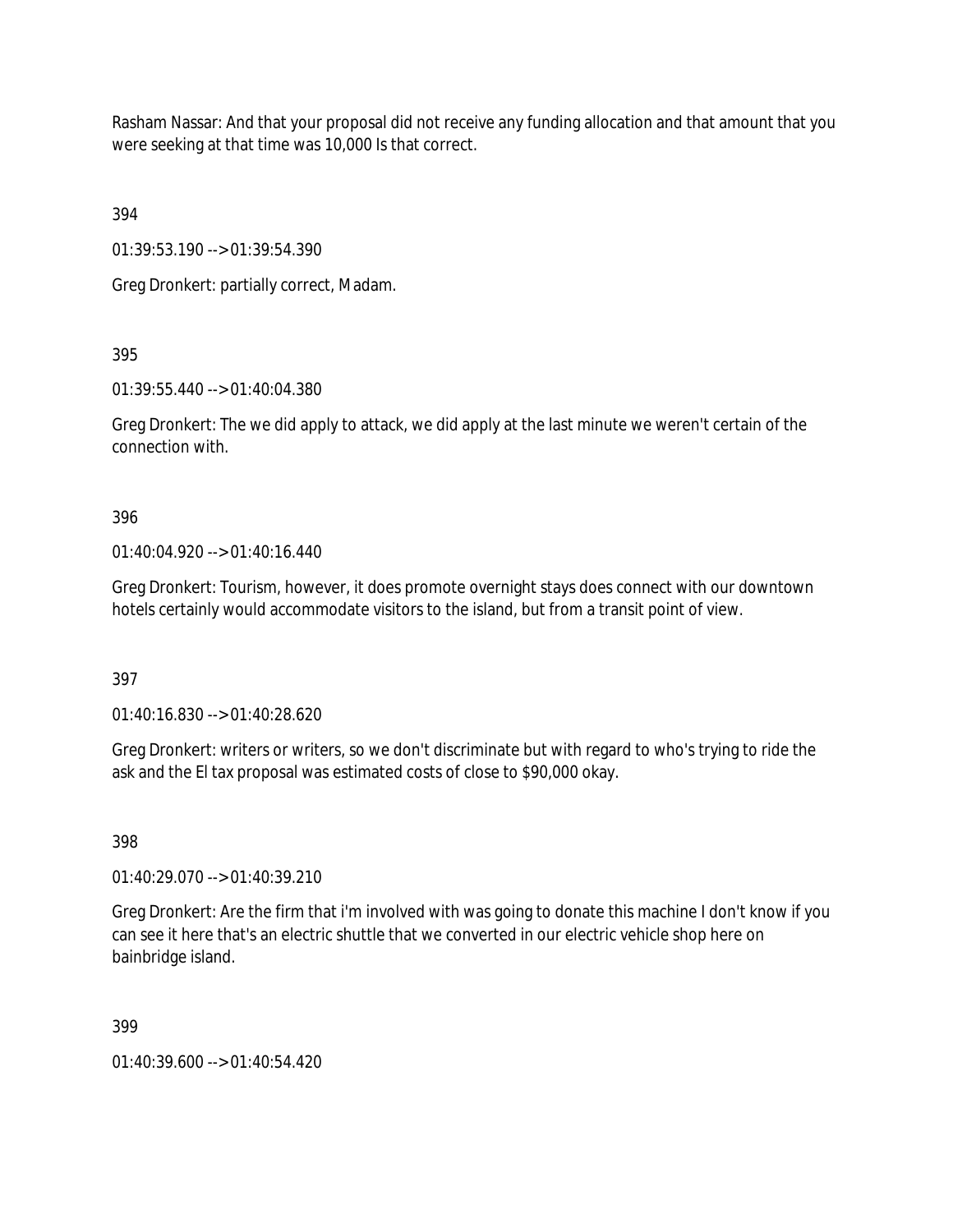Greg Dronkert: And then we were going to use farebox recovery to reduce that I think the ask was about \$38,000 at that point of time so that was a donated vehicle using fair recovery one vehicle three months, seven days a week.

400

01:40:55.530 --> 01:41:01.140

Rasham Nassar: And you say you say to that at this point in time you're just kind of looking for some general support from the Council.

401

01:41:02.460 --> 01:41:17.190

Rasham Nassar: And that you're not seeking funding at this time, but, but my read on that is that you would be seeking funding from the city, at some point in time so would we expect that request for funding to be similar to the request you made during the tax cycle.

402

01:41:18.780 --> 01:41:28.200

Greg Dronkert: it boils down to the scope of services and so, if we were to run a one vehicle shuttle on winslow way that cost would be similar but.

403

01:41:28.590 --> 01:41:37.470

Greg Dronkert: Given the opportunity and the invitation to share this vision, I think we should think a little bigger, I think we should think beyond winslow a.

404

01:41:37.830 --> 01:41:44.430

Greg Dronkert: think we should think about our downtown core and how we leverage this activity to the greatest benefit.

405

01:41:44.970 --> 01:41:57.300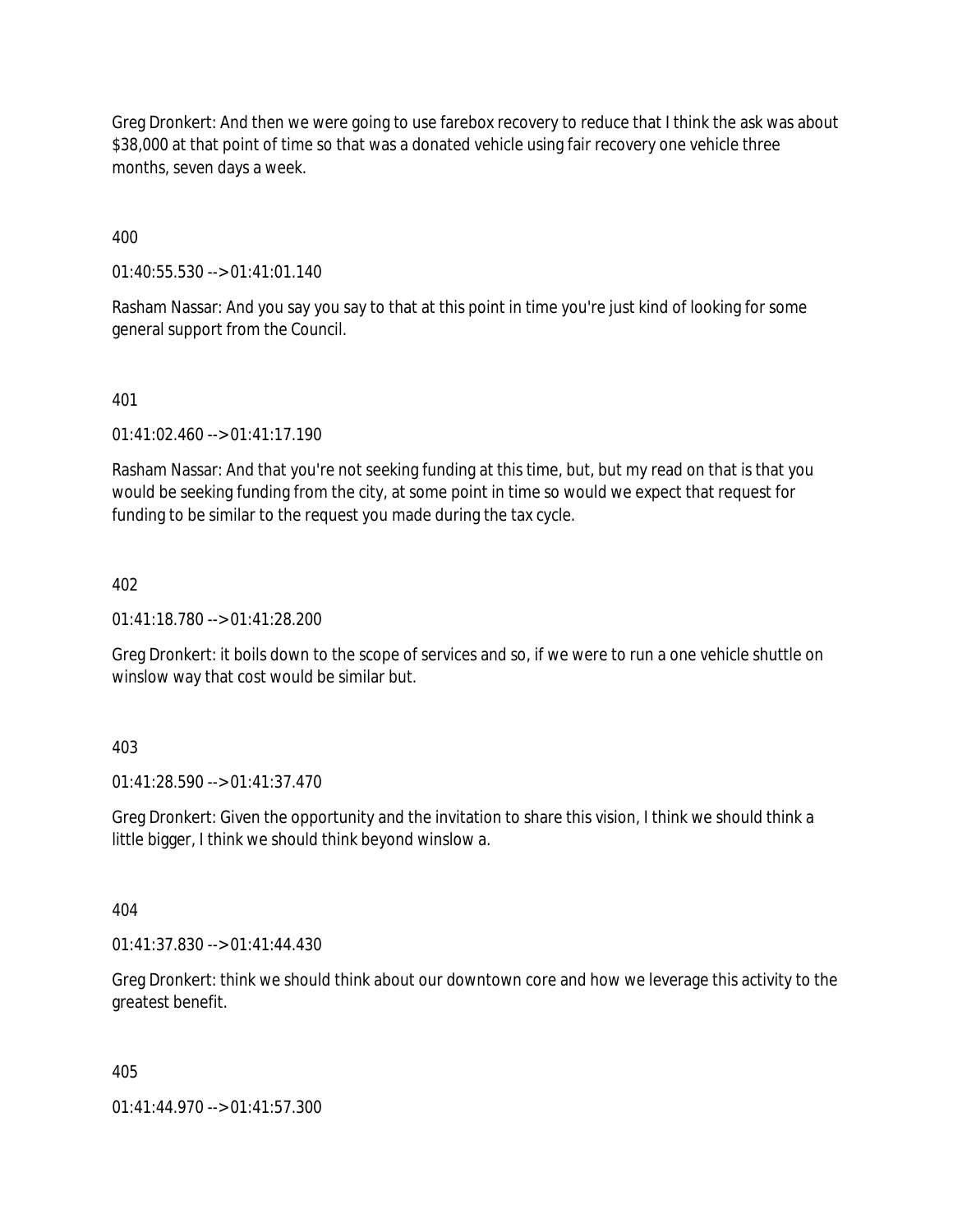Greg Dronkert: So, with that in mind, the cost could be 102 and I put down there \$1 million i'm not asking one for \$1 million and i'm not saying that the city would have to come up with \$1 million, but.

406

01:41:57.930 --> 01:42:09.930

Greg Dronkert: It is important to be able to have a partnership with the city, to be able to pursue the grant opportunities and they're really coming fast and furious, especially after 5126 past.

### 407

01:42:10.530 --> 01:42:22.920

Greg Dronkert: This is a we're going to see a lot of funding statewide and nationally and we want to have a project shovel ready, so that when a grant comes through, we can put our proposal out there and we have our team built.

### 408

 $01:42:24.240 \rightarrow 01:42:33.660$ 

Rasham Nassar: Okay, thanks for that I just have one more quick thing because I recall, there was some Council support at the time that we raise this during the approval of the attack funding recommendations.

### 409

01:42:34.170 --> 01:42:40.290

Rasham Nassar: That we have a climate fund that the Council created and that funding for something like this might be appropriate to come from that fun.

### 410

 $01:42:41.100 \rightarrow 01:42:49.260$ 

Rasham Nassar: So I certainly don't want to lose track of that I respect Council member politics reminder that anytime we add something to a work plan, we have to remove something.

### 411

01:42:49.770 --> 01:42:59.280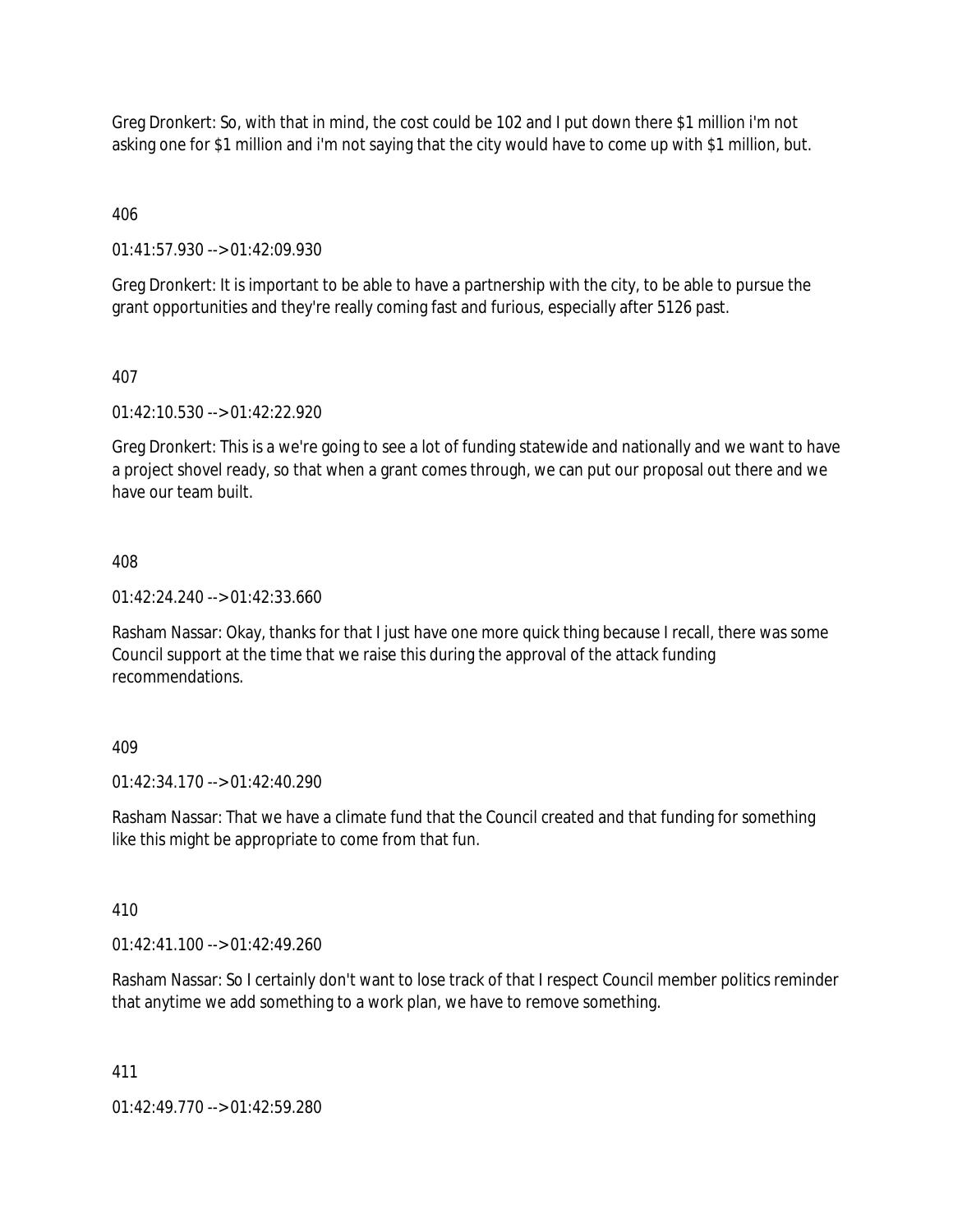Rasham Nassar: I don't know if Council my colleagues would support this going to Climate Change Committee, it seems to fit well, from my perspective in the scope of the Climate Action Plan.

# 412

01:43:00.030 --> 01:43:08.580

Rasham Nassar: You know, we have the potential here to replace gas powered cars with electric shuttle service, especially for our downtown residents who are probably driving a mile or two to get to TMC from.

# 413

01:43:09.000 --> 01:43:21.840

Rasham Nassar: You know the very tip of your geographic outline area um I would be supportive of that of having them take a look at it and kind of digesting the material and that and then just keep this kind of alive.

# 414

01:43:23.520 --> 01:43:31.350

Greg Dronkert: Thank you very much for bringing that up two key points this project is absolutely consistent with recommendations from the.

## 415

01:43:31.860 --> 01:43:44.190

Greg Dronkert: Climate change advisory committee, it was also consistent with work that has yet to be completed of this sustainable transportation plan team, so this is very consistent with the work that's being done right now.

## 416

01:43:45.780 --> 01:43:51.900

Greg Dronkert: That is why we specifically asked that a member of the climate change advisory committee become part of the team.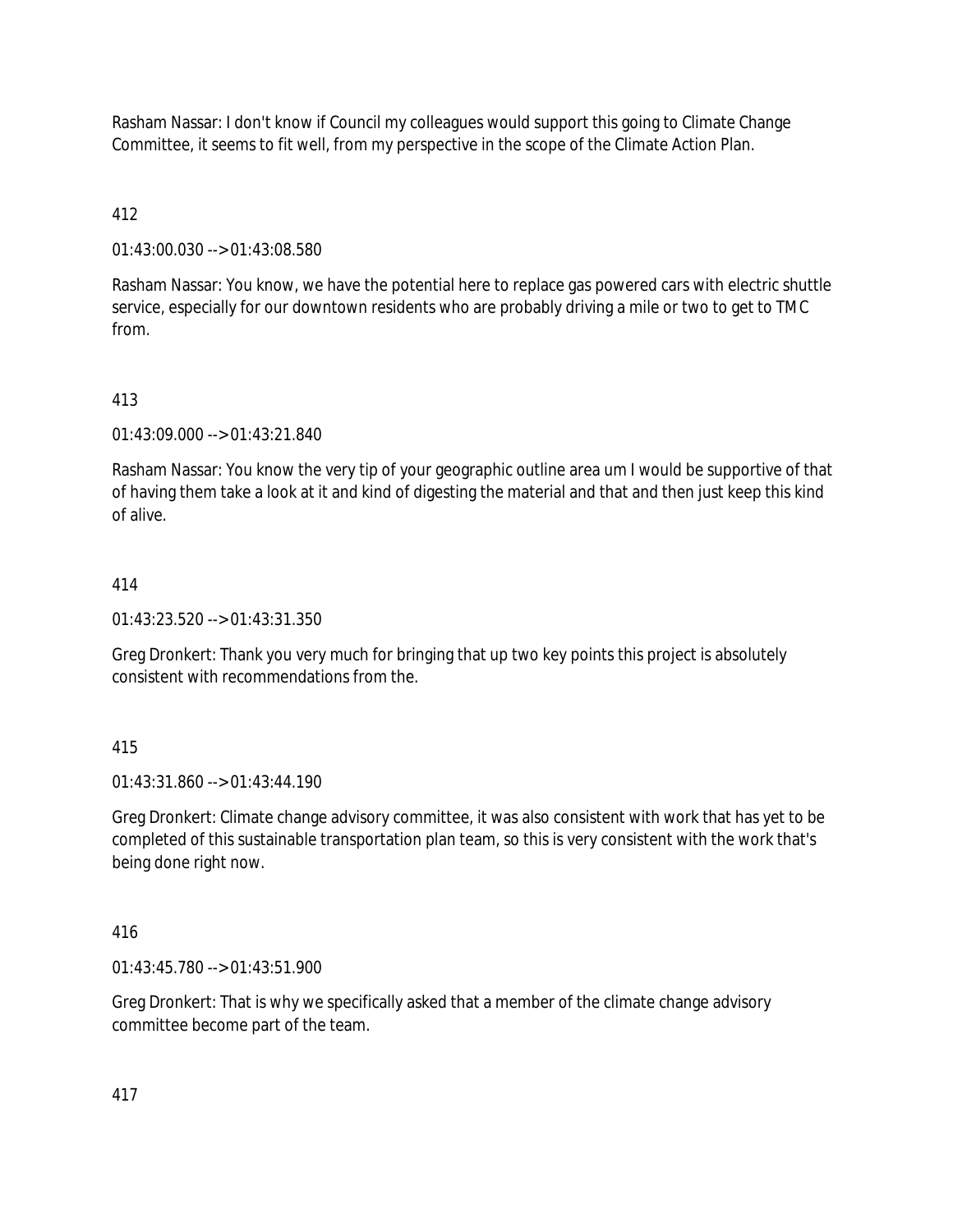01:43:52.380 --> 01:44:00.420

Greg Dronkert: So that we're making sure we integrate those points of view and that they help identify key stakeholders, we don't want to do this in a vacuum we didn't want to come to.

418

01:44:00.660 --> 01:44:10.920

Greg Dronkert: counsel and say oh hey we're looking for \$30,000 and we're just going to run this channel Willy nilly, we have an opportunity now to do this right as Council members Schneider said.

419

01:44:11.760 --> 01:44:20.400

Greg Dronkert: With regard to carbon footprint you some of you may know that project i'm involved with started an electric delivery service with town and country market.

420

01:44:20.730 --> 01:44:37.500

Greg Dronkert: we've delivered over 65,000 bags of groceries during covert we've done that 75% with electric vehicles as of the beginning of the year we remove 25,000 tons of carbon emissions off the roads by doing that all with electric vehicles.

421

 $01:44:38.430 \rightarrow 01:44:48.900$ 

Kirsten Hytopoulos: A Council so we're running a bit over at this point on, on the time a lot of the the item So hopefully we're going to build a wrap up this up and get our questions answered with regards to whether we want to move this forward.

422

01:44:50.430 --> 01:44:53.190

Kirsten Hytopoulos: Council members now did you already speak.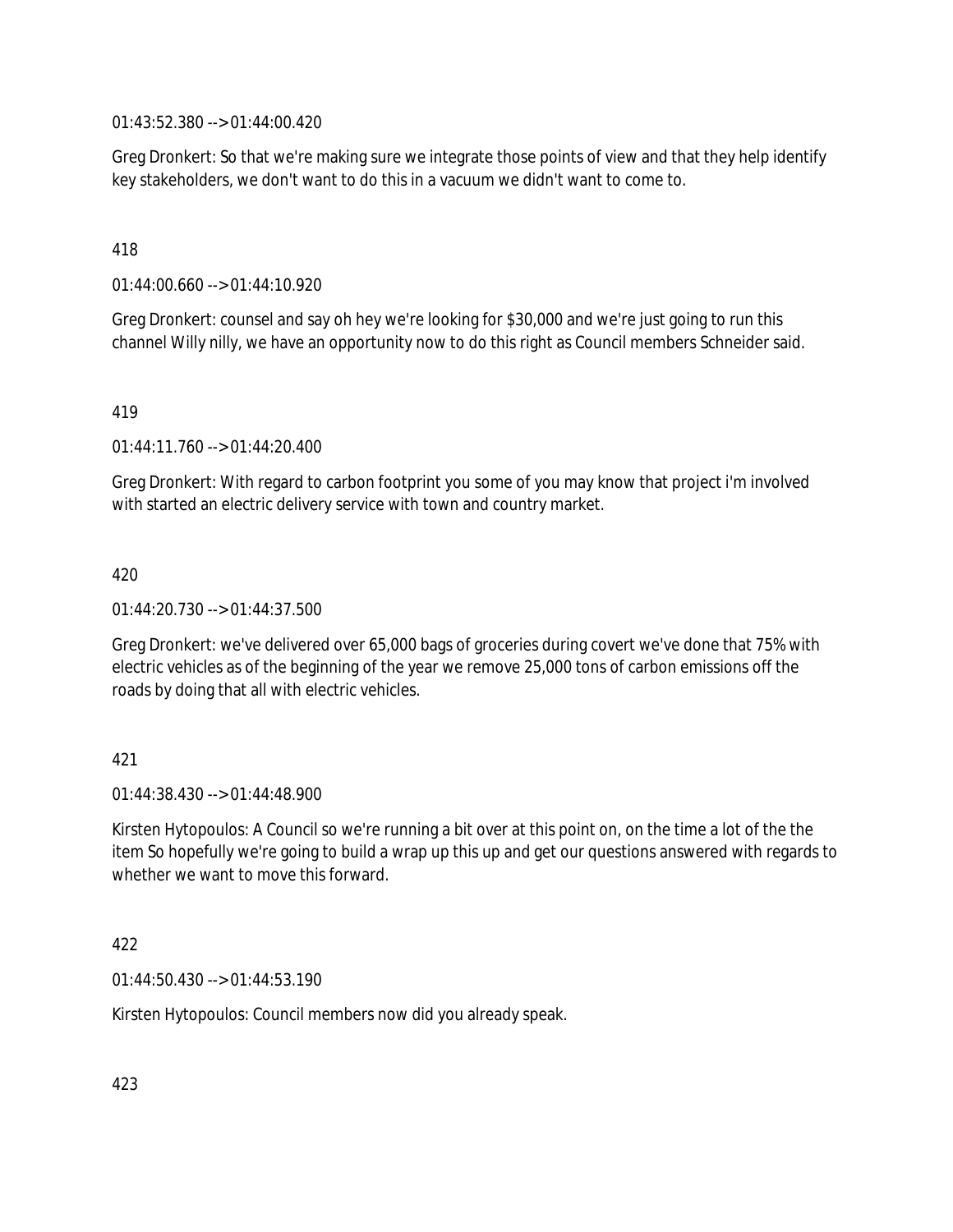01:44:54.570 --> 01:45:01.320

Leslie Schneider: Well, I introduced it, yes, I had another question for for Greg and with regards to this project.

## 424

01:45:02.310 --> 01:45:07.530

Kirsten Hytopoulos: Okay cuz remember what comes over deeds are you okay let's reverse later that's the real question.

425

01:45:07.680 --> 01:45:08.850

Joe Deets: i'll go Please go ahead.

### 426

01:45:09.900 --> 01:45:23.520

Leslie Schneider: Oh, thank you um, so I would just like to your ear, including wanting to work with gets up transit, and I know that you want to have the city involved in working with kids up transit.

### 427

01:45:23.970 --> 01:45:28.980

Leslie Schneider: I think that you know this is kind of out there, but I just wanted my colleagues to hear this as well that you know.

### 428

01:45:29.580 --> 01:45:41.370

Leslie Schneider: I would love for there to be some collaboration with you as far as be I ride is concerned, and I know that that's also what your your goal is as well, but the reason I bring it up is because.

429

01:45:42.420 --> 01:45:56.130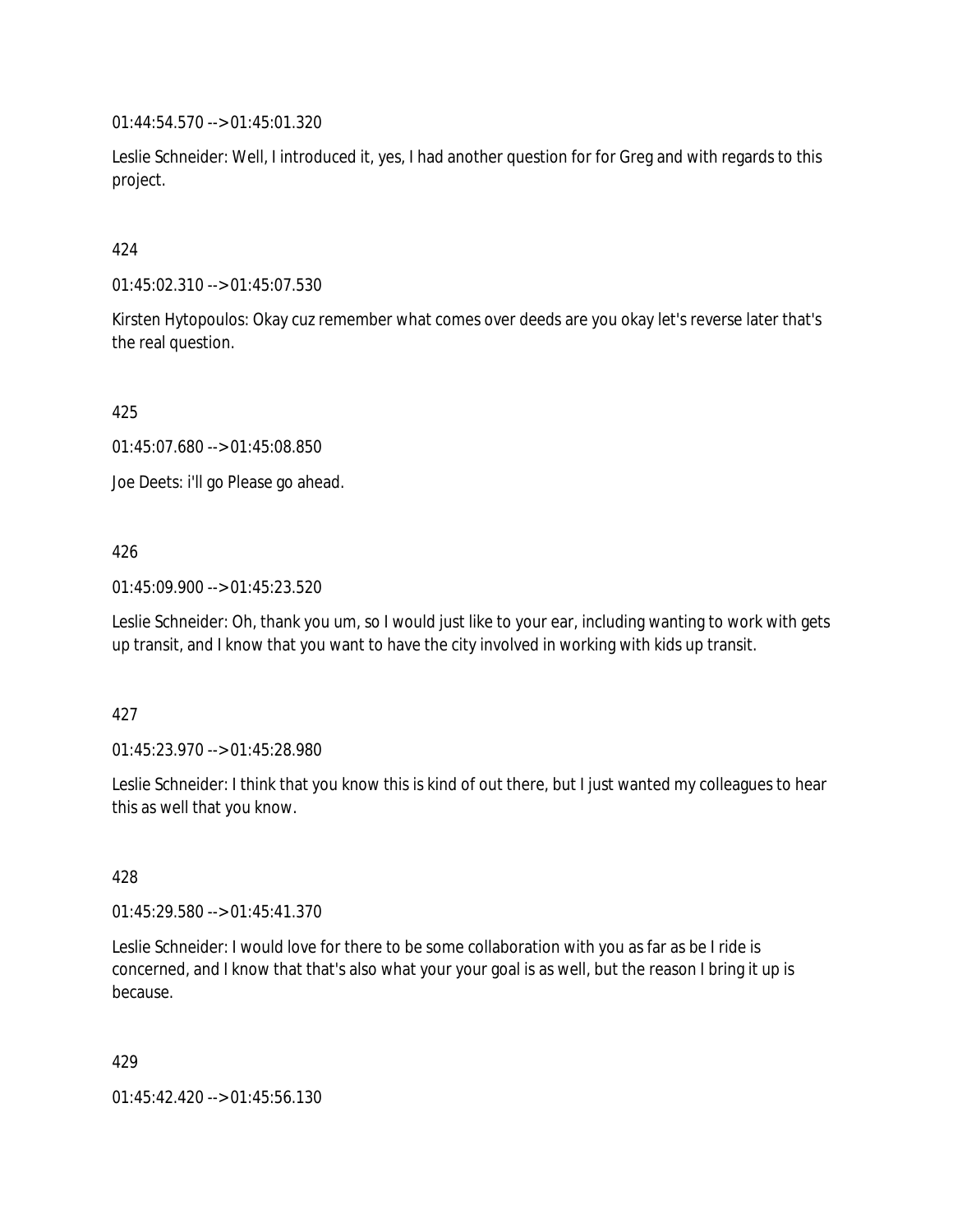Leslie Schneider: You know Council has in the past, decided to contribute funds to promote bi ride, and so you know, I would like to see sort of a strategy for that that is inclusive of your strategy, so it.

430

01:45:56.850 --> 01:46:03.960

Leslie Schneider: is just my request that that be part of the sort of the 60 day recommendation that you come back with.

### 431

01:46:05.250 --> 01:46:11.460

Leslie Schneider: It is a strategy for coordinating with kids that transit and or Council on how.

## 432

01:46:12.870 --> 01:46:20.400

Leslie Schneider: If kick FBI right is completely separate issue and we just deal with it separately or if it is part of a part of this.

433

01:46:22.530 --> 01:46:22.980

Leslie Schneider: that's it.

434

01:46:23.220 --> 01:46:23.580 Leslie Schneider: Thank you.

435

01:46:24.030 --> 01:46:24.930 Kirsten Hytopoulos: comes over deeds.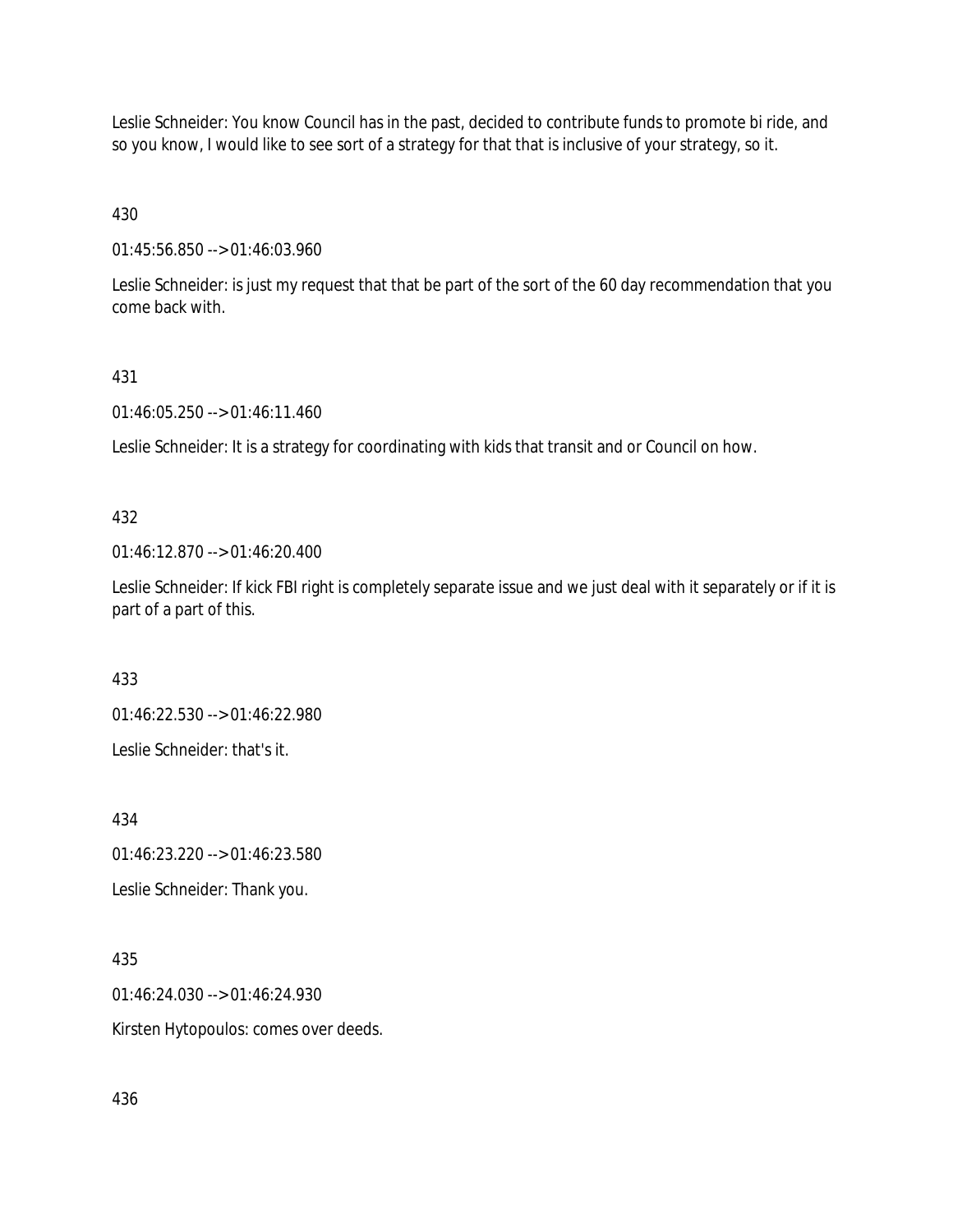01:46:25.260 --> 01:46:27.840

Joe Deets: yeah Thank you, I was just kind of.

437

01:46:28.920 --> 01:46:37.290

Joe Deets: The actual ask is because I think conceptually this works out in many ways, I mean it's pretty clear how this would reduce greenhouse gases and reduce traffic.

438

01:46:38.130 --> 01:46:50.010

Joe Deets: make life easier for residents and folks visiting the island probably help our local businesses so, the easier it is to get the local businesses, the more likely they'll get patron so it's it's a.

#### 439

01:46:50.610 --> 01:47:08.400

Joe Deets: quadruple when potentially, so I think it's well worth it, but I, I guess, I want to get to the point of what is the ask for tonight and maybe my colleague councilmember Schneider can elaborate there's no motion here that I think it was just a discussion item.

440

01:47:10.920 --> 01:47:13.200

Kirsten Hytopoulos: So I think we've heard that that.

441

01:47:14.610 --> 01:47:17.250

Kirsten Hytopoulos: The Greg is asking for an endorsement of this.

442

01:47:17.280 --> 01:47:18.870

Kirsten Hytopoulos: And for staff time to do.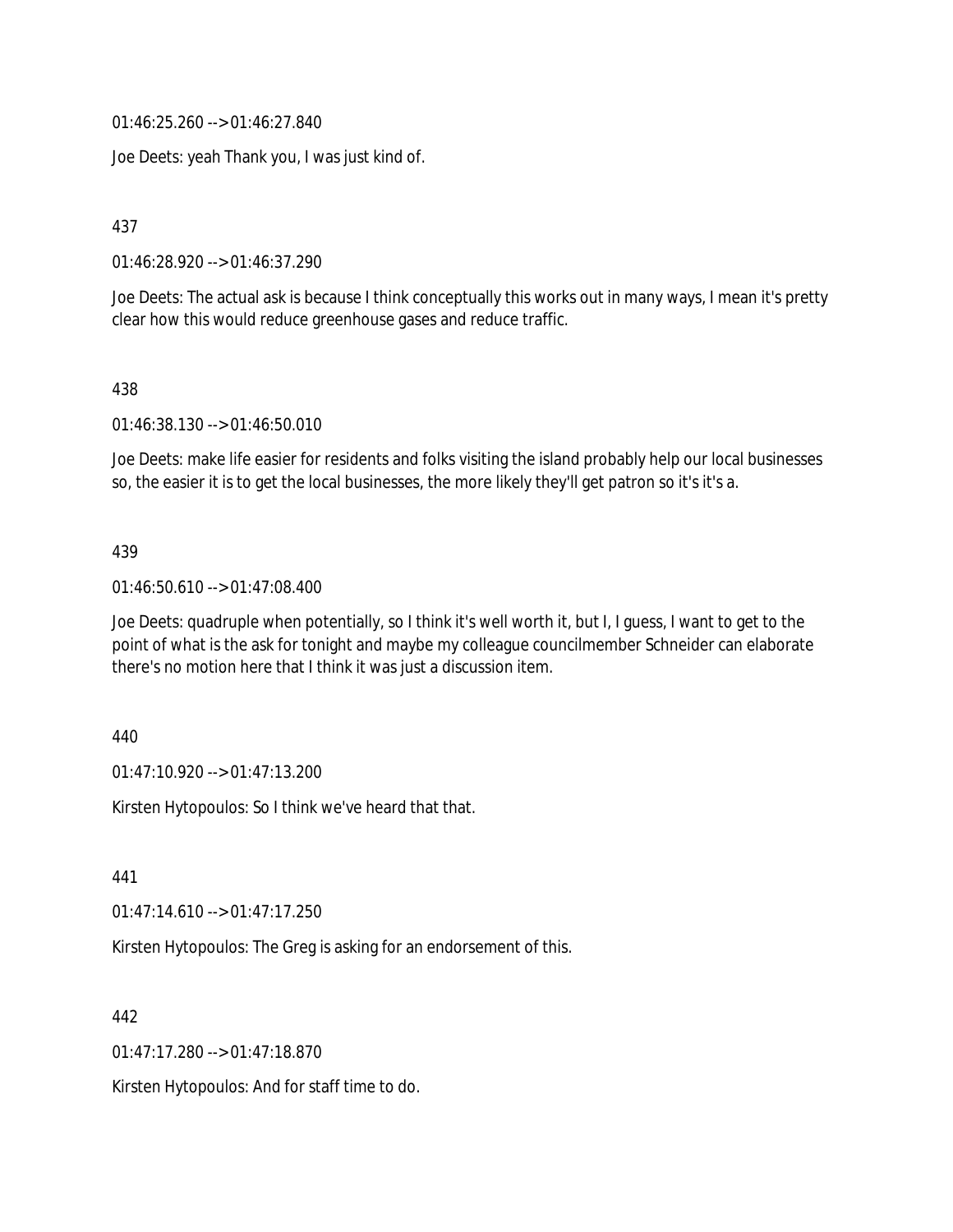### 443

01:47:18.870 --> 01:47:27.390

Kirsten Hytopoulos: Preparatory work and so of course we were going to want to hear from the city manager, I have some thoughts myself about this, but city manager, did you want to.

444

01:47:28.470 --> 01:47:37.410

Blair King: Wait yes, yes, thank you for the Chair if the Council wants to move forward with this staff absolutely would have to be involved, and we would welcome that opportunity.

### 445

01:47:37.980 --> 01:47:49.680

Blair King: A couple things in personally over the last year I have spent time with a very similar business proposal through circuit transportation, I mentioned that to Greg that had a little familiarity with that.

446

01:47:51.360 --> 01:47:56.040

Blair King: But we want to be involved we'd want to be successful if the Council wants us to go ahead and explore.

### 447

01:47:56.460 --> 01:48:03.420

Blair King: I am very glad to see that kids up counting transit is a part of this, I just heard today that they are planning to.

448

01:48:03.840 --> 01:48:13.500

Blair King: launch in mid June, an APP enabled demand response of a system that could complement this, or being competition, depending upon.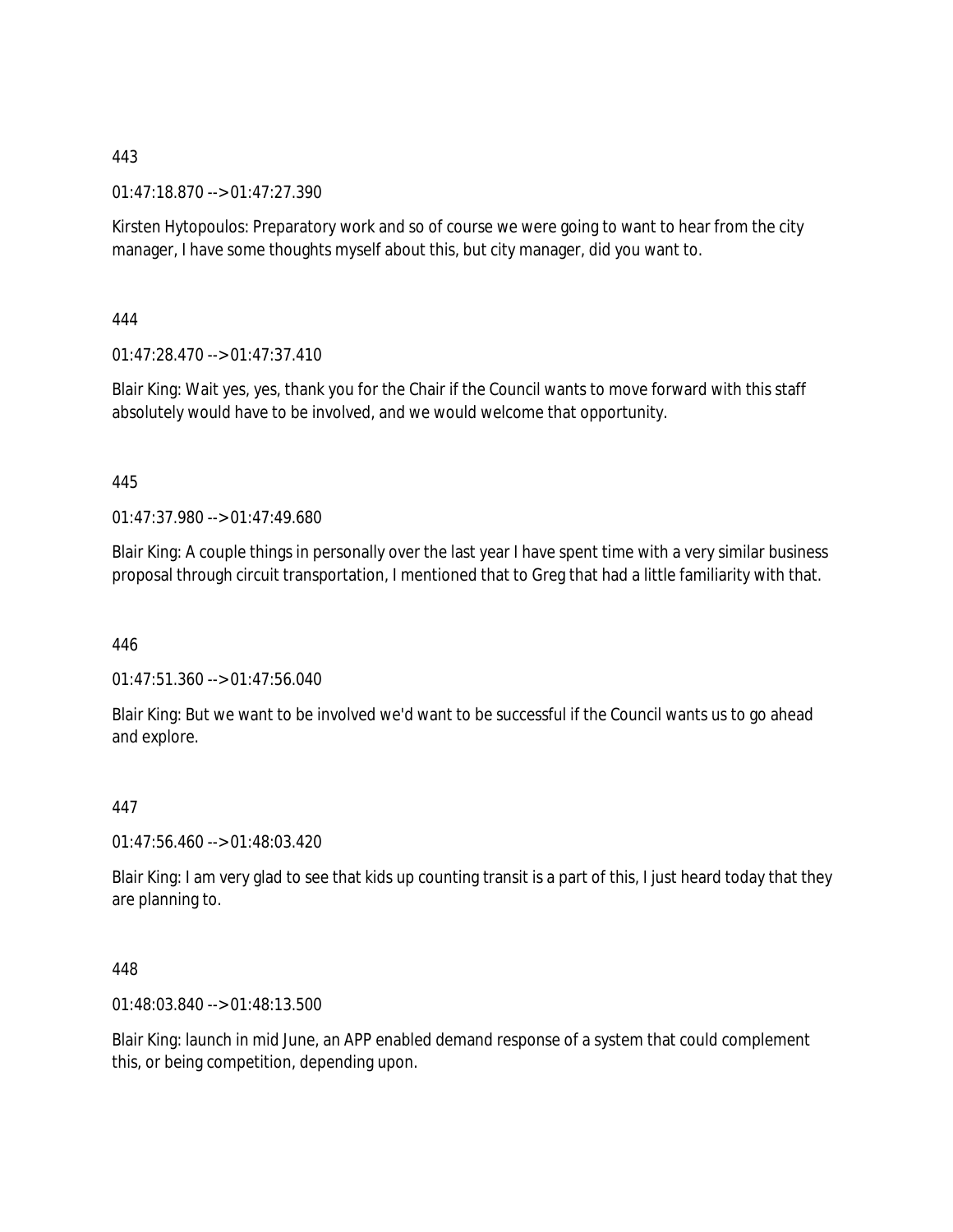01:48:13.980 --> 01:48:21.930

Blair King: How this is folded in also we get to the point of analysis we're going to need to make sure that we set good precedent and harmonize the city's.

450

01:48:22.230 --> 01:48:28.770

Blair King: procurement policy if we have a business relationship with mobility for all so absolutely a staff would want to be involved.

451

01:48:29.040 --> 01:48:39.390

Blair King: Our first step is to see if the Council wants us to be, if you think that idea worth pursuing investigating then staff needs to be there and be a part of the solution to make this go forward.

452

01:48:42.330 --> 01:48:53.610

Kirsten Hytopoulos: I don't think I had an opportunity when I have, I have some concerns and I started to say I have concerns, because I always thought this is so exciting and want to see this happen, but my concern is is that I don't think we should lose track of the fact that I believe.

### 453

01:48:54.480 --> 01:49:06.060

Kirsten Hytopoulos: This came to us, we brought this to ourselves, because at the time Council was imagining that the the asked to be small enough, and the work discreet enough that it was really just a matter of reports and funds from the climate.

454

01:49:06.630 --> 01:49:16.980

Kirsten Hytopoulos: Funds as include the mayor reference if we're talking about something more in the realm of hundred thousand or more for talking about you know a lot of staff time if we're talking about.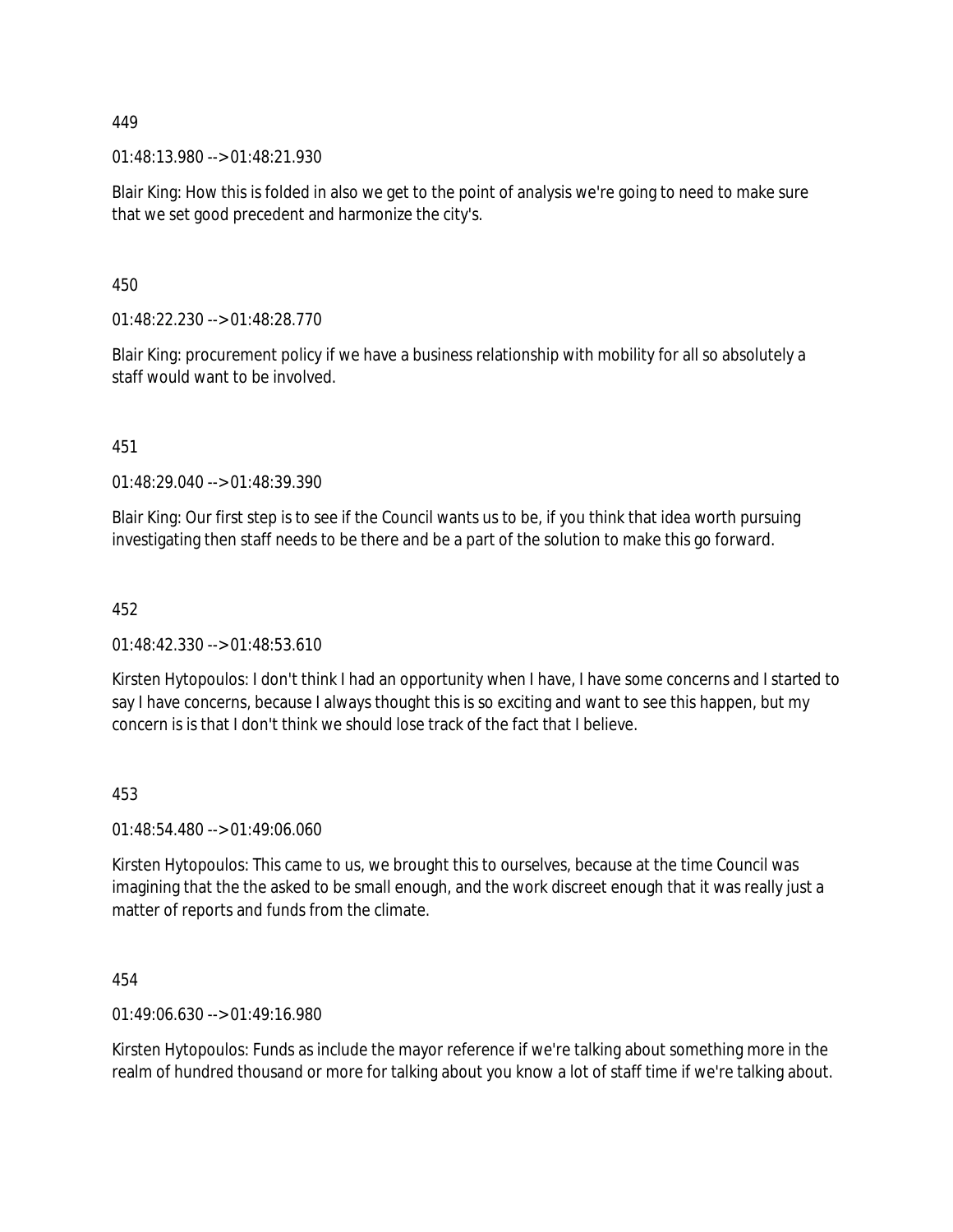$01:49:17.400 \rightarrow 01:49:26.970$ 

Kirsten Hytopoulos: This is starting to become what comes out of pollock was basically, for it is like it's becoming a major work plan item so it's kind of harder it's kind of getting some creep creep is happening here.

456

01:49:27.630 --> 01:49:40.350

Kirsten Hytopoulos: So i'm not sure that I would support anything other than at this point what I think the mayor was suggesting is maybe we send this to climate advisory committee and we get their advice on.

457

01:49:41.010 --> 01:49:49.770

Kirsten Hytopoulos: How, you know, to help to how to prioritize this you know the scope that we would our take etc, but right now it's starting to sound like a major work plan item and I don't.

458

01:49:50.430 --> 01:49:58.680

Kirsten Hytopoulos: I guess I would I would suggest Council really consider that and then what you're going to ask them to this forward thinking of it that way, any thoughts from any other Council members.

459

01:49:59.790 --> 01:50:02.730

Kirsten Hytopoulos: On next steps for this House or car.

460

01:50:04.410 --> 01:50:16.650

Christy Carr: yeah thanks i'm inclined to agree with you in the mayor on that I was on the attack, and so I think I remember how the Scott here, and it was more discreet, I think, to your point than what we're hearing tonight.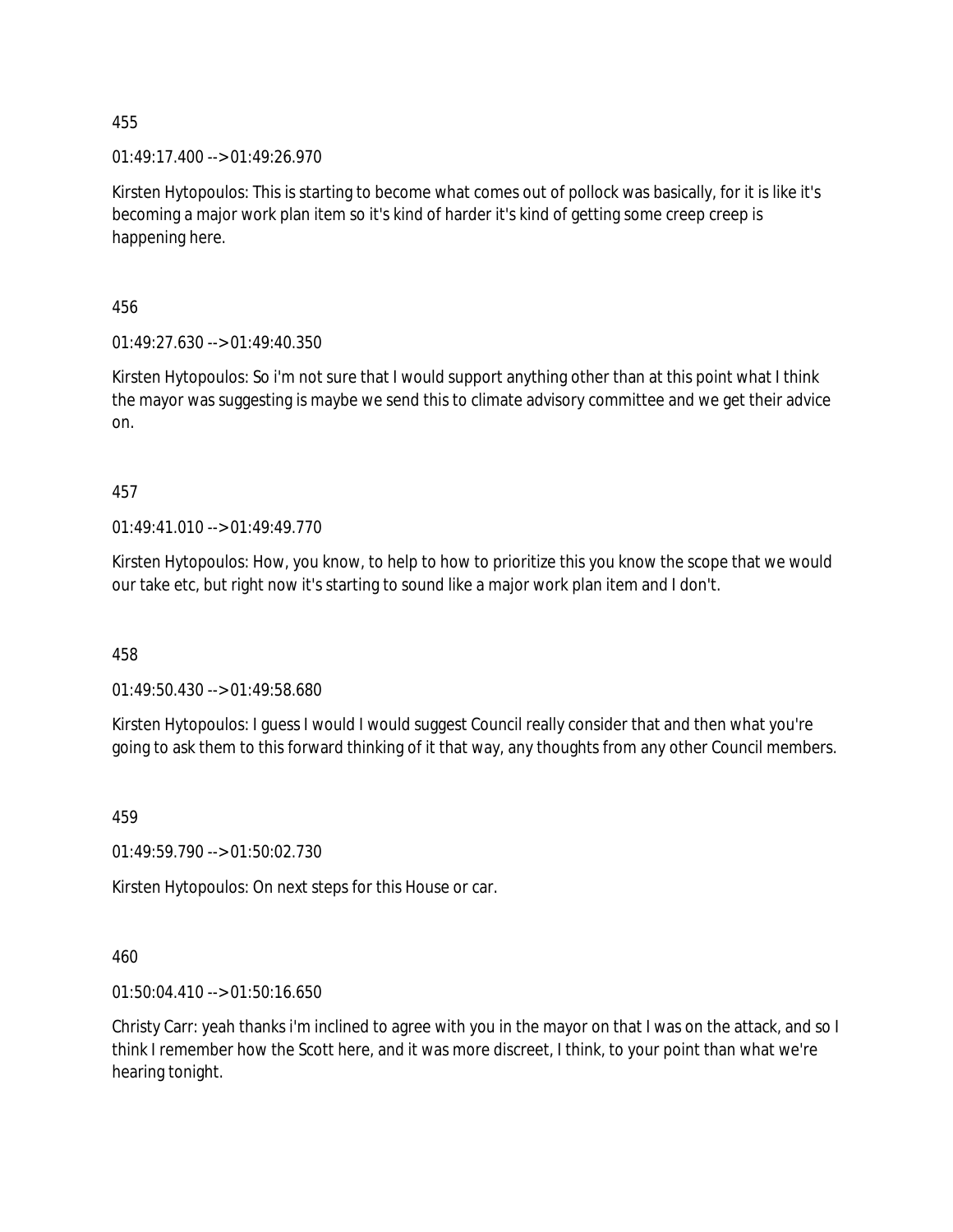01:50:17.340 --> 01:50:27.300

Christy Carr: I love this idea I loved it when it was our attack and I think it's definitely a part of our sustainable transportation plan moving forward, but it is starting to sound like.

462

01:50:28.380 --> 01:50:32.100

Christy Carr: You know, moderate, if not major work plan item i'm still not.

463

01:50:32.790 --> 01:50:43.290

Christy Carr: Totally sure what staffs role would be at this point in terms of 60 days, so I would agree that this could be something that we could forward to the climate change advisory committee.

464

01:50:43.770 --> 01:50:50.430

Christy Carr: And if they want to give us some direction or recommendation on moving forward i'm definitely willing to support that.

465

01:50:52.920 --> 01:50:53.850

Kirsten Hytopoulos: Andrew Johnson.

466

01:50:54.330 --> 01:51:11.580

Brenda Fantroy-Johnson: I guess I just don't understand is that the ask, I thought the ask was for them to go and research it and 60 days come back and tell us whether or not it would work, I mean I think if that's all they're doing, I think we should give it a blessing, and let them go ahead and do that.

467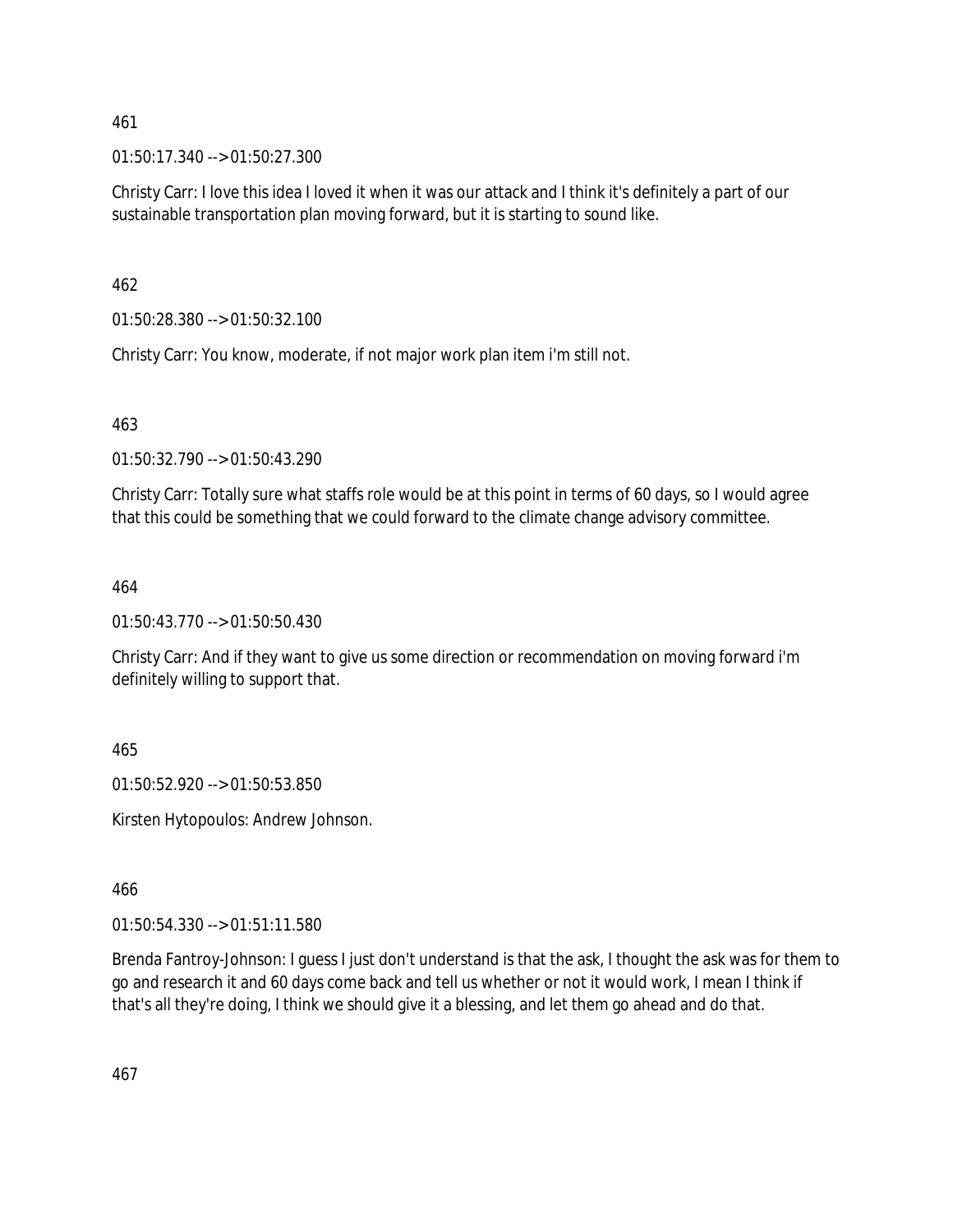01:51:12.510 --> 01:51:23.130

Kirsten Hytopoulos: I think the issue would be, we can check in with city manager just that even two days a month or for staff days is I think probably pretty significant but um so.

### 468

01:51:23.790 --> 01:51:31.590

Kirsten Hytopoulos: I think that city manager was asking us to how much do we want this if we're going to ask that kind of time, but but city manager, what are your thoughts about that.

469

01:51:32.400 --> 01:51:33.420

Blair King: Then again, I think.

### 470

#### 01:51:33.690 --> 01:51:44.040

Blair King: The kind of project that could be successful, but to make it successful you're going to need staff involvement it's been touched on, before there is a discussion about farebox recovery.

### 471

01:51:45.060 --> 01:51:56.400

Blair King: Perhaps this model could achieve enough farebox recovery to not require a subsidy from someone but I imagine it would, and I think that's what you'd want to have some staff involvement with that also some.

### 472

01:51:56.880 --> 01:52:09.510

Blair King: The model that has been discussed in other locations for this type of service involves advertising revenue allowing advertising to occur, and then also what I mentioned, if we do have a business relationship we do have a procurement policy.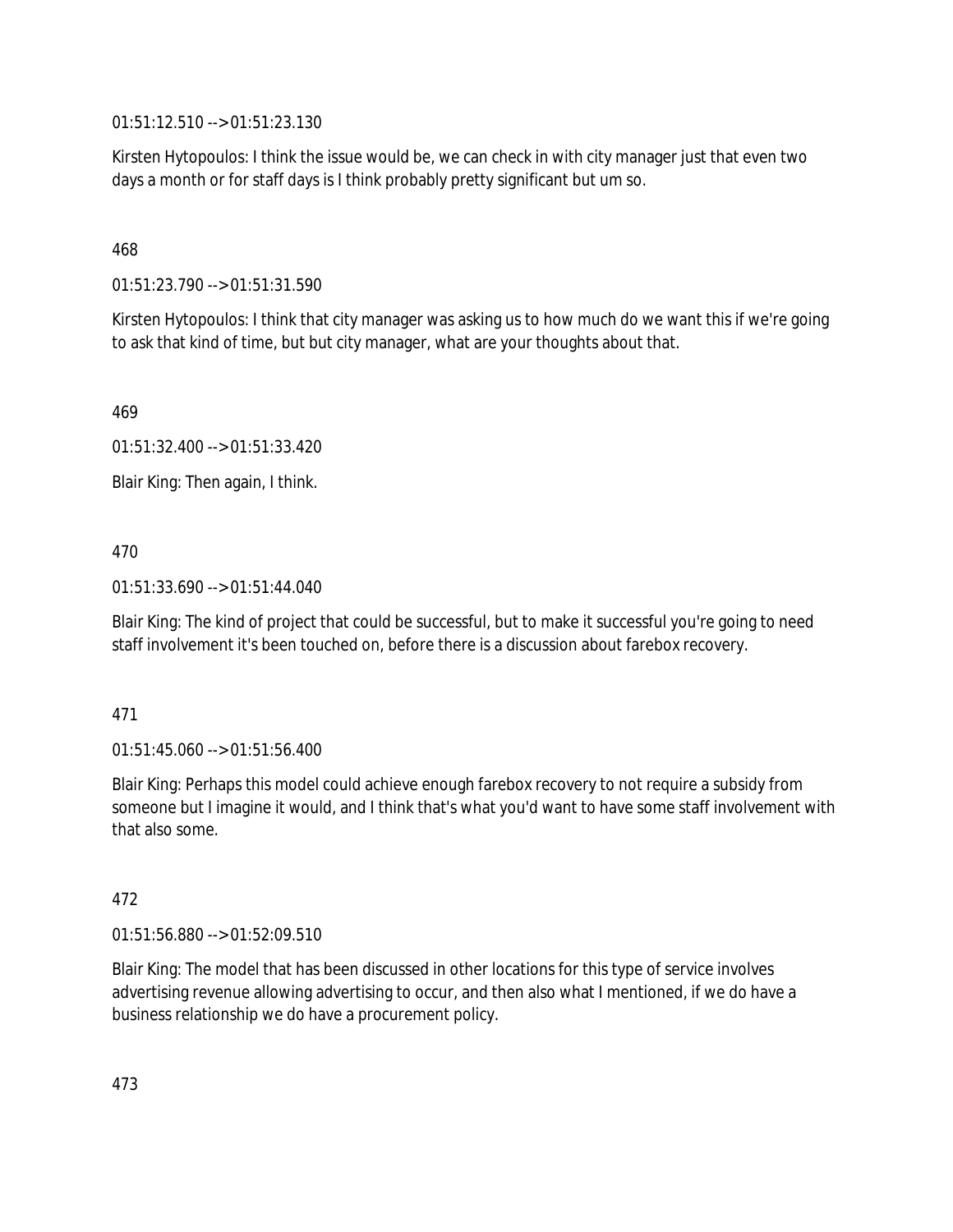01:52:10.110 --> 01:52:21.510

Blair King: That doesn't mean that that needs to muddle up the works, but we want to make sure we harmonize how we select who you're doing business with consistently with an open and tourists system to select a vendor.

474

01:52:22.080 --> 01:52:34.680

Blair King: And I think that that's all achievable, but, for the first step is, does the Council want to do that what i'm just telling you, is it will involve staff time and staff wants to be involved if you want to see this go forward.

475

01:52:35.760 --> 01:52:43.860

Kirsten Hytopoulos: i'm guessing Council may want to know that you probably can't be answered, right now, what would we give up if anything to have this work on my staff because that's at the end of the day, did.

476

01:52:45.270 --> 01:52:45.420

Kirsten Hytopoulos: The.

477

01:52:46.230 --> 01:52:56.370

Blair King: girl correct right you've already heard, I do believe it's true my two days here is that the pot is already full and that the probably something that would have to slip.

478

01:52:58.620 --> 01:53:00.510

Kirsten Hytopoulos: Council member public.

479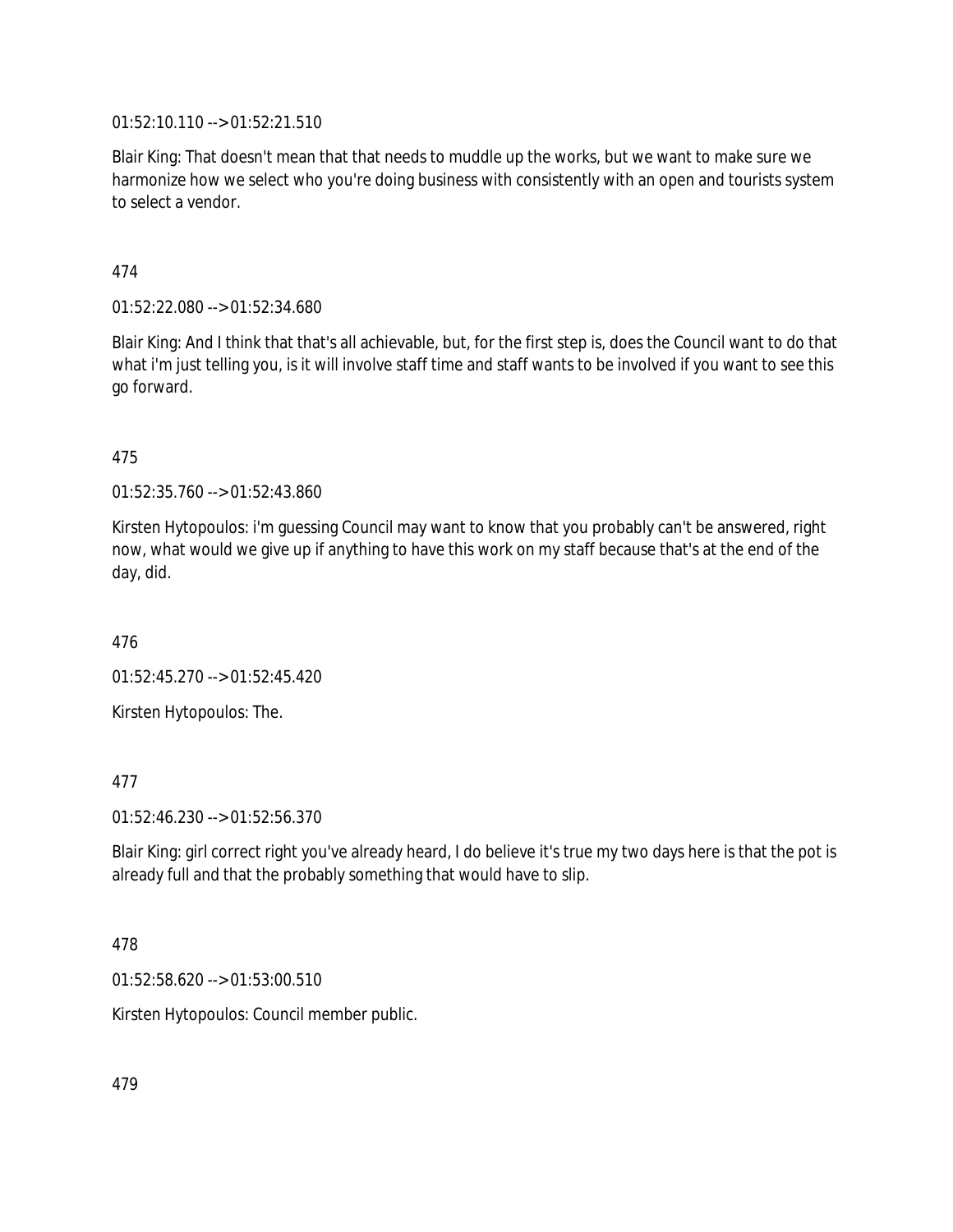01:53:01.500 --> 01:53:03.180

Michael Pollock: And, as I.

480

01:53:04.620 --> 01:53:09.210

Michael Pollock: look forward to to the advisory committee, the final closing.

481

01:53:11.760 --> 01:53:17.460

Michael Pollock: On that I know it's a study session and it's a little informal but we're well past our time and I.

#### 482

01:53:18.600 --> 01:53:19.050

Michael Pollock: want.

483

01:53:20.970 --> 01:53:21.720

Kirsten Hytopoulos: to switch later.

484

01:53:22.680 --> 01:53:36.180

Leslie Schneider: So I would agree, I think that you know Greg deserves more than 10 minutes or or over 10 minutes in a Council session to try to describe his idea, so I think it makes sense for it to go to the Climate Action Committee and then.

#### 485

01:53:37.470 --> 01:53:47.100

Leslie Schneider: excusing and then to come back to counsel and and as a councilmember fenway Johnson was saying, this is all just to get a proposal in 60 days and it's.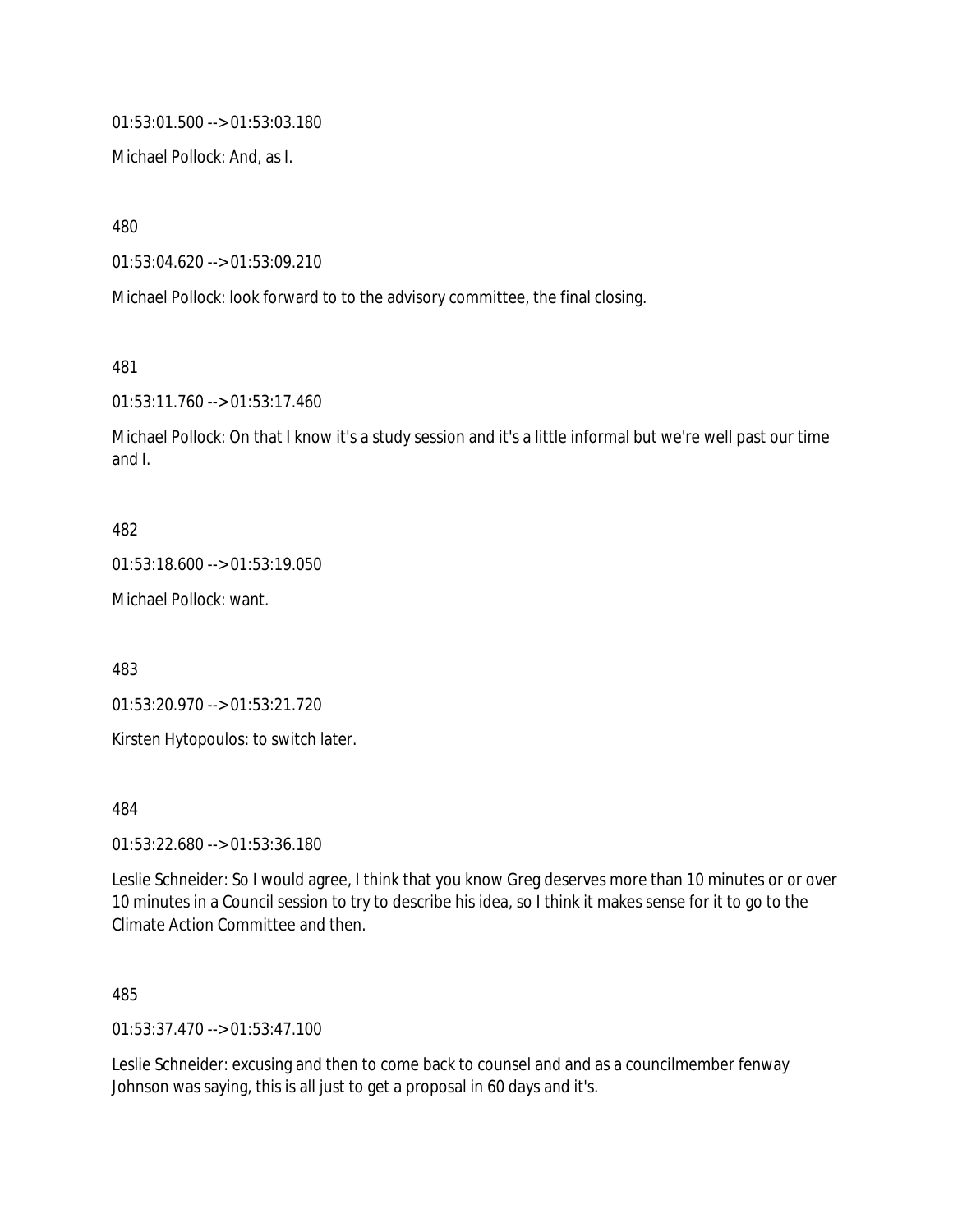01:53:47.640 --> 01:54:00.660

Leslie Schneider: to involve enough of city awareness and coordination, but it makes sense for it to go to the Climate Action Committee and have a bigger hearing there, so I support that.

487

01:54:02.460 --> 01:54:03.360

Kirsten Hytopoulos: that's our deeds.

488

01:54:03.600 --> 01:54:17.910

Joe Deets: yeah i'll just very quickly try and wrap up yeah i'd be happy to inform one of the reasons to that committee, it just happens they meet tomorrow, so I think this will be too early or too quick to have Greg deliver present tomorrow but.

489

01:54:18.930 --> 01:54:23.580

Joe Deets: I can bring it up with the committee have it, scheduled for July.

490

01:54:25.140 --> 01:54:26.700

Joe Deets: Whenever the next meeting is.

491

01:54:30.660 --> 01:54:32.700

Kirsten Hytopoulos: Are we, in agreement with that about that Council.

492

01:54:34.770 --> 01:54:40.680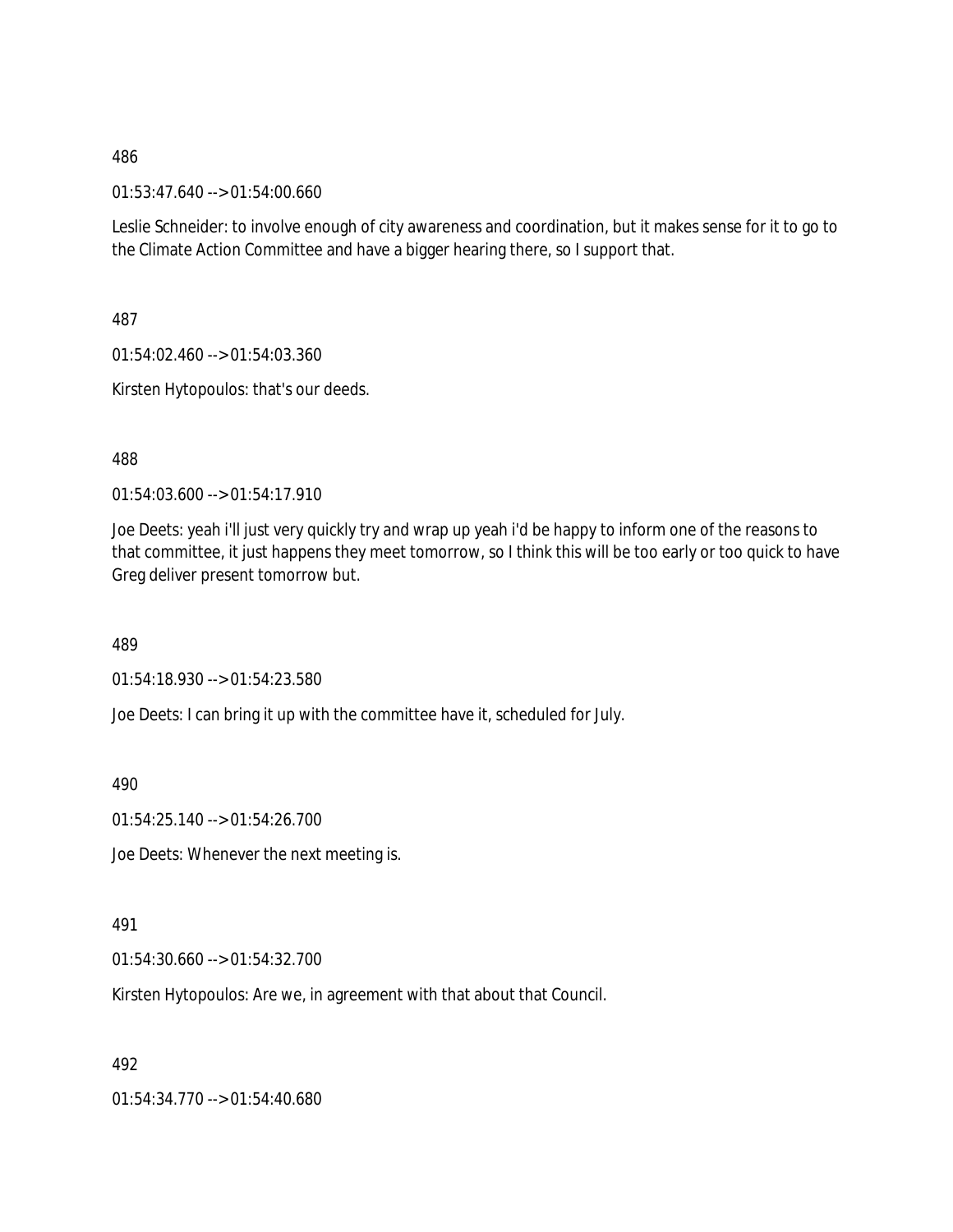Kirsten Hytopoulos: Yes, okay great Thank you very much Greg best of luck see you tomorrow night at that meeting.

493

01:54:41.820 --> 01:54:42.660

Kirsten Hytopoulos: i'm sorry I see you.

494

01:54:44.310 --> 01:54:44.850

Kirsten Hytopoulos: Now, at that.

495

01:54:46.740 --> 01:54:47.070

Greg Dronkert: Much.

496

01:54:47.790 --> 01:54:53.880

Greg Dronkert: work you do we so much appreciate the time and energy you put in Have a nice evening i'm going to drop Thank you.

497

01:54:54.000 --> 01:54:54.510

Leslie Schneider: Thank you Greg.

498

01:54:55.380 --> 01:54:56.400

Kirsten Hytopoulos: What next up is item.

499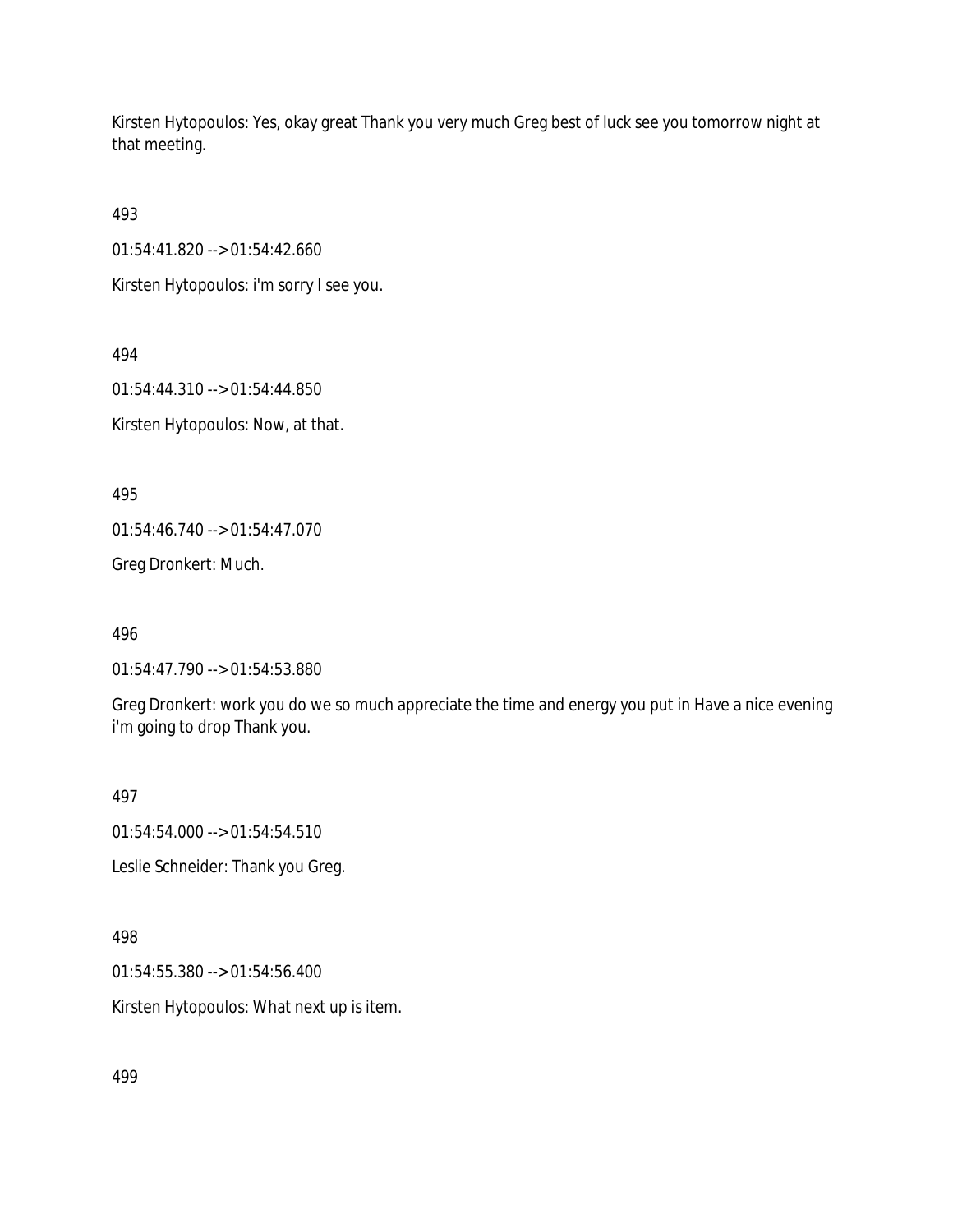01:54:56.430 --> 01:55:00.180

Kirsten Hytopoulos: Eight be discussion related to propose local plastics ordinance.

500

01:55:00.240 --> 01:55:02.310

Kirsten Hytopoulos: And the lead on this is councilmember car.

501

01:55:06.300 --> 01:55:09.330

Christy Carr: Thank you we've just got 10 minutes tonight so.

#### 502

 $01:55:10.410 \rightarrow 01:55:16.470$ 

Christy Carr: This agenda item is really intended to initiate Council consideration of a local single use plastics ordinance.

503

01:55:17.250 --> 01:55:25.920

Christy Carr: This work is a high priority action of the city's Climate Action Plan and is would serve to supplement this year's state bill on waste reduction.

504

01:55:26.790 --> 01:55:33.390

Christy Carr: Just in terms of background I think most of you know that several other Council members, including my predecessor, former Council member chairman.

505

01:55:33.960 --> 01:55:39.180

Christy Carr: discuss this topic, over a year ago with a handful of Community Members interested in waste reduction.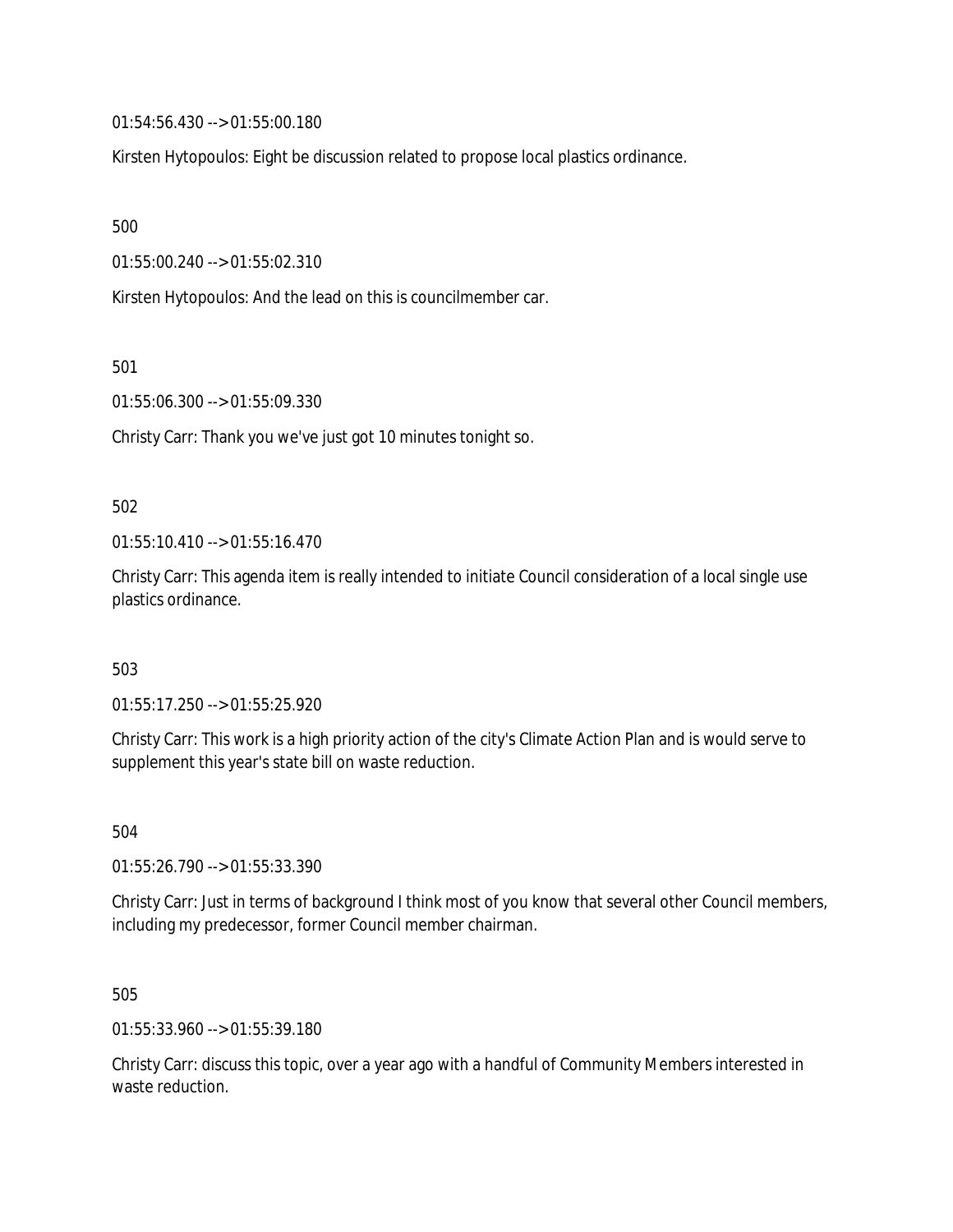01:55:39.810 --> 01:55:45.150

Christy Carr: And the specific policy questions and tonight's agenda packet are largely from those previous discussions.

507

01:55:45.480 --> 01:55:59.160

Christy Carr: They relate to single use food service were like cup straws and utensils as well as single use personal care products at lodging establishments, to be really clear i'm not an expert on this i'm learning and it's interesting.

508

01:56:00.180 --> 01:56:02.520

Christy Carr: But i'm really just trying to move this.

509

01:56:03.570 --> 01:56:20.250

Christy Carr: work plan item forward from the condom and action plan so for tonight to that have to fact i'm interested to know what level of interest, the Council has and moving forward with this work and, if so, which are the five items that are provided in the agenda packet.

510

01:56:21.390 --> 01:56:32.160

Christy Carr: We are aren't interested in exploring more either via a content continue discussion at a future meeting or directing staff to start work on a draft ordinance.

511

01:56:32.730 --> 01:56:43.350

Christy Carr: And in terms of staff capacity draft ordinance would be a fairly minimal effort, in my opinion, because it can be short and there are model and draft ordinances to work from.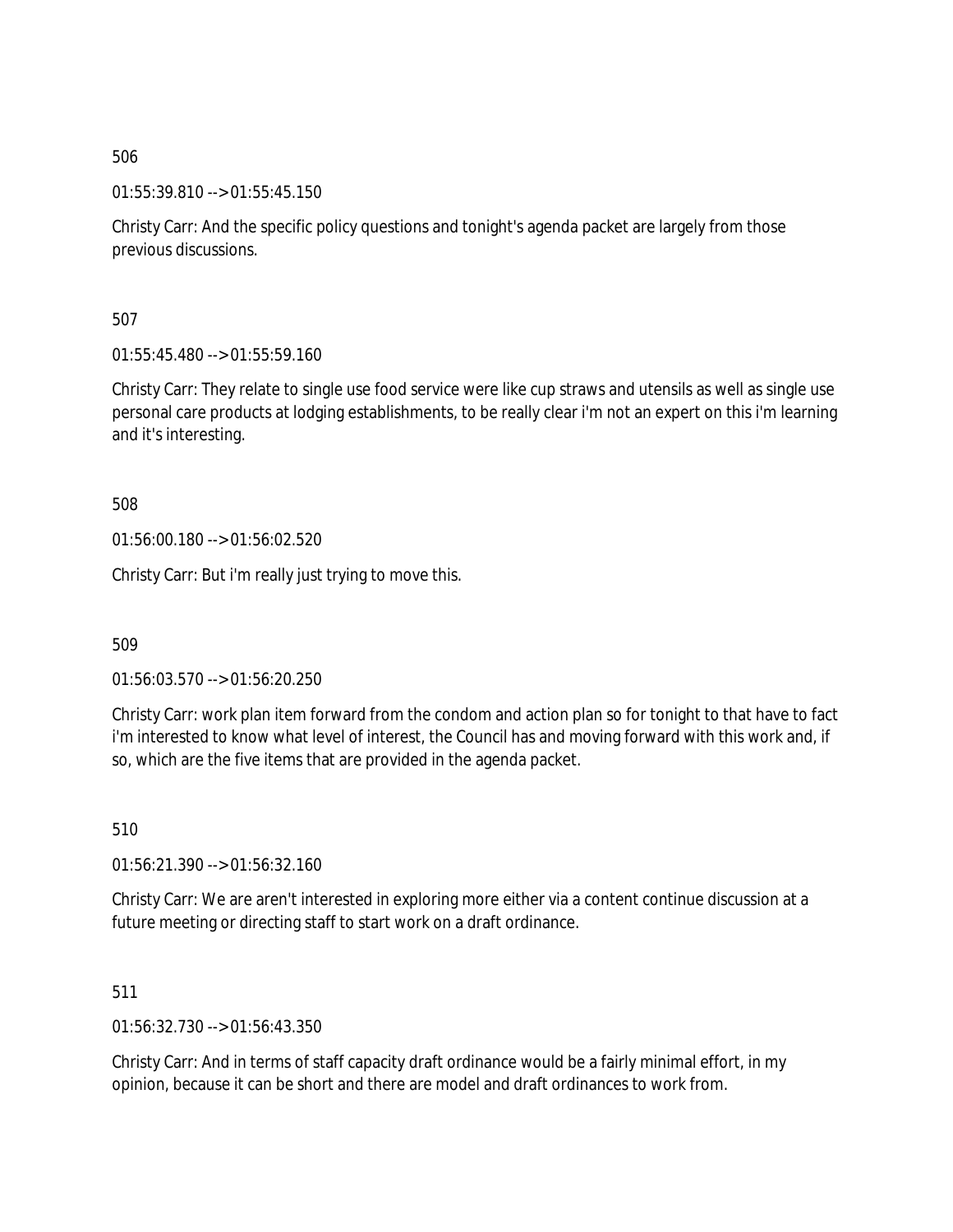01:56:48.240 --> 01:56:49.260

Kirsten Hytopoulos: The Mayor.

513

01:56:50.280 --> 01:56:56.310

Rasham Nassar: yeah I support dre i'm looking to direct staff to develop and bring back a draft local plastics ordinance.

514

01:56:57.420 --> 01:56:59.160

Rasham Nassar: So i'm going to go ahead and make that motion.

515

01:57:00.720 --> 01:57:10.020

Rasham Nassar: I moved to direct staff to develop and bring back to the City Council a draft local plastics ordinance based on policy direction provided provided at the May 18 2021 study session.

516

01:57:13.230 --> 01:57:15.000

Kirsten Hytopoulos: And seconded by Councillor pollock.

517

01:57:18.270 --> 01:57:19.320

Kirsten Hytopoulos: Council the dates.

518

01:57:21.690 --> 01:57:23.580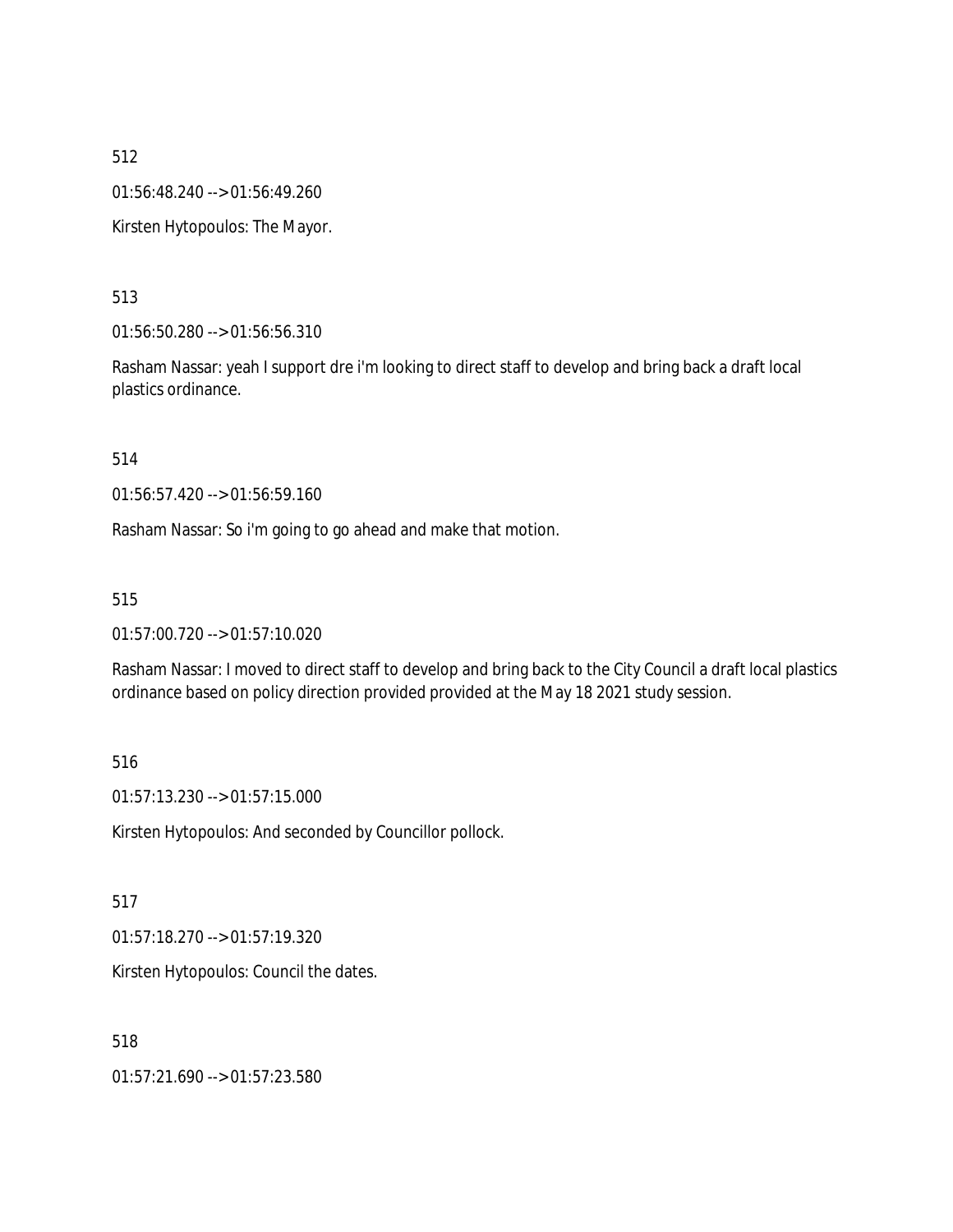Joe Deets: yeah Thank you Deputy Mayor and thank you.

## 519

01:57:25.320 --> 01:57:33.780

Joe Deets: For for bringing this forward, this is a really nice work and then like you said there's a number of folks involved, I know customer I topless was working on.

## 520

01:57:34.200 --> 01:57:49.620

Joe Deets: This idea and predecessor Council member chairman, so a lot of folks involved not me but i'm very supportive, I just have a couple questions and maybe anticipating, since this is going to be affecting our local businesses, I think it's critical to make sure.

## 521

01:57:50.880 --> 01:58:08.670

Joe Deets: That they are engaged on this and get their feedback, so you know we can move forward with an ordinance i'll support it, but I think it's critical to get the folks who will be affected by this ordinance to have some input, rather than just say here you go this is how it works and second.

## 522

01:58:10.320 --> 01:58:21.180

Joe Deets: Have has anyone contacted zero waste bainbridge to get their perspective because you know, there are local experts on on waste reduction, so i'm curious about that.

## 523

01:58:22.200 --> 01:58:25.770

Kirsten Hytopoulos: kills our pocket, you are right, with councilmember car answering that question.

## 524

01:58:25.920 --> 01:58:29.280

Michael Pollock: yeah this this discussion total and final thoughts absolutely phone.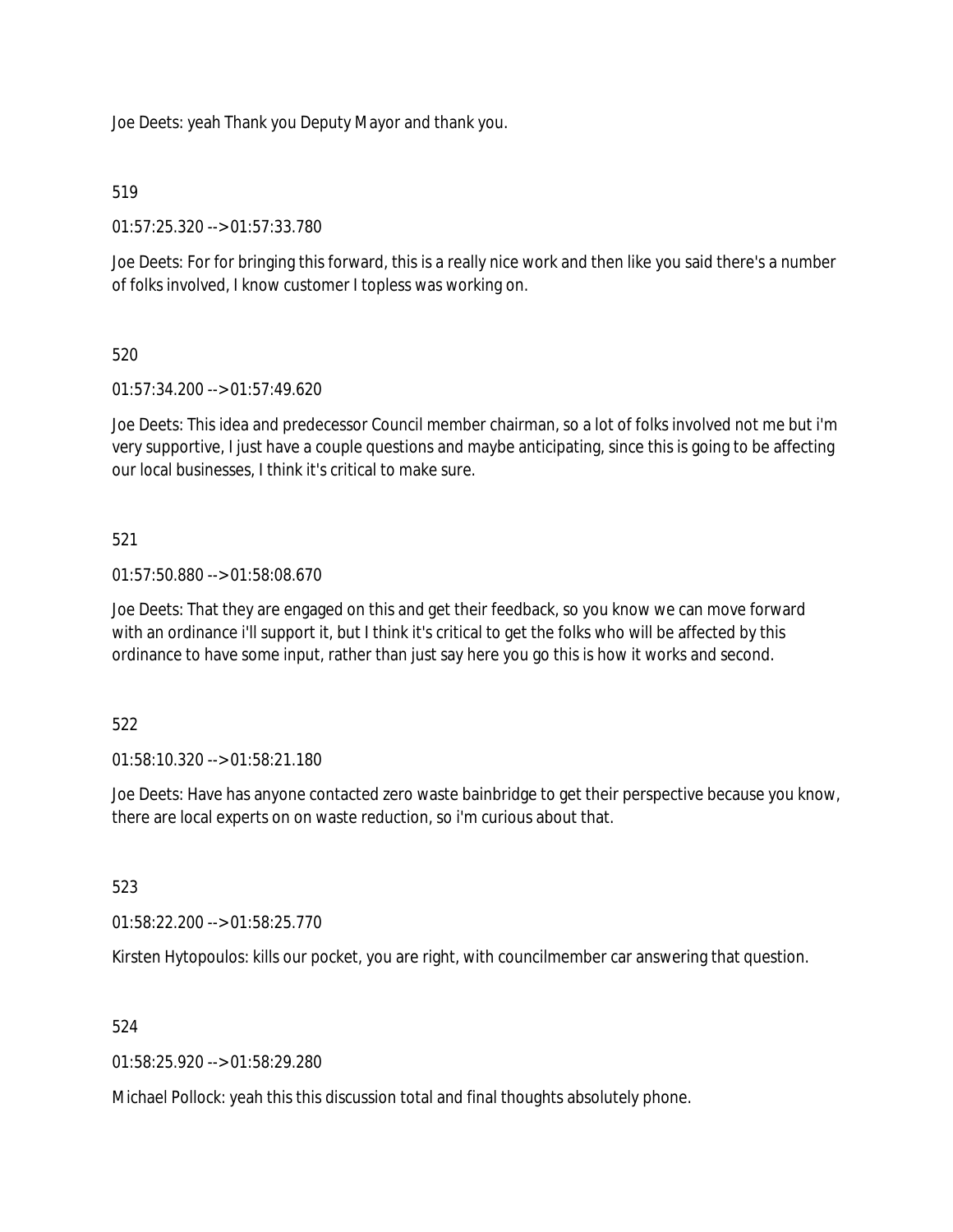01:58:30.600 --> 01:58:31.260

Blair King: doesn't report.

526

01:58:31.740 --> 01:58:41.010

Christy Carr: Yes, sure yeah i've been in touch with zero waste bainbridge diane landry specifically Nora Nick them, as well as the Executive Director of zero is Washington.

527

01:58:41.730 --> 01:59:01.950

Christy Carr: who's very interested in seeing bainbridge be a leader on the local level on this effort, and so they have all contributed to this effort i'm certainly not doing this on my own like you said, and this yeah i've had many conversations with folks in the Community about about this.

528

01:59:04.860 --> 01:59:14.850

Christy Carr: sorry if I could just also address your comment Council member deeds about Community and businesses, specifically, who will be affected by this, I agree, I think that.

529

01:59:15.840 --> 01:59:18.690

Christy Carr: There, there is a need, and that was one of the items that.

530

01:59:18.990 --> 01:59:36.510

Christy Carr: For Council consideration in terms of how much effort, the city puts in prior to enactment of an ordinance versus education posts and documents, so I think, as we consider the draft ordinance will want to consider how much outreach we do during the course of its legislative process.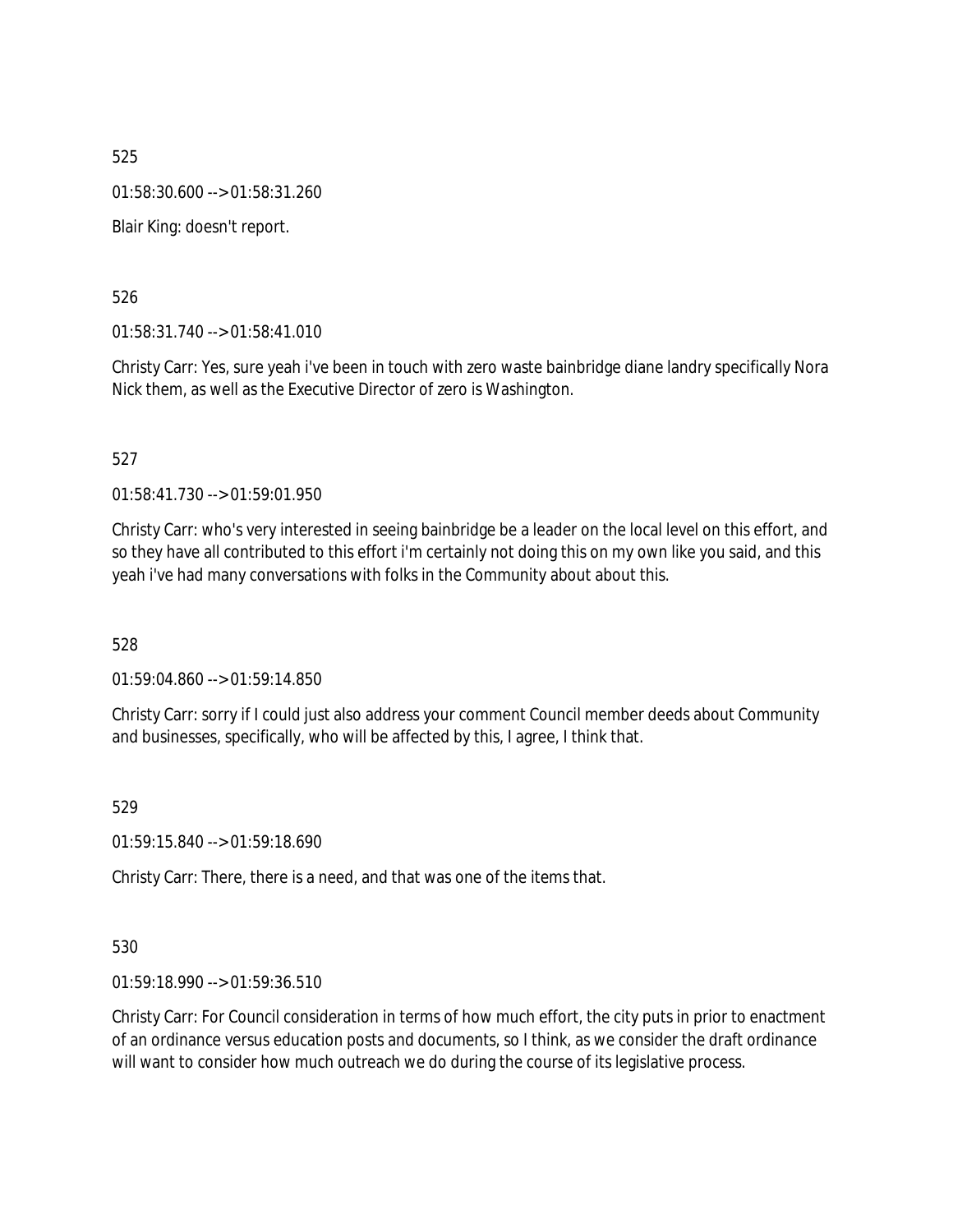01:59:37.830 --> 01:59:38.610

Kirsten Hytopoulos: that's very public.

532

01:59:39.810 --> 01:59:53.070

Michael Pollock: Now i'm mindful that Ross and your stock calm think it would be helpful to have a limit on the amount of staff time and then actually a timeline for this so i'm going to support this and concept, but really.

533

01:59:53.610 --> 02:00:06.090

Michael Pollock: I would like to see both of those and then there are model ordinances out there, and so, if there's a model learning student staff is following follow the rabbit certainly cut down on staff time, so we could get something into play.

534

02:00:06.600 --> 02:00:15.360

Michael Pollock: and take public comment on such bad done so, I guess, I would like to see those least have that understanding that that's going to be.

535

02:00:16.530 --> 02:00:25.140

Michael Pollock: Providing around and maybe Thompson on the call House some of that information, right now, but if you don't mind is just information on my.

536

02:00:27.570 --> 02:00:28.380

Kirsten Hytopoulos: House over Schneider.

537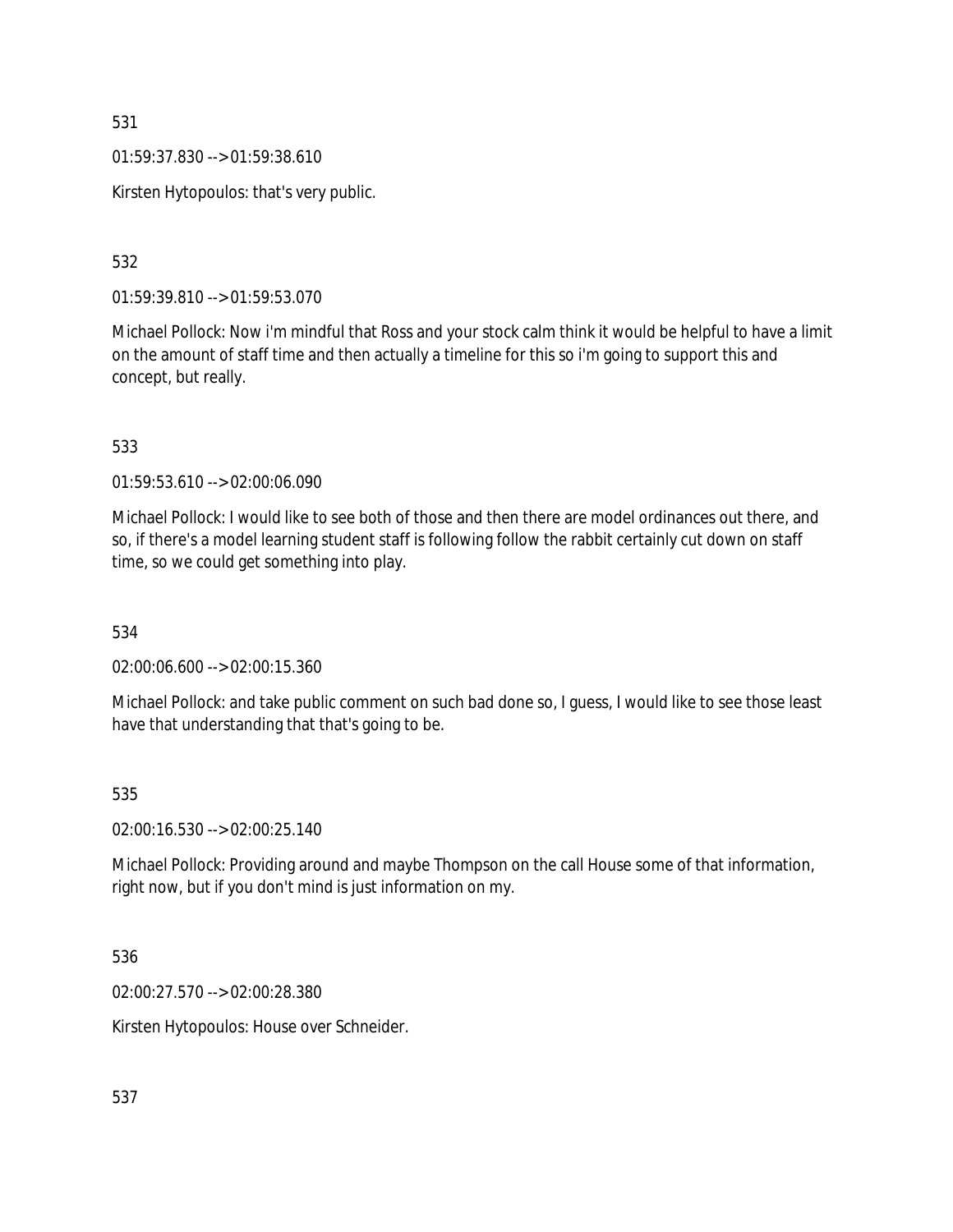02:00:29.850 --> 02:00:43.710

Leslie Schneider: Thank you i'm mostly going to just reiterate what customer Republic said, but just being a specific what I would like is if staff could come back to us and let us know what kind of staff time would be required, and what.

538

02:00:44.700 --> 02:00:54.600

Leslie Schneider: In what sort of timeline and what might have to get pushed in order for that to happen, so if we could just sort of get that information back before we.

539

02:00:56.010 --> 02:01:00.810

Leslie Schneider: Before we make the decision about instructing staff to go forward with this That would be my request.

540

02:01:02.010 --> 02:01:02.910

Kirsten Hytopoulos: let's remember car.

541

02:01:05.130 --> 02:01:12.270

Christy Carr: yeah Thank you, I actually have a draft ordinance and it's based on models and city of bellingham.

542

02:01:12.750 --> 02:01:23.940

Christy Carr: So i'm happy to forward that to staff whomever would be working on it again drafting of the ordinances and minimal effort, I think it's more of the talking about the policy that we want to have in it and.

543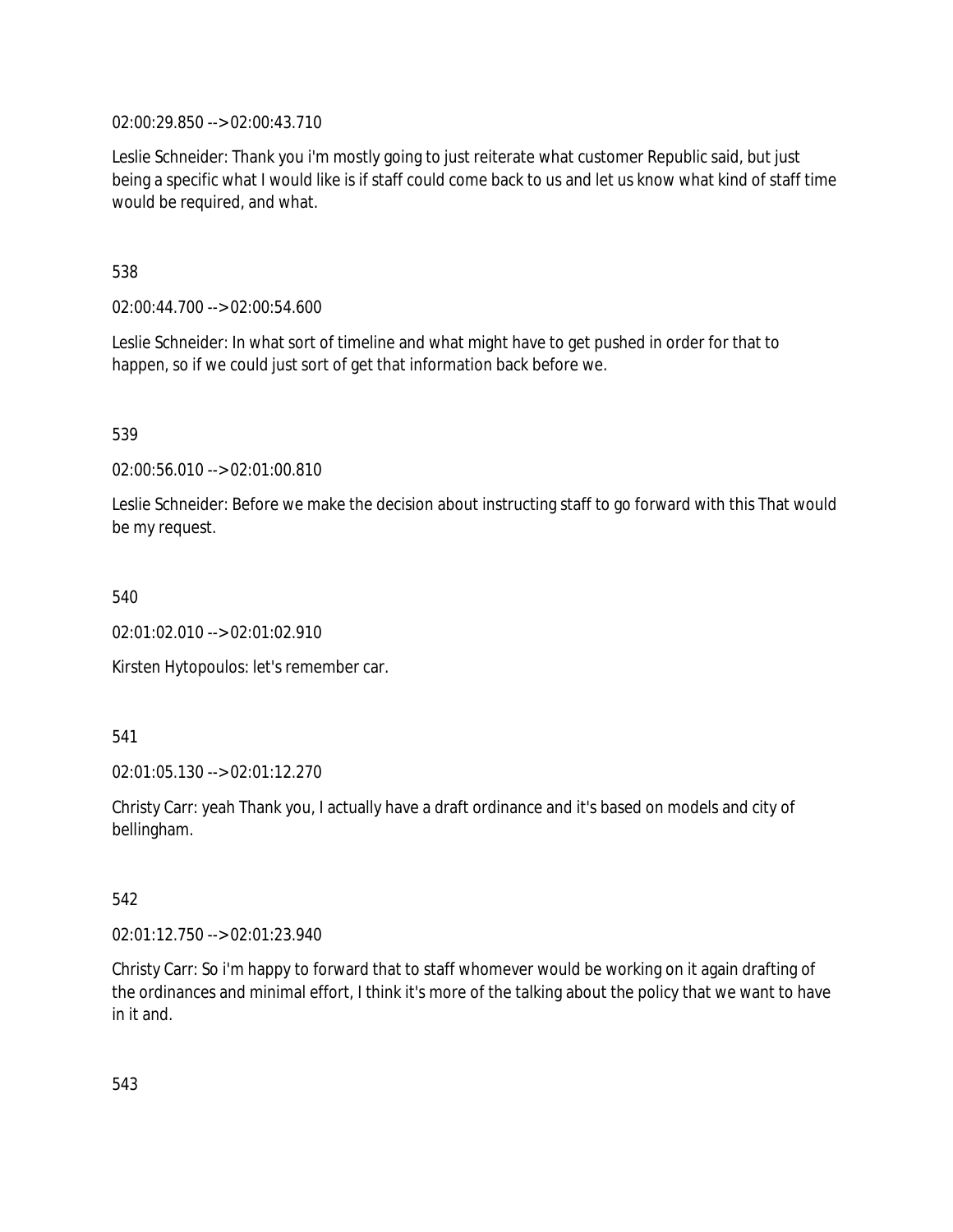02:01:24.450 --> 02:01:29.460

Christy Carr: Working with the Community to make sure that we get what we want, on a local level, but.

544

02:01:31.770 --> 02:01:36.000

Christy Carr: That the ordinance will not take a lot of time because it's essentially written.

545

02:01:37.170 --> 02:01:40.650

Kirsten Hytopoulos: So if you don't mind Council I don't think i've had a chance to weigh in and.

546

02:01:41.130 --> 02:01:57.870

Kirsten Hytopoulos: I I very much like the bellingham ordinance i'm actually I think it's a it's a little bit tougher than least Point number one here, so I would like to push for following bellingham basically completely i'm assuming that in fact they are prohibiting.

547

02:01:59.520 --> 02:02:17.160

Kirsten Hytopoulos: bioplastics which I wasn't entirely clear on um but anyway, I would I would fully support that myself, and I think that we, as we continue conversation we need to weigh in on these policy points because, after all, that's what the motion just was was to was to follow that direction.

548

02:02:18.570 --> 02:02:19.530

Kirsten Hytopoulos: And we haven't discussed that get.

549

02:02:20.790 --> 02:02:21.630

Kirsten Hytopoulos: councilmember pollock.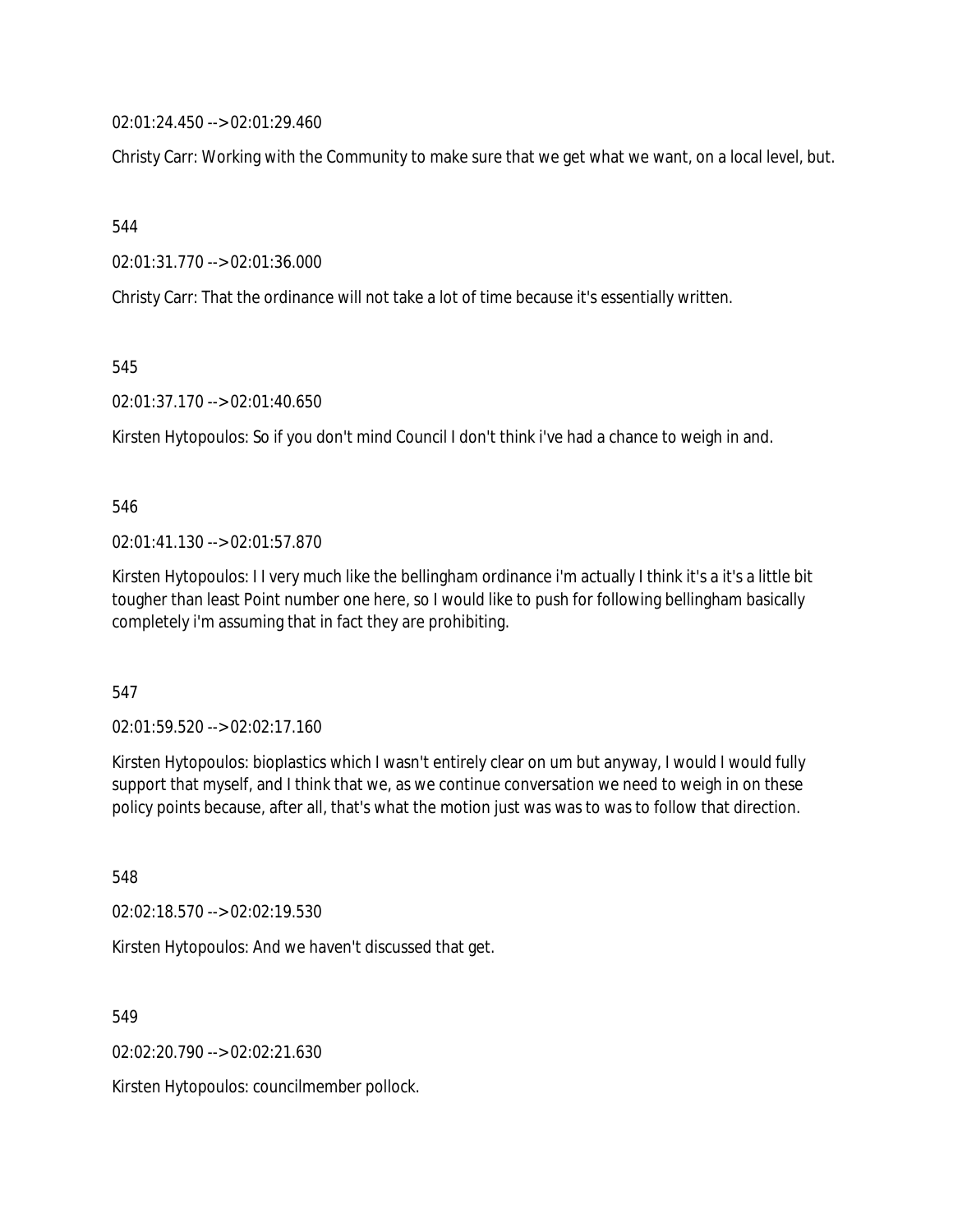02:02:23.070 --> 02:02:27.750

Michael Pollock: Now let's just sort of from a process perspective if you have a draft ordinance five.

551

02:02:29.100 --> 02:02:33.240

Michael Pollock: Why not bring that model ordinance find out bring that forward.

552

02:02:34.320 --> 02:02:36.420

Michael Pollock: And we can consider it, I mean how much.

553

02:02:37.890 --> 02:02:47.310

Michael Pollock: Is the asked to simply take that model ordinance then and converted into some recital or have some recitals and.

554

02:02:48.810 --> 02:02:53.250

Michael Pollock: bring it forward I guess i'm not clear now what what exactly is being asked.

555

02:02:54.450 --> 02:03:08.970

Michael Pollock: Is the proposal the simple proposal would be to simply move forward with the model ordinance the bellingham model ordinance and for us to consider it and you take public comment on, but i'm not i'm not clear works and performs.

556

02:03:10.590 --> 02:03:25.320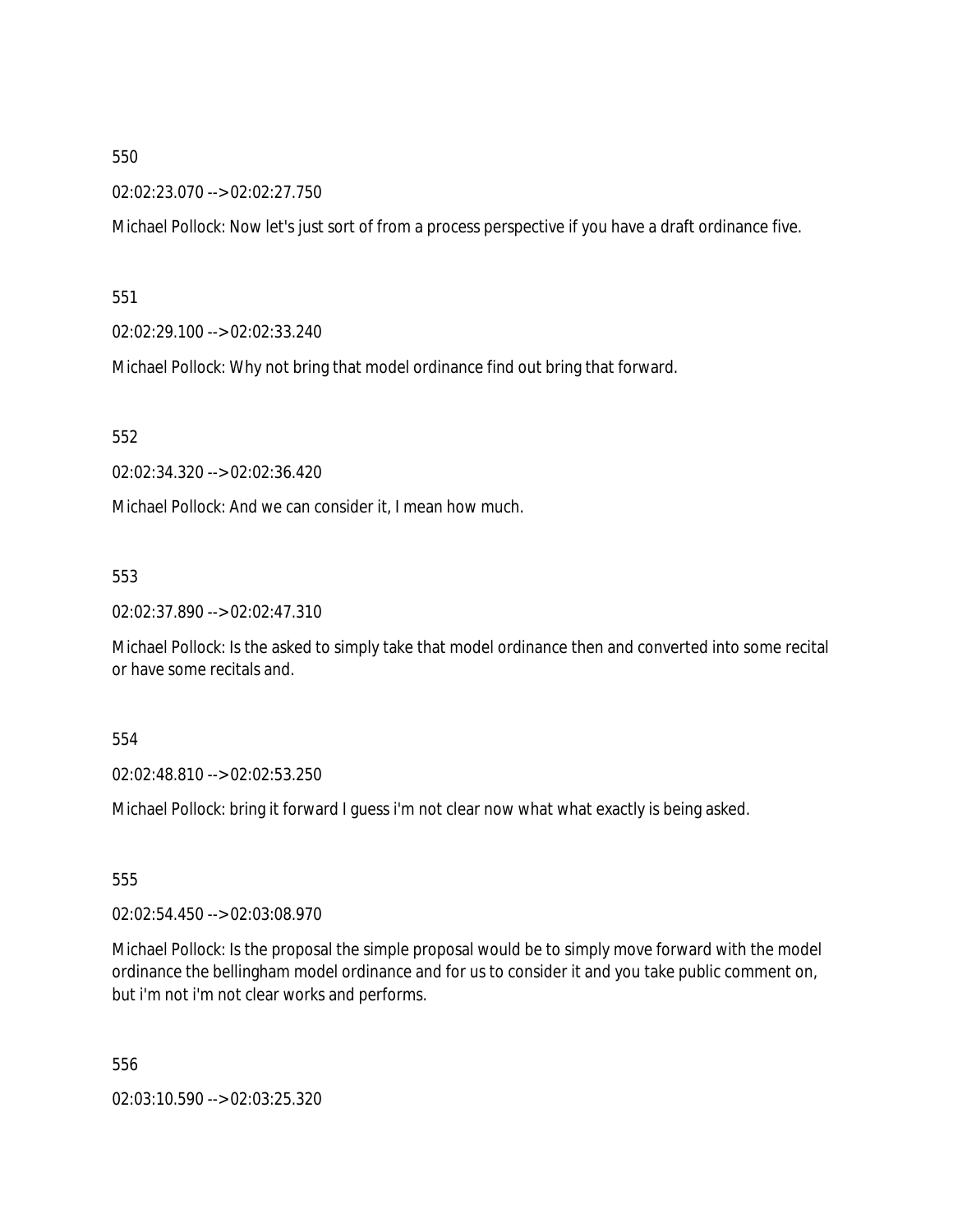Kirsten Hytopoulos: Well, I think the bellingham ordinance differs in that section one, so we could hear from councilmember higher so as to what why one her proposal, one is different with discuss that but I think the rest of the of the bellingham ordinance for the rest of these are in the bellingham ordinance.

557

02:03:26.640 --> 02:03:27.060

Kirsten Hytopoulos: mayor.

558

02:03:28.230 --> 02:03:38.070

Rasham Nassar: yeah what I would suggest is that we consider taking a vote on the motion on the floor and then we have, I mean I would support councilmember car just submitting to staff, whatever draft she's worked.

### 559

02:03:38.400 --> 02:03:43.620

Rasham Nassar: To complete it sounds like she's worked with Community members, including Community members in our region.

560

02:03:45.210 --> 02:03:53.010

Rasham Nassar: to draft this this ordinance and at that point we can complain, we have it, and we can all see it because I don't i'm not looking at it right now.

561

02:03:54.990 --> 02:04:05.220

Rasham Nassar: We could compare that to the bellingham ordinance and then I think at that point at a business meeting, it would be appropriate to make motions to amend.

562

02:04:07.110 --> 02:04:10.680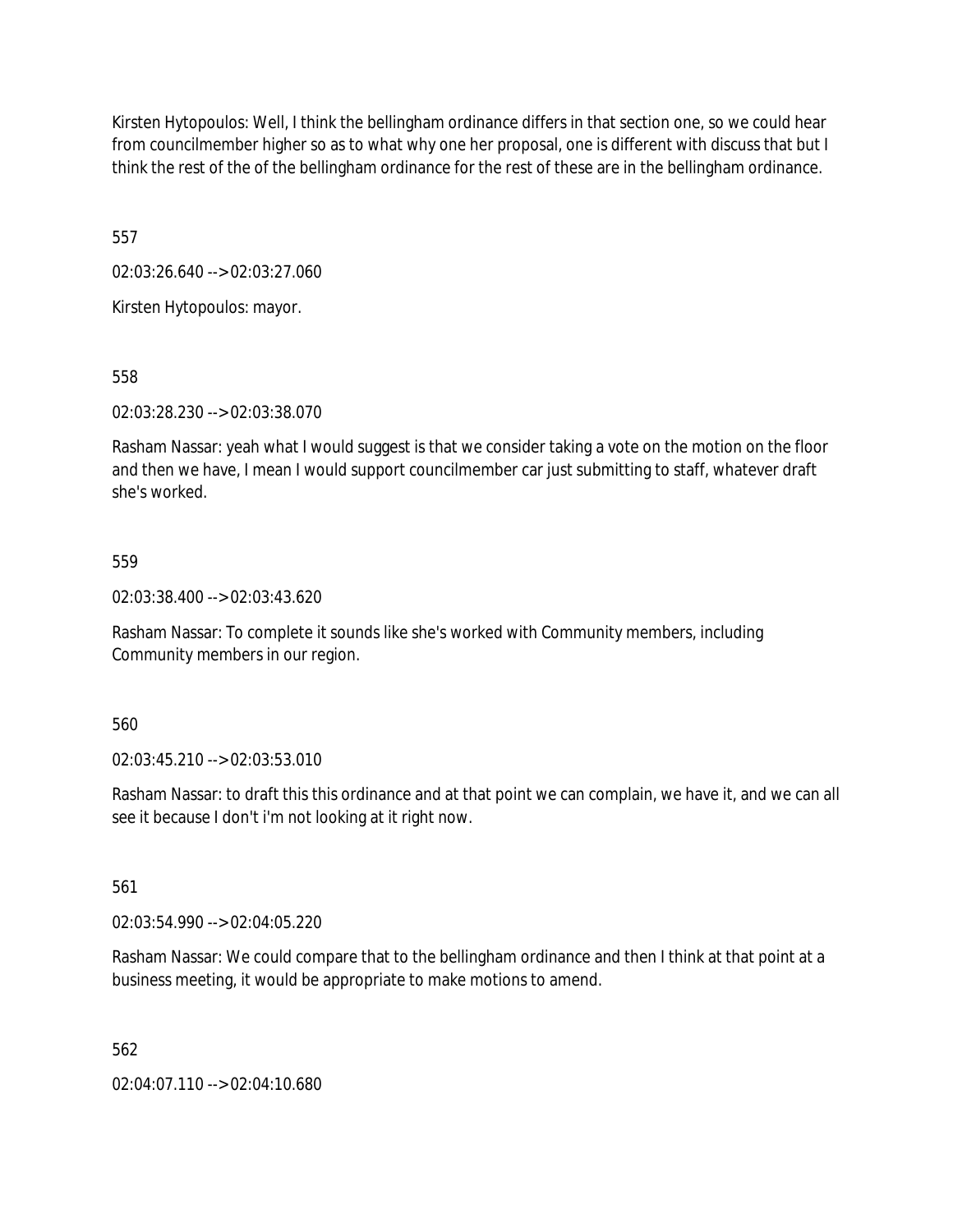Rasham Nassar: Whatever ordinance, the Council would like to consider actually adopting.

## 563

02:04:11.820 --> 02:04:16.590

Kirsten Hytopoulos: So the emotional is on the floor is for direction from this meeting, but but but.

## 564

02:04:16.920 --> 02:04:25.110

Kirsten Hytopoulos: That comes our cars presented us with a series of five choice point you know decision points and we haven't made this decision points so we could have a different motion.

## 565

02:04:25.710 --> 02:04:37.560

Kirsten Hytopoulos: which could be you know, to have counselor requiring for her proposed ordinance as with the decision points filled in as she proposes, or we could bring it forward, though the bellingham workman's Council her car.

# 566

02:04:39.060 --> 02:04:45.420

Christy Carr: So what I might suggest is that we have an ordinance in front of us next time that includes the five policy points as written.

# 567

02:04:46.230 --> 02:05:06.690

Christy Carr: positively in the agenda packet and then, if the if Council wishes to amend those either to be more restrictive less restrictive change it up in any way, then we can address it that way, but the ordinance was what essentially an act via a revision to the IMC 1328.

## 568

02:05:08.250 --> 02:05:12.990

Christy Carr: A new section to include those things in our municipal code.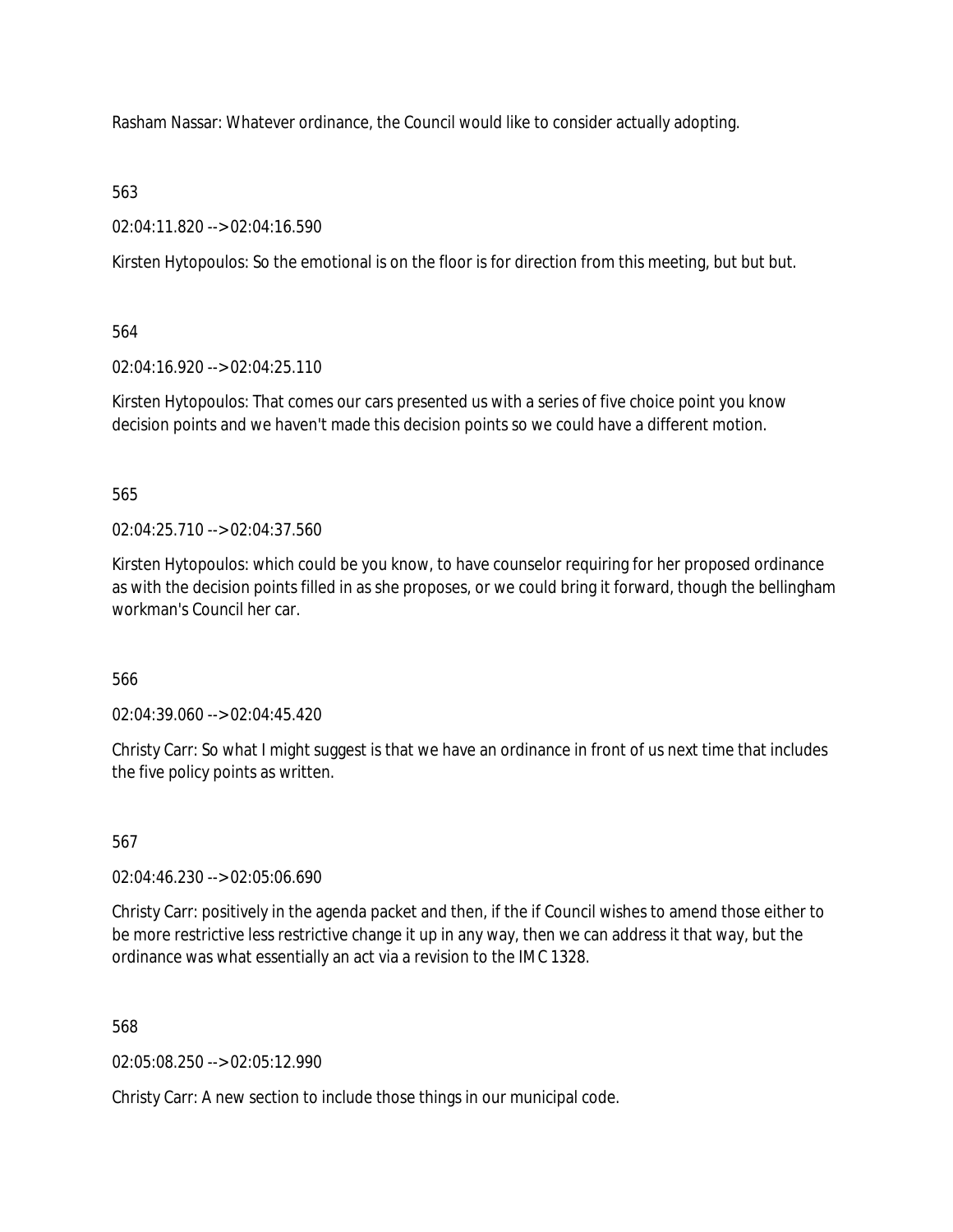02:05:15.090 --> 02:05:16.080

Kirsten Hytopoulos: It kills the Republic.

570

02:05:16.680 --> 02:05:19.770

Michael Pollock: yeah that sounds like a reasonable course of action, and I would.

571

02:05:20.340 --> 02:05:24.720

Michael Pollock: suggest that, again I know we're in a study session I don't know if we need the formal motion but.

#### 572

02:05:26.340 --> 02:05:29.160

Michael Pollock: What possible my partners outline and support.

573

02:05:30.600 --> 02:05:38.550

Kirsten Hytopoulos: I think we are going to need to hear from the city attorney probably as well on a couple of things, but did you have another comment or question customer Schneider.

574

02:05:39.900 --> 02:05:55.950

Leslie Schneider: Thank you, I just wanted to ask about the public participation process so councilmember deets brought up wanting to reach out to the business community and I just want to make sure that that we're we're not skipping over that step, and how is that going to how is that going to happen.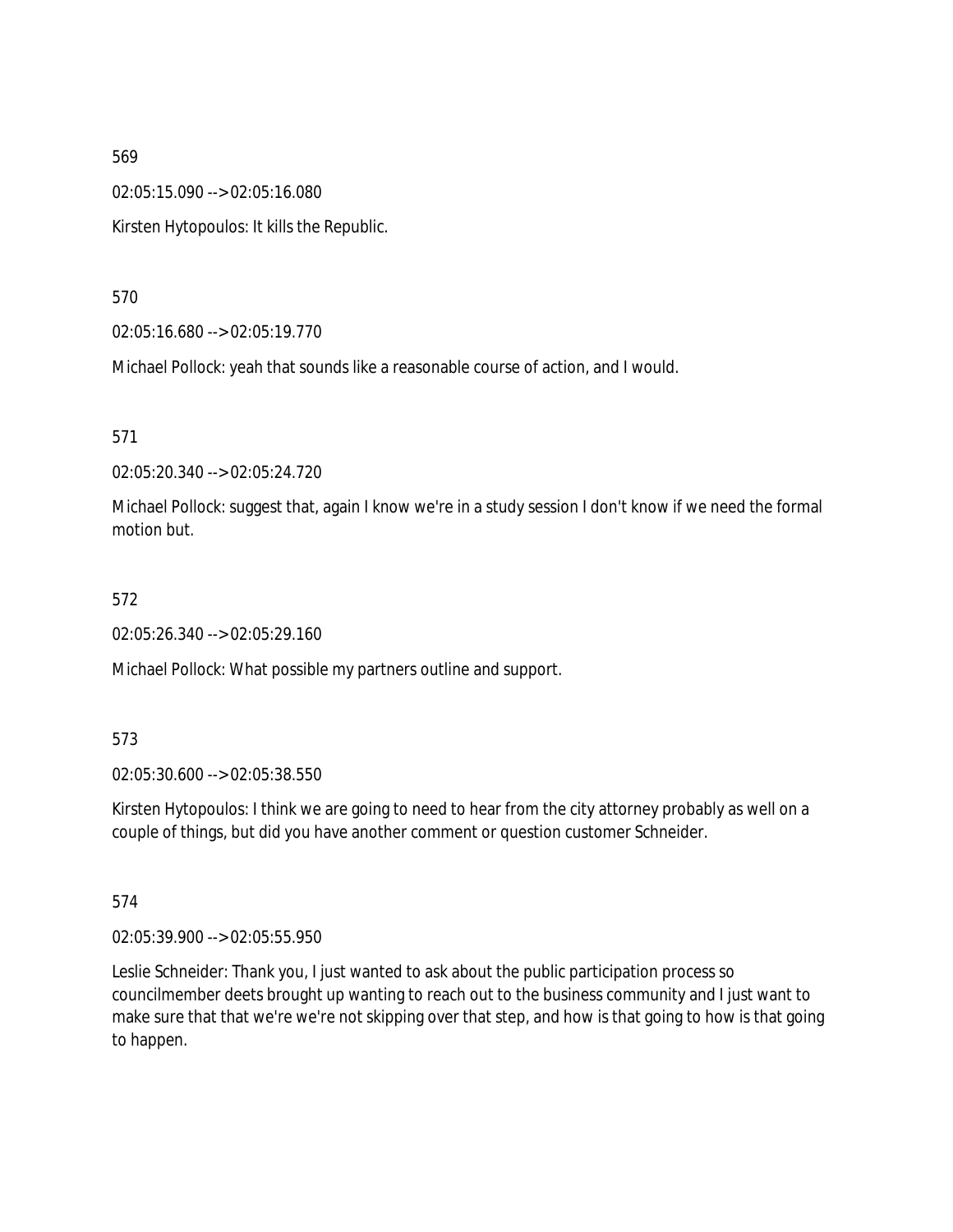02:05:56.850 --> 02:06:09.570

Kirsten Hytopoulos: And this would be a good time to talk to see attorney because there may be some and I think he may not be ready to speak to it, but there may be a deadline that we're trying to meet correct and so that's part of the public participation question.

576

02:06:10.500 --> 02:06:16.650

Joe Levan: depends on the what ordinances proposed I think that's it in terms of the direction the council's talking about first of all, I would recommend.

577

02:06:17.280 --> 02:06:20.910

Joe Levan: emotion so it's clear on the record what you're actually charging staff to do.

578

02:06:21.420 --> 02:06:28.350

Joe Levan: And it sounds like you're gonna go in a different direction than the original motion which is fine and it's an ordinance is provided by Council member car.

579

02:06:28.680 --> 02:06:37.770

Joe Levan: Then we can work from that to consider whatever legal issues to consider potentially related to timing and the State law provisions and the preemption provisions and otherwise.

580

02:06:38.580 --> 02:06:43.590

Joe Levan: i'm sure that customer cars talk through that as well, though, so it's probably going to be written in a way, this contemplates that.

581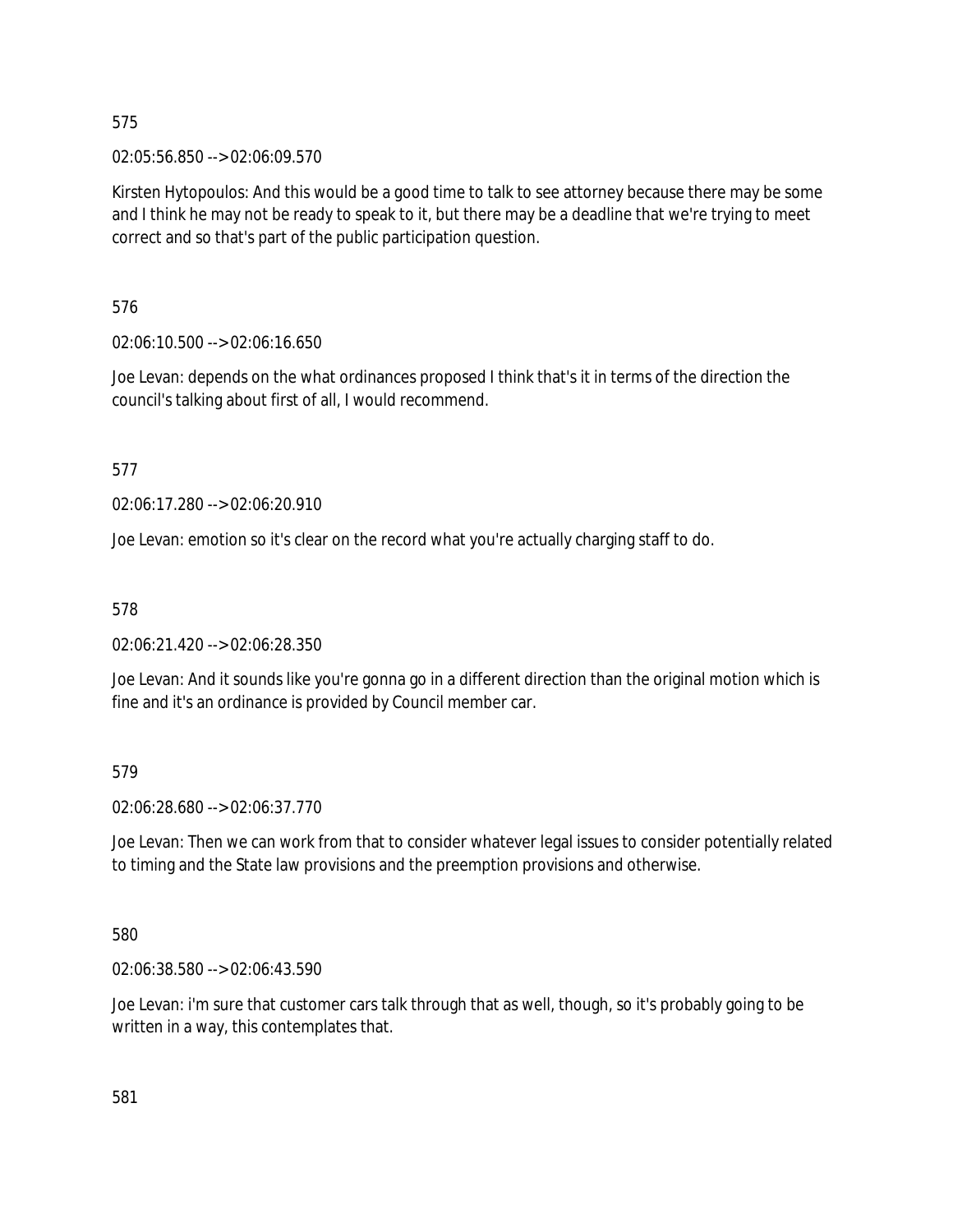02:06:45.210 --> 02:06:52.050

Kirsten Hytopoulos: I would expect I don't remember who the original motion maker was between here she'd like to withdraw the motion on the table.

582

02:06:52.320 --> 02:06:52.950

Joe Levan: He was the mayor.

583

02:06:57.480 --> 02:06:59.400

Rasham Nassar: we're amended, can I just amend it.

#### 584

02:07:01.650 --> 02:07:04.830

Rasham Nassar: um I would I would invite councilmember car to amend it.

585

02:07:06.060 --> 02:07:07.170

Rasham Nassar: Since you stayed at the proposal.

586

02:07:13.290 --> 02:07:15.150

Christy Carr: So, in terms of amending it.

### 587

02:07:18.390 --> 02:07:20.730

Christy Carr: I think that what I stated was that.

588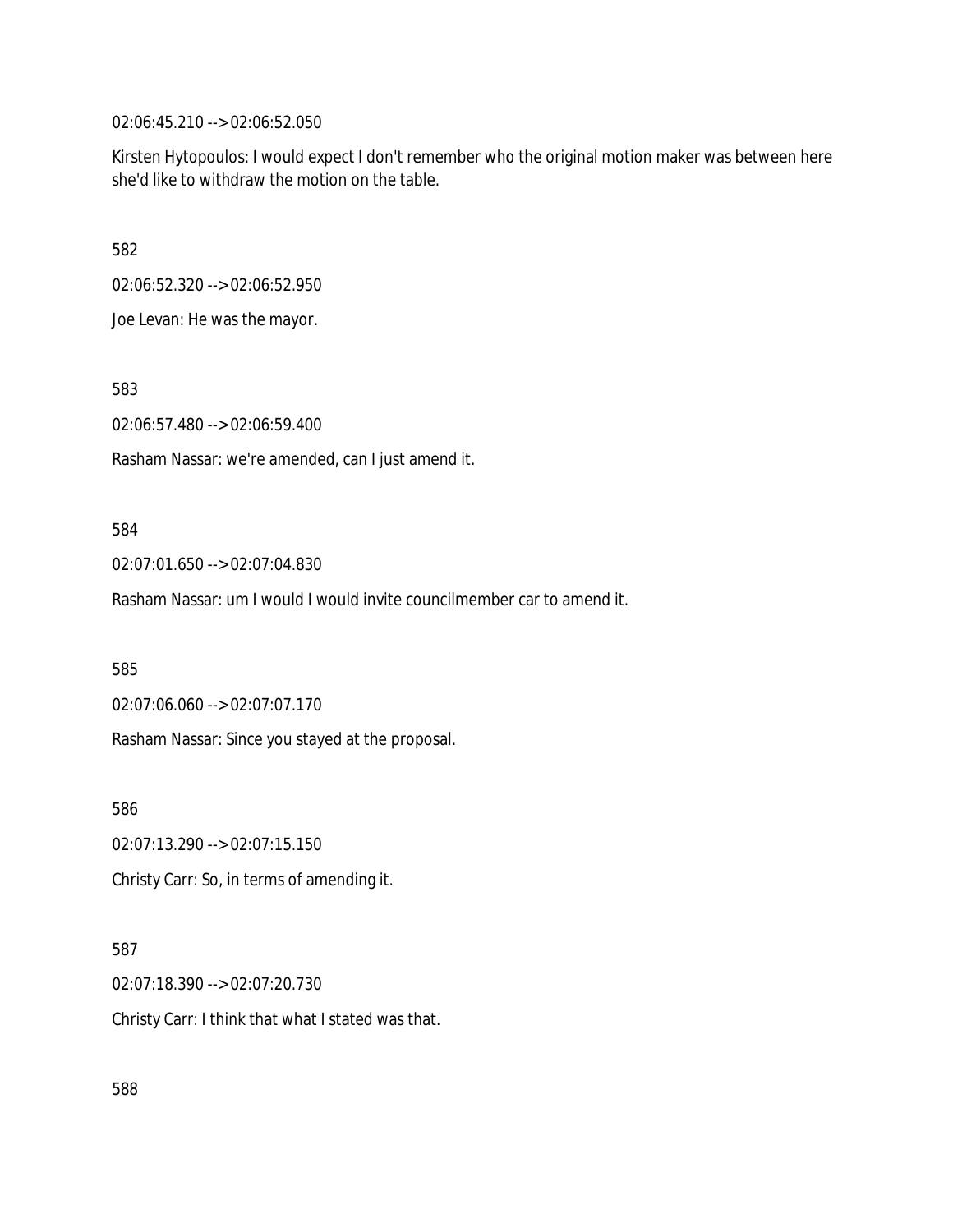02:07:21.840 --> 02:07:25.560

Christy Carr: The the draft ordinance would include.

589

02:07:27.990 --> 02:07:38.460

Christy Carr: The five policy points that are in the agenda item so essentially I think what that means is that the direction of the policy direction that is in the PR motion.

590

02:07:38.970 --> 02:07:48.630

Christy Carr: Is what is in the agenda item, so I don't know that we necessarily need a new motion because, unless we want to take anything off the table of those five.

591

02:07:50.100 --> 02:07:51.360

Christy Carr: Of those five items.

592

02:07:51.990 --> 02:08:03.330

Kirsten Hytopoulos: I think you, you made a good point that was answered in the affirmative so that's the clarification I think would need that the policy direction is it the is the yes, all of these five points that be accurate.

593 02:08:04.020 --> 02:08:04.410 Okay.

594

02:08:08.130 --> 02:08:12.870

Christy Carr: So the so the I would move to amend the motion on the floor to include.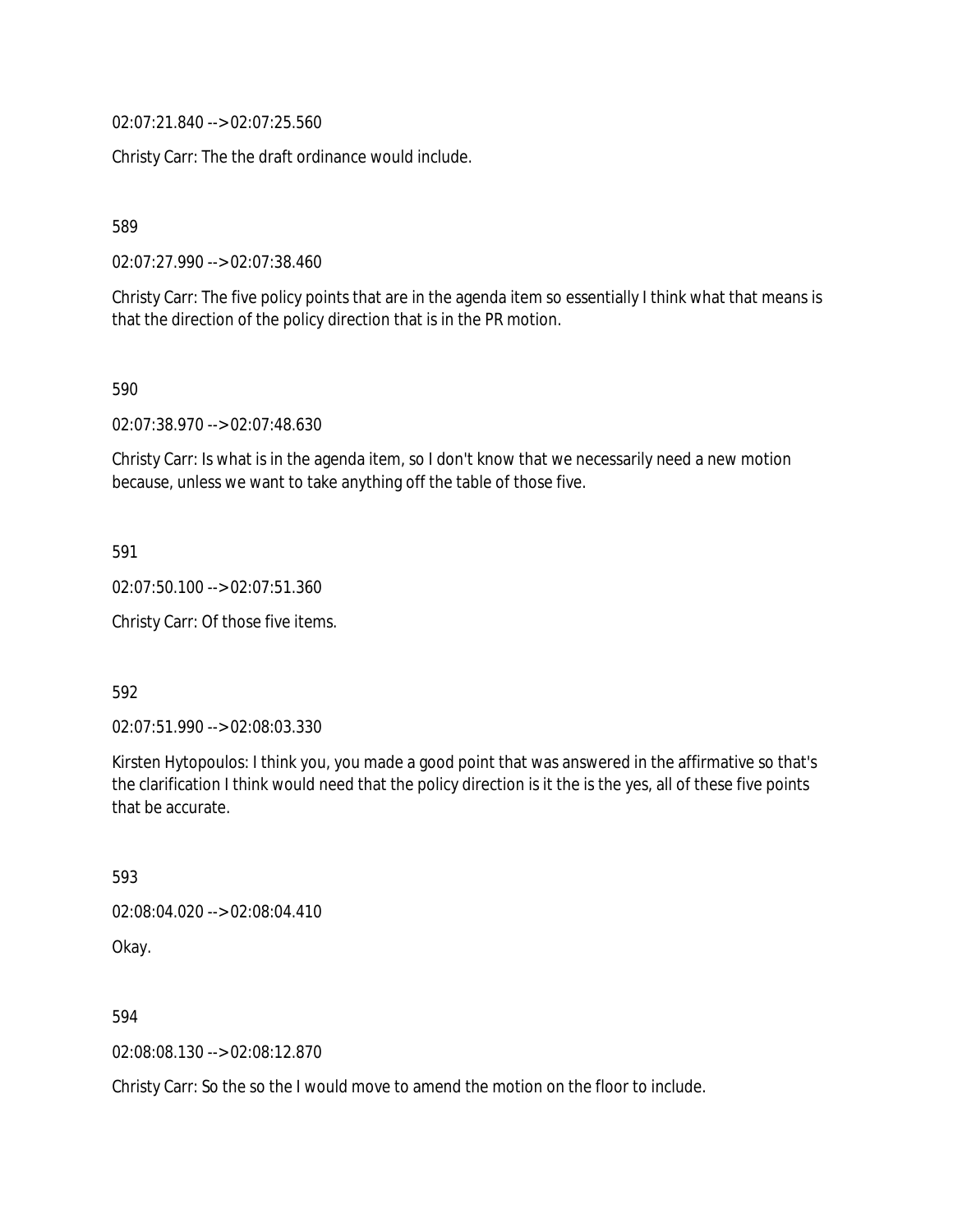595 02:08:14.550 --> 02:08:15.630 Christy Carr: affirmatively.

596

02:08:17.010 --> 02:08:21.600

Christy Carr: Incorporating the five policy points into the draft ordinance.

597

02:08:26.190 --> 02:08:29.790

Michael Pollock: Can I just add that it will be based on the bellingham ordinance which wasn't.

598

02:08:29.970 --> 02:08:31.080 Michael Pollock: Clear before.

599

02:08:35.310 --> 02:08:36.600 Kirsten Hytopoulos: It has other points in it.

600 02:08:39.240 --> 02:08:40.710 Kirsten Hytopoulos: Christie it comes with her.

601 02:08:41.460 --> 02:08:54.330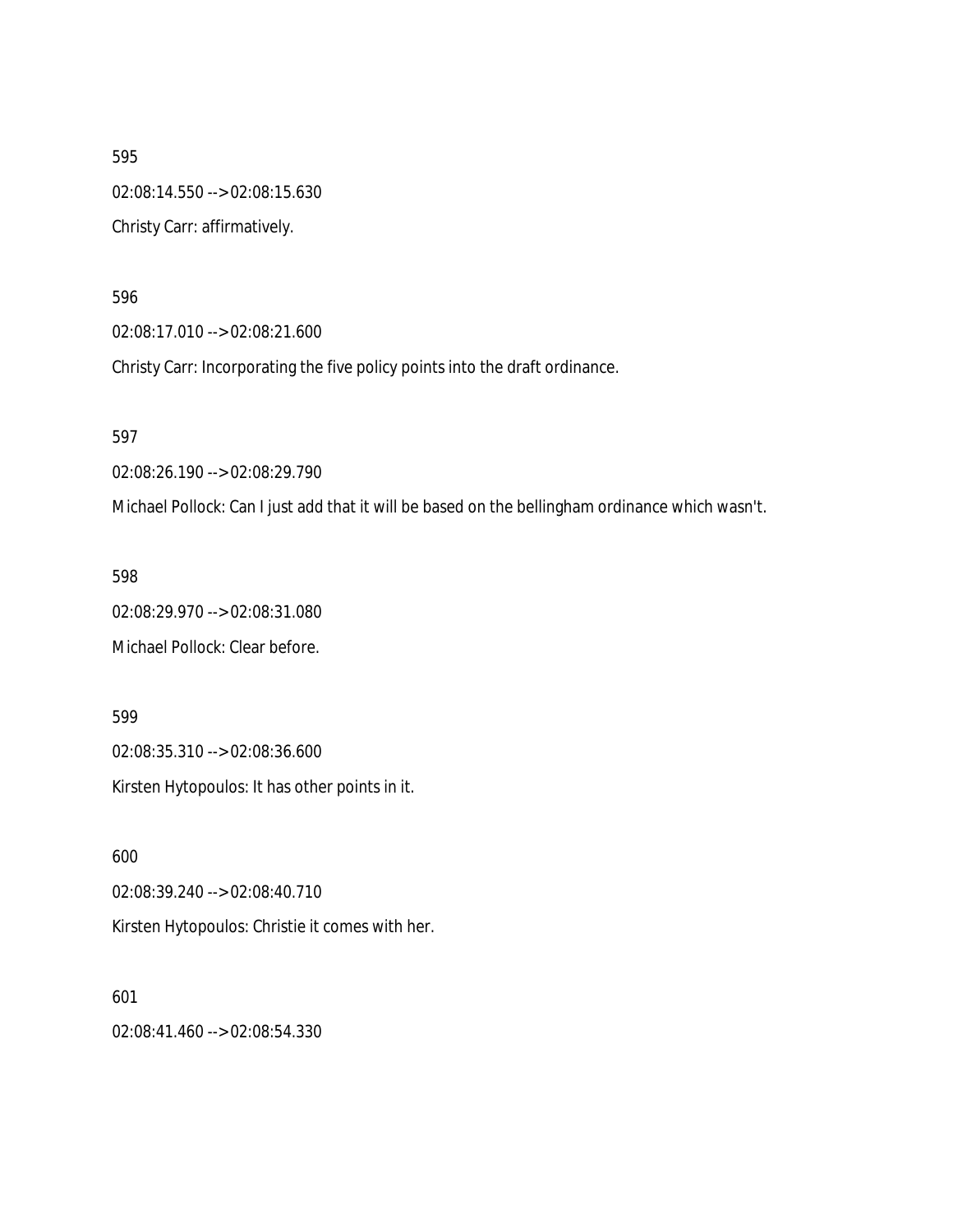Christy Carr: Thank you, my understanding and I may not be correct, but my understanding is that bellingham did not is not considering adoption of a pass through fee for the pastor charge for the disposable Cup.

602

02:08:55.380 --> 02:09:01.230

Christy Carr: So if that's something that you did want to consider I wouldn't include specific reference to bellingham.

603

02:09:03.630 --> 02:09:18.330

Michael Pollock: Okay, so i'm sorry i'm not raising my hand, but I just I just want clarity in terms of what you're going to give staff so that they can get going, so are you going to send them the model where nodes from bellingham and want to include these five points or.

604

02:09:20.910 --> 02:09:21.570

Kirsten Hytopoulos: that's the record.

605

02:09:23.130 --> 02:09:25.200

Christy Carr: So the ordinance wouldn't be exactly.

606

02:09:25.260 --> 02:09:28.980

Christy Carr: The bellingham ordinance because the bellingham ordinance they do things.

607

02:09:29.280 --> 02:09:41.760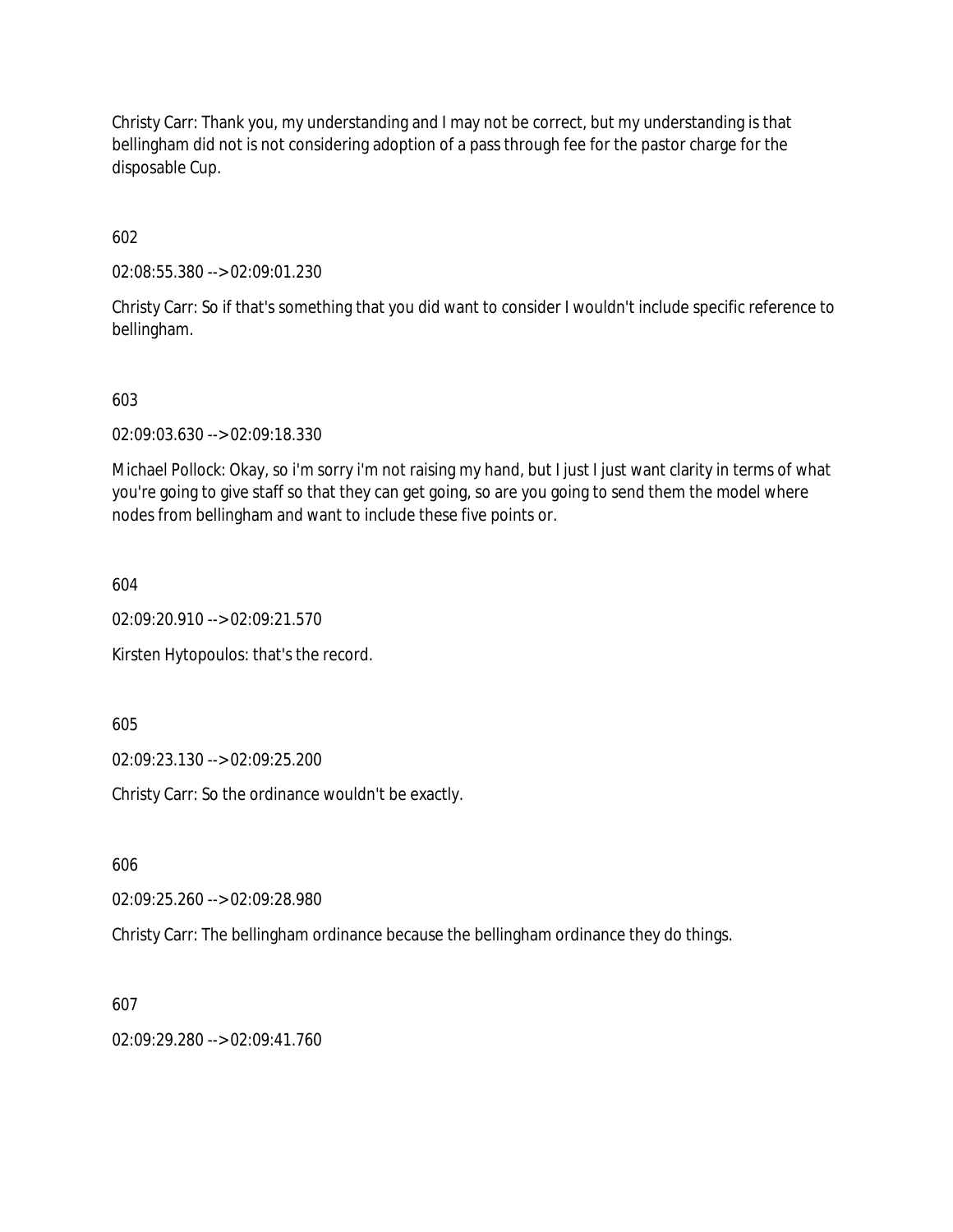Christy Carr: differently in terms of how they legislate and pass bills, so our ordinance would be how we do ordinances specifically would be to amend a chapter of Armenians will code and then it would include.

608

02:09:42.000 --> 02:09:49.470

Christy Carr: New sections of that code that specifically address these five policy points so that that's what the that's what the.

### 609

02:09:50.820 --> 02:09:59.730

Christy Carr: that's what the ordinance would be is amending our code there's a couple of other details like deleting another section of our code, because it would conflict with the new code.

### 610

02:10:00.750 --> 02:10:10.200

Christy Carr: So, and then to the city attorney's point some specific language in reference to the State Law and some preventive measures as well, so it's not the bellingham ordinance.

611

02:10:10.920 --> 02:10:24.780

Christy Carr: In policy, other than the past through charge for disposable cups, it is very similar, although they have a commercial composting facility available so ours is would be a little bit different on that point as well, because we don't have that availability.

612

02:10:26.160 --> 02:10:37.080

Kirsten Hytopoulos: So I think process wise, we had a you amended the motion and I don't know that we had a second by I think the original second or would need to second, it was the original second or.

613

02:10:38.820 --> 02:10:49.530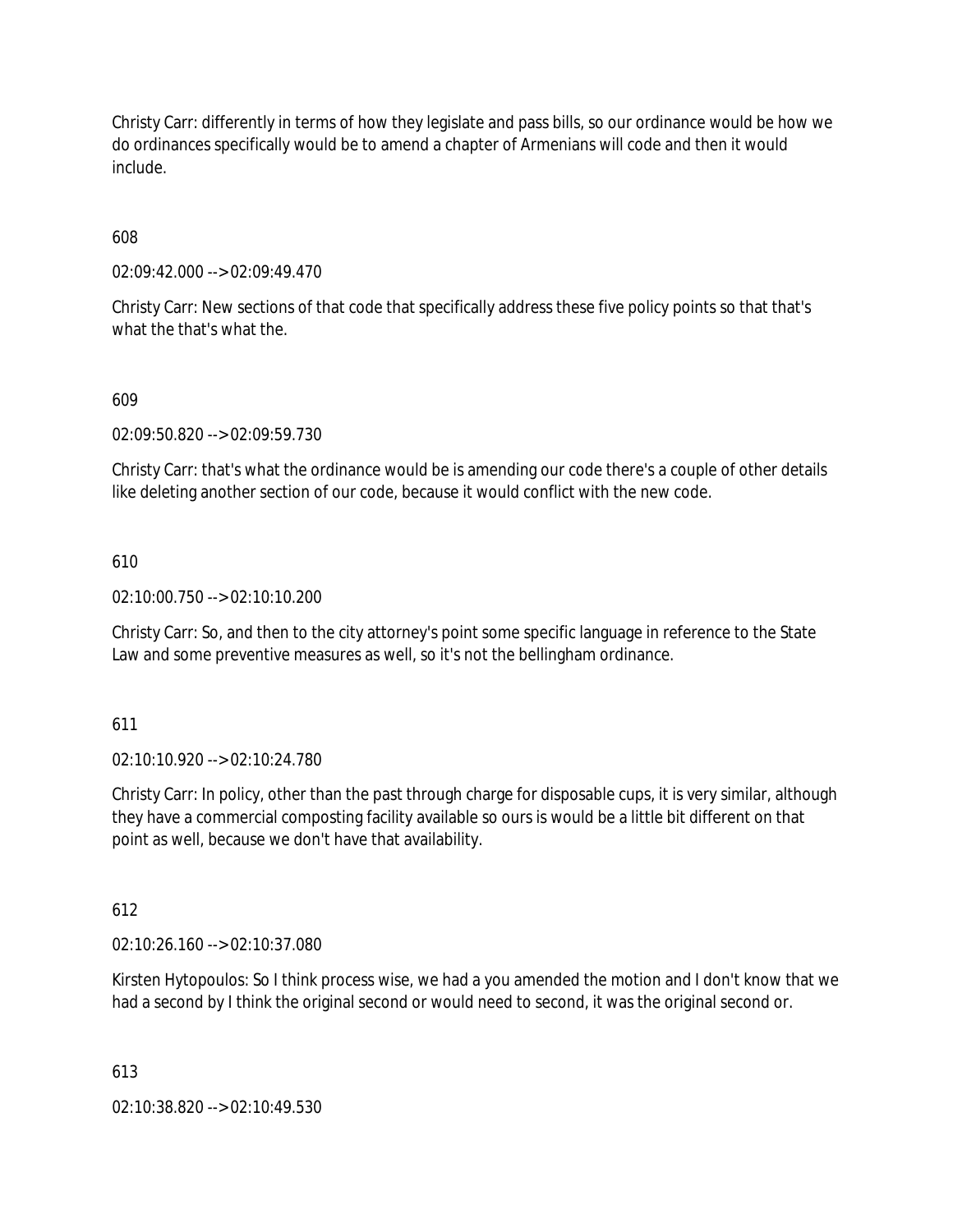Kirsten Hytopoulos: So Council so going back to that this cleaning this up Council Republic is agreeing to the amendment discussion continuing and next is councilman Schneider.

# 614

02:10:54.960 --> 02:11:03.450

Leslie Schneider: So I completely support you know, an ordinance like this, what i'm being really hung up on right now is the process so it's.

## 615

02:11:04.260 --> 02:11:17.550

Leslie Schneider: I brought up wanting to find out how much staff time, this would take relative to other priorities councilmember deets brought up you know reaching out to the Community I it feels like these items that i'm looking at right here.

## 616

02:11:18.630 --> 02:11:28.950

Leslie Schneider: Are policy issues that we probably need to to discuss and deal with directly rather than sending staff off to go do something and bring back, something that we haven't even discussed.

### 617

02:11:30.300 --> 02:11:44.760

Leslie Schneider: So I would support having Council discuss this again sort of going line by line and deciding how we reach out to the business community, but it, but I don't know that that we can just.

### 618

02:11:46.080 --> 02:11:53.430

Leslie Schneider: You know, take an existing ordinance and just make it so that just doesn't feel like we're we're listening to each other.

### 619

02:11:55.110 --> 02:12:01.770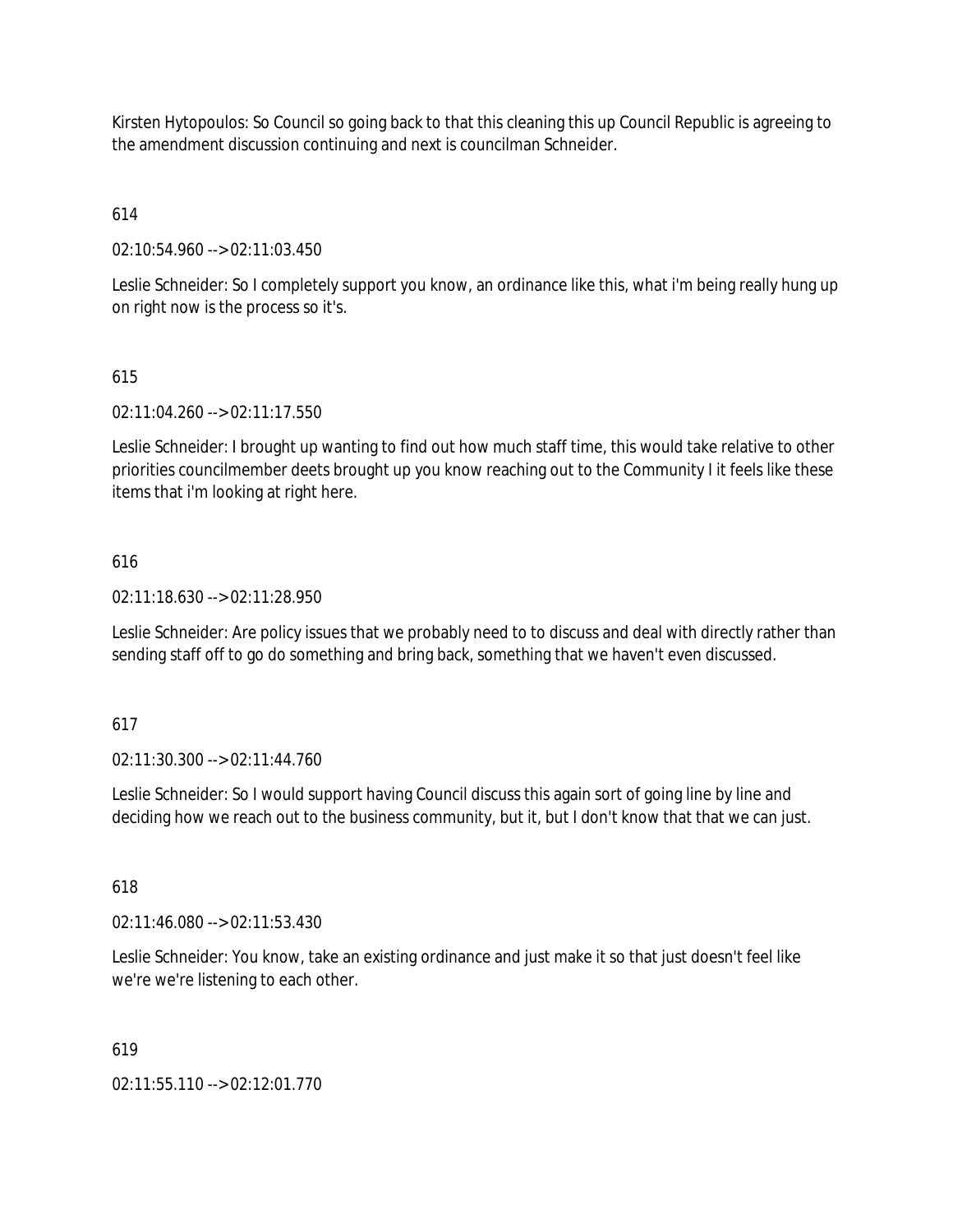Leslie Schneider: With regards to some of these other process issues, then we need to reach out to the business community right and like number one.

# 620

02:12:03.420 --> 02:12:10.500

Leslie Schneider: It talks about single use for food service products it doesn't specifically indicate whether they're plastic or not.

## 621

02:12:11.760 --> 02:12:15.990

Leslie Schneider: Anyway, I just I just have some questions about the specifics.

## 622

02:12:18.060 --> 02:12:28.320

Kirsten Hytopoulos: Can we break this down into a couple points that we need to, we need to address and then what address many to address, obviously, and I think we could hear maybe from counselor car, if you could let me mayor i'm sorry.

## 623

02:12:28.590 --> 02:12:42.120

Kirsten Hytopoulos: But help everyone understand that there, I think there is a time sensitivity issue and if i'm wrong that that's why we will be putting the cart before the force in essence just to catch everybody up isn't there a deadline by which we need to do this or we're preempted.

624

02:12:44.910 --> 02:12:45.600

Kirsten Hytopoulos: Elsewhere, car.

625

02:12:46.530 --> 02:13:00.090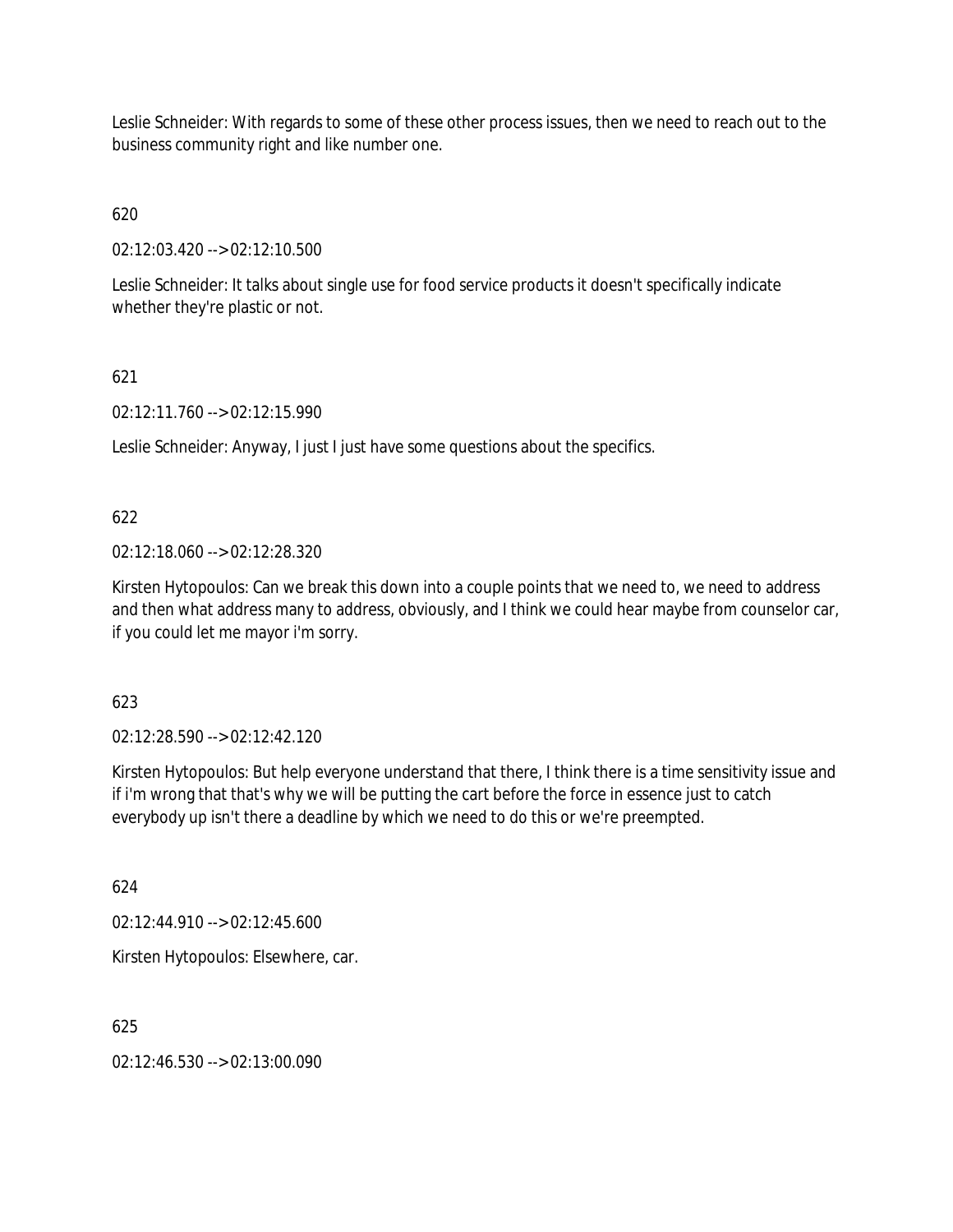Christy Carr: right on certain items, although i'm not sure that any of what we are contemplating we are preempted from having any local legislation, but after July 1 of this year.

# 626

02:13:01.110 --> 02:13:09.960

Christy Carr: So those around some specific food service where items, secondly, the food service portion of the State bill goes into effect in.

## 627

02:13:11.220 --> 02:13:28.200

Christy Carr: January of 22 and from a business standpoint and Community outreach standpoint, I think it makes sense that we have ours effective at the same time, so that we're not telling the Community twice two different sets of regulations so that's.

### 628

02:13:29.160 --> 02:13:34.470

Christy Carr: Those are a couple of different timelines that I think we need to be aware of.

629

02:13:36.210 --> 02:13:36.840

Kirsten Hytopoulos: mayor.

630

02:13:39.390 --> 02:13:47.730

Rasham Nassar: I mean, I hear councilmember snyder's concerns, I personally feel like we are behind the game here on the plastics ordinance in terms of.

### 631

02:13:48.930 --> 02:13:58.320

Rasham Nassar: Our community and our stance on climate change and our stance on environmentalism and the sheer amount of support and our Community for those kinds of measures, I don't know when.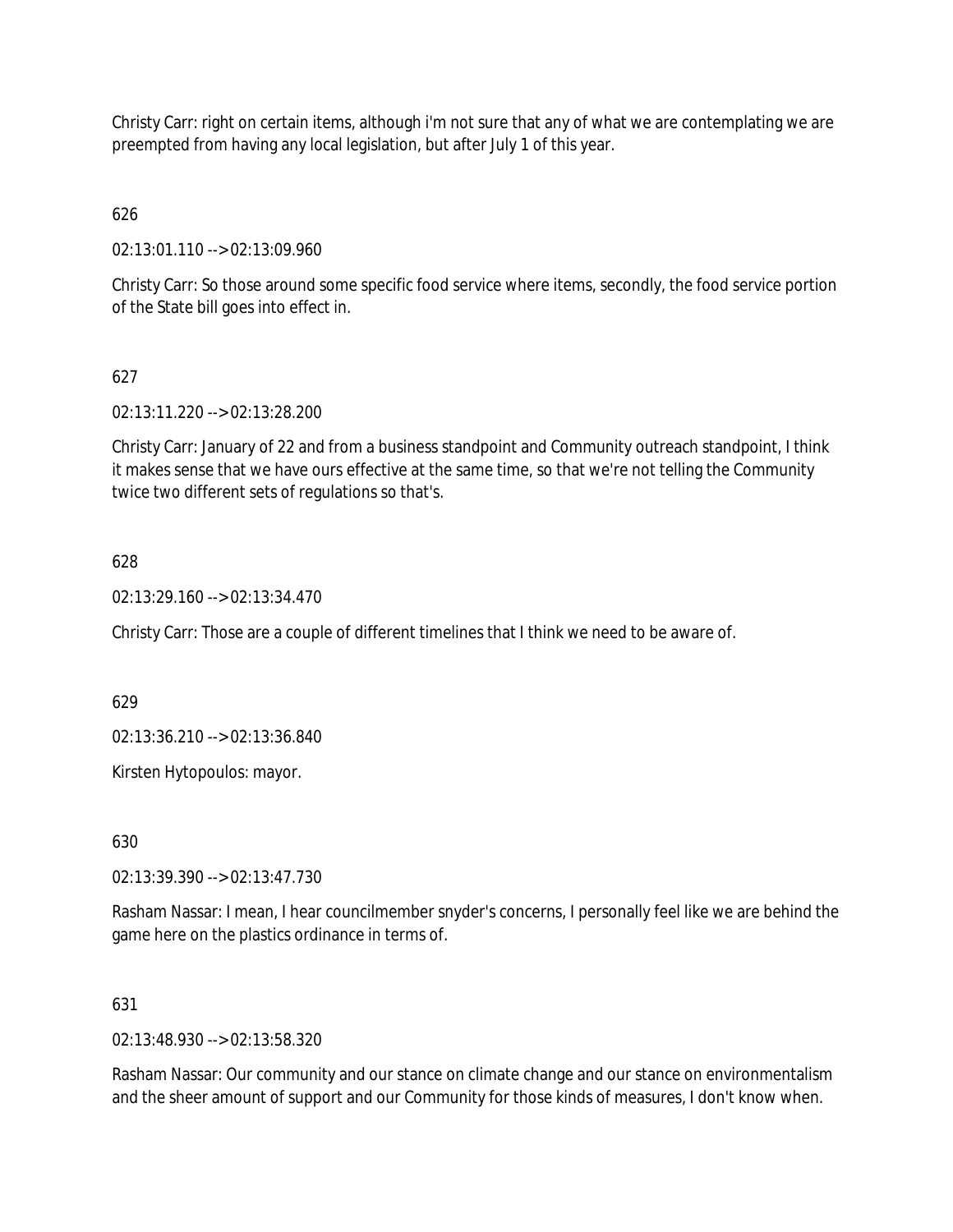02:13:58.800 --> 02:14:07.950

Rasham Nassar: Cities in California began adopting plastics ordinances but it's been several years now, if not longer I also know that a lot of our businesses already do these kinds of practices.

### 633

02:14:09.000 --> 02:14:14.430

Rasham Nassar: I know some of them don't and I absolutely agree that we should communicate this to them, and I would look to the city manager.

### 634

 $02.14.15$  450 -->  $02.14.21$  030

Rasham Nassar: To help facilitate those communications, either through the communications coordinator, I know that we've done this in the past where we've.

### 635

02:14:21.660 --> 02:14:31.740

Rasham Nassar: considered ordinances or policies that had some measurable impact business community or other faction of our Community and we relied on the administration to communicate that such that they were aware.

### 636

02:14:32.160 --> 02:14:39.480

Rasham Nassar: Of when the Council would be considering actual adoption through motion and a business meeting and they could show up and contribute their public comment.

### 637

02:14:40.410 --> 02:14:49.110

Rasham Nassar: That said, i'm ready to vote on the amendment that's the first motion that we have on the floor and then after that Council would, if it passes or not doesn't pass we vote on the motion to.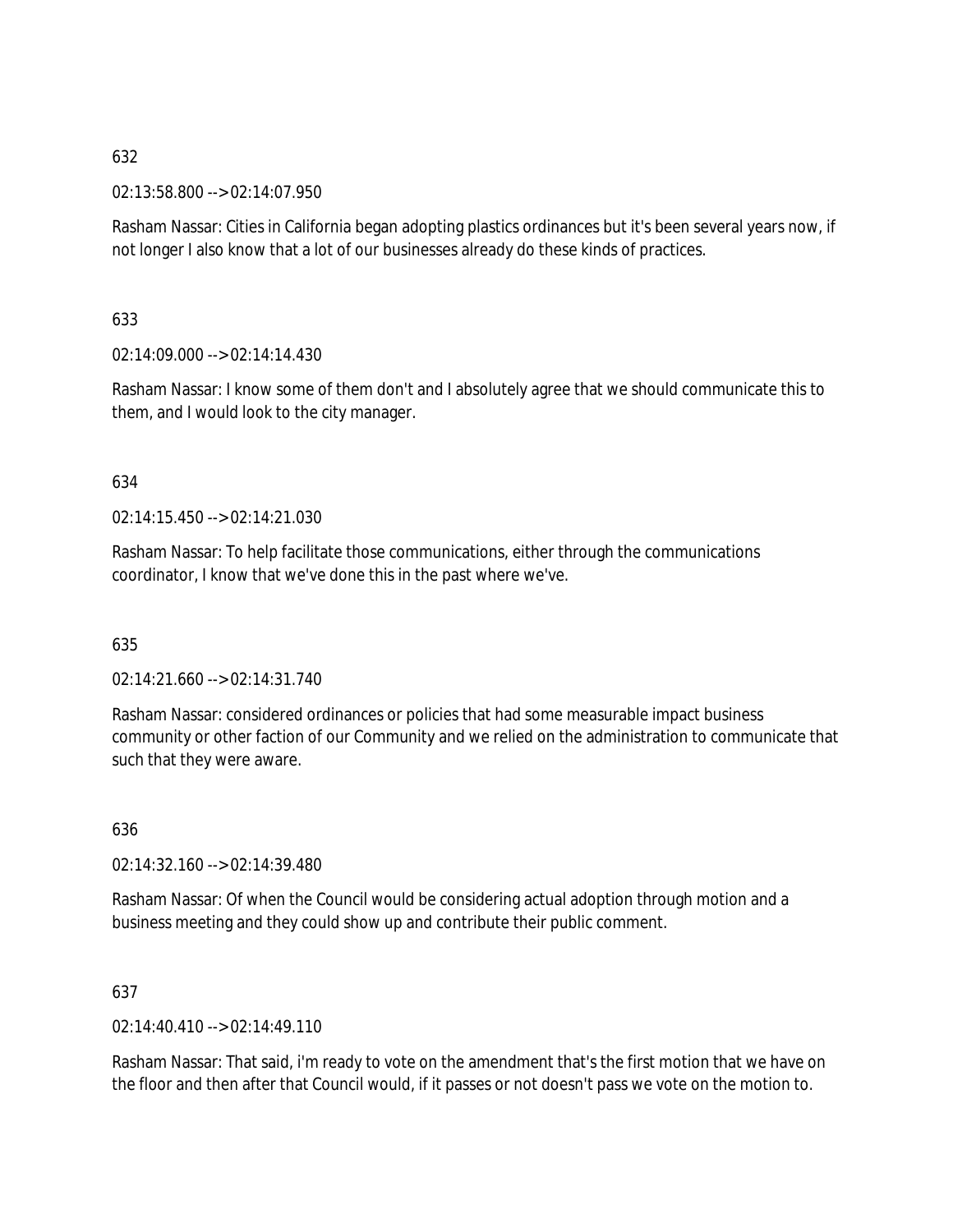02:14:50.640 --> 02:14:53.100

Rasham Nassar: get this ordinance in the drafting process.

639

02:14:54.300 --> 02:14:55.230

Kirsten Hytopoulos: that's Member deets.

640

02:14:55.410 --> 02:15:01.710

Joe Deets: Do you then I will follow the conversation first off i'm all in favor of plastic to ordinance but i'm.

#### 641

02:15:02.370 --> 02:15:17.970

Joe Deets: I have concerns about the process, I mean so we're going to put something together and then we're going to tell the the businesses that have to adhere to it kind of after the fact shouldn't we be engaging with them saying we want to do this, and what what are your thoughts I mean.

642

02:15:19.290 --> 02:15:20.910

Joe Deets: We do things I mean so.

643

02:15:22.140 --> 02:15:36.210

Joe Deets: i'm having real difficulty with this i'm in favor of a plastic ordinance but i'm really having difficulty with this process if we're gonna like here's an ordinance and hey businesses, this is just the way it is I don't think that's the way we want to do things.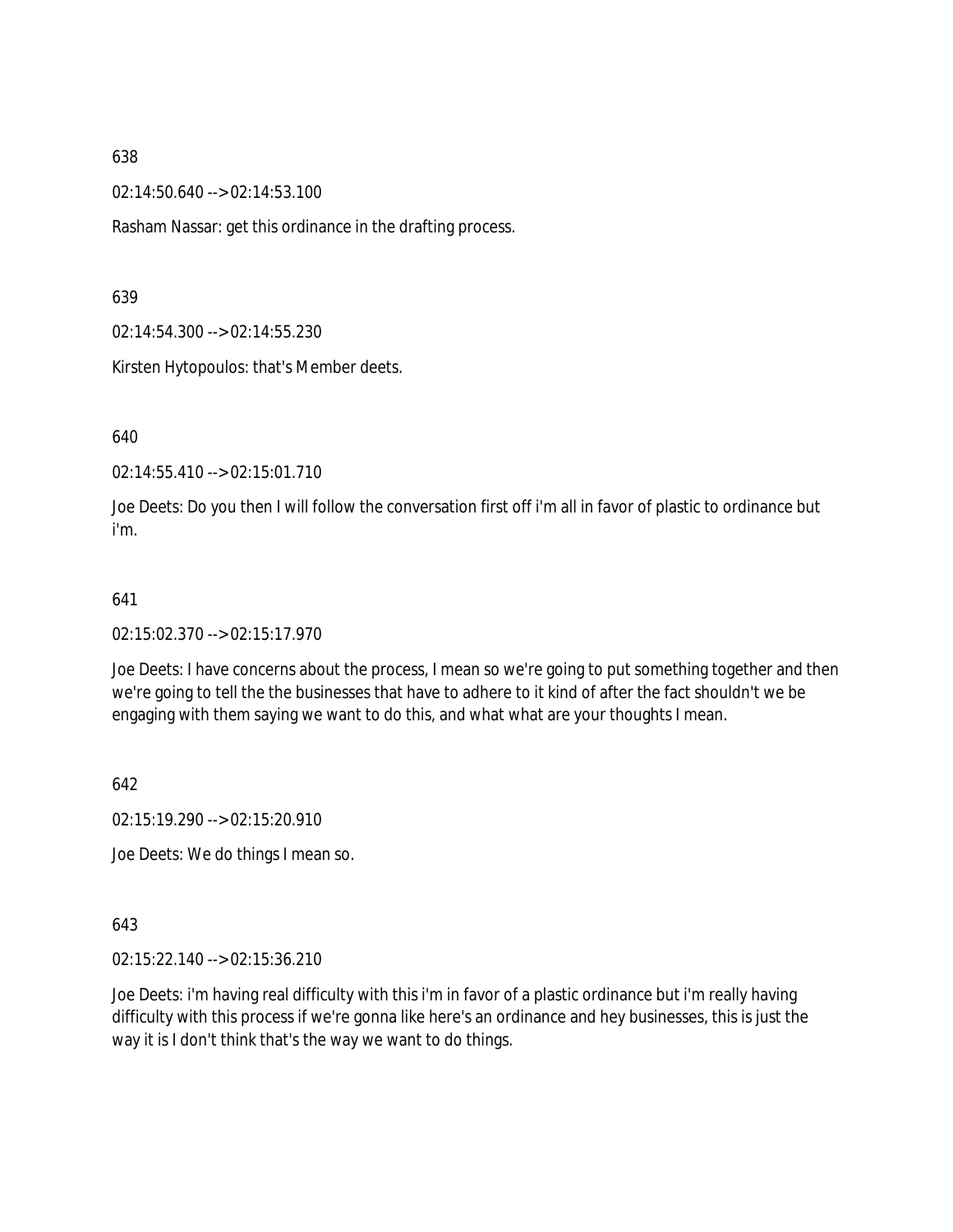02:15:36.690 --> 02:15:40.230

Kirsten Hytopoulos: Can we get clarity on this, because I think the next step we're taking was to bring.

### 645

02:15:40.500 --> 02:15:52.050

Kirsten Hytopoulos: an ordinance a draft or its back as a discussion point so i'm not actually happy with item one, for example, I want to further discuss so going to I think a lot of the questions we raised councilmember Schneider customer deeds.

646

02:15:52.530 --> 02:16:05.370

Kirsten Hytopoulos: there's still discussion to be had although it's coming back on the form of a draft ordinance it could look completely different, so there will be something for the public to weigh in on and comment on this does that sound like what you think we're doing counseling Ricard.

647

02:16:07.290 --> 02:16:08.940

Christy Carr: Yes, that's what I think we're doing.

648

02:16:09.120 --> 02:16:15.390

Christy Carr: yeah I definitely am not approaching this of that we're going to do this until businesses later.

### 649

02:16:15.900 --> 02:16:28.050

Christy Carr: But I do think that will be more efficient if we can work from a draft ordinance because when we have the language in there and we have specifics, we can talk about that and we can invite the Community to those discussions.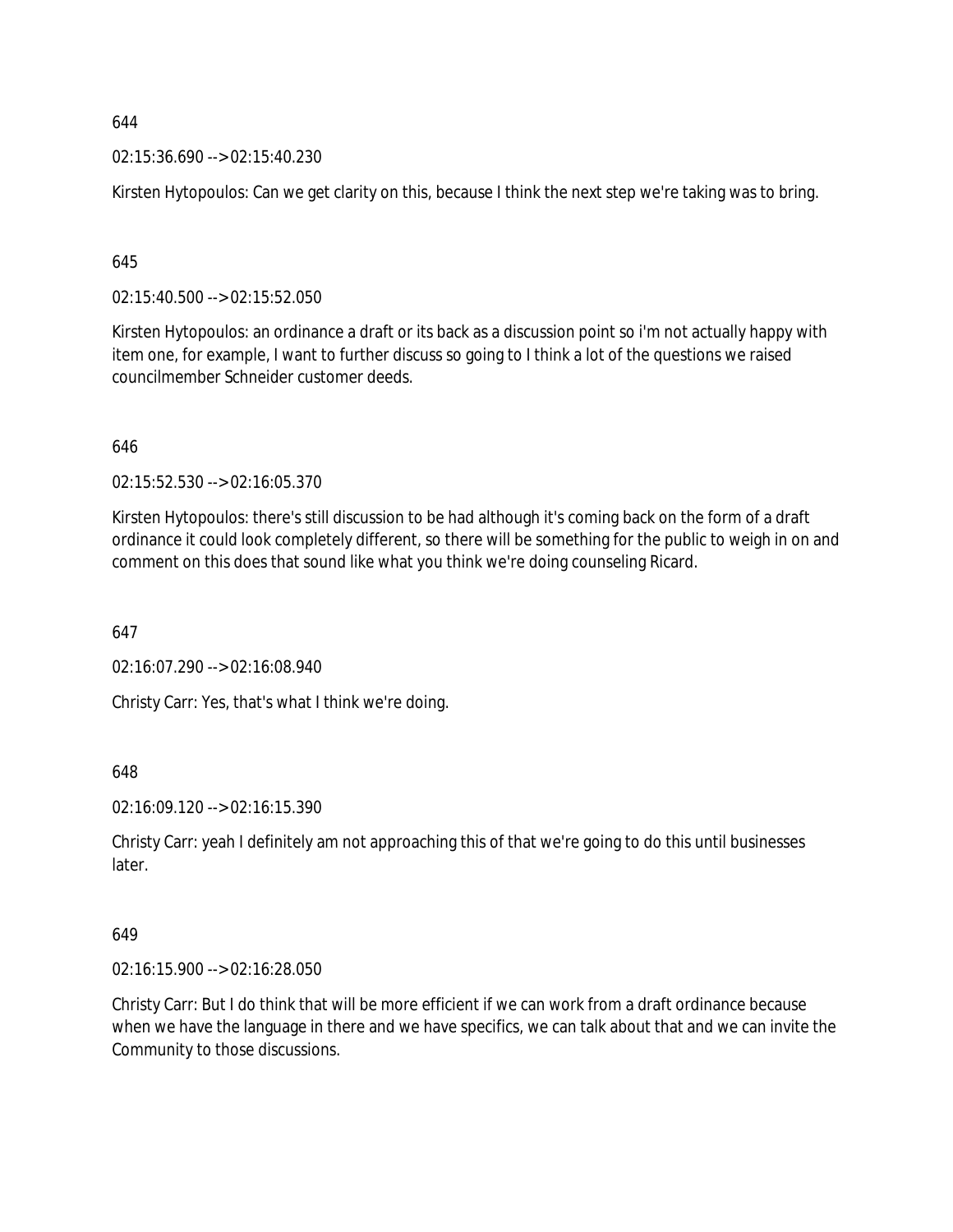02:16:29.310 --> 02:16:30.600

Kirsten Hytopoulos: councilmember Ben Tory Johnson.

651

02:16:31.680 --> 02:16:32.670

Brenda Fantroy-Johnson: Can I call the vote.

652

02:16:35.340 --> 02:16:36.210

Kirsten Hytopoulos: me objections.

653

02:16:38.700 --> 02:16:39.660 Kirsten Hytopoulos: councilmember polly.

654

02:16:41.370 --> 02:16:54.300

Michael Pollock: i'm just gonna raise a point of order, just bigger you don't have to call, though with everybody's gone in our lives we actually have to have, or we have to vote to extend to be we're following our last long.

655

02:16:55.170 --> 02:17:00.330

Kirsten Hytopoulos: But I don't know that we've applied that to study sessions, which is a more free flowing it was a bit that was business meetings.

656

02:17:00.870 --> 02:17:01.230

Kirsten Hytopoulos: um.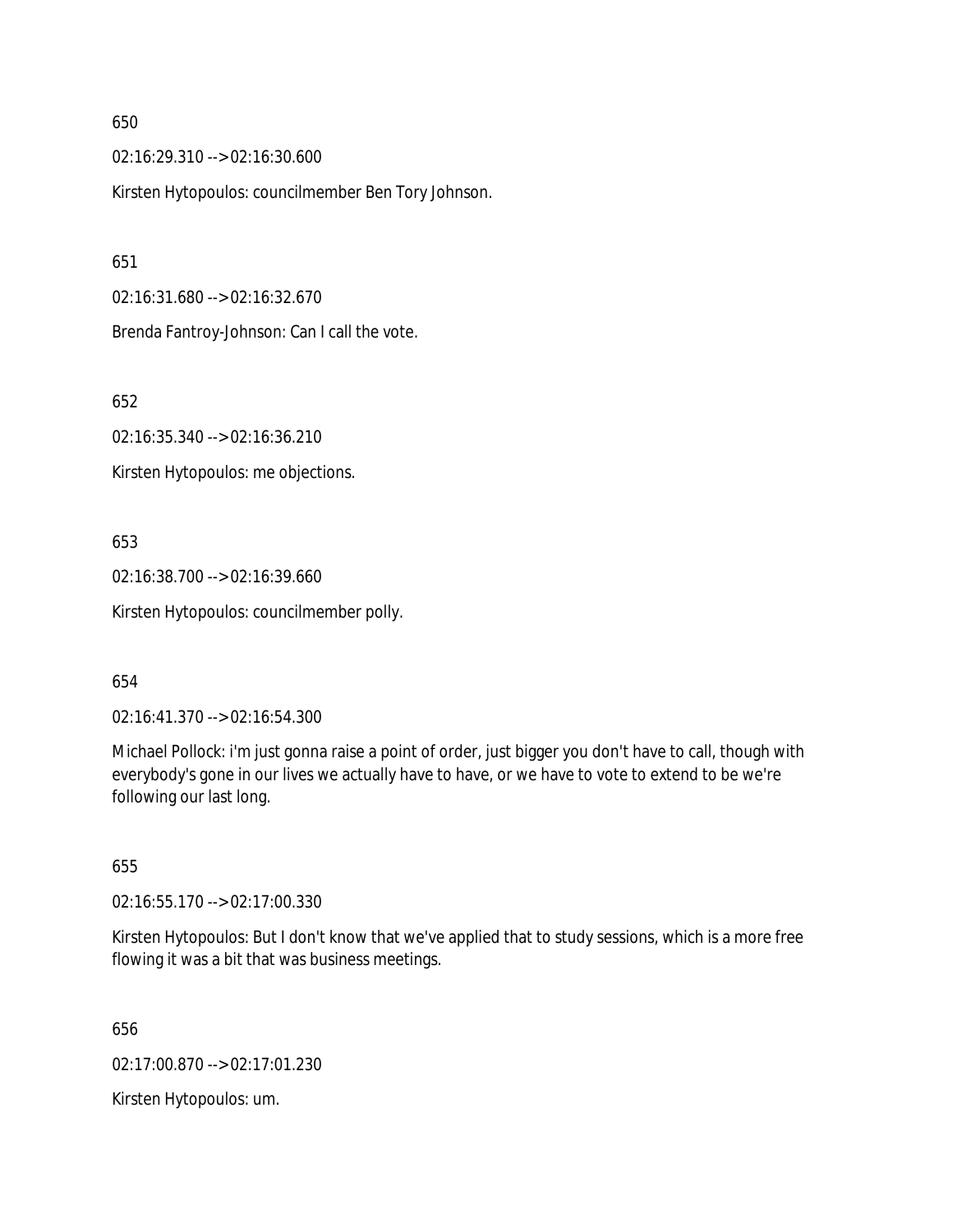02:17:01.530 --> 02:17:07.680

Kirsten Hytopoulos: But I have a feeling we're at the point where we're ready anybody anybody opposed to voting motion before.

658

02:17:08.970 --> 02:17:10.110

Kirsten Hytopoulos: Okay, all those in favor.

659

02:17:12.060 --> 02:17:12.390

Kirsten Hytopoulos: Aye.

660

02:17:14.010 --> 02:17:14.580

opposed.

661

02:17:16.230 --> 02:17:21.810

Kirsten Hytopoulos: OK, so the motion carries five to two with Council members deets and Schneider voting against.

662

02:17:22.890 --> 02:17:23.040

In.

663

02:17:25.410 --> 02:17:38.340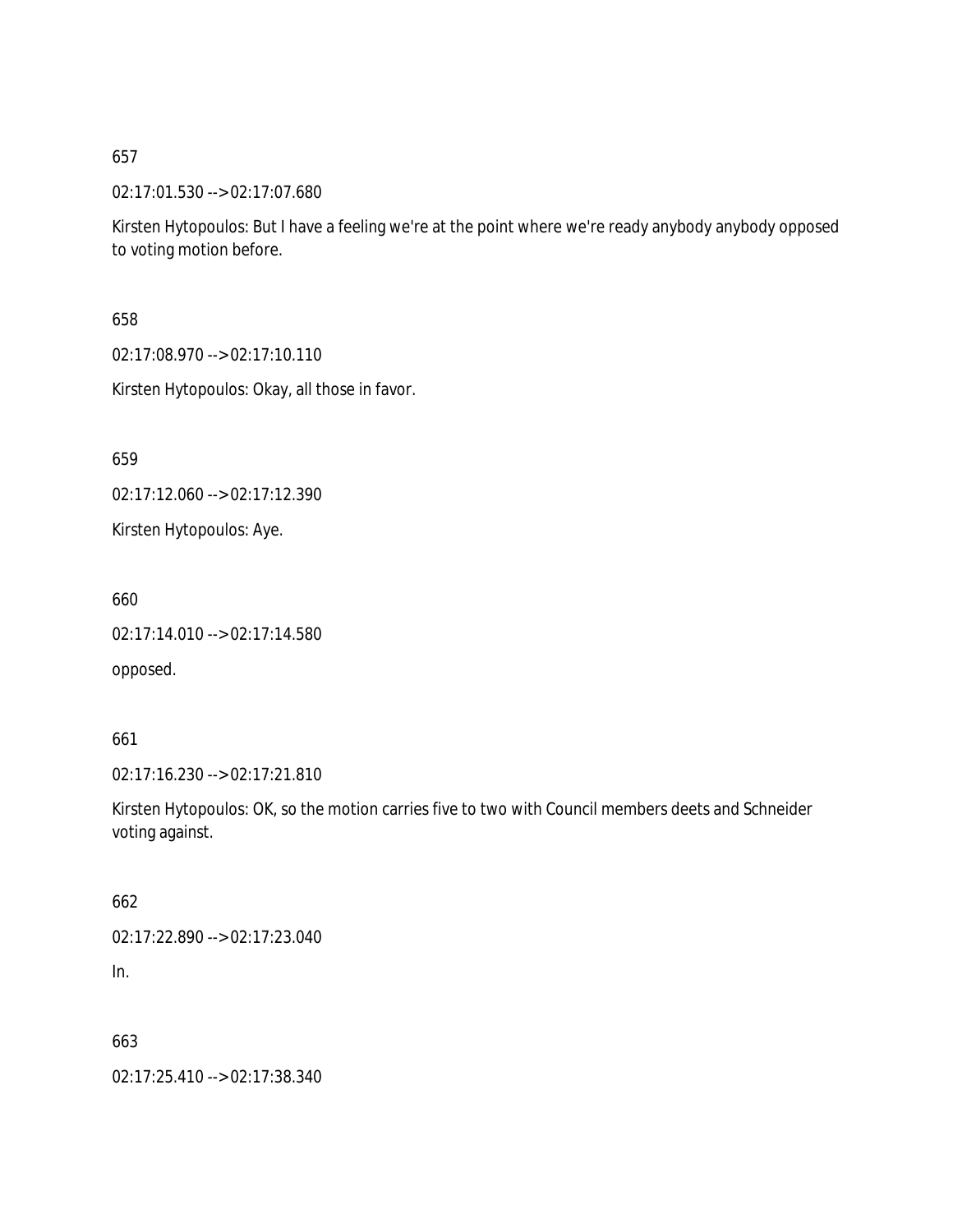Michael Pollock: Primary just for the record, could you please restate the motion just to have 30 on that, and then there was a second motion, and so we already did was voted on the second night, so I just want to be clear what we're voting on.

664

02:17:40.260 --> 02:17:44.580

Kirsten Hytopoulos: There was an amendment that was approved and then just approved the Amended motion which was.

### 665

02:17:45.240 --> 02:17:59.160

Kirsten Hytopoulos: Which to follow step was to follow the direction that was in the packet to have an affirmative answer to all the questions on five points and I realized, we did not ask, I did not ask the city manager, if you wanted to weigh in, and so I hope that.

666

02:18:00.930 --> 02:18:01.740

Kirsten Hytopoulos: He wanted to now.

667

02:18:02.520 --> 02:18:05.790

Blair King: Well, my comments basically this and i've gone through an ordinance.

668

02:18:06.240 --> 02:18:15.810

Blair King: similar to this as well as mentioned in California it's not the ordinance it's difficult to draft, quite honestly, the organs can be drafted quickly, it will do my intention.

669

02:18:16.170 --> 02:18:24.990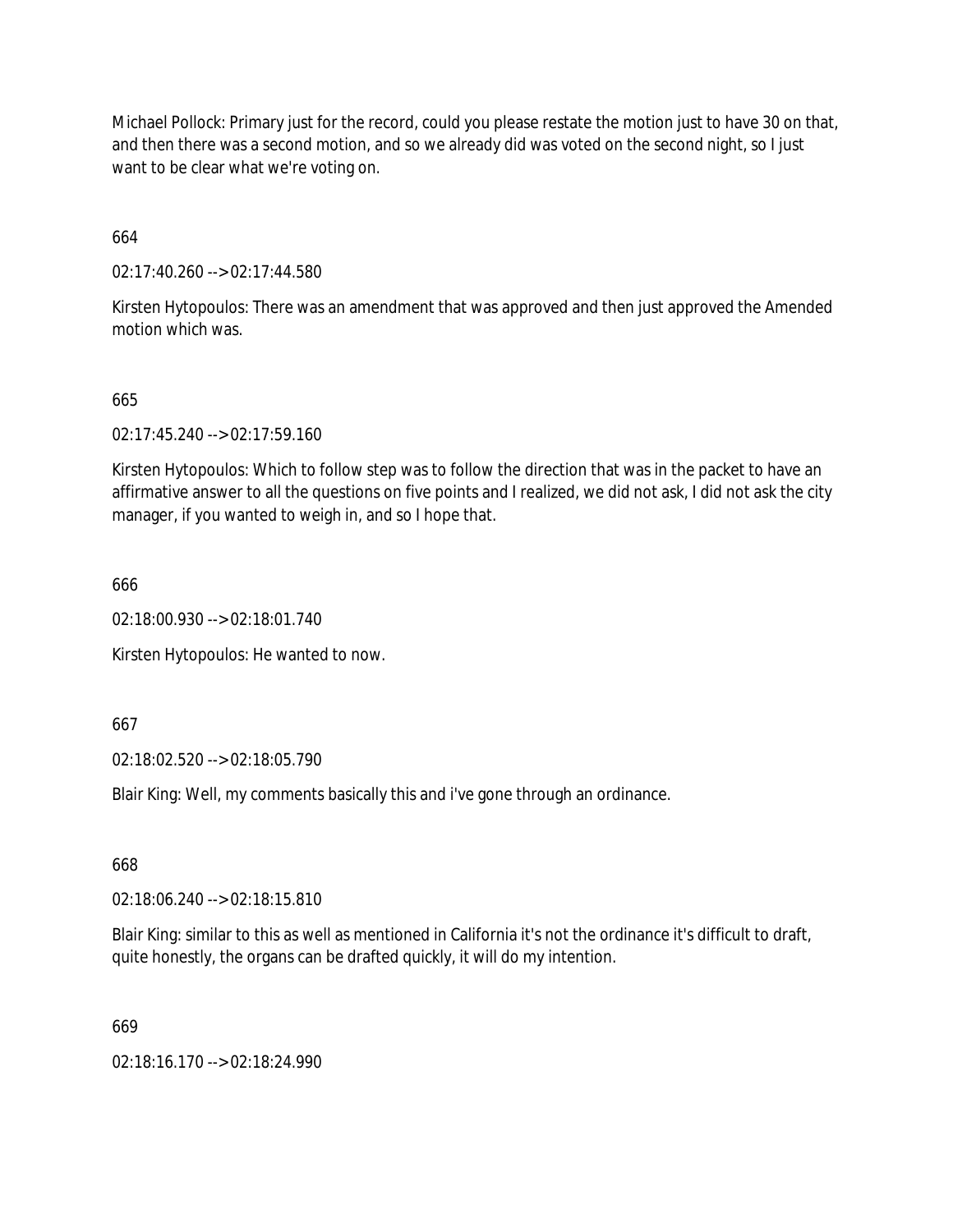Blair King: With the discussion here is, I will prepare for your implementation plan, the plan would talk a little bit, but how we would intend to educate the Community how we would seek.

670

02:18:25.620 --> 02:18:30.750

Blair King: Communication oftentimes smaller businesses are the ones that have more difficult time.

## 671

02:18:31.140 --> 02:18:41.610

Blair King: ordering Bamboo flatware, for example, or making sure that they can source it out or smaller businesses may have an inventory supply, so the effective date of the ordinance becomes important.

## 672

02:18:42.240 --> 02:18:52.320

Blair King: A model that i've used before is to contract with a third party to be an educator and to communicate to the business community and then, quite frankly, monitor on our behalf.

673

02:18:52.980 --> 02:18:54.930

Blair King: As the ordinance is becomes effective.

674

02:18:55.860 --> 02:19:05.850

Blair King: There to administrate citation process is referenced here we don't necessarily do that, but if we are going to do this, we want it to be successful, we want the Community to embrace it and business community to embrace it.

## 675

02:19:06.270 --> 02:19:17.790

Blair King: And we want to be able to cite those people that fall out of favor, but we can only do that if we have a very effective communication process and i'd like to go ahead and as a companion piece.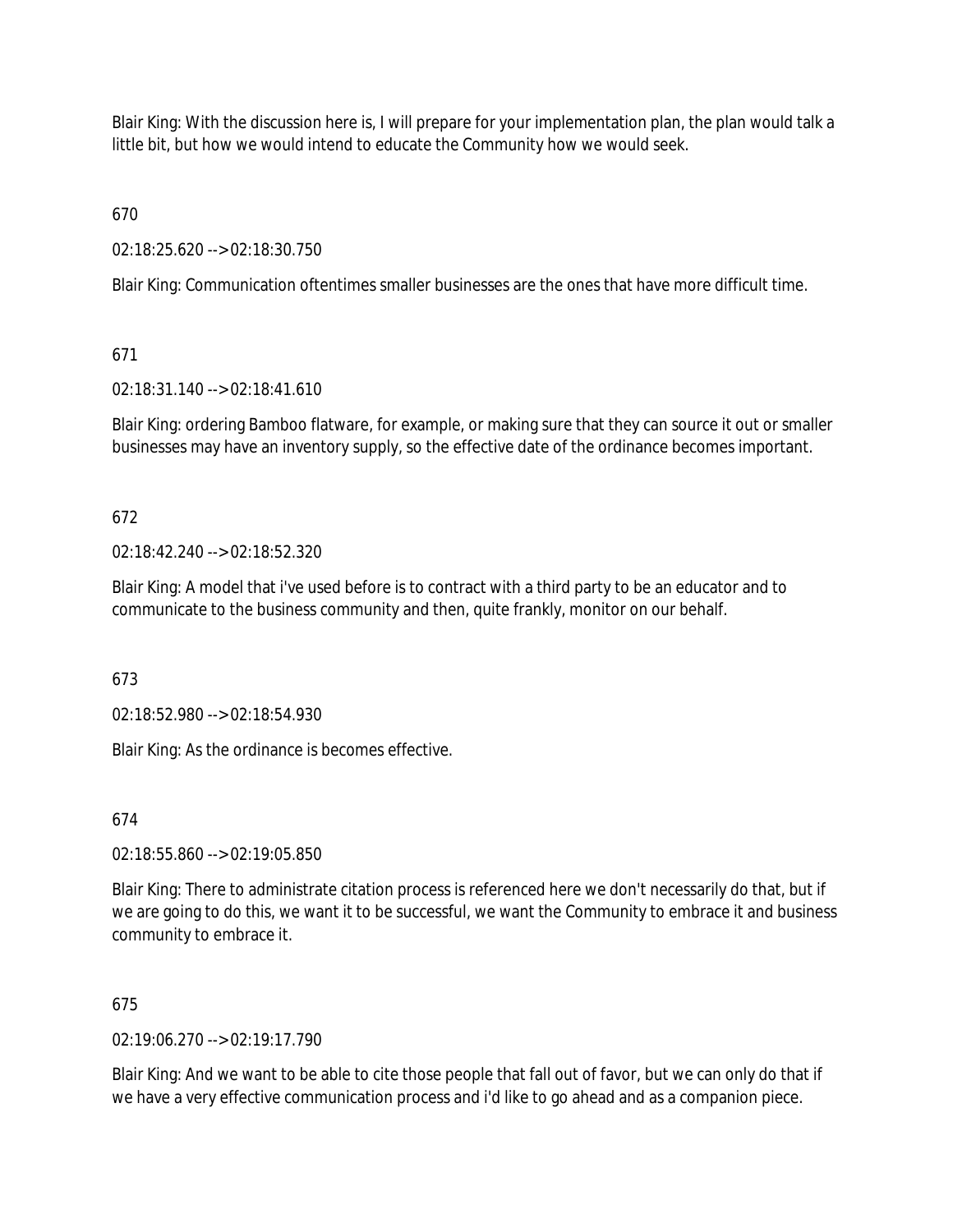02:19:18.150 --> 02:19:25.650

Blair King: put together implementation plan, along with the draft ordinance so the cows can see how staff intend to implement the ordinance on your behalf.

677

02:19:27.240 --> 02:19:29.490

Kirsten Hytopoulos: You know councilmember deets.

678

02:19:30.120 --> 02:19:31.260

Joe Deets: Access so moved.

679

02:19:33.300 --> 02:19:48.060

Joe Deets: Yes, I think, implementation is critical, as the city manager just just commented on so I guess, I want to be clear and what are we voting on what is this next motion that we're going to be voting on.

680

02:19:50.970 --> 02:20:01.920

Kirsten Hytopoulos: That was the motion, I think the another motion, so the motion was, I think the motion is to take this conversation and move it to a hopefully another study session.

681

02:20:02.550 --> 02:20:15.030

Kirsten Hytopoulos: Where we will we will we will work will we will study a proposed ordinance a draft ordinance and in so doing, raise these policy points that we do need to hash out together so it's a starting point does that make sense.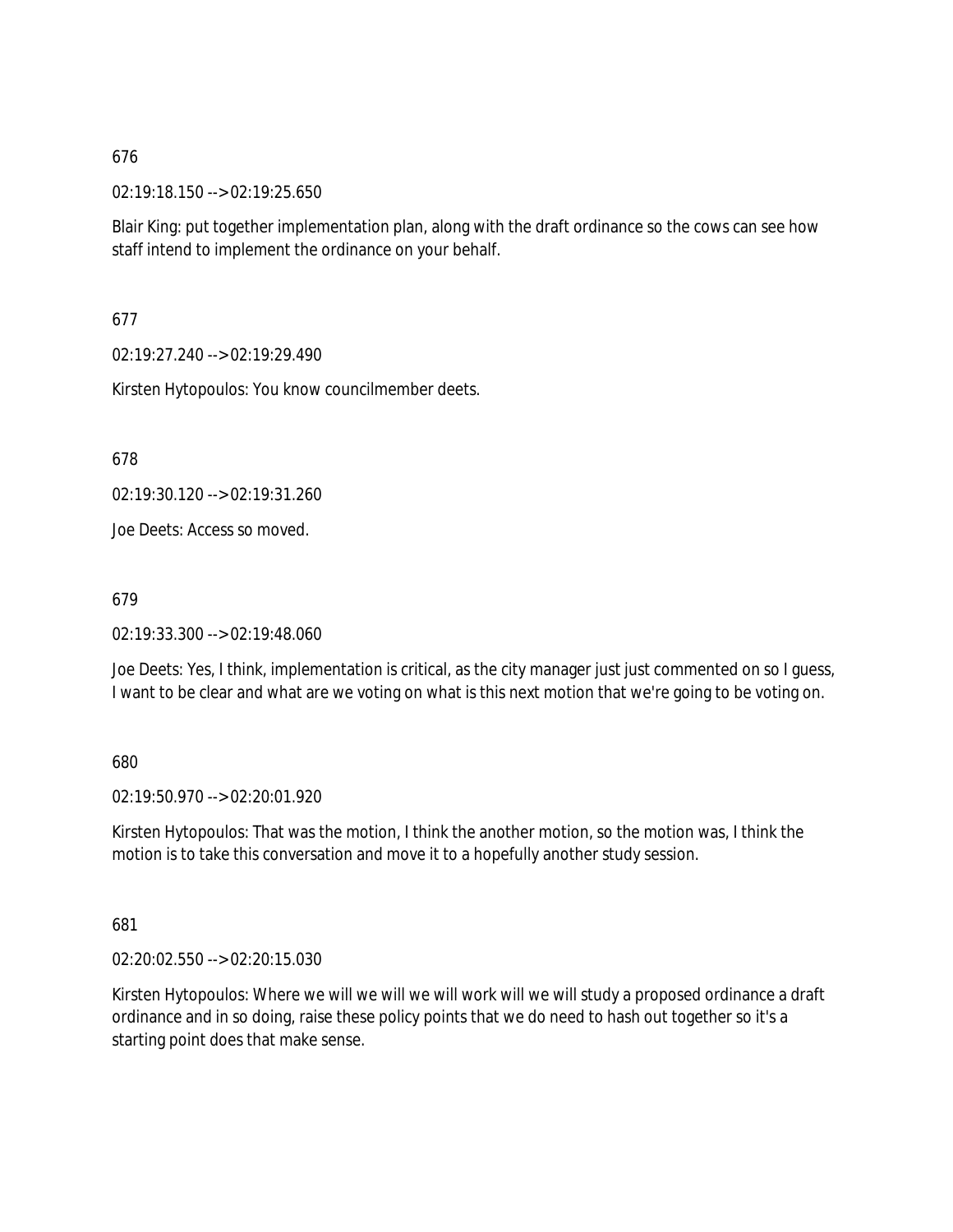02:20:17.580 --> 02:20:25.620

Kirsten Hytopoulos: We only had 10 minutes on the agenda for this of course we've gone over because very complicated, and so we need to have a full some conversation about those those points.

683

02:20:28.590 --> 02:20:30.630

Kirsten Hytopoulos: councilmember deets did you um.

684

02:20:30.720 --> 02:20:38.730

Joe Deets: Well, I guess i'm just saying what's next on this, I mean if if i'm confused, I imagine, pretty much the whole communities confused at this point.

685

02:20:40.890 --> 02:20:41.310

Kirsten Hytopoulos: I.

686

02:20:43.650 --> 02:20:44.070

Joe Deets: Did you.

687

02:20:44.190 --> 02:20:46.920

Kirsten Hytopoulos: give her a park or yard, with this city attorney taking a turn.

688

02:20:47.580 --> 02:20:48.600

Michael Pollock: On Sunday, I.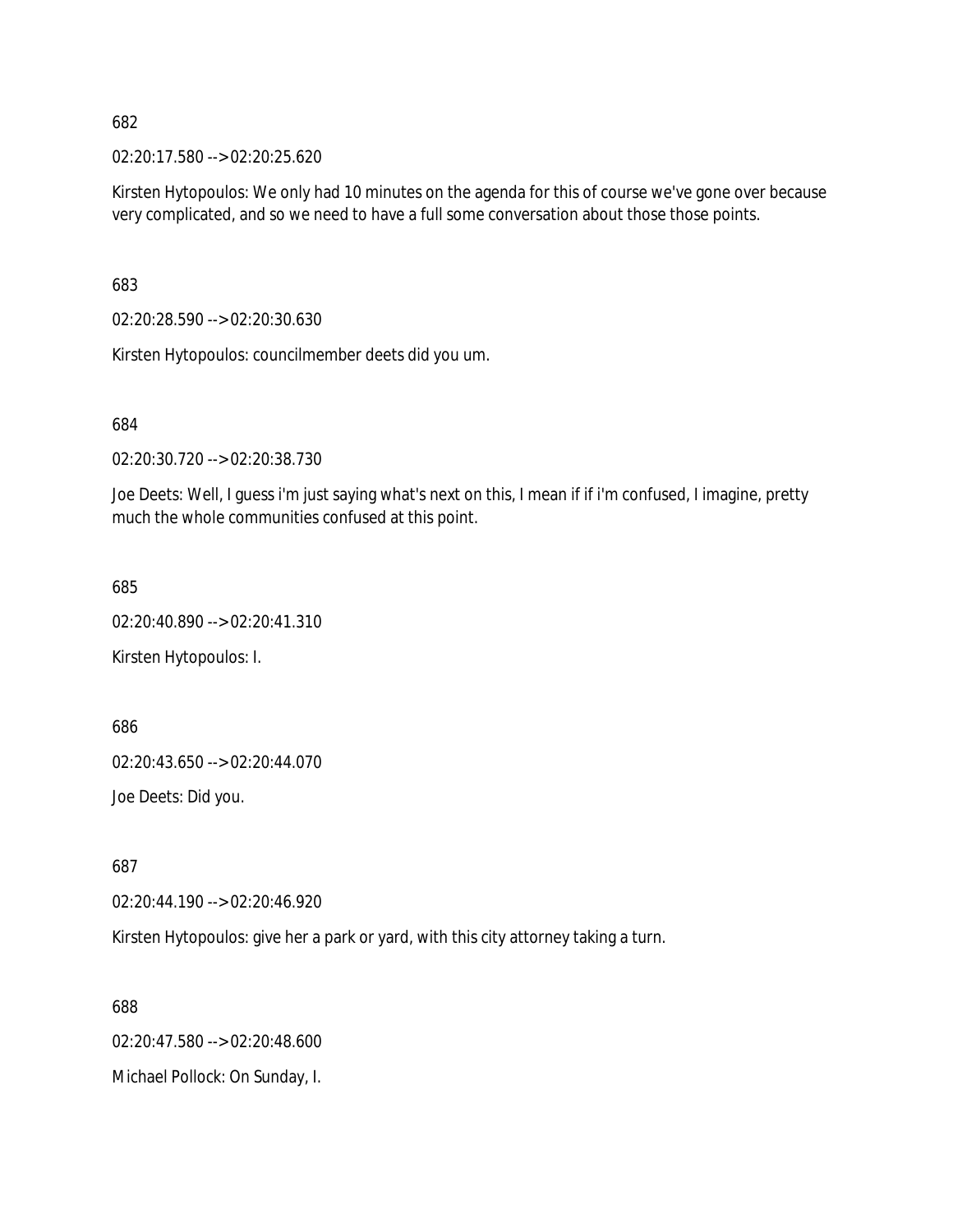02:20:51.870 --> 02:21:03.000

Joe Levan: want to clarify that my understanding from the motion that was passed, as amended, was the counselor car would provide a draft ordinance that included those five points in the affirmative.

690

02:21:03.570 --> 02:21:08.880

Joe Levan: And that would be staff could work on that and bringing that to a future Council meeting for the Council to discuss.

691

02:21:10.470 --> 02:21:12.330

Joe Levan: that's my understanding that's.

692

02:21:12.420 --> 02:21:13.500

Michael Pollock: Right yeah.

693

02:21:13.770 --> 02:21:14.040

Okay.

694

02:21:16.020 --> 02:21:26.670

Michael Pollock: yeah, the only thing I really want is that there is a time sensitivity so it's not just an open ended, so I think that that the next to respond to what's The next step is is I would love to get it on the agenda.

695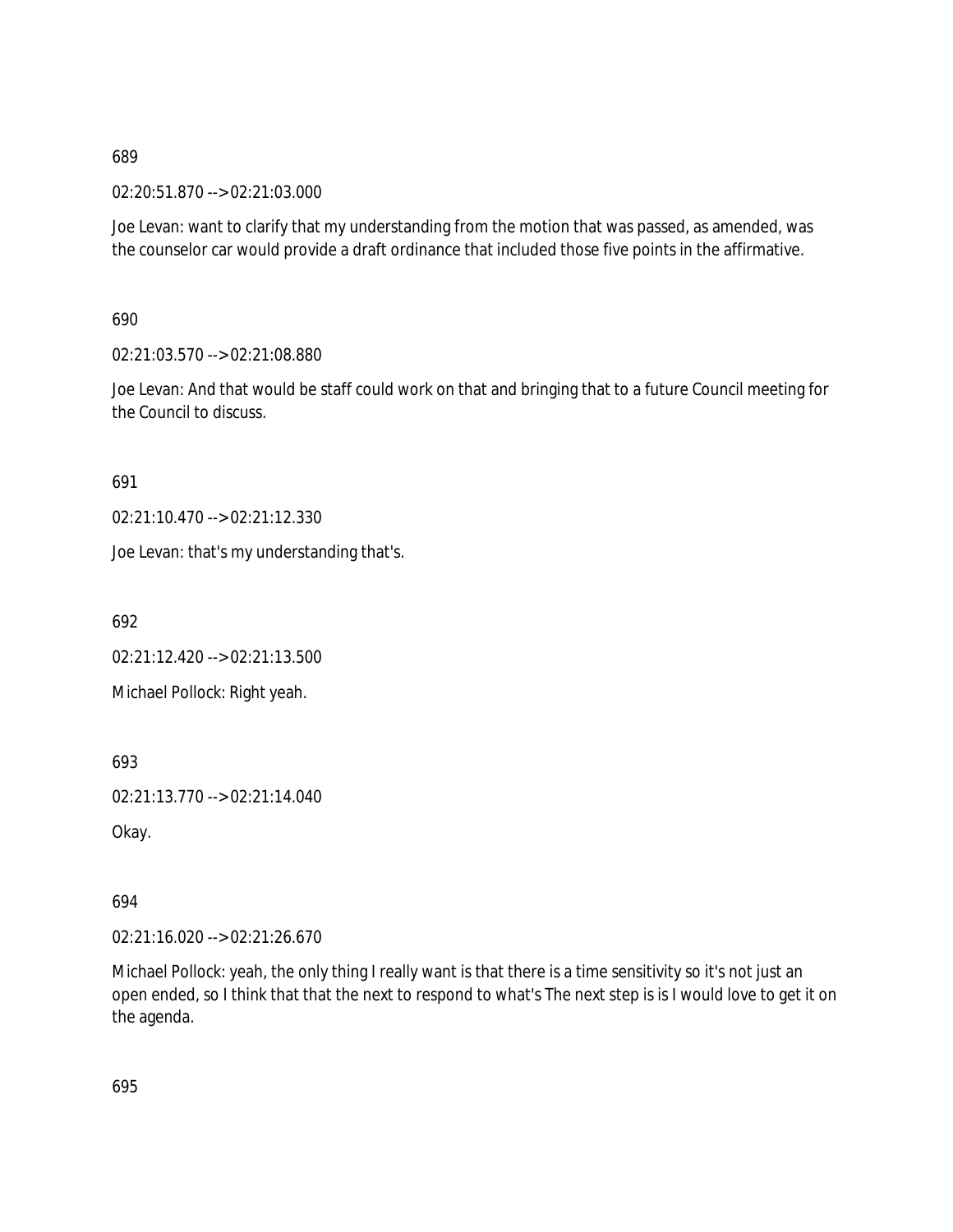02:21:27.840 --> 02:21:39.060

Michael Pollock: sooner rather than later i'm happy to give that to the agenda 17 to do that with an understanding that we want to do it quickly so emotion, I just want to make sure that.

696

02:21:42.690 --> 02:21:43.440

Kirsten Hytopoulos: that's over Schneider.

697

02:21:45.360 --> 02:22:03.870

Leslie Schneider: So, two points, one is what is the time sensitivity, I understand that there's something having to do with a parallel state or you know I recently passed State law that's going to go into effect at the beginning of next year, but I don't understand how that limits or.

698

02:22:05.730 --> 02:22:08.130

Leslie Schneider: How that limits, what we do and.

699

02:22:09.990 --> 02:22:12.990

Leslie Schneider: And then secondarily I guess I would.

700

02:22:13.410 --> 02:22:23.850

Leslie Schneider: What i'm concerned about is the fact that we're waiting to have a draft ordinance to have a policy discussion about each of these individual points and maybe that is the most efficient way to do things, and if it is.

701

02:22:24.180 --> 02:22:38.910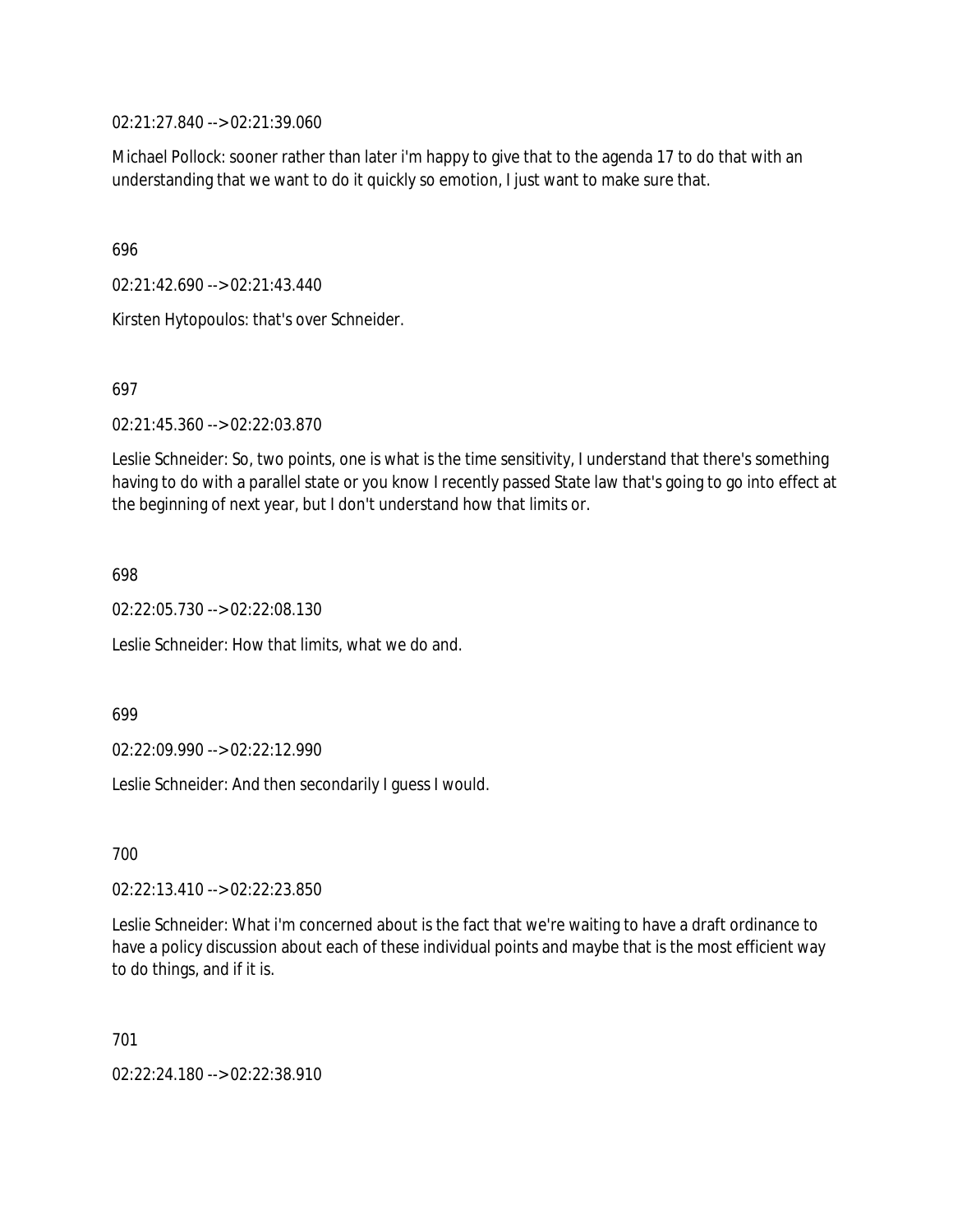Leslie Schneider: i'm happy to concede that in the future and say that's that's the way we do things, I guess, I was expecting we would have the policy conversation first and then we would have the draft ordinance after that, so I guess my only point right now is to understand the urgency.

702

02:22:40.290 --> 02:22:44.850

Kirsten Hytopoulos: And that maybe the city attorney may be able to help us with that, although I don't i'm.

# 703

02:22:45.000 --> 02:22:50.280

Kirsten Hytopoulos: not saying that he knows those specific dates, right now, but could you help us with the legal the legal concept.

### 704

02:22:51.030 --> 02:22:54.780

Joe Levan: Yes, if the the legislation that you all are aware of its.

#### 705

02:22:56.010 --> 02:23:05.670

Joe Levan: That 550 to two and it's in section 17 sub four and the provision provides this is it's one sentence and it says.

#### 706

02:23:06.390 --> 02:23:19.200

Joe Levan: One put the whole sentence for this discussion beginning July 1 2021 a city may not enact an ordinance to reduce pollution from single use food service products.

#### 707

02:23:19.800 --> 02:23:26.070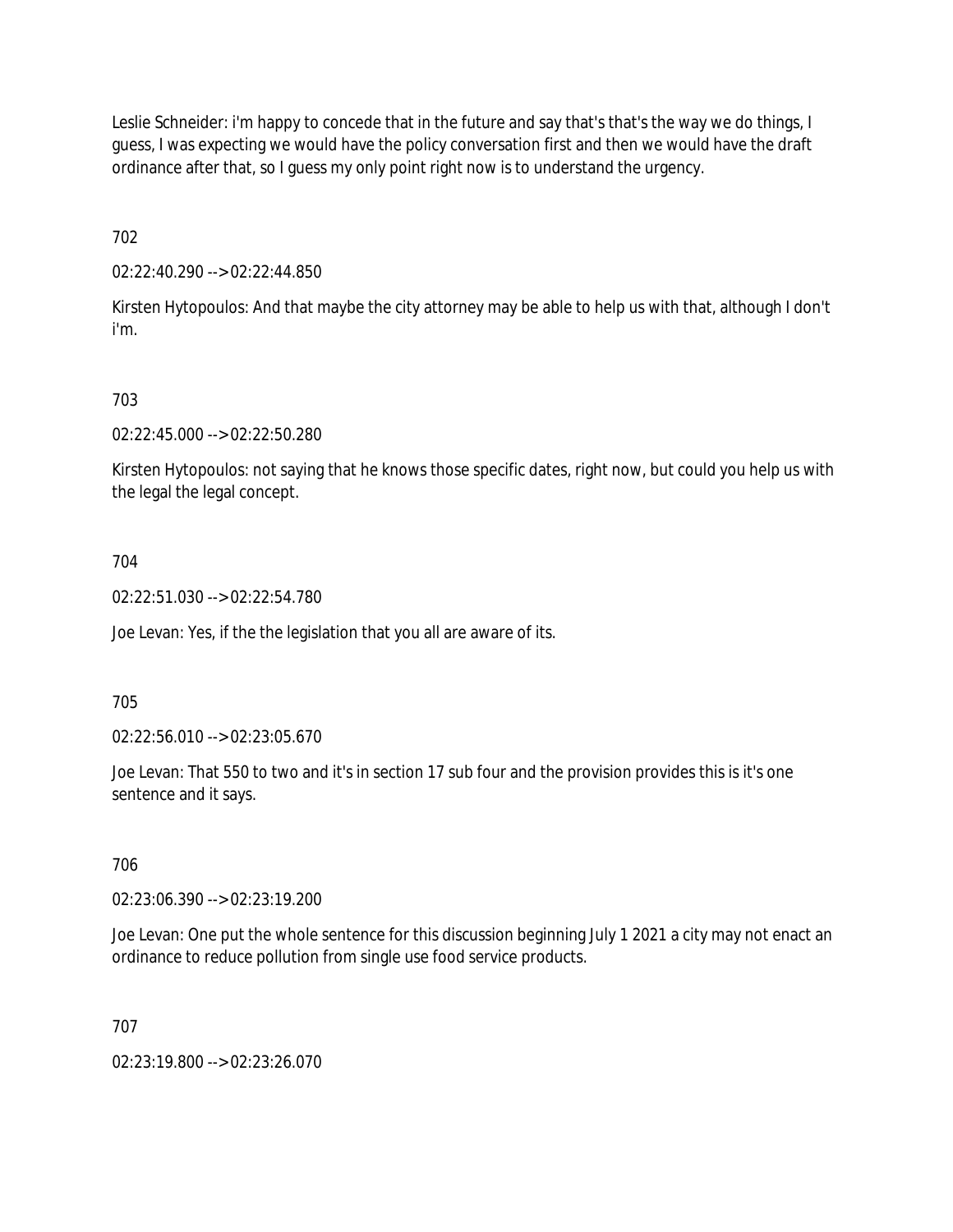Joe Levan: By requiring a request of single use food service products by the customer of the food service business or other retail establishment.

### 708

02:23:26.970 --> 02:23:37.920

Joe Levan: So that's what it relates to a single use food service products and that that stuff's the only trigger that relates to the July 1 deadline that I am aware of unless customer cars some other understanding.

#### 709

02:23:40.290 --> 02:23:52.650

Kirsten Hytopoulos: And that is the guts of the whole concept of single use food service products, so you know, I think, just to kind of throw a little background again remember this is this is part of the recommendations of the climate advisory committee.

#### 710

#### 02:23:53.910 --> 02:24:07.050

Kirsten Hytopoulos: You know, with our Community is strongly committed to reducing and eliminating plastic getting into the into the puget sound, so I think that what we really hope I think what is hope for here is that do that, we have enough.

#### 711

02:24:08.280 --> 02:24:18.690

Kirsten Hytopoulos: momentum and support for this that we know we want to get it done in time for the for the deadline and it's a matter of tweaking the policy points, but that there's not a question that we want to get.

#### 712

02:24:19.050 --> 02:24:27.240

Kirsten Hytopoulos: Something in before that deadline, and I think that's why we're doing something differently than we might prefer I don't think any I I certainly would not be an advocate.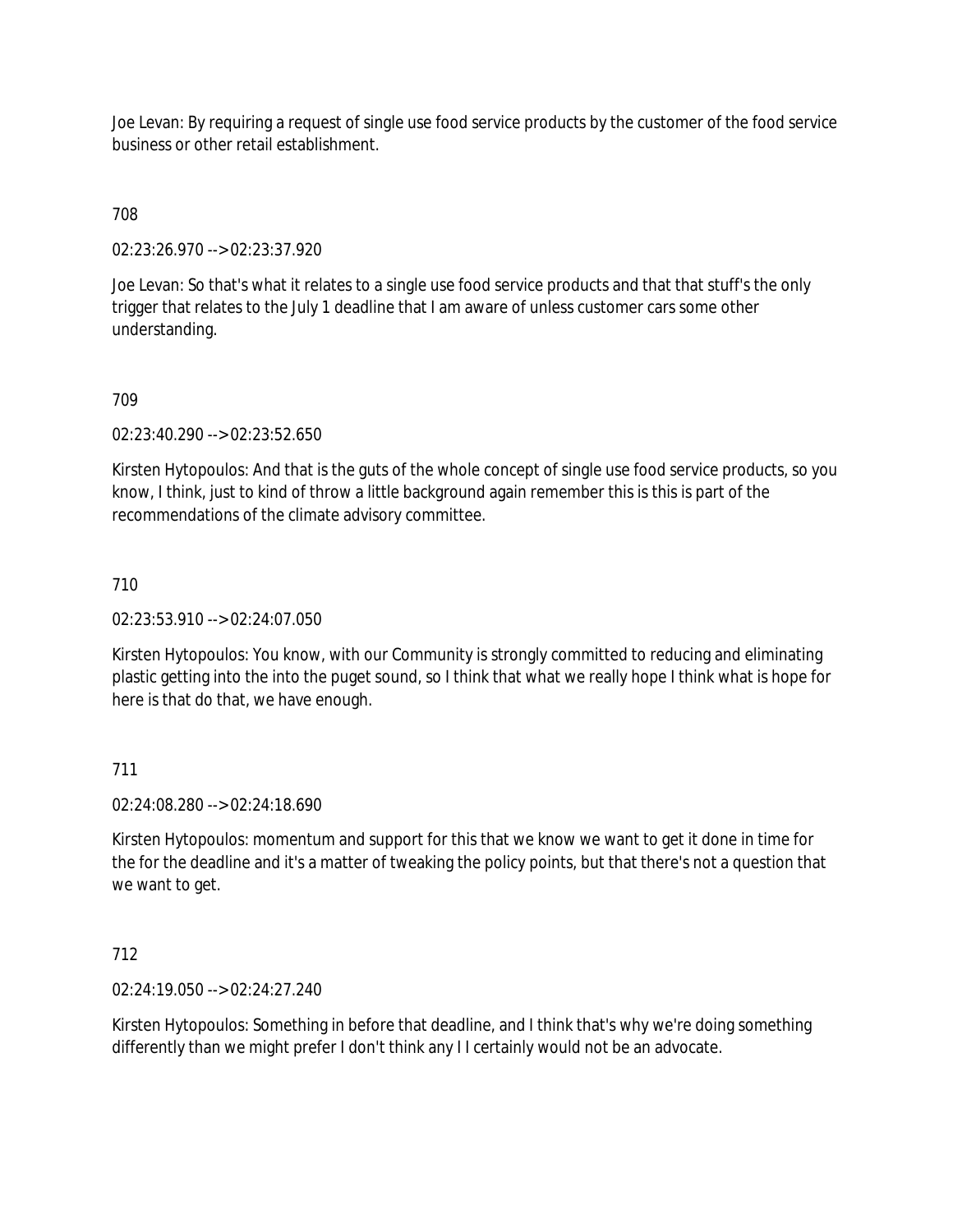02:24:27.510 --> 02:24:35.970

Kirsten Hytopoulos: For when there was more time to not have the discrete policy conversation and then bring back an ordinance but it's the uniqueness of the situation mayor.

714

02:24:37.320 --> 02:24:37.590

Rasham Nassar: Yes.

#### 715

02:24:38.610 --> 02:24:49.350

Rasham Nassar: I would like the Council to take a vote, I think we have there's emotional floor and we've discussed this wall over the 10 minute allocated time part of the reason for for carrying it over to another meeting.

#### 716

02:24:50.280 --> 02:24:56.760

Rasham Nassar: was because this was meant to be an introductory discussion we have some direction, I agree with that direction, I hope that we can now just take a boat.

#### 717

02:24:57.210 --> 02:24:58.650

Kirsten Hytopoulos: We had the we had the boat.

#### 718

02:24:58.860 --> 02:24:59.700

It was five to two.

#### 719

02:25:01.830 --> 02:25:03.480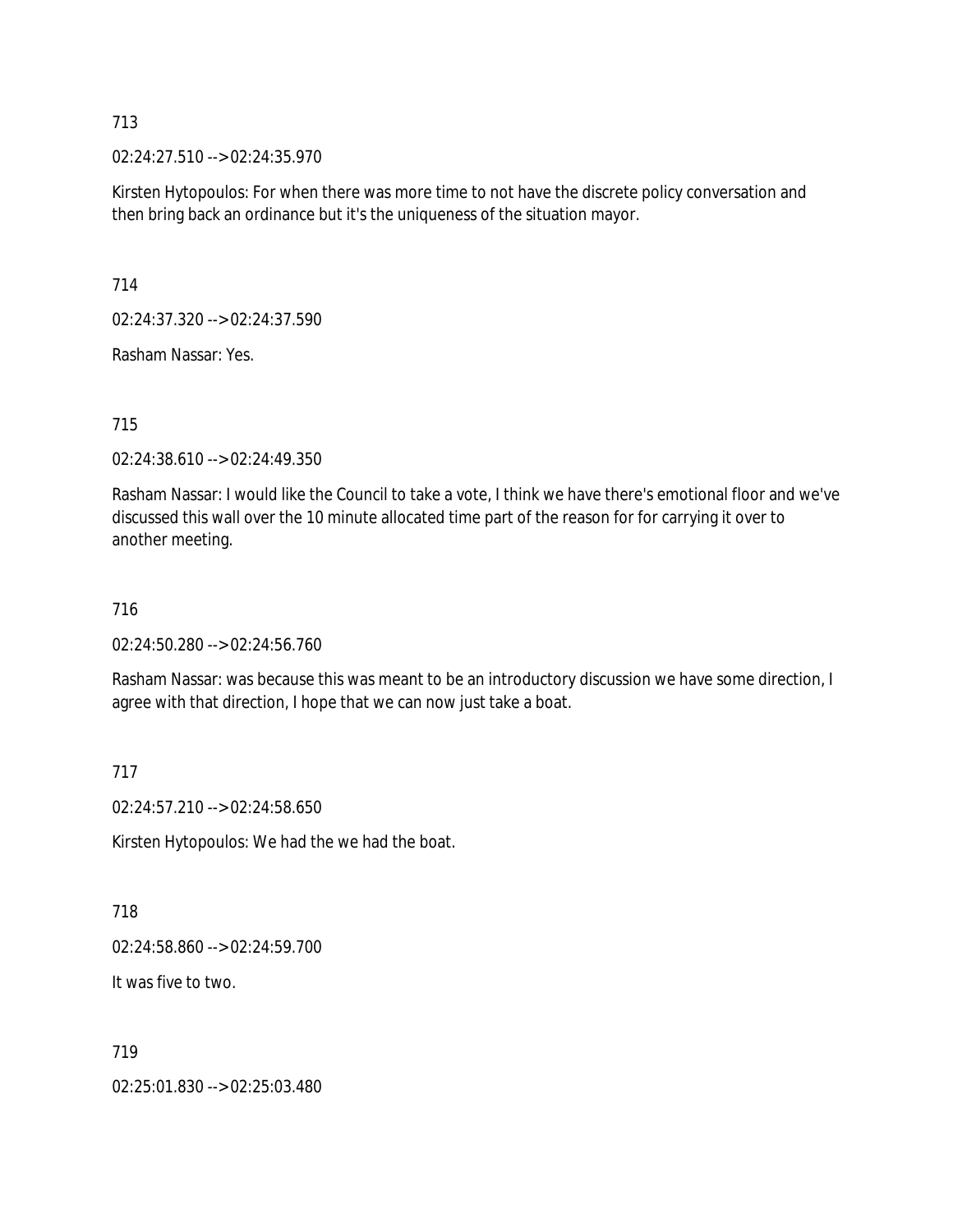Rasham Nassar: Oh, so we are ready to move on, then.

720

02:25:03.750 --> 02:25:05.850 Rasham Nassar: Yes, right okay all right.

721 02:25:05.910 --> 02:25:07.050 Kirsten Hytopoulos: let's move on to.

722

02:25:07.080 --> 02:25:10.980

Rasham Nassar: Our i'm sorry did we actually vote on the ocean or did we vote on the amendment.

723

02:25:11.130 --> 02:25:12.600 Rasham Nassar: We did okay.

724 02:25:13.080 --> 02:25:14.400 Rasham Nassar: yeah for me I.

725

02:25:14.700 --> 02:25:18.270

Kirsten Hytopoulos: Remember pollock second at the amendment, then we had a vote on full.

726

02:25:18.570 --> 02:25:21.180

Rasham Nassar: track, I hope I voted, both times I really.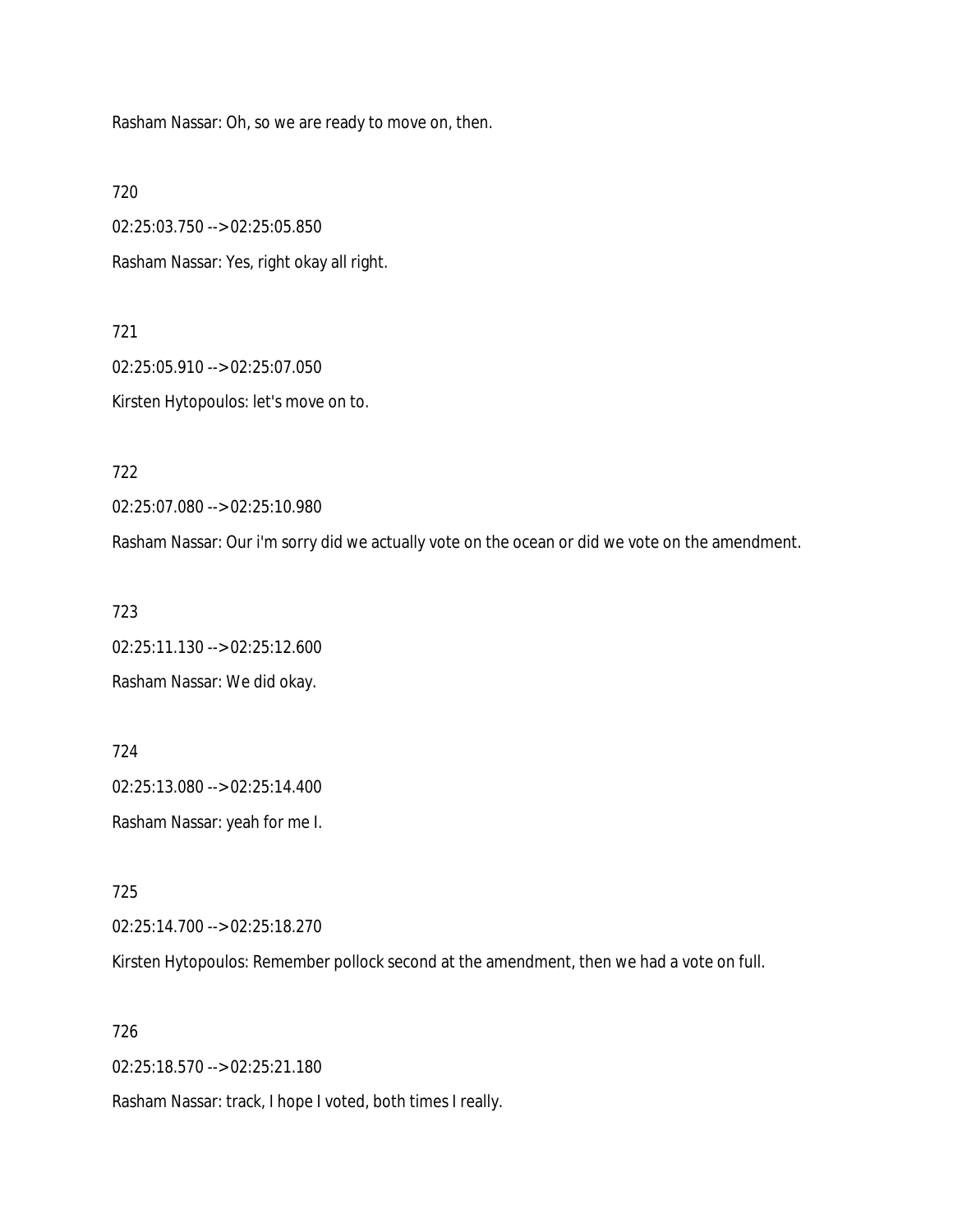727 02:25:21.450 --> 02:25:22.590 Kirsten Hytopoulos: yeah did.

728 02:25:24.480 --> 02:25:24.870 Kirsten Hytopoulos: um.

729 02:25:25.110 --> 02:25:26.670 Kirsten Hytopoulos: Okay, so the last item.

730

02:25:27.660 --> 02:25:31.170

Kirsten Hytopoulos: Under kellen session is eight see process for Council complaints.

731

02:25:31.200 --> 02:25:32.880

Kirsten Hytopoulos: And the lead on that is the mayor.

732

02:25:33.270 --> 02:25:43.830

Rasham Nassar: Yes, thank you um so I introduced this discussion item like a couple weeks ago to counsel, we were late running our meeting, and so I didn't go into much depth.

733

02:25:44.340 --> 02:25:54.750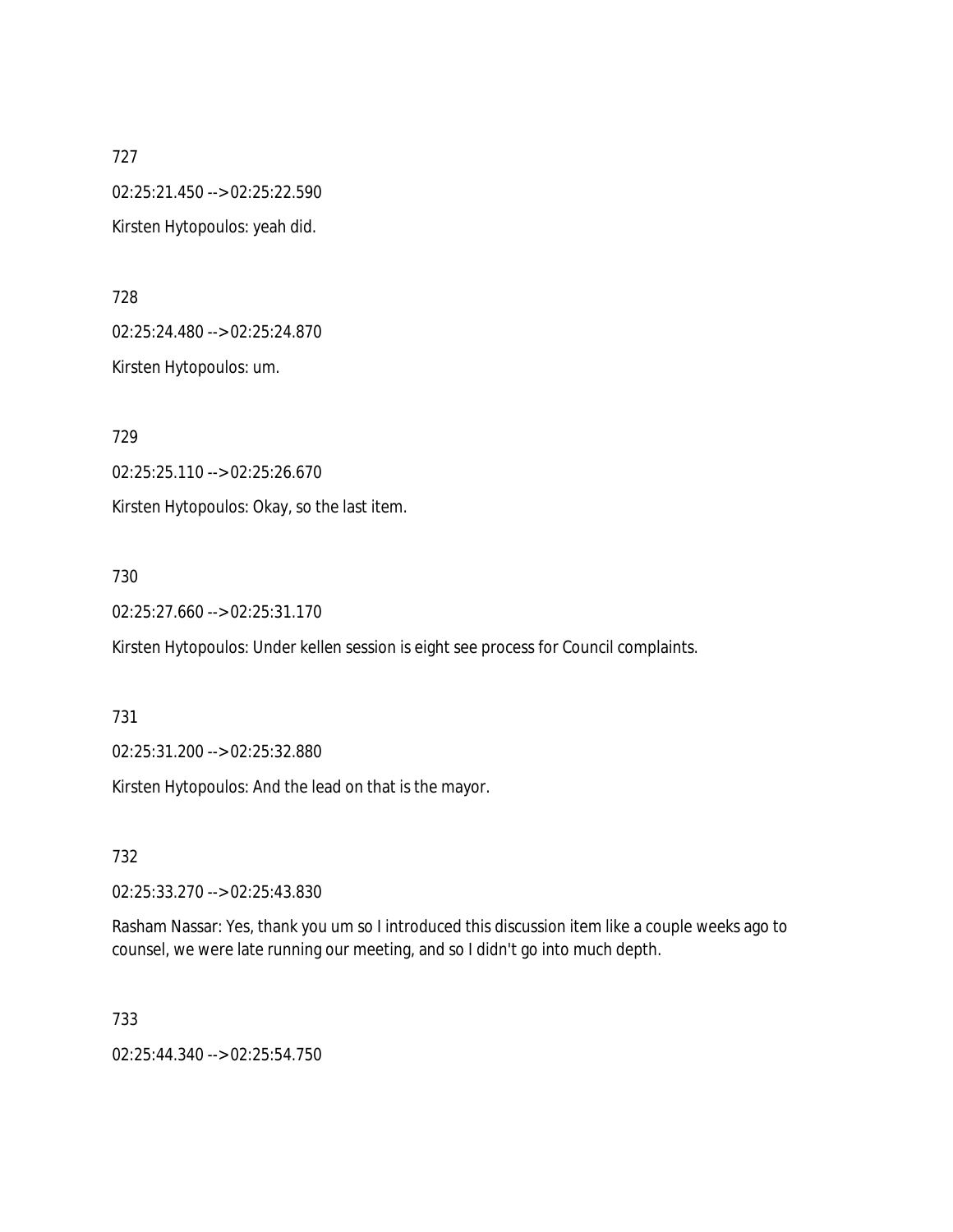Rasham Nassar: I also haven't provided the proposal in writing i've done that this go around So if you refer to the the agenda bill you'll see the proposal for.

734

02:25:57.030 --> 02:26:07.770

Rasham Nassar: him, and this is for the proposal for to establish a process for Council complaints and specifically Council Council member complaints against Council members.

# 735

02:26:08.910 --> 02:26:25.290

Rasham Nassar: We currently don't have, or at least we don't follow the parliamentary parliamentary procedure, Robert robert's rules of order process for handling Council member complaints and there's been a lot of question and uncertainty around, how do we bring up.

### 736

02:26:26.730 --> 02:26:30.180

Rasham Nassar: Allegations of inappropriate speech or conduct by Council members.

#### 737

02:26:31.440 --> 02:26:37.800

Rasham Nassar: i've had a lot of discussions well, not a lot but pretty significant discussions with the city attorney about this.

#### 738

02:26:38.400 --> 02:26:45.390

Rasham Nassar: Wanting to bring forth to counsel some sort of proposal that was kind of generic that other cities followed, how do other Councils handle.

#### 739

02:26:45.900 --> 02:26:53.880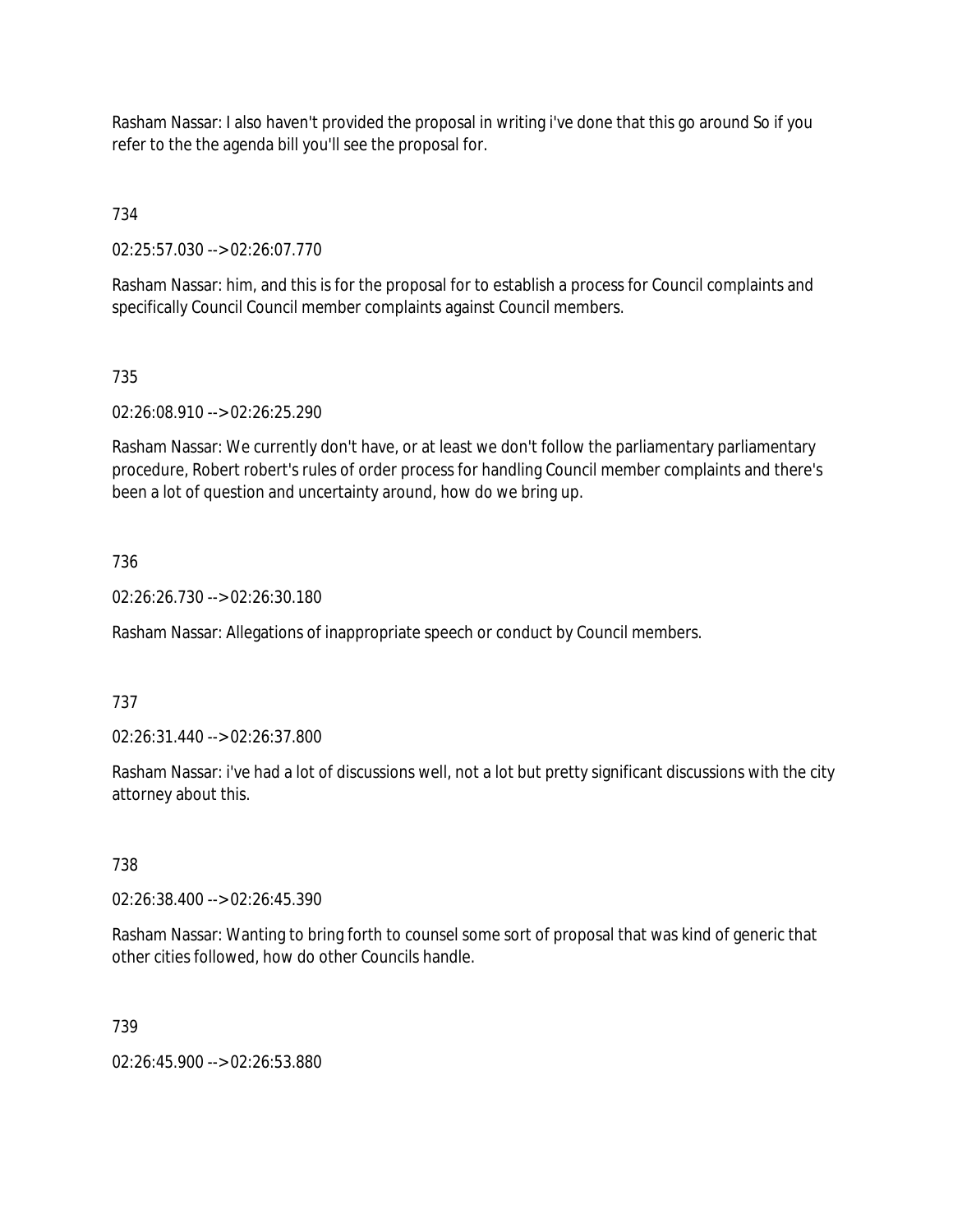Rasham Nassar: Council member complaints against Council members and the city attorney and I discussed this, a city attorney stated and correct me if i'm wrong city attorney and I invite you to weigh in as well.

# 740

02:26:54.150 --> 02:27:08.280

Rasham Nassar: That what other Councils do is they utilize that the executive session privileged to have an here allegations of regarding complaints against the Council member brought by another Council member in executive session and that's provided for in the CW.

741

02:27:09.600 --> 02:27:20.700

Rasham Nassar: The proposal that i'm recommending suggests that the mayor is the is the is the Council person that receives the complaint and X kind of as a neutral third party there's no.

### 742

 $02.27.21.240 - 02.27.29.520$ 

Rasham Nassar: kind of authoritarian or disciplinary enroll for the mayor in that regard the count the mayor here's the complaint forwards it to the.

# 743

02:27:30.120 --> 02:27:38.100

Rasham Nassar: Individual individual against whom the complaint was lodged to provide an appropriate amount of time for them to prepare response.

#### 744

02:27:38.790 --> 02:27:43.500

Rasham Nassar: And then, both parties in the presence of the Council and city attorney city manager and executive session.

#### 745

02:27:44.190 --> 02:27:58.590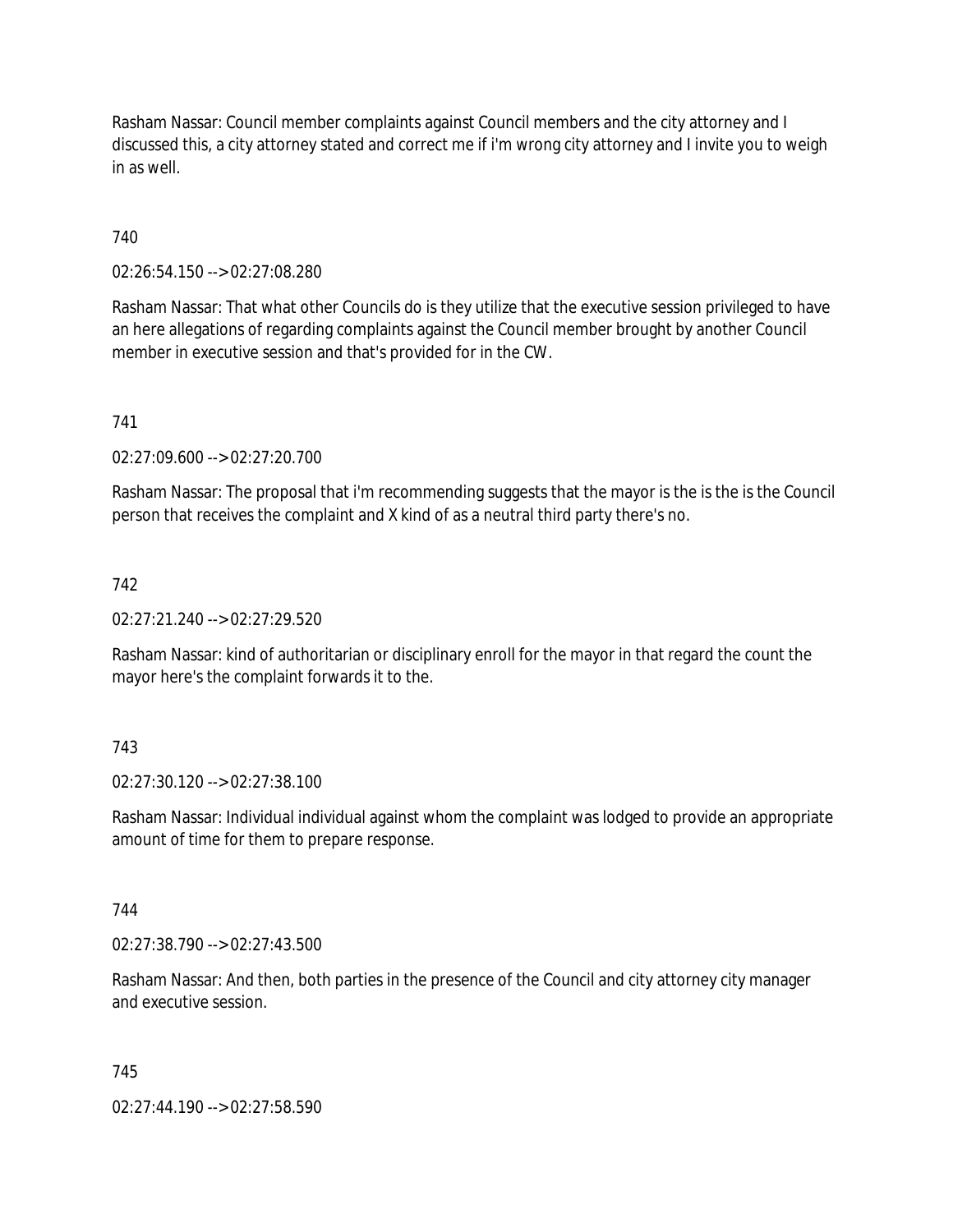Rasham Nassar: Can schedule an opportunity to hear that and hopefully arrive at a resolution so that's the proposal i'm hoping Council will consider it, I think it will provide some much needed clarity, I think it will facilitate Council efficiency terms of use of our time during during our meetings.

746

02:27:59.610 --> 02:28:14.490

Rasham Nassar: And it provides predictability for all Council members and some some sort of security, knowing that if they have acted inappropriately or whatnot or Council members are alleging that, but they will have an opportunity to prepare adequately prepared Defense and be heard by their colleagues.

747

02:28:16.680 --> 02:28:17.400

Kirsten Hytopoulos: city attorney.

748

02:28:18.540 --> 02:28:26.310

Joe Levan: there's just one another's important point to make about the way it's set up to executive sessions for the open public meetings econet is that.

749

02:28:26.880 --> 02:28:32.430

Joe Levan: The subject of the complaint has the ox what happens isn't notice would be provided to that person.

750

02:28:32.970 --> 02:28:39.120

Joe Levan: And they have the option to have it heard an open session, if they want to be heard an open session so it's up to them.

751

02:28:39.570 --> 02:28:47.040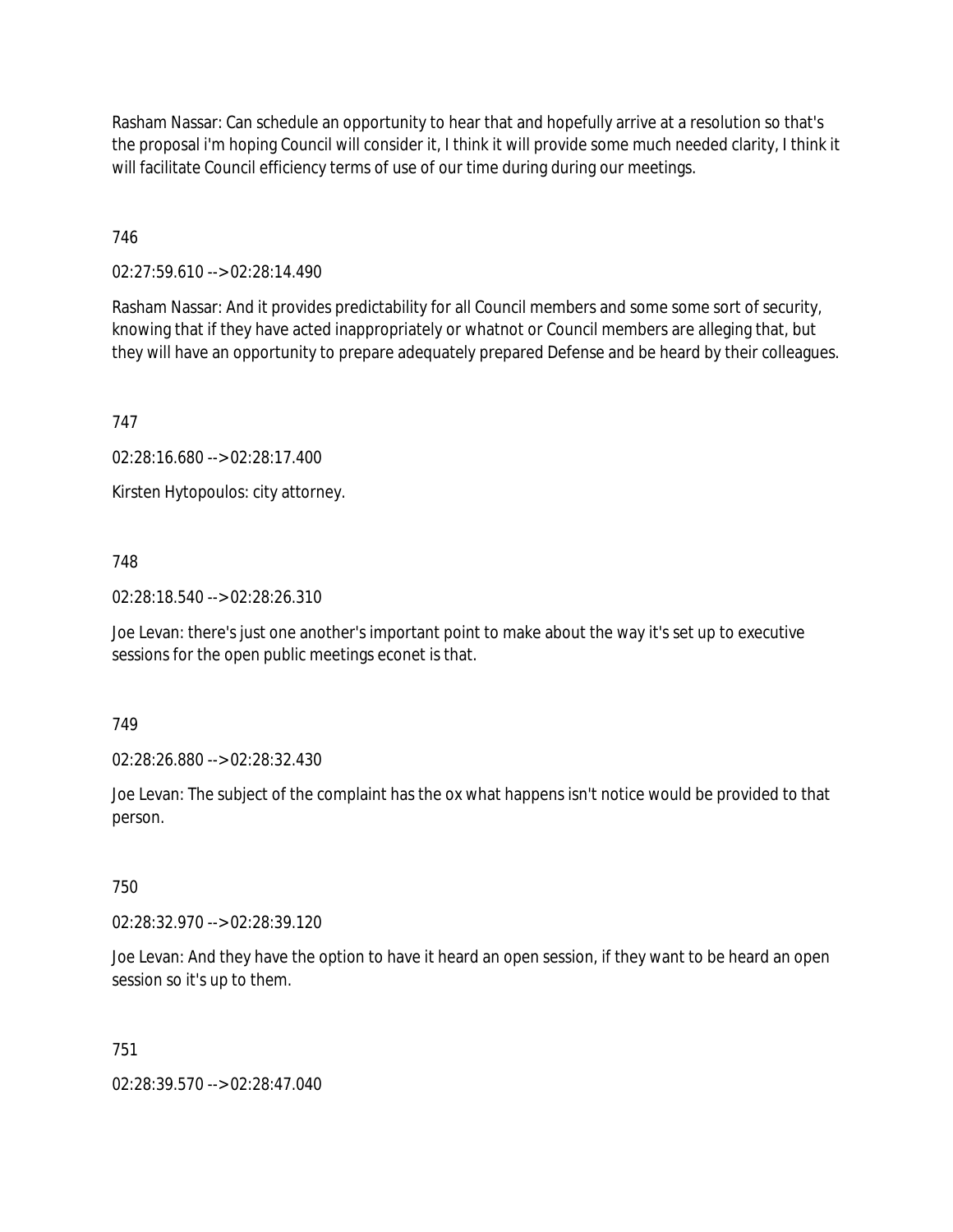Joe Levan: it's their decision as that's why they're provided notice and if they want to be an open session, it will be an open session, if not, that will be considered an executive session.

752

02:28:48.420 --> 02:28:49.140

Kirsten Hytopoulos: that's very polite.

753

02:28:50.280 --> 02:29:01.470

Michael Pollock: i'm on thurs this emotion to man, good governance and your partners, and I would appreciate some clarity, could you make emotion i'm not sure if this is putting in tennis.

754

02:29:03.780 --> 02:29:09.300

Rasham Nassar: I didn't intend emotion it's not written in the agenda packet that way and that's just out of respect for study sessions.

755

02:29:10.050 --> 02:29:19.500

Rasham Nassar: What I was on a business meeting agenda, the last time, but I changed my proposal quite substantially from the ordinance that I that i'd taken the time to prepare and brought to counsel I think last year sometime.

756

02:29:20.100 --> 02:29:34.320

Rasham Nassar: um I would be happy if Council would just agree to put this on a future business meeting with emotion, to adopt the recommended proposal that's in the packet for Councils consideration of adoption for informal adoption at a business meeting.

757

02:29:36.840 --> 02:29:45.720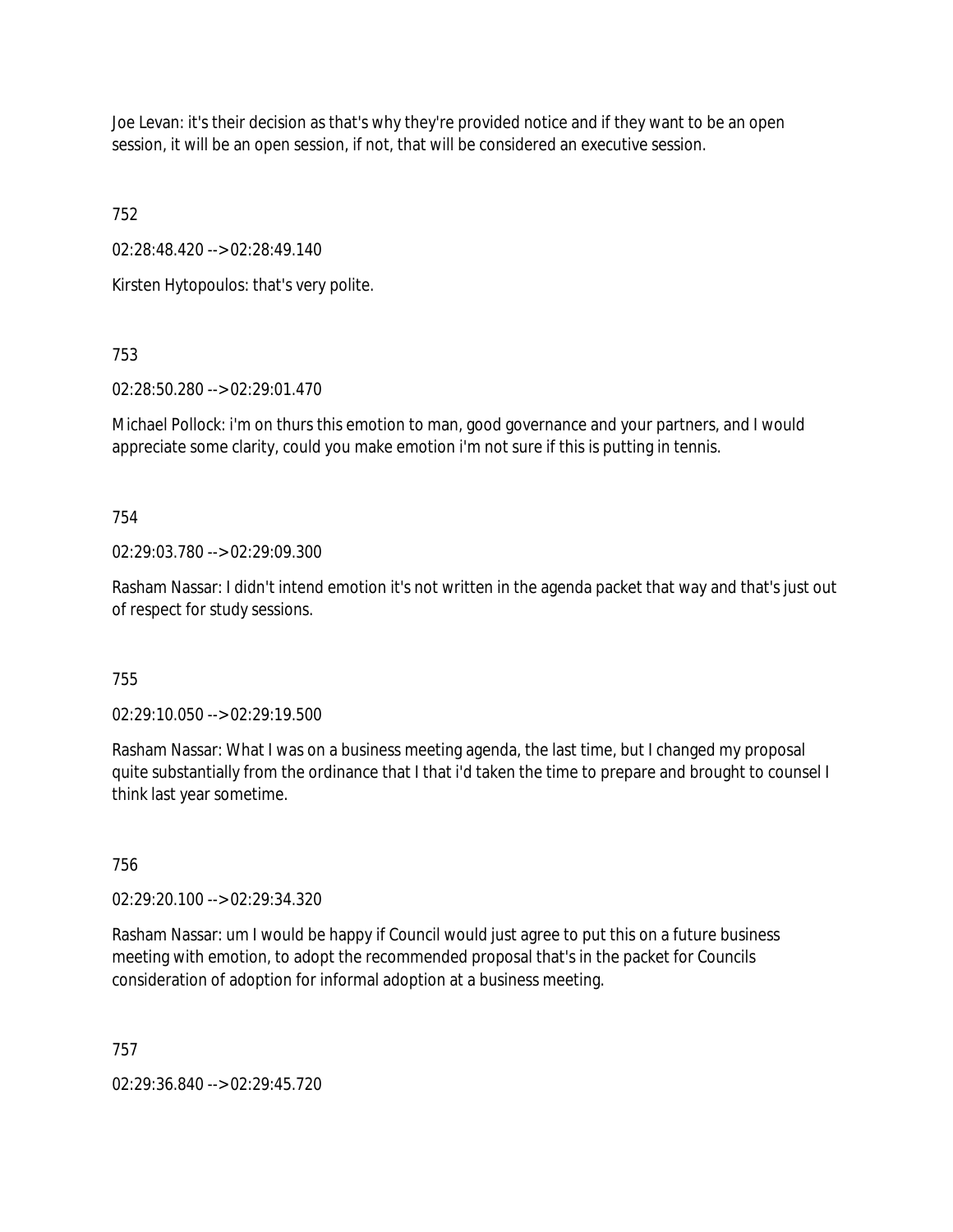Michael Pollock: So i'm sorry, just to clarify so Are you suggesting we want to add language to the governance manual is not there's not the motion, but has been proposed us.

758

02:29:45.780 --> 02:29:47.880

Rasham Nassar: That that would be the motion.

759

02:29:49.440 --> 02:29:58.620

Rasham Nassar: That would be the motion that would appear in my My preference would be that that motion would appear to amanda governance manual as such as the proposal that isn't on the agenda bill.

# 760

02:29:59.490 --> 02:30:09.900

Rasham Nassar: um but that that would come back to counsel at a business meeting to take action upon and tonight is just an opportunity for Council members to weigh in they like this, they don't they like to amend it here's how.

# 761

02:30:10.200 --> 02:30:18.510

Rasham Nassar: And then we can take that feedback and if there's general consensus we can work it into are incorporated into a motion to amend the governance manual dot dot dot.

762

02:30:20.100 --> 02:30:20.880

Kirsten Hytopoulos: councilmember car.

763

02:30:23.940 --> 02:30:34.350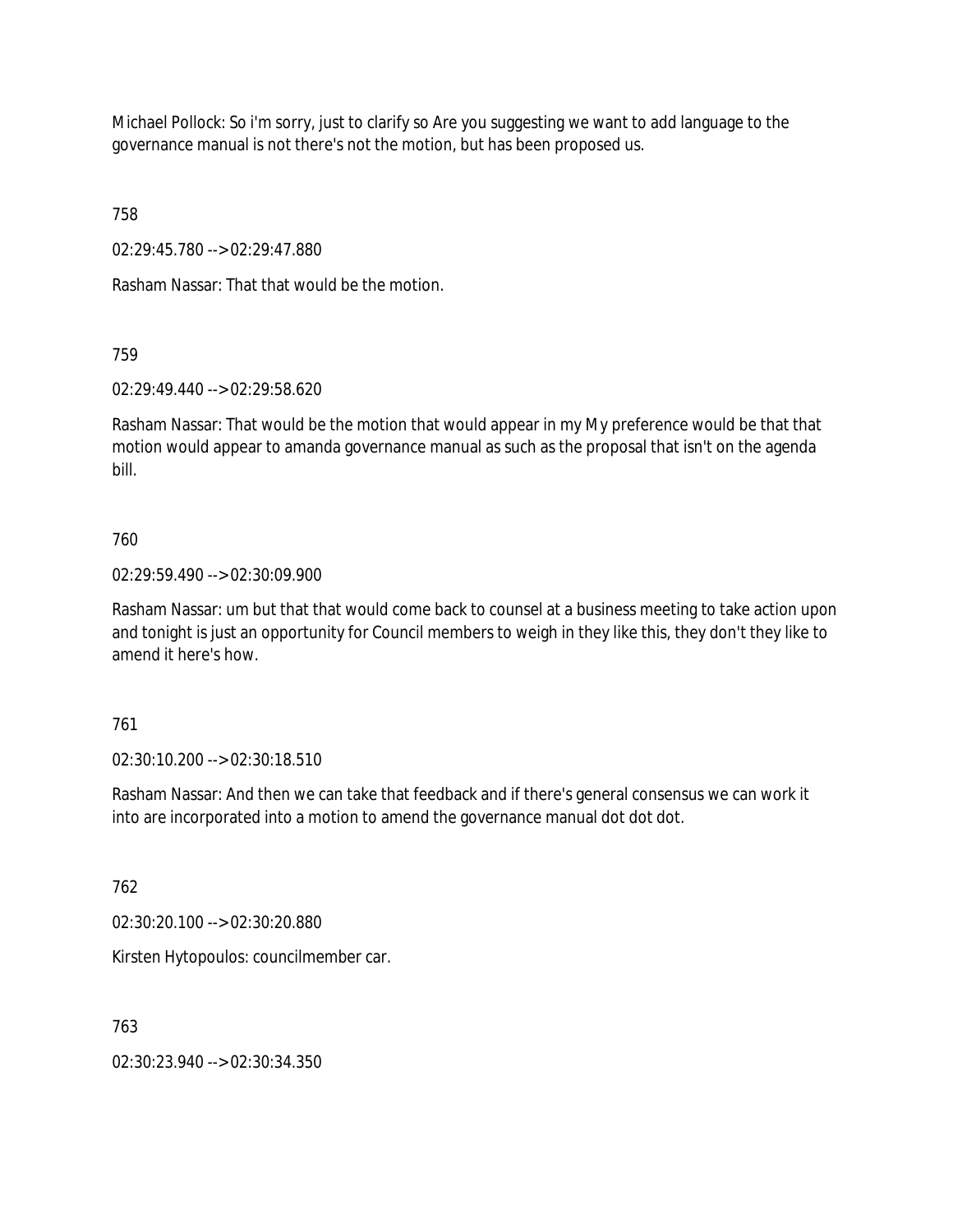Christy Carr: Thank you, I have a couple of questions i'm curious in terms of conduct complaints if if it's envisioned that there are that they rise to the level of.

764

02:30:34.740 --> 02:30:47.970

Christy Carr: code of conduct violations or if they're just we don't like what one of our colleagues did sort of thing, and if there's a differentiation, or if we need to make that differentiation.

765

02:30:48.420 --> 02:30:58.260

Christy Carr: Because I think we already have a process in place for code of conduct violations which Council members can participate in and then my other.

766

02:30:59.700 --> 02:31:20.250

Christy Carr: Question or point really is is that our committee members are subject to our code of our ethics program, including the code of conduct and so that plays out very publicly, and so it seems like we're setting up two different systems if Council members are able to have their.

767

02:31:22.320 --> 02:31:24.600

Christy Carr: conduct complaints handled privately.

768

02:31:25.830 --> 02:31:36.690

Christy Carr: And so i'm just curious what the full Council thinks about that, because it seems like it might discourage committee members from volunteering when they're held to a different standard.

769

02:31:39.900 --> 02:31:41.190

Christy Carr: mayor, did you want to speak to that.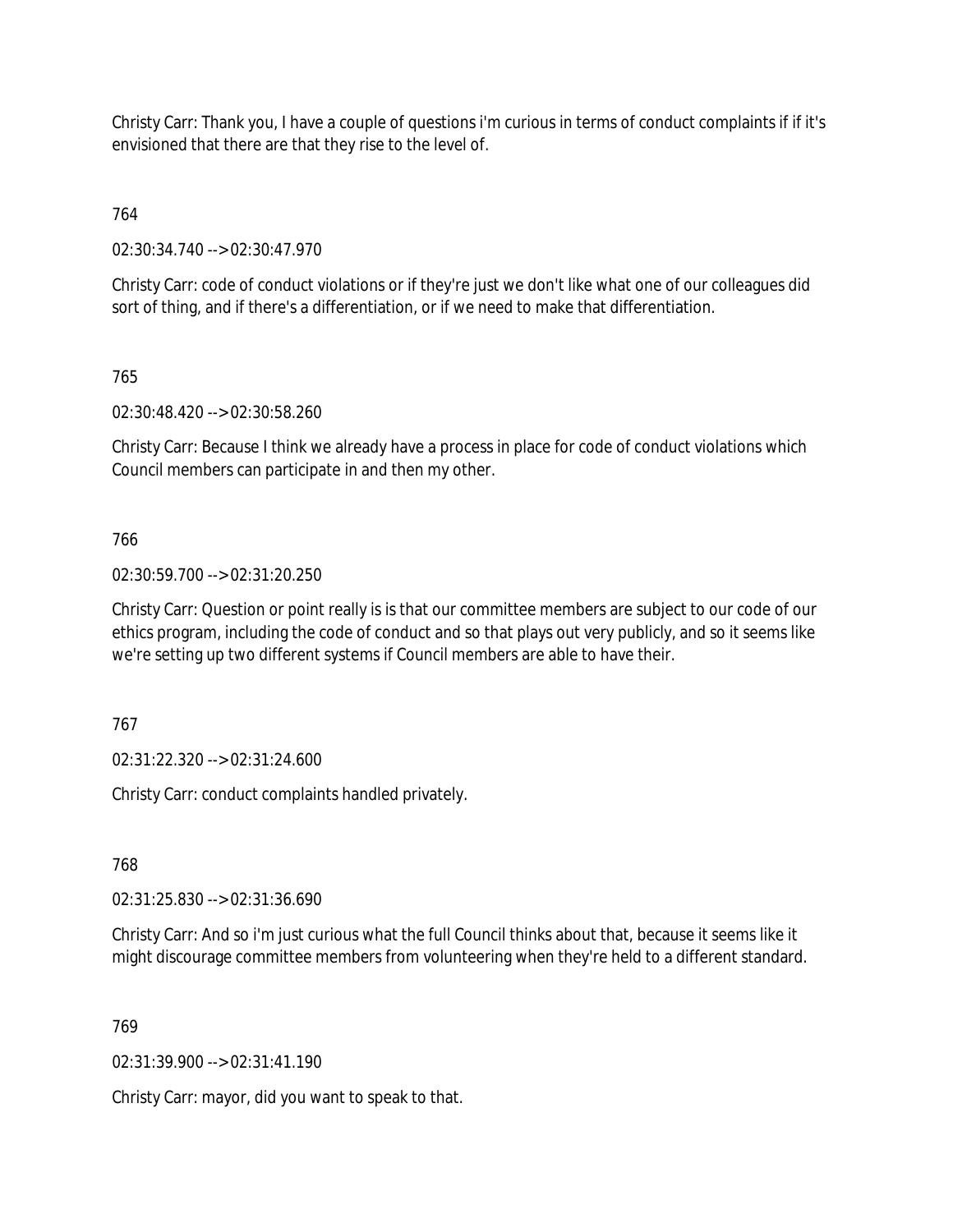02:31:42.420 --> 02:31:55.410

Rasham Nassar: yeah briefly and then I see counselor deeds has his hand raised so those are really good points councilmember car, because we do currently have a complaint system in place it's the ethics program and Council members absolutely can file ethics complaints against their colleagues.

771

02:31:57.210 --> 02:32:07.410

Rasham Nassar: I would hope that we would want as it as a body to discourage that that we would want that we, in order to preserve the integrity of the body to facilitate positive Council relations.

# 772

02:32:07.770 --> 02:32:15.240

Rasham Nassar: When there are disputes that arise between Council members that we provide recourse that prevents some of those disputes and those earrings.

#### 773

02:32:15.840 --> 02:32:23.160

Rasham Nassar: To be, in the view of the public, I think that's what's in the best interest of the of the body as a whole, again we've heard from members of the public.

774

02:32:24.030 --> 02:32:32.670

Rasham Nassar: When we've had an air of those disputes on in public from the diocese or from the zoom portal that it doesn't really reflect well upon us.

#### 775

02:32:33.390 --> 02:32:40.860

Rasham Nassar: I think there's a reason why that our CW exists, I think there's a reason why other jurisdictions follow that model I think it's a really good reason.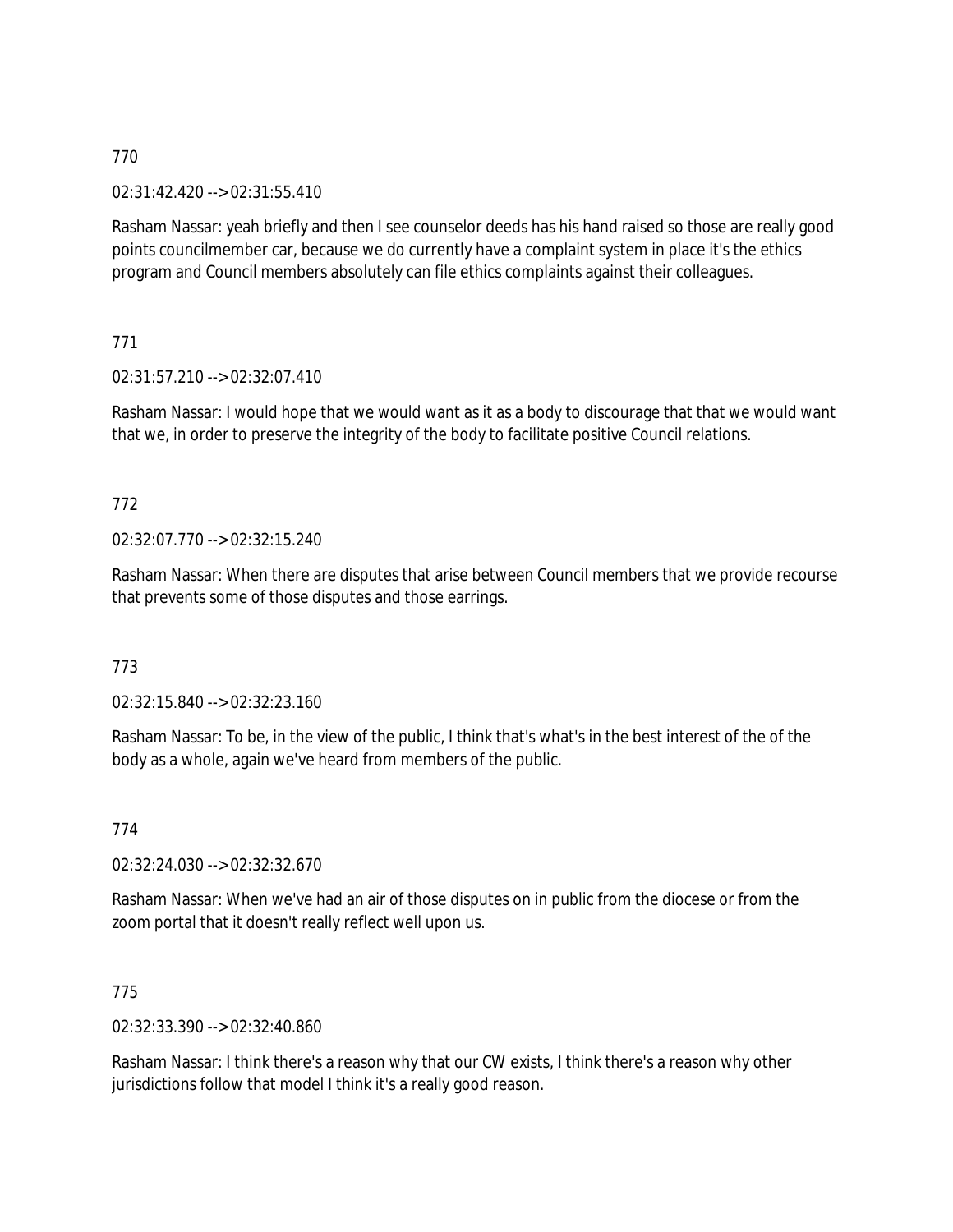02:32:41.280 --> 02:32:49.140

Rasham Nassar: And i'd really like to provide the Council with that opportunity to have disputes, whether they rise they don't meet the threshold for a code of conduct complaint.

777

02:32:49.500 --> 02:33:00.750

Rasham Nassar: And therefore can't necessarily be submitted to the ethics board or whatever the preference of the Council member is simply just to have his or her complaint heard and that to hear the response in the presence of.

### 778

02:33:01.740 --> 02:33:12.450

Rasham Nassar: His or her colleagues on with the privilege of executive session and I think it's a really valuable tool that the state provides, and I think that we would be very wise to make use of it.

779

02:33:14.220 --> 02:33:14.850

Kirsten Hytopoulos: Council video.

780

02:33:15.630 --> 02:33:28.650

Joe Deets: yeah Thank you Deputy Mayor well just a couple of brief comments one i'm all for on a policy level having options that one can take, but I guess i'd want to make sure that we are.

#### 781

02:33:31.290 --> 02:33:34.200

Joe Deets: not holding ourselves we're not giving ourselves more.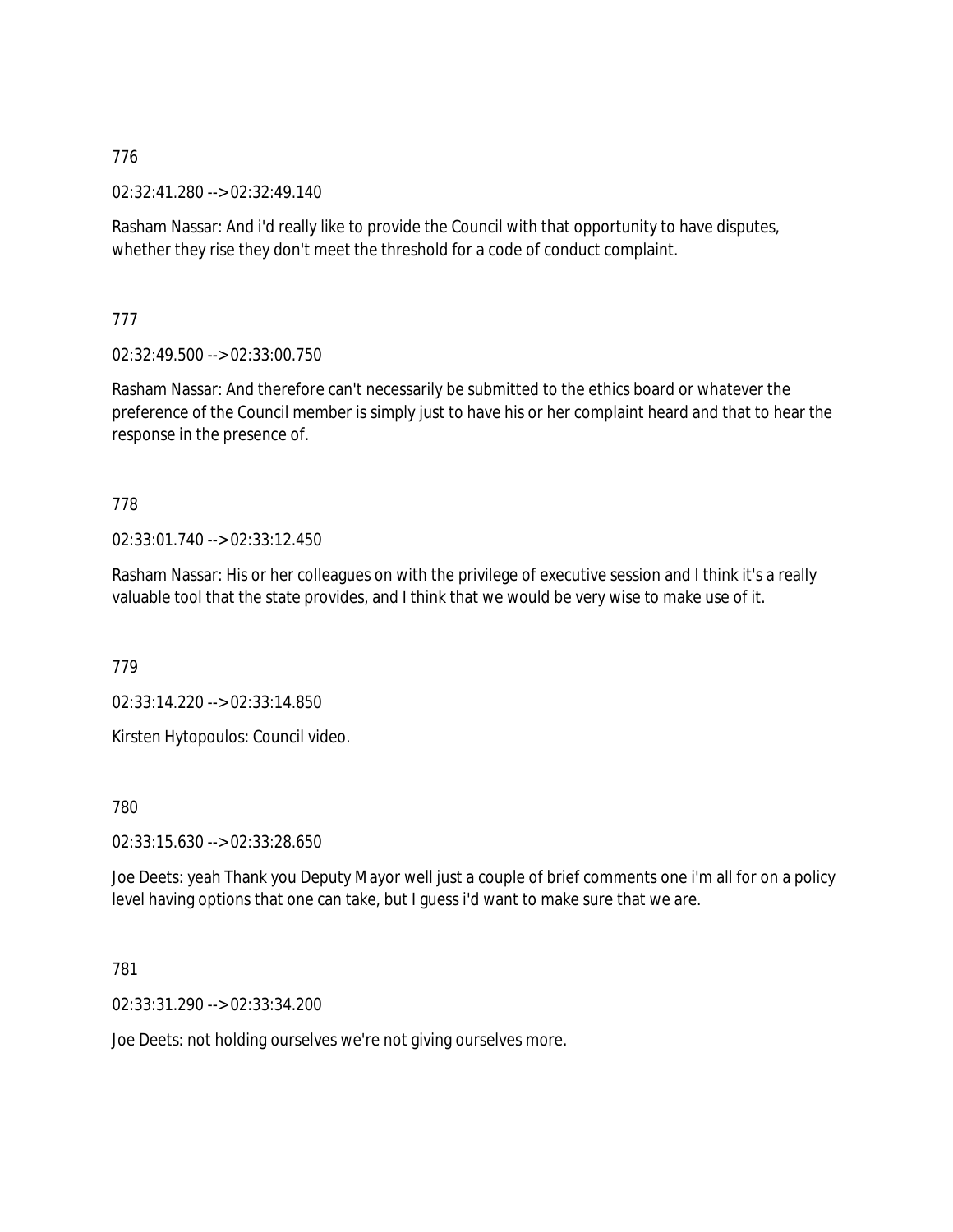02:33:35.700 --> 02:33:37.530

Joe Deets: breaks than, say, a committee members.

783

02:33:38.640 --> 02:33:48.510

Joe Deets: Where we can handle things discreetly in executive session, which I think there's value to that, but how does that for committee members, they don't have that right.

784

02:33:49.290 --> 02:34:03.990

Joe Deets: So I think that be consistent and with amongst you know Council members committee members, but I do like the idea of having options so could we fold this conversation in with a we are meeting with the ethics board on.

785

02:34:05.130 --> 02:34:14.700

Joe Deets: May 26 could this be full this conversation be folded into that discussion that might be so then we're all talking about ethics in one setting with the export.

786

02:34:20.010 --> 02:34:22.830

Kirsten Hytopoulos: Council member, as he comes Maria Schneider have you spoken yet.

787

02:34:23.820 --> 02:34:25.500

Leslie Schneider: No, thank you.

788

02:34:27.570 --> 02:34:44.790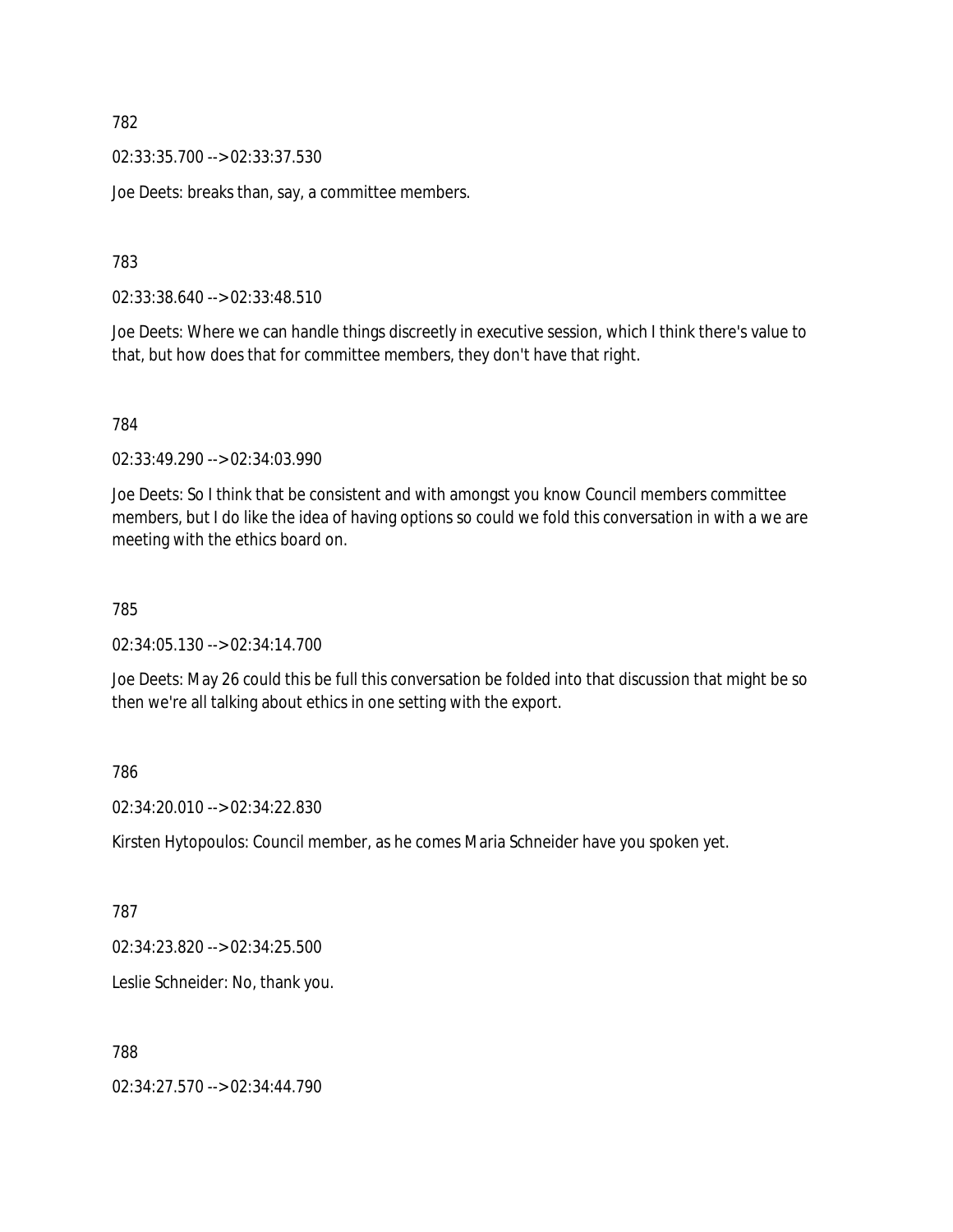Leslie Schneider: Do we if this is an option provided for by State law, then can't we just use it if we choose to and then go with other options when we choose to do that as well, so I think it's great to have the to have the awareness that this is.

789

02:34:46.470 --> 02:34:58.980

Leslie Schneider: a path that we can take I also think that it's a critical path that we have to take in in the case of something like executive session leaks, because otherwise we would be put in.

790

02:34:59.670 --> 02:35:16.620

Leslie Schneider: A position of having to talk about executive session leaks and creating more of a mess than we were in before, so I believe it is a necessary path, but I also don't know whether we need to do anything other than just have awareness of it as something we can take so that's a question.

791

02:35:18.840 --> 02:35:20.370

Kirsten Hytopoulos: It goes over country Johnson.

792

02:35:21.000 --> 02:35:28.950

Brenda Fantroy-Johnson: yeah I do support this, I think we do need to have it stated so that we all know that we you know we have that option.

793

02:35:29.370 --> 02:35:44.430

Brenda Fantroy-Johnson: I don't like the idea that we you know, sometimes feel like we need to fight in public it's it's not a good look for us, and if the if it's out nerc w and it says that we can have an executive session that's what we shouldn't be doing.

794

02:35:47.100 --> 02:35:48.030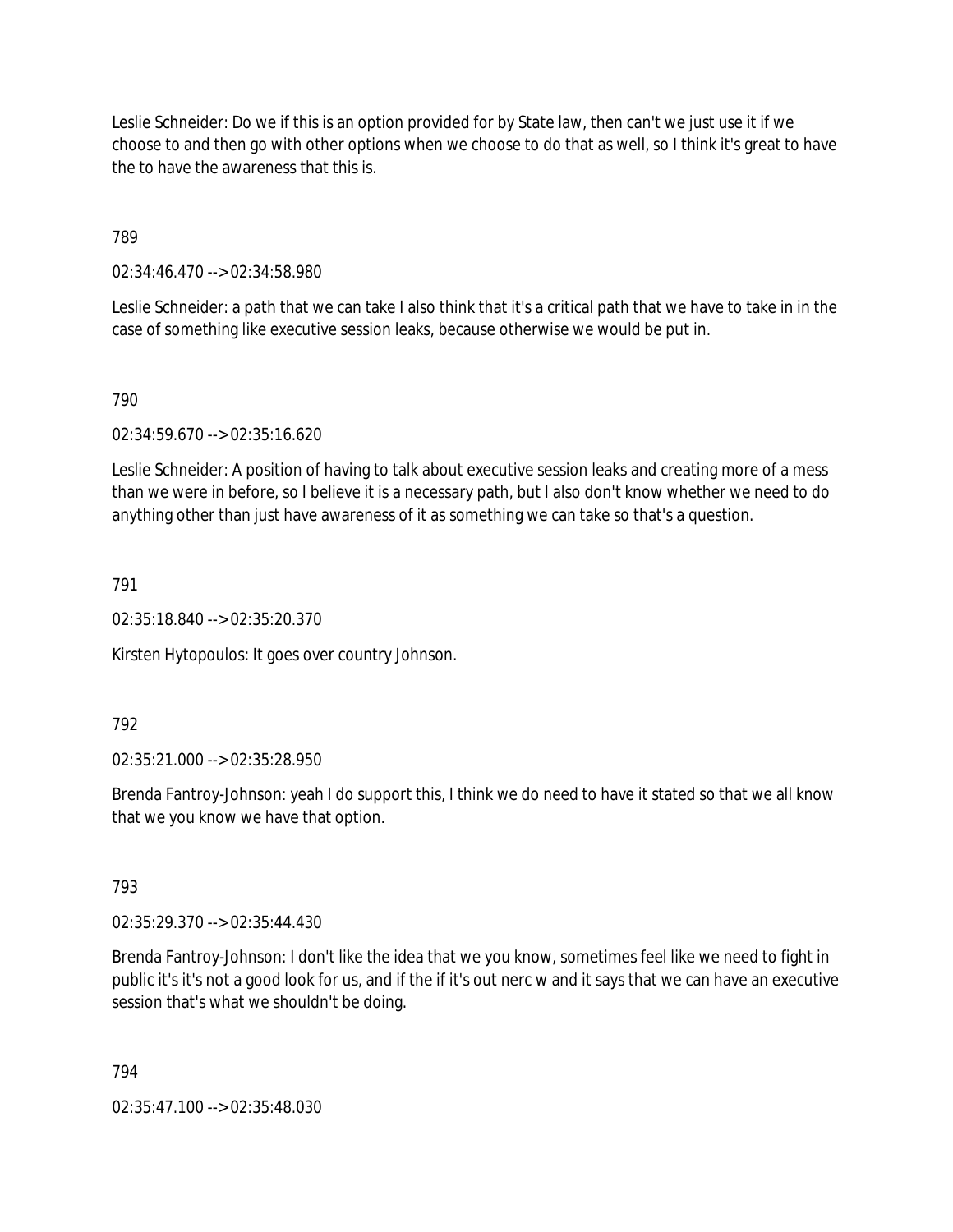Kirsten Hytopoulos: killed some ever poet.

795

02:35:49.470 --> 02:35:54.210

Michael Pollock: yeah I just kind of not going to last few comments it's there and.

### 796

02:35:55.890 --> 02:36:03.180

Michael Pollock: it's an option is what it sounds like, and I think that it makes sense to just put it in the governance manual We have lots of state laws.

### 797

02:36:03.480 --> 02:36:14.430

Michael Pollock: That were just made note of in the governance going on, so that's what I would support that that that we have this as an option and assisting knowledge on that so it's just it's just creating that awareness.

# 798

02:36:15.270 --> 02:36:18.900

Michael Pollock: um, so I would support moving forward with this, to put it into the governance man will.

799

02:36:20.580 --> 02:36:23.670

Michael Pollock: drop something off and it doesn't seem like a big.

800

02:36:25.650 --> 02:36:26.100

Michael Pollock: policy.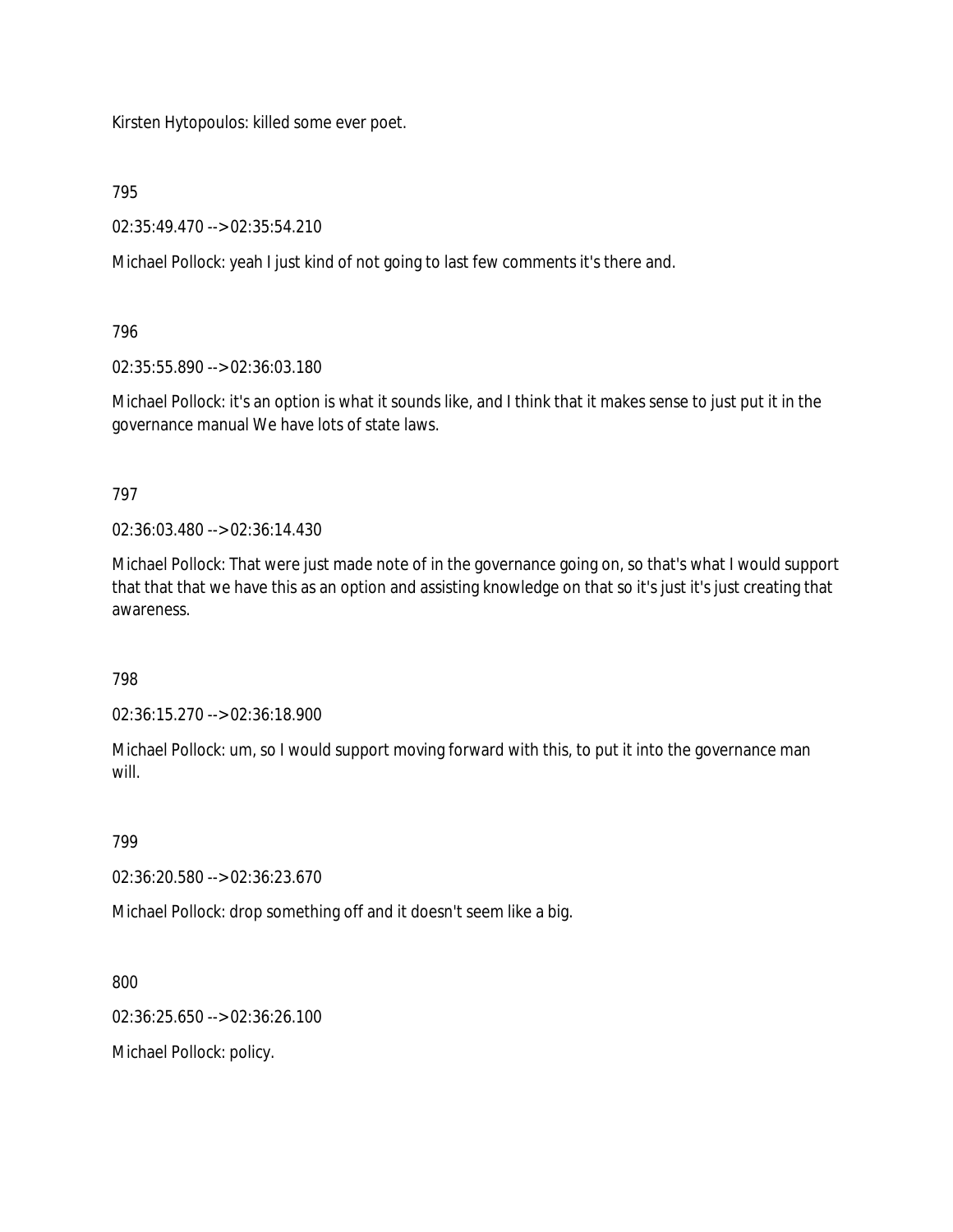02:36:27.180 --> 02:36:27.420

Michael Pollock: That.

802

02:36:29.100 --> 02:36:30.330

Michael Pollock: seems like State law.

803

02:36:31.590 --> 02:36:38.760

Kirsten Hytopoulos: mayor Would you mind if I have a chance that's a question for you, for clarification and that in my statement um so I I am.

#### 804

02:36:39.270 --> 02:36:46.290

Kirsten Hytopoulos: My first reaction is this was was no way because I thought we'd be putting it in there and bearing it in there and I don't think that's appropriate I mean.

805

02:36:46.680 --> 02:36:53.040

Kirsten Hytopoulos: Especially where kind of the difference between uses some of the hurt my feelings versus using something that misled the public, and they need to know.

806

02:36:53.640 --> 02:37:01.620

Kirsten Hytopoulos: What you know what the facts are but then I thought about and I thought you know I don't have a problem with this as a step, as long as.

807

02:37:02.130 --> 02:37:10.590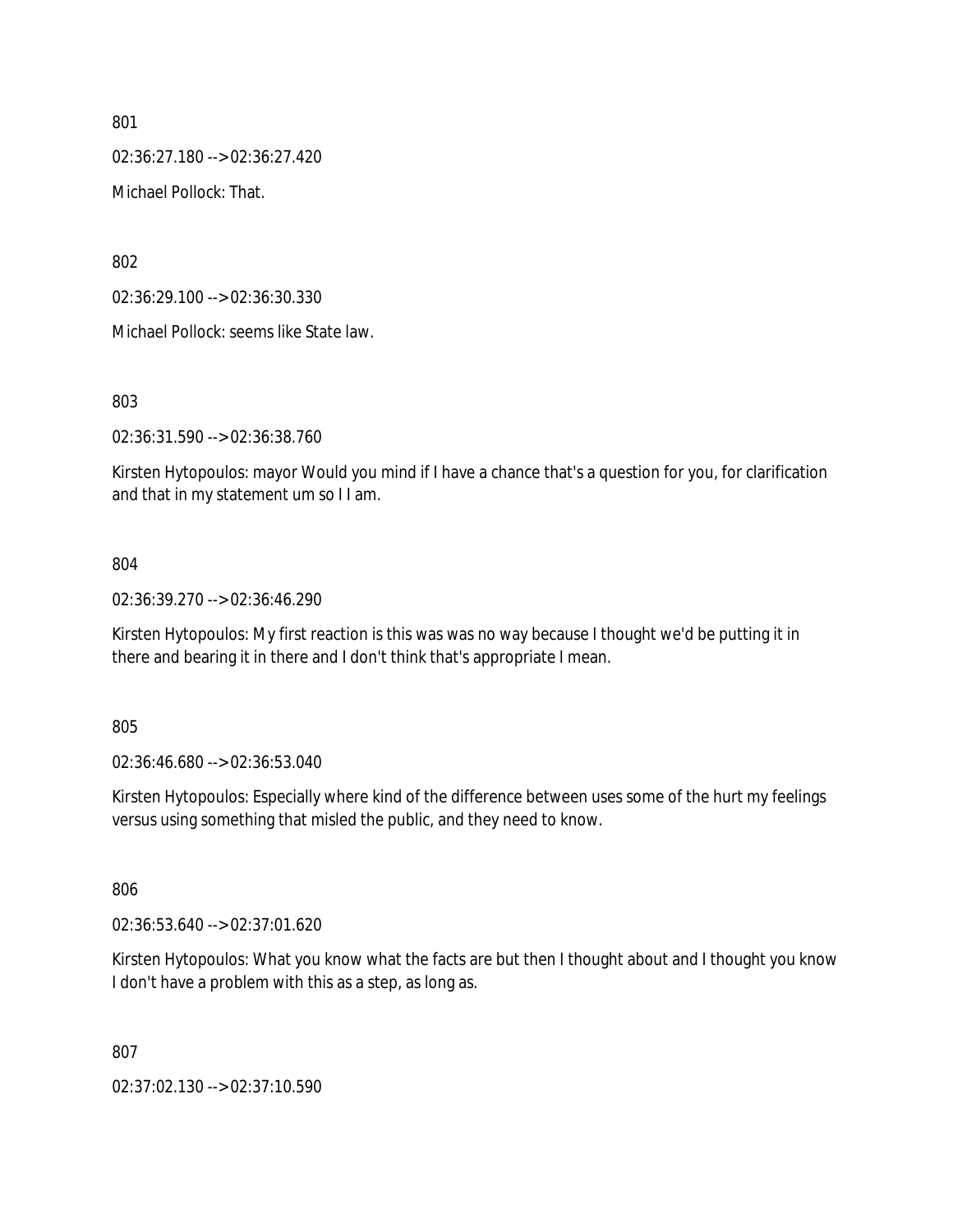Kirsten Hytopoulos: That it's not precluding just my questions for you mayor is this is this is this is intend to be drafted, as this is where it goes and dies or, this is a step.

808

02:37:11.460 --> 02:37:19.350

Kirsten Hytopoulos: In the process, that the person who's the complaints being made against gets to hear that gets to respond to the person or people who are complaining.

809

02:37:19.710 --> 02:37:29.130

Kirsten Hytopoulos: And then the complaining party or parties can choose to take it forward elsewhere if that wasn't satisfactory so that was one question I have for you.

810

02:37:31.230 --> 02:37:44.310

Rasham Nassar: Well, the the the Council member that's issuing the complaint certainly has the right to file an ethics complaint currently we allow Article one code of conduct complaints and our ethics programs so that right is not being forfeited or waived.

811

02:37:44.670 --> 02:37:51.810

Rasham Nassar: By virtue of the existence of this state provision um so I don't understand i'm not really sure what.

812

02:37:52.800 --> 02:37:56.250

Rasham Nassar: you're envisioning that this might threaten or preclude.

813

02:37:57.120 --> 02:38:04.740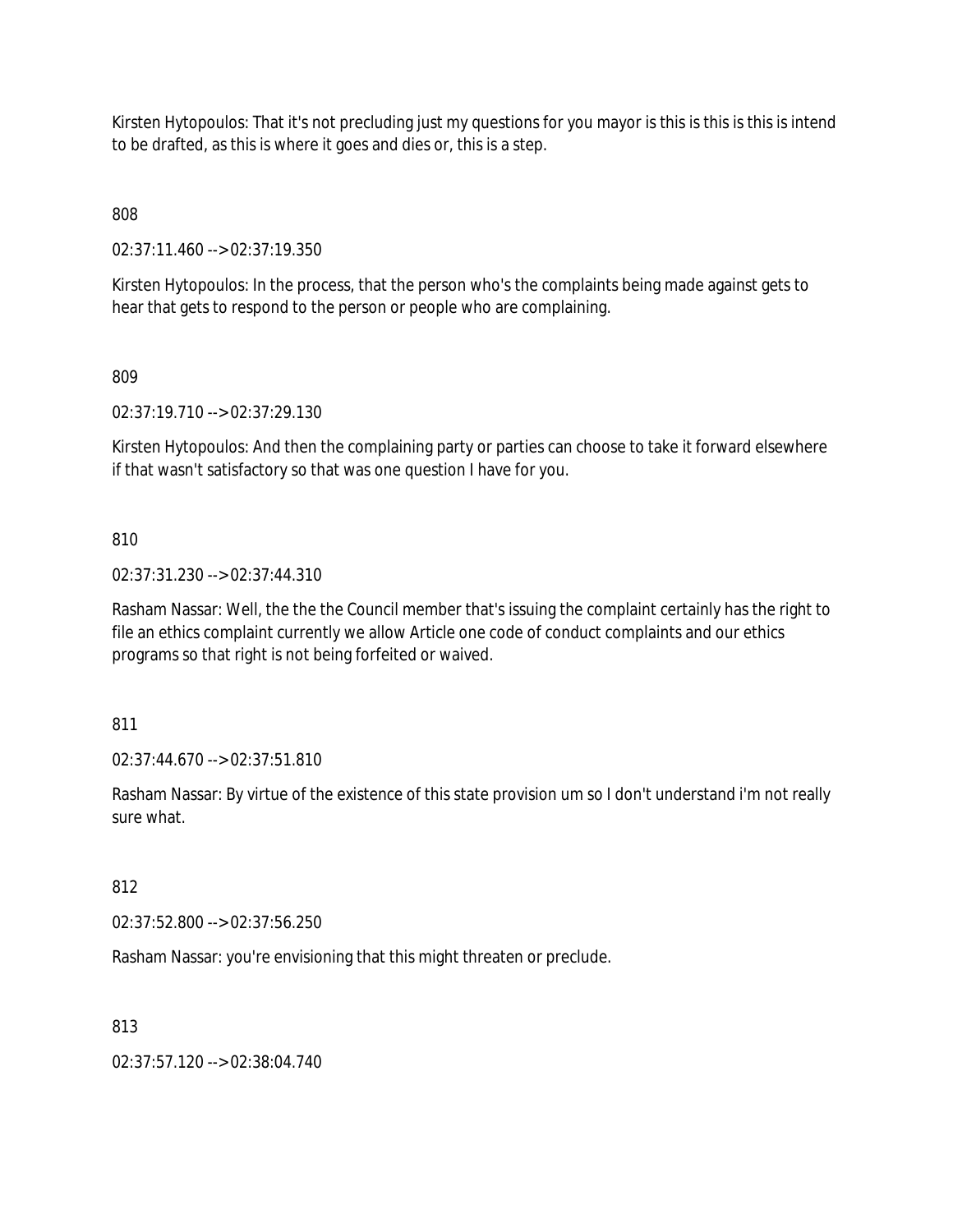Kirsten Hytopoulos: Well, it could precluded discussing it on a Council meeting agenda, I mean this is either a preferred first step, I didn't support that.

# 814

02:38:05.220 --> 02:38:18.390

Kirsten Hytopoulos: If it's not time sensitive and we have time to talk to each other, one on one or in the group before we would decide whether really married and going forward anybody made that decision, I support that but, if this is then saying.

# 815

02:38:18.990 --> 02:38:26.550

Kirsten Hytopoulos: The Council gets to them decide the majority vote, but something happens after that is this a step is basically a you know.

### 816

02:38:28.650 --> 02:38:36.240

Kirsten Hytopoulos: sort of mediate when it can be mediated but if it's a major policy question, it could still go forward and we're not giving anything up does that make sense, yes.

817

02:38:36.270 --> 02:38:39.060

Rasham Nassar: it's that it's it's what it's called the ladder.

818

02:38:40.290 --> 02:38:41.220

Rasham Nassar: it's, the last thing that you said.

819

02:38:41.670 --> 02:38:52.260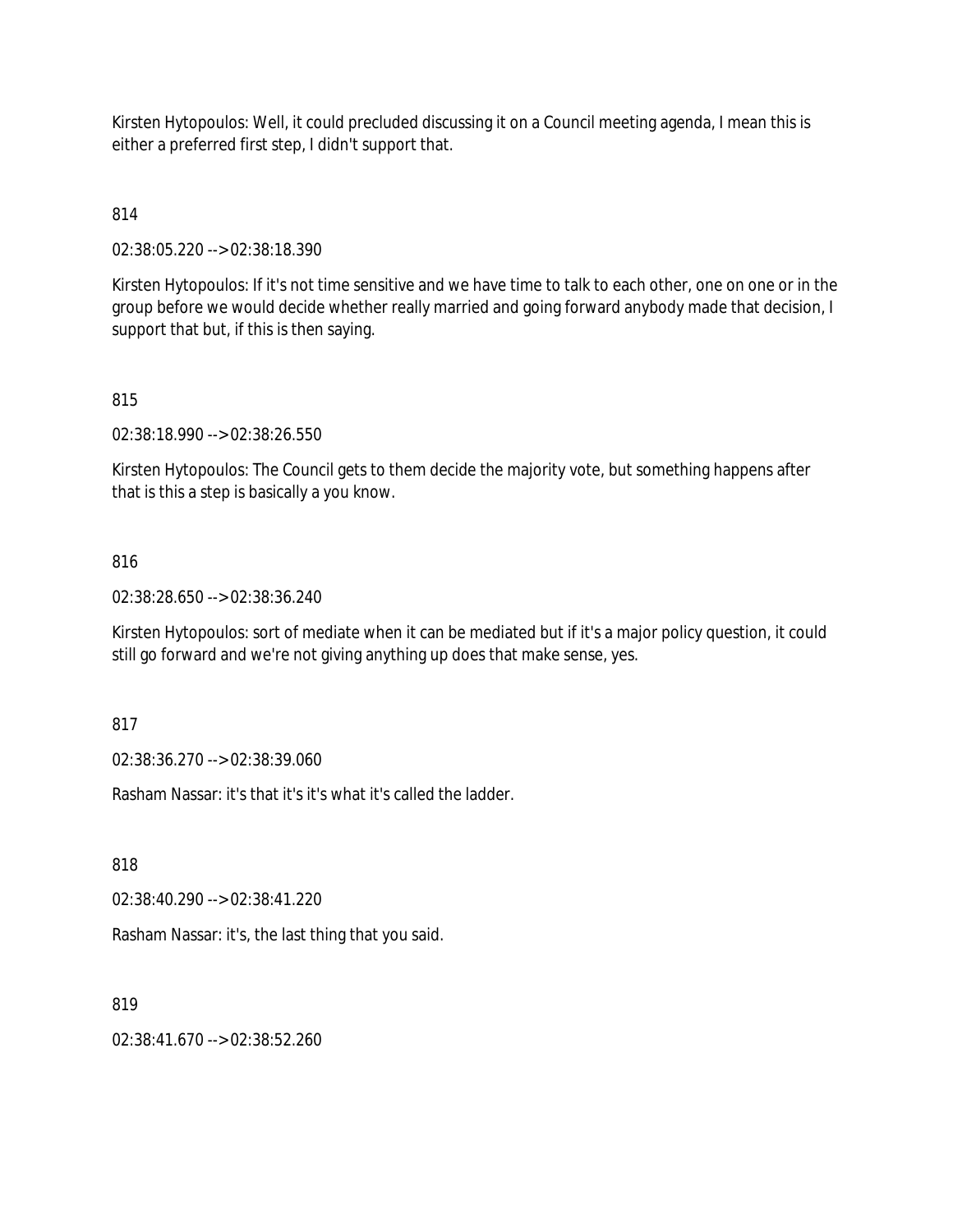Rasham Nassar: And this really does fall kind of follow the Article one process because same is true for that right, I mean we could the Council always reserved reserves the right, a majority anyways to act as the the discipline board.

820

02:38:52.710 --> 02:39:02.670

Rasham Nassar: And that's provided for in our ethics program and that has done because it's taking action that has to happen from the diocese so this does not preclude heard or limit the council's ability to add and.

821

02:39:03.120 --> 02:39:12.960

Rasham Nassar: For the majority to add an agenda item and to discuss, whatever the majority wants to discuss, so we can't infringe upon the majority's right to do that, but this does provide an alternative.

822

02:39:14.340 --> 02:39:24.540

Rasham Nassar: first step, hopefully in some cases, the last step hopefully we resolve the matter out of view of the public and we go out into into the view of the public, and we do our business.

823

02:39:25.230 --> 02:39:40.860

Rasham Nassar: But I also understand and and expect that it might not always happen that way and there's certainly nothing that, in my view, and we can, if the city attorney disagrees and welcome your input, but my understanding is that, by adopting this into the governance manual we're not.

824

02:39:42.240 --> 02:39:48.930

Rasham Nassar: Deleting or removing Councils ability to have public debates about the conduct of the Council member.

825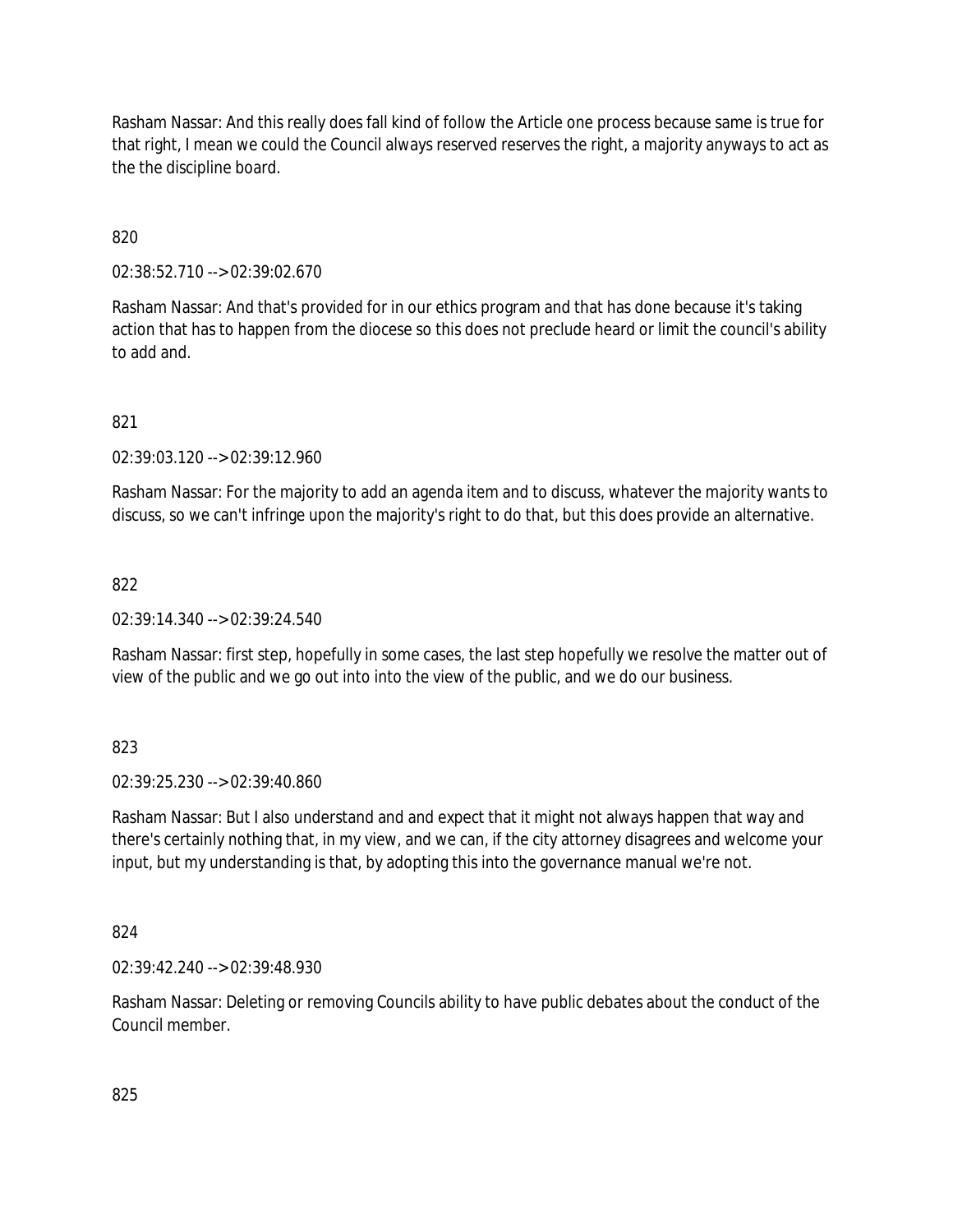02:39:50.730 --> 02:39:56.850

Joe Levan: that's correct and it can be made clear in the way it's written to say, this is an option one alternative or.

826

02:39:58.140 --> 02:39:59.970

Joe Levan: it's not doesn't preclude other action.

827

02:40:01.830 --> 02:40:12.060

Rasham Nassar: So if if if there's a majority in light of that is majority Council support what I would like to do is just put this on the business meeting agenda and put it on unfinished business have counseled like another touch or just goes on consent.

828

02:40:13.980 --> 02:40:16.800

Rasham Nassar: The motion would be just to adopt this into the governance manual.

829

02:40:18.150 --> 02:40:25.560

Rasham Nassar: Whatever the Council prefers Deputy Mayor and city manager and I can just take care of that in terms of scheduling on Thursday morning.

830

02:40:27.000 --> 02:40:27.810

Kirsten Hytopoulos: Is we're seeking.

831

02:40:29.130 --> 02:40:39.270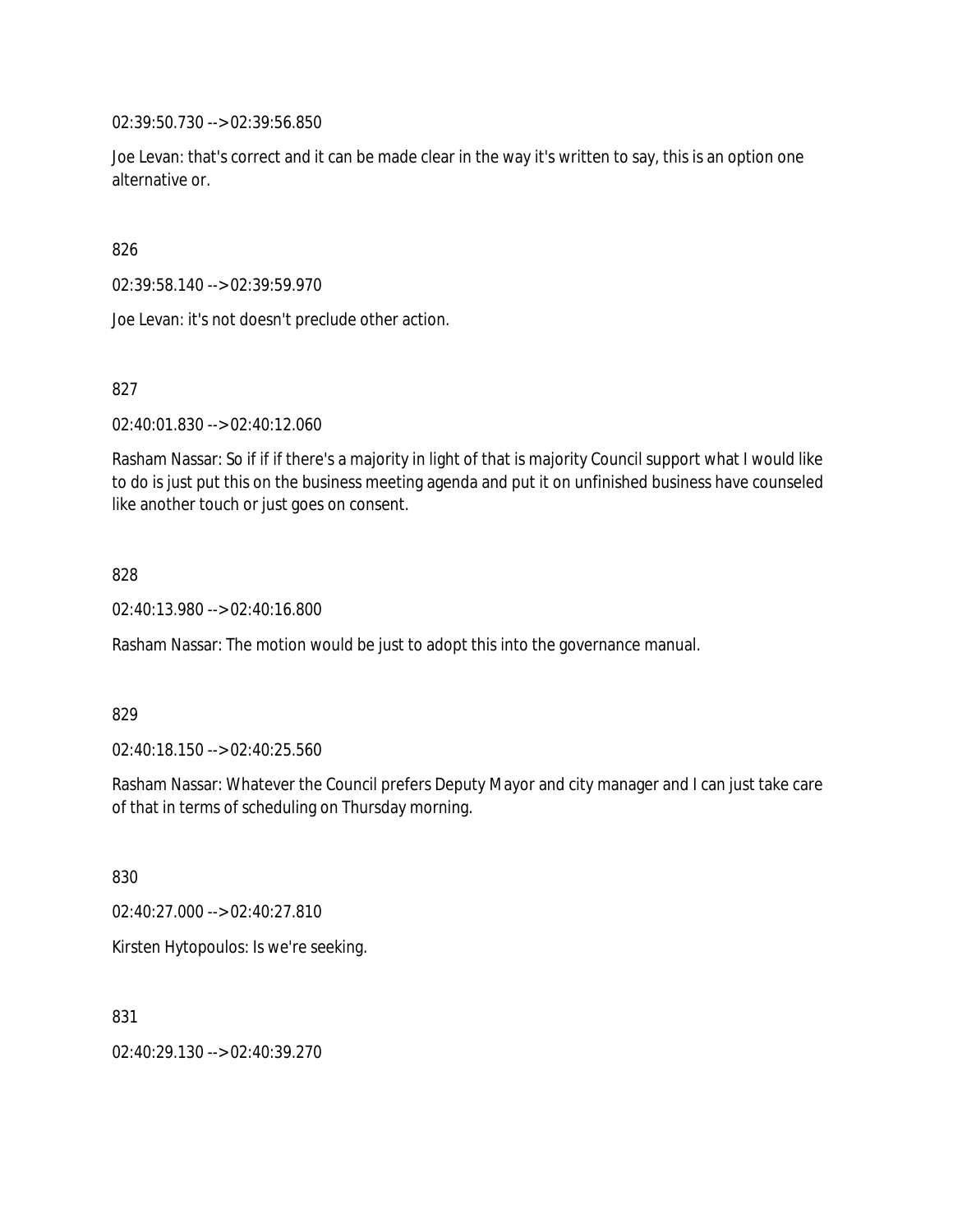Kirsten Hytopoulos: Approval of this or do do we have a sense for everyone, what the sort of languages is whether this is a preference and option it's not a mandate, it sounds like.

832

02:40:40.230 --> 02:40:49.320

Kirsten Hytopoulos: Do we want to clarify that we're bringing back just that it's an option we're just restating the RC w basically the Council may do this, is that what you're proposing there.

833

02:40:51.930 --> 02:40:58.800

Rasham Nassar: yeah I mean, in light of this discussion, if that's what the majority prefers it's written right now that, in the language of shell.

834

02:40:59.700 --> 02:41:03.780

Rasham Nassar: But again, my understanding is that, even though the inclusion of the word shout it does not.

835

02:41:04.140 --> 02:41:10.800

Rasham Nassar: does not infringe upon them it's already Councils we're going to add whatever agenda item, it would like I mean a majority of Council can add anything to it.

836

02:41:11.430 --> 02:41:19.440

Rasham Nassar: Again, that would like and have whatever discussion, it would like, so I mean clarification from the city attorney if that needs to change just clarify that it's an option.

837

02:41:20.010 --> 02:41:28.950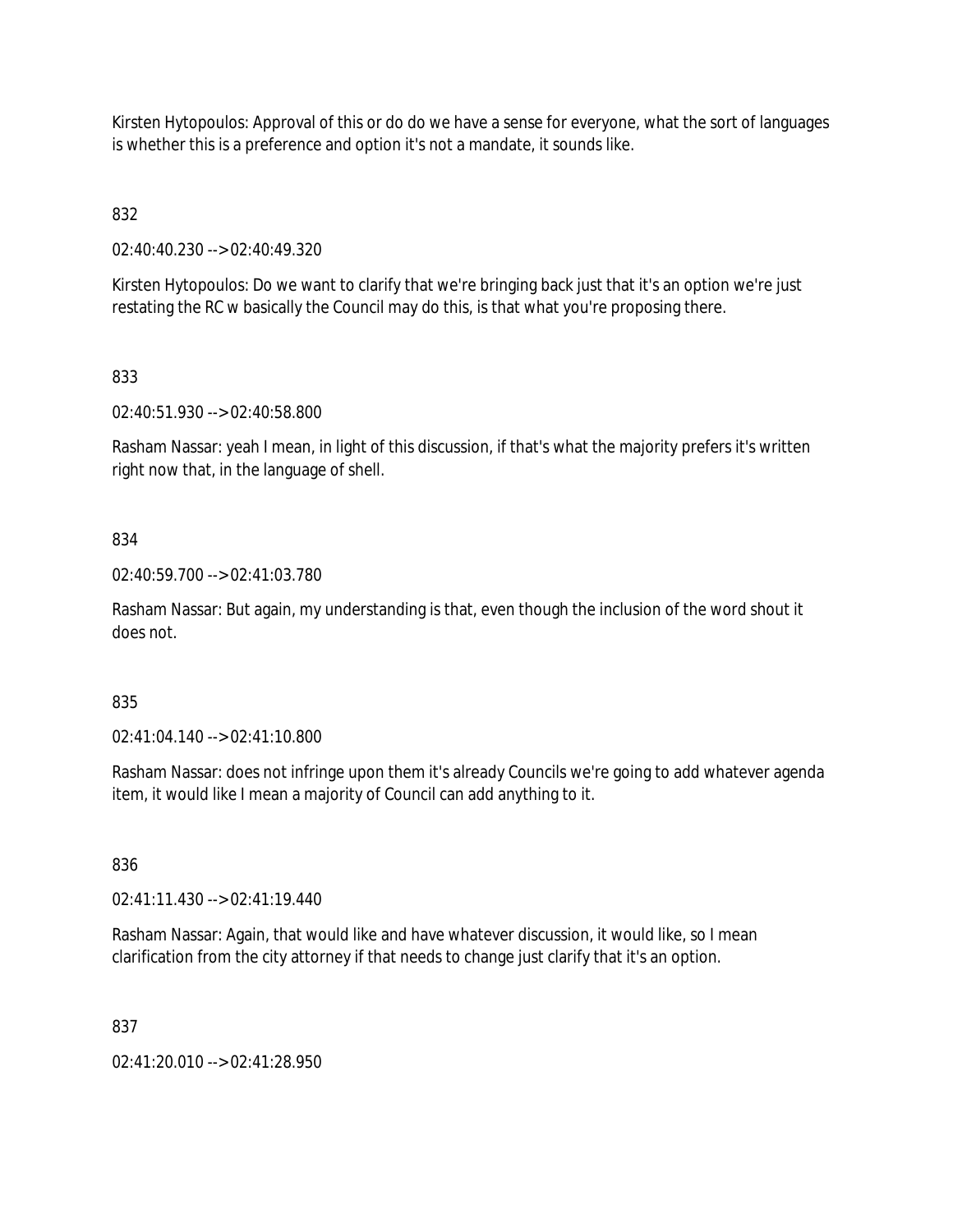Rasham Nassar: i'd be amenable to that if that's the direction the majority would like to go I just think it's important to have processes and options for handling these kinds of disputes written down.

838

02:41:29.430 --> 02:41:35.340

Rasham Nassar: For clarity and so that everybody is on the same page and understands their options available to them, as well as their rights.

839

02:41:36.570 --> 02:41:37.410

Kirsten Hytopoulos: city attorney.

840

02:41:38.340 --> 02:41:45.570

Joe Levan: What I would recommend is the governance manuals adopted by resolution that we would bring back a resolution that would.

841

02:41:46.200 --> 02:41:57.150

Joe Levan: With the language so you know where it would go where we would suggest it would go in the governance manual and then you can add it and based on the discussion sounds like the Council is interested in.

842

02:41:57.660 --> 02:42:01.200

Joe Levan: Having language that would identify it as an alternative, or as an option.

843

 $02.42.01.680 -5.02.42.07.890$ 

Joe Levan: We can we can craft it that way, then you can talk about that resolution, if you want to tweak the language to that point you could do that.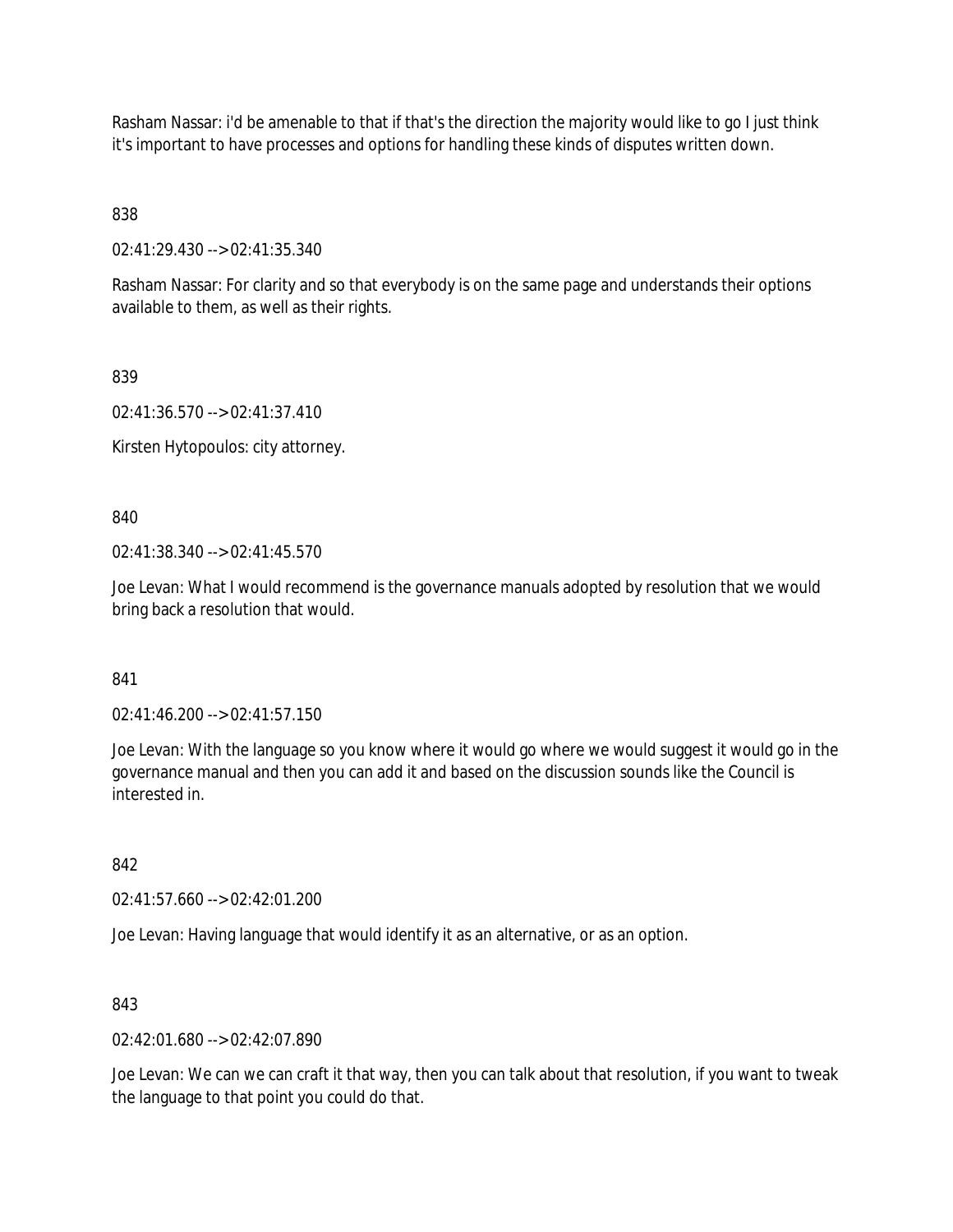02:42:09.600 --> 02:42:10.500

Kirsten Hytopoulos: That work for Council.

845

02:42:12.420 --> 02:42:19.740

Kirsten Hytopoulos: Great looks like we've got a plan alright next item up is going to be order item nine.

846

02:42:23.400 --> 02:42:23.850

Kirsten Hytopoulos: mayor.

847

02:42:26.250 --> 02:42:26.850

Kirsten Hytopoulos: Did you have an item.

848

02:42:27.150 --> 02:42:42.270

Rasham Nassar: I do, yes, thank you um she didn't raise my hand so fast, so I was, I think the full Council was written by a former mayor of bainbridge island who raised the tradition that that we have on Memorial Day.

849

02:42:43.950 --> 02:42:54.240

Rasham Nassar: I don't know if anyone took note of that email, it was regarding coordinating with the American legion to participate in a Memorial Day celebration, something that the mayor has typically performed.

850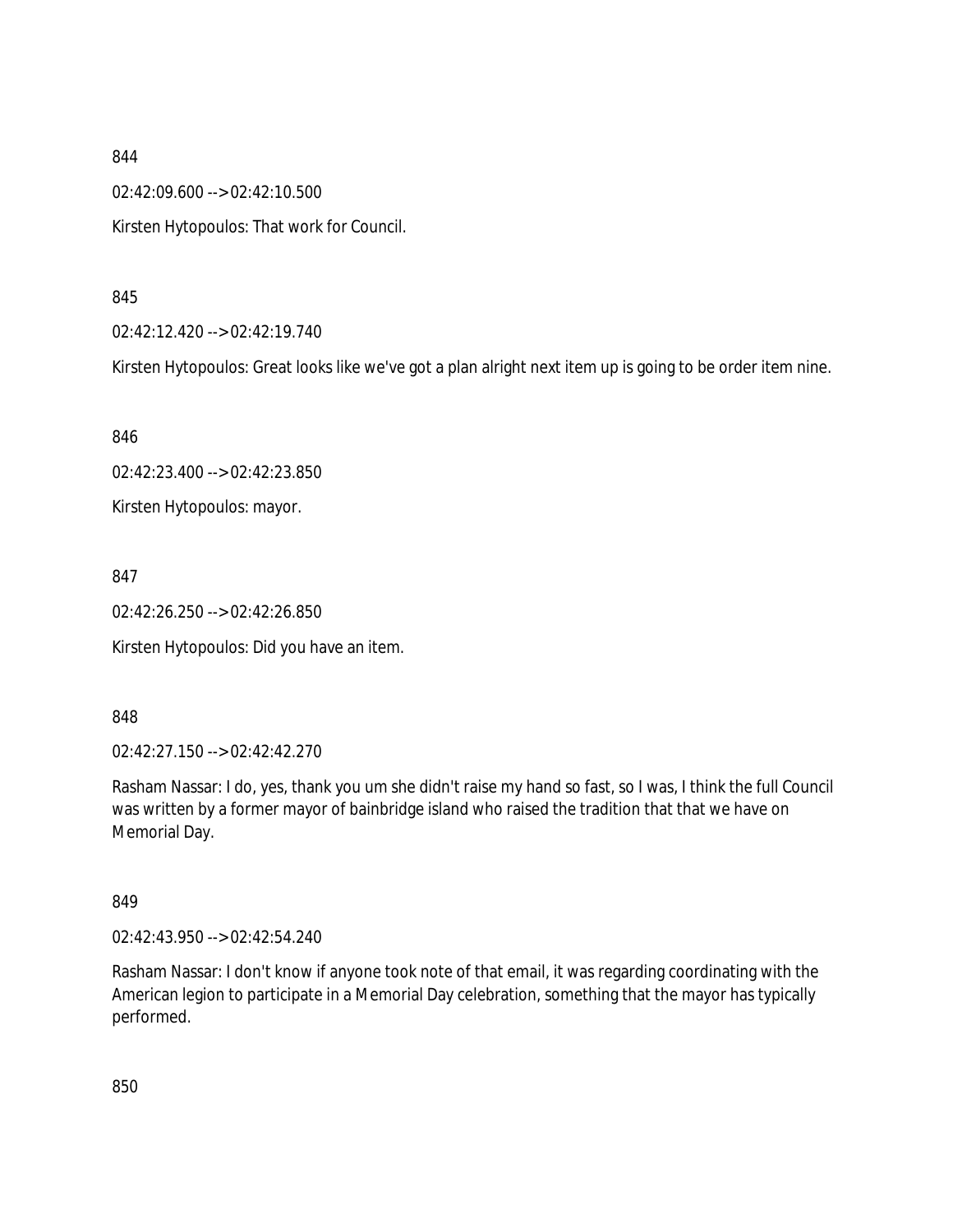02:42:54.930 --> 02:43:00.510

Rasham Nassar: I thought i'd bring it up to the Council and see if any member of the City Council had an interest in.

851

02:43:01.350 --> 02:43:10.440

Rasham Nassar: participating in that service and acting on behalf of the Council to provide that representation looks like two Council members have raised their hand so i'm going to let you fight it out.

852

02:43:13.140 --> 02:43:13.920

Kirsten Hytopoulos: Its members.

853

02:43:15.960 --> 02:43:17.370

Kirsten Hytopoulos: So we need direction today.

854

02:43:23.610 --> 02:43:26.700

Rasham Nassar: I don't think so it just sounded like there's an actual laying of.

855

02:43:28.080 --> 02:43:38.040

Rasham Nassar: Item I don't have the email up but there's an actual service that has to be performed I don't know that it can be performed by two individuals, so I mean, in theory, any Council member can can.

856

02:43:38.610 --> 02:43:51.510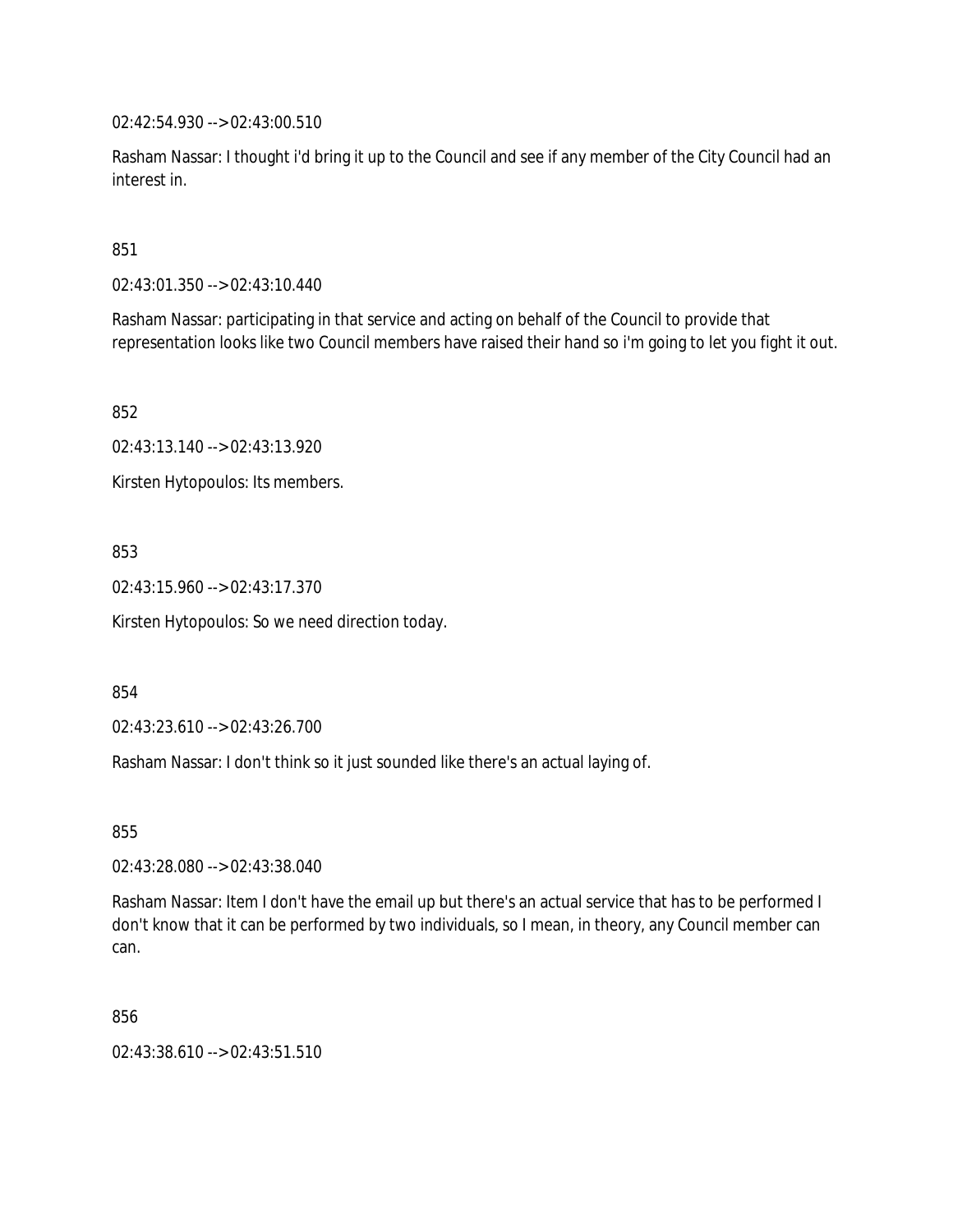Rasham Nassar: You know attend that event but in terms of being the individual that communicates with the American legion and so forth actually participates, I think that it's the inferences that it should just be one so.

857

02:43:53.430 --> 02:43:53.880

Michael Pollock: But it can be.

858

02:43:54.330 --> 02:43:59.220

Michael Pollock: Just just john well i'm just i'm working out i'm happy to work long.

859

02:44:00.810 --> 02:44:01.770

Kirsten Hytopoulos: OK OK.

860

02:44:02.250 --> 02:44:08.880

Rasham Nassar: OK, and then you you all have that email correct, so I don't need to forward any communication either review and i'll verify that it was sent to the full Council.

861

02:44:11.520 --> 02:44:12.960

Kirsten Hytopoulos: That satisfactory to have the view.

862

02:44:14.760 --> 02:44:15.990

Kirsten Hytopoulos: Your work it out okay.

863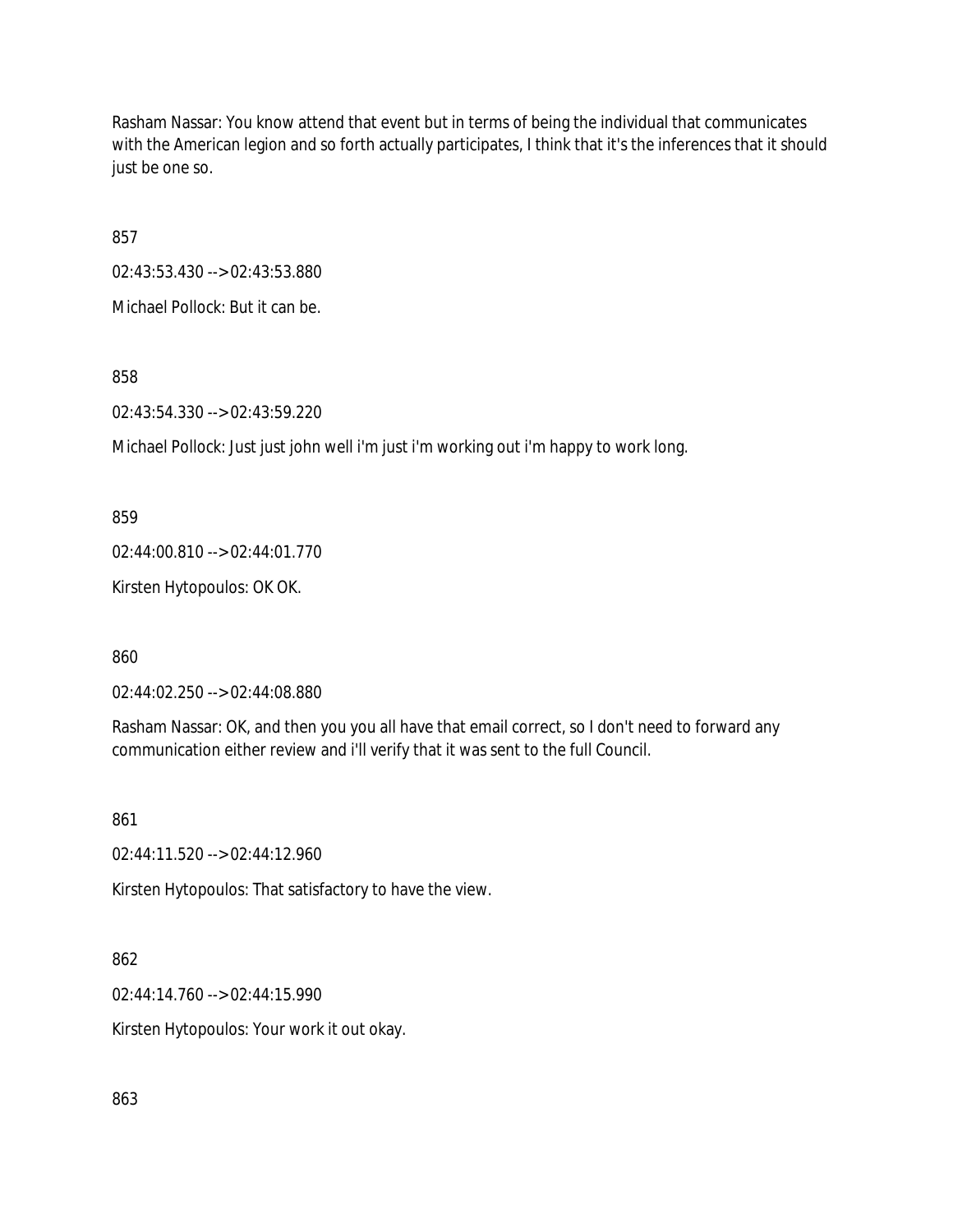02:44:17.160 --> 02:44:18.660

Kirsten Hytopoulos: councilmember fit for Johnson.

864

02:44:21.210 --> 02:44:39.060

Brenda Fantroy-Johnson: Thank you um I got an email from Emily Morris and she is working, she is working for a nonprofit that's called the Rainbow crew and the reason why you know it was interesting to me, is because it's a website that.

865

02:44:40.200 --> 02:44:55.860

Brenda Fantroy-Johnson: is being used to show people of color people who may be gay or bisexual different resources on the island, that they can go and partake of so, for instance, for me, I go to to come in and get my hair done.

866

02:44:57.060 --> 02:45:04.260

Brenda Fantroy-Johnson: there's No one on the island, they can do it, but now i've found someone so i'm going to give them that name to put on their website.

#### 867

02:45:05.010 --> 02:45:16.860

Brenda Fantroy-Johnson: So what they're you know, asking is that if we know of any businesses that may want to be vetted to be put on their website to let them know so.

868

02:45:17.760 --> 02:45:28.410

Brenda Fantroy-Johnson: I thought it was a great idea it's kind of like a welcoming committee for bainbridge you can find healthcare professionals, you know.

869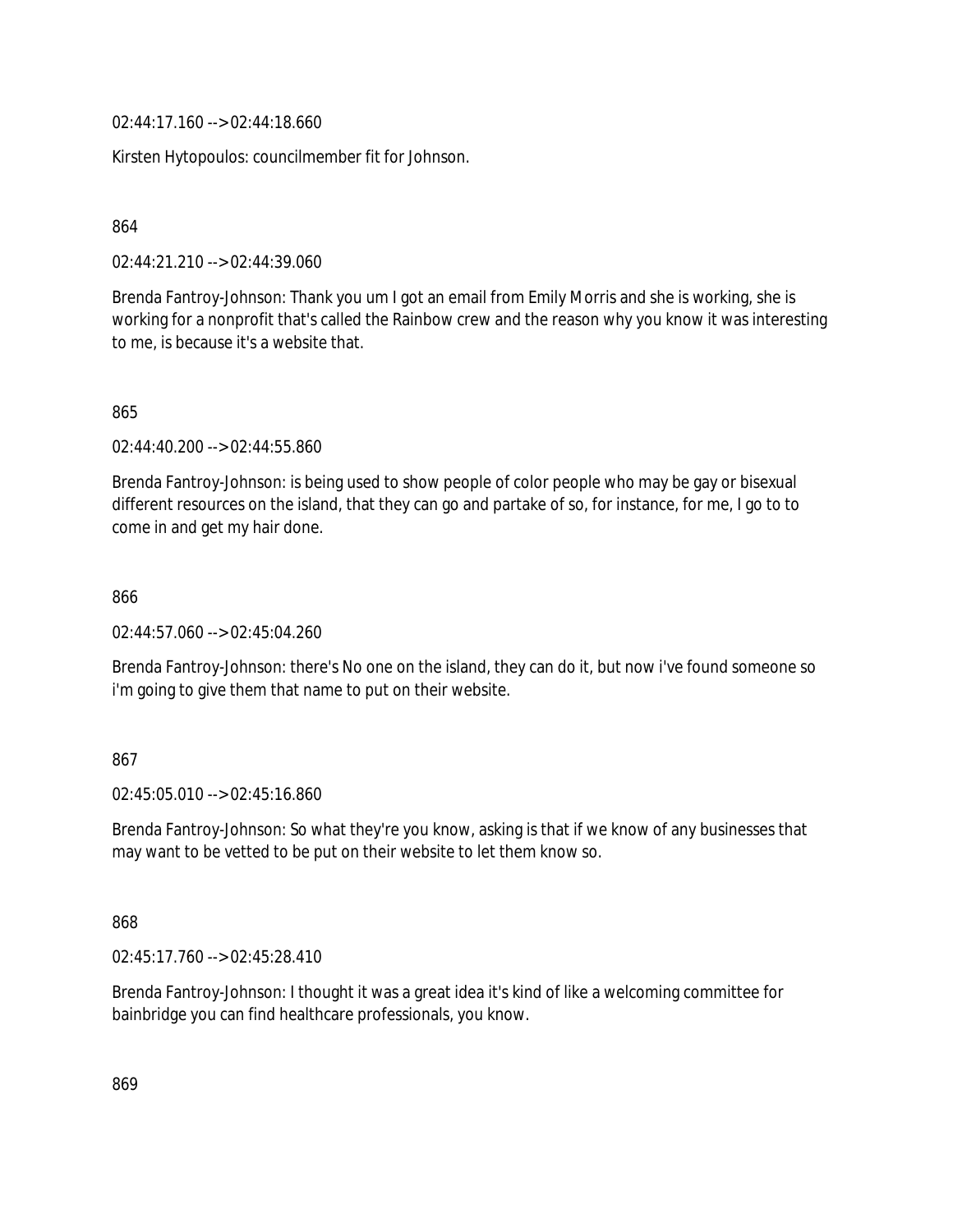02:45:29.400 --> 02:45:45.390

Brenda Fantroy-Johnson: restaurants and things that you won't be afraid to go into, and so, if any of you know any businesses that may want to participate in this, you can either contact me or Emily and I could give you that information.

870

02:45:47.190 --> 02:45:47.460

You.

871

02:45:48.660 --> 02:45:49.860

Kirsten Hytopoulos: Also Member deets.

872

02:45:50.280 --> 02:45:54.510

Joe Deets: yeah Thank you, colleagues, I apologize during the agenda setting.

873

02:45:54.960 --> 02:46:03.570

Joe Deets: There was something I didn't forget, and maybe there's a way to do it work around it's fun to highlight this is and and city manager, you know this because I brought it up with you is.

874

02:46:04.110 --> 02:46:12.510

Joe Deets: We should start thinking about the criteria for our rescinding the declaration of emergency that was made on what march 9 20.

875

02:46:14.040 --> 02:46:20.910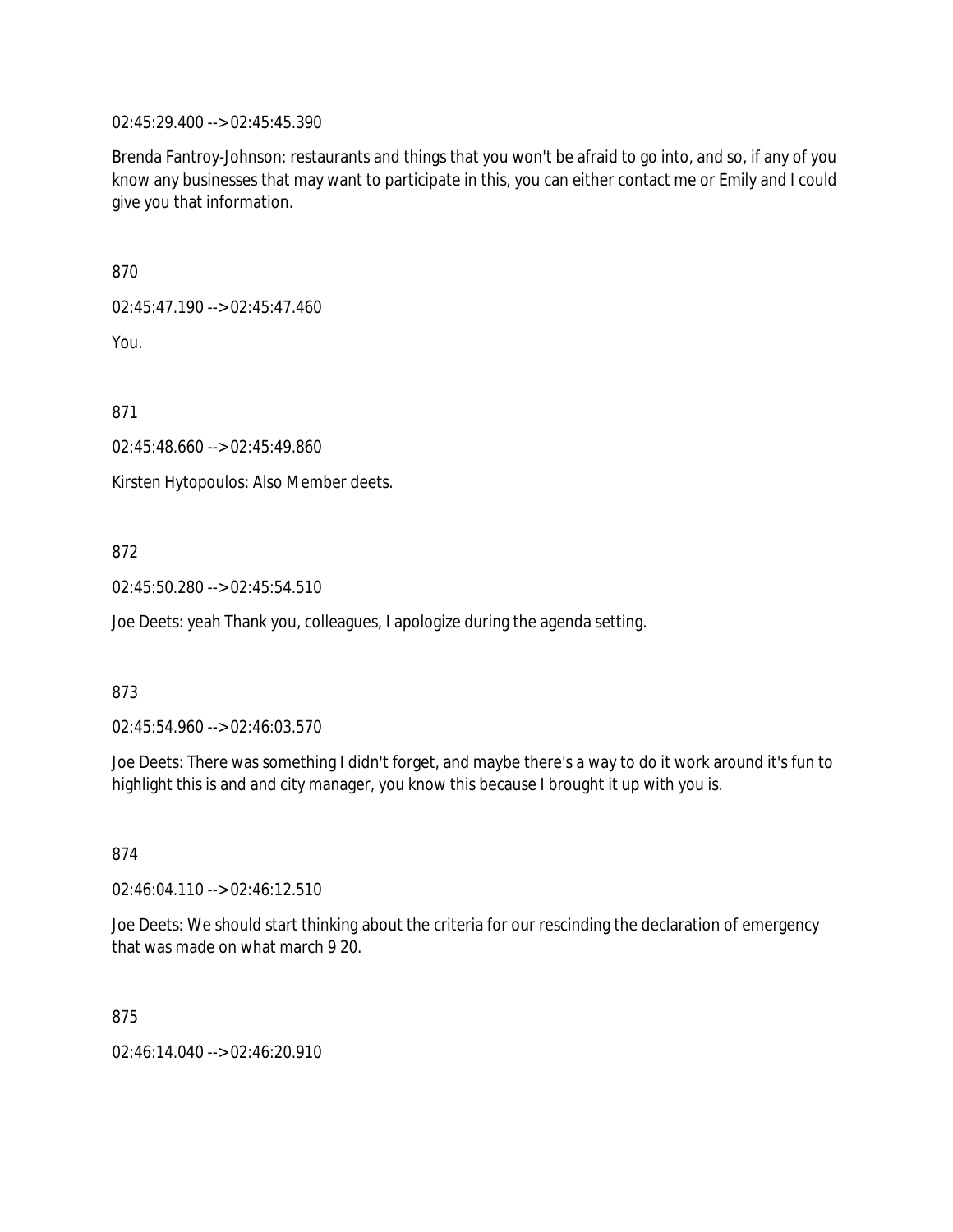Joe Deets: spend over a year lots happened, but maybe we should start thinking about what is it that we need what criteria do we need to.

876

02:46:21.540 --> 02:46:28.650

Joe Deets: Take that remove that so what i'll do is i'll send a message to the Mayor and Deputy Mayor with that point, but I just wanted to alert.

#### 877

02:46:29.130 --> 02:46:41.340

Joe Deets: My colleagues I think it's time for us to start looking at what do we need to do what criteria to, we need to remove that and last thing I just want to say how about those goats up those goats rock on bainbridge so.

```
878
```
02:46:43.290 --> 02:46:43.530

You.

879

02:46:44.700 --> 02:46:45.660

Kirsten Hytopoulos: can't remember Schneider.

880

02:46:47.430 --> 02:46:53.460

Leslie Schneider: Thank you, yes, the goats do rock i've been to see them multiple times already.

881

02:46:55.110 --> 02:47:05.880

Leslie Schneider: I am regretting that I didn't send this out to you all ahead of time, this is a request for support of kids up transit you know.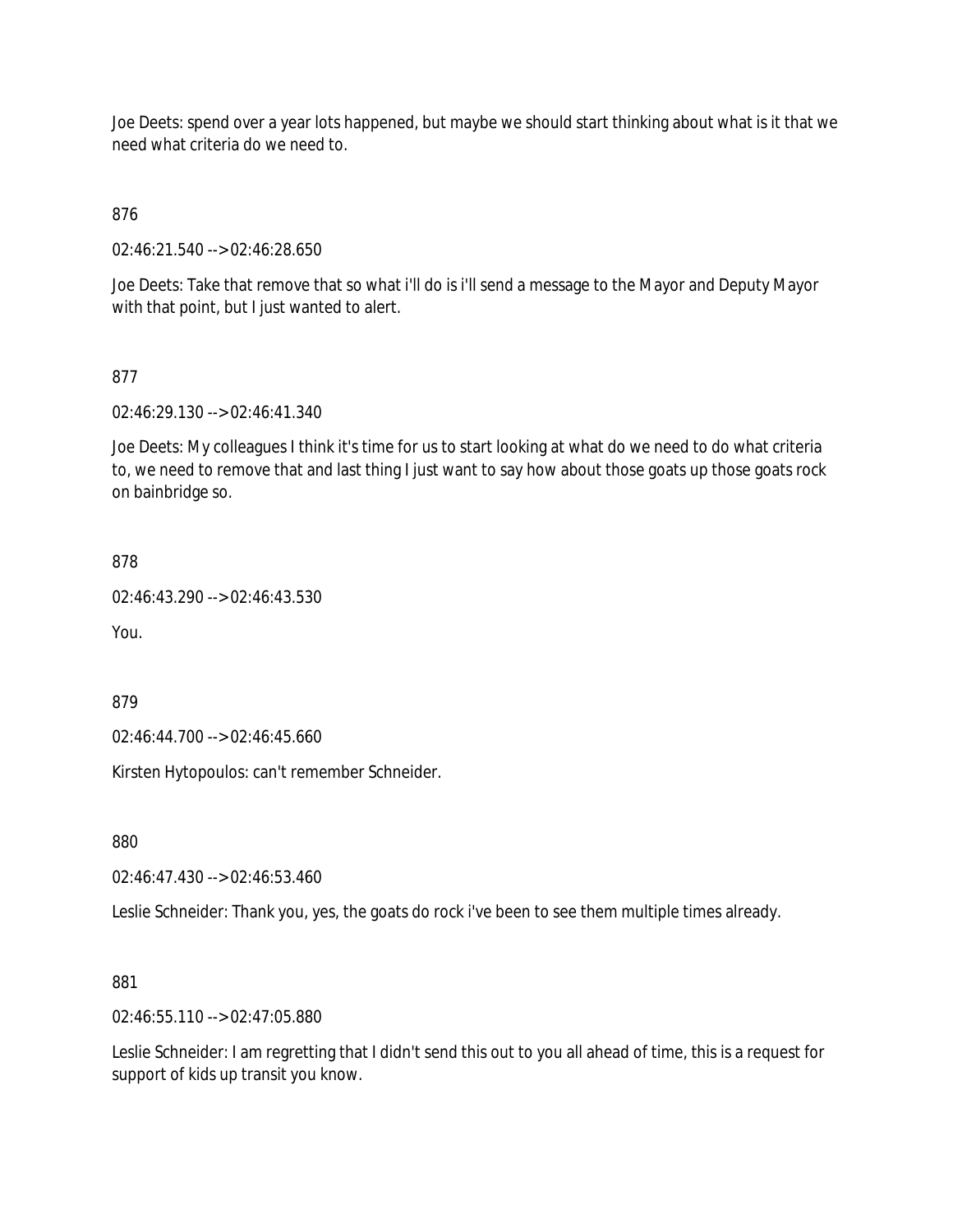02:47:07.110 --> 02:47:10.410

Leslie Schneider: To the secretary of transportation people to judge.

883

02:47:11.880 --> 02:47:28.380

Leslie Schneider: To support a North base heavy duty maintenance facility project it's been defined identified as a high priority infrastructure project this facility would also support double Decker battery electric buses.

884

02:47:29.850 --> 02:47:37.890

Leslie Schneider: And so I can send this out to everyone, but my request is just to take a look for it and if there's any concerns.

885

02:47:40.830 --> 02:47:46.440

Leslie Schneider: I don't know, let me know let the city manager know, otherwise I will assume that there is support and that and.

886

02:47:48.450 --> 02:47:50.910

Leslie Schneider: That we would go ahead and.

887

02:47:53.070 --> 02:47:55.890

Leslie Schneider: submit a letter of support so.

888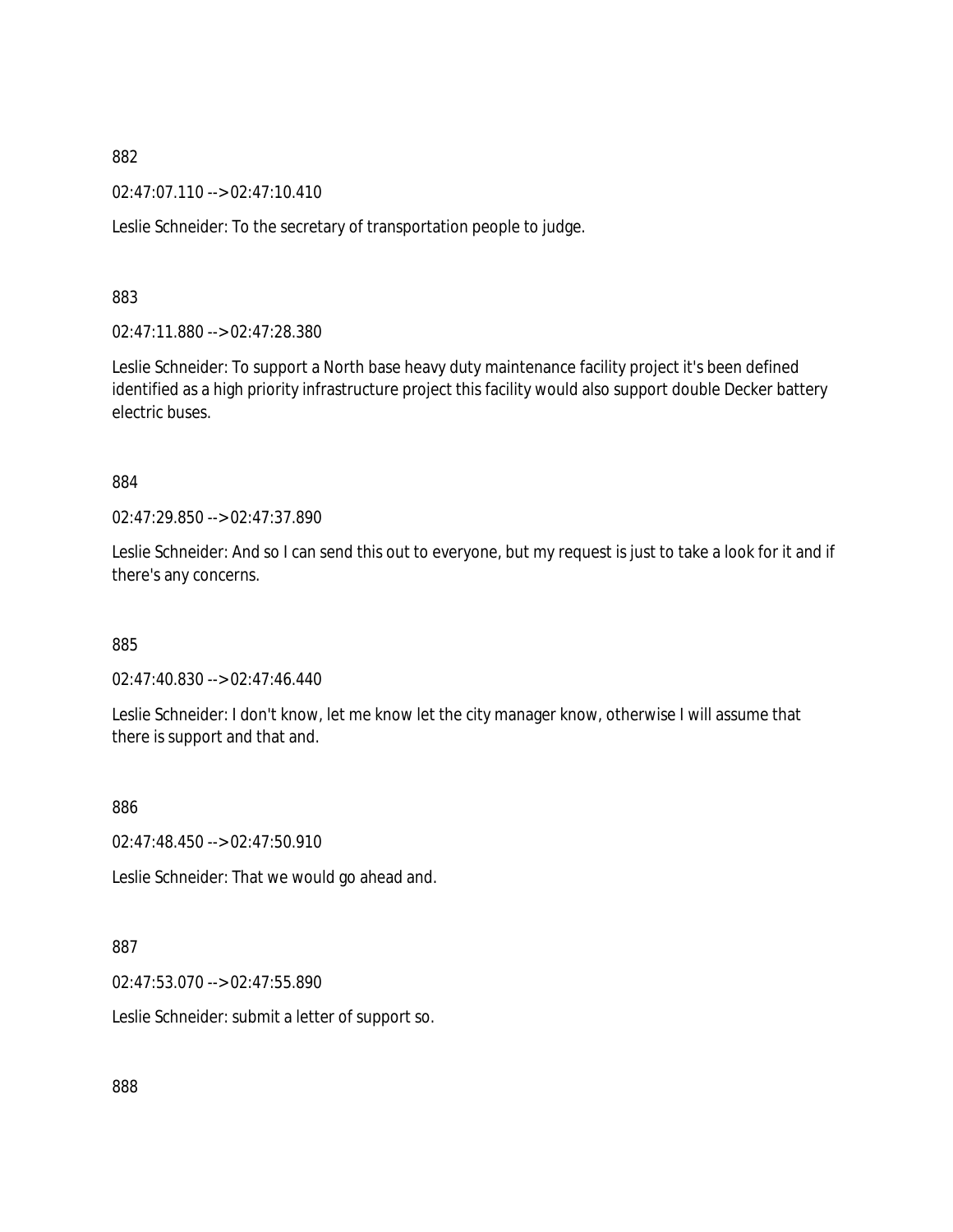02:47:59.490 --> 02:48:09.060

Leslie Schneider: I think this is just one of those standard ones where we where we all would agree with it, but I need to give you visibility into it, so I apologize for not having done that yet.

#### 889

02:48:10.140 --> 02:48:17.100

Kirsten Hytopoulos: So I think we'd probably you probably probably need to just to address it concerns the city manager, I presume to.

890

02:48:17.460 --> 02:48:18.150

Kirsten Hytopoulos: I agree.

891

02:48:18.240 --> 02:48:19.020

Kirsten Hytopoulos: Yes, right.

892

02:48:19.290 --> 02:48:24.690

Leslie Schneider: So I will share I will share it with him and and share it out as a for information only.

893

02:48:26.820 --> 02:48:42.450

Kirsten Hytopoulos: Great i'm mayor, we have that one item about checking in on the real to pull up the agenda for the ethics board the joint meeting we're just getting them group verification that we are on board, what is the agenda yeah.

894

02:48:42.480 --> 02:48:43.440

Rasham Nassar: Is interims.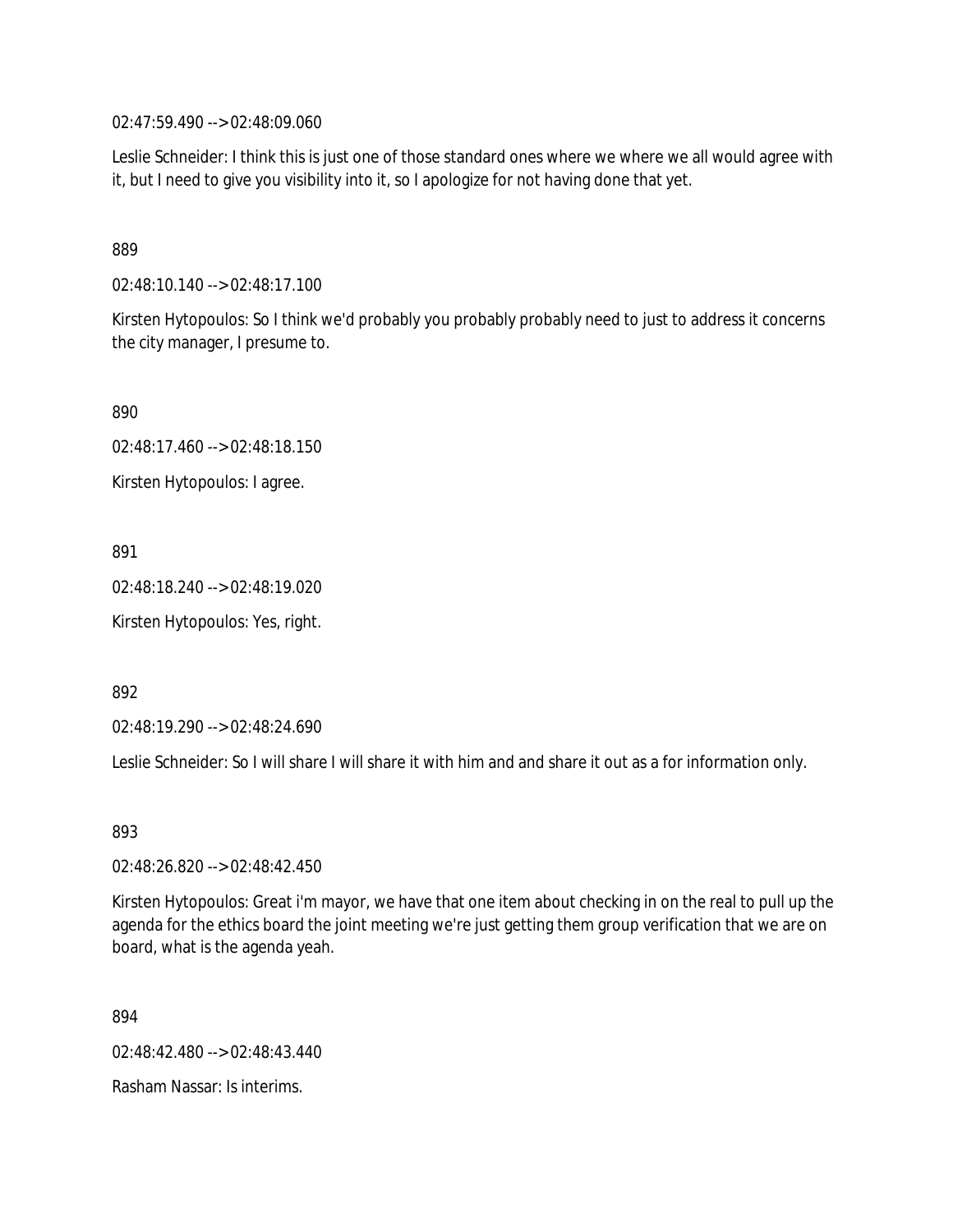02:48:44.490 --> 02:48:47.730

Rasham Nassar: deputy deputy city manager, are you still with us.

#### 896

02:48:55.080 --> 02:49:00.570

Rasham Nassar: There you are um are you able to pull that the date of that joint meeting.

#### 897

02:49:02.370 --> 02:49:03.780

Rasham Nassar: The former One the one that we.

#### 898

02:49:05.010 --> 02:49:06.780 Ellen Schroer (she/her): It was on march 24.

899 02:49:07.830 --> 02:49:08.880 wow okay.

900 02:49:13.710 --> 02:49:15.510

Ellen Schroer (she/her): At least according to the calendar on my wall.

901 02:49:15.810 --> 02:49:17.670 Rasham Nassar: Okay, so i'm.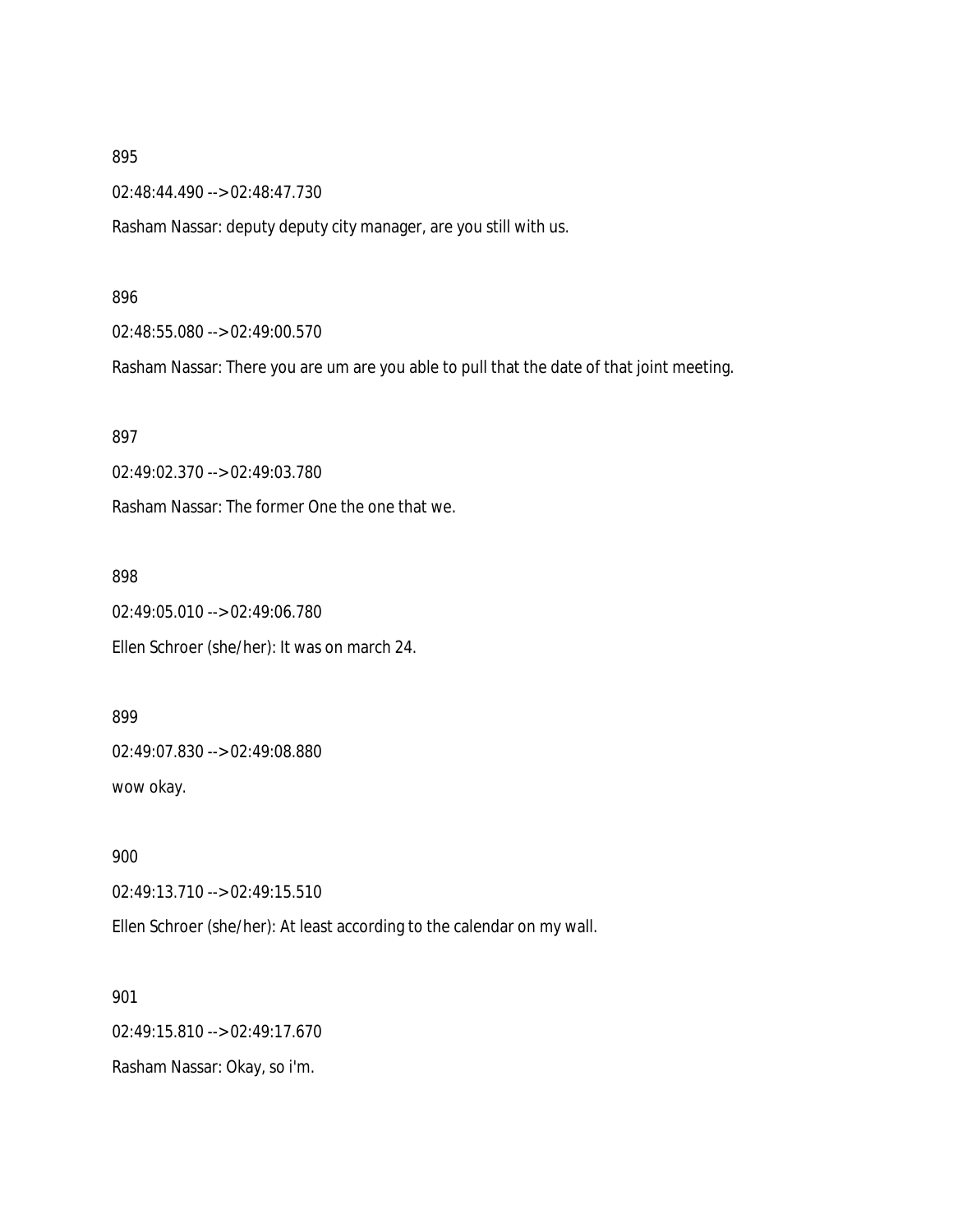902

02:49:19.110 --> 02:49:33.990

Rasham Nassar: Sorry, I was paying attention to the meeting, so I thought i'd be able to pull that up readily, but this is important because, if If I could just have a moment sorry know that we all want to go um we can save ourselves having to add this to a future agenda.

903

02:49:35.790 --> 02:49:45.450

Kirsten Hytopoulos: Well, I would point out, we do have a published proposed agenda right in the in the in our packet so we could just look to that and verify that that's what we're doing.

904

02:49:46.410 --> 02:49:52.530

Rasham Nassar: Is it, are there any materials deputy city manager consistent with the carry over from the previous meeting.

905

02:49:54.840 --> 02:50:12.090

Ellen Schroer (she/her): I would need kicking butt and i'll work with the city clerk and the city manager to do so, but these are the materials that weren't in the packet the last time and are based on the materials which Council discussed in November of 2020.

906

02:50:12.570 --> 02:50:26.310

Rasham Nassar: Right Okay, so that is it so that was really intended to so as long as those were there, I mean that was that was all that we have remaining and I remember I facilitated that meeting, and that was part two, was diving into those motions that were carried over from November.

907

02:50:27.750 --> 02:50:44.280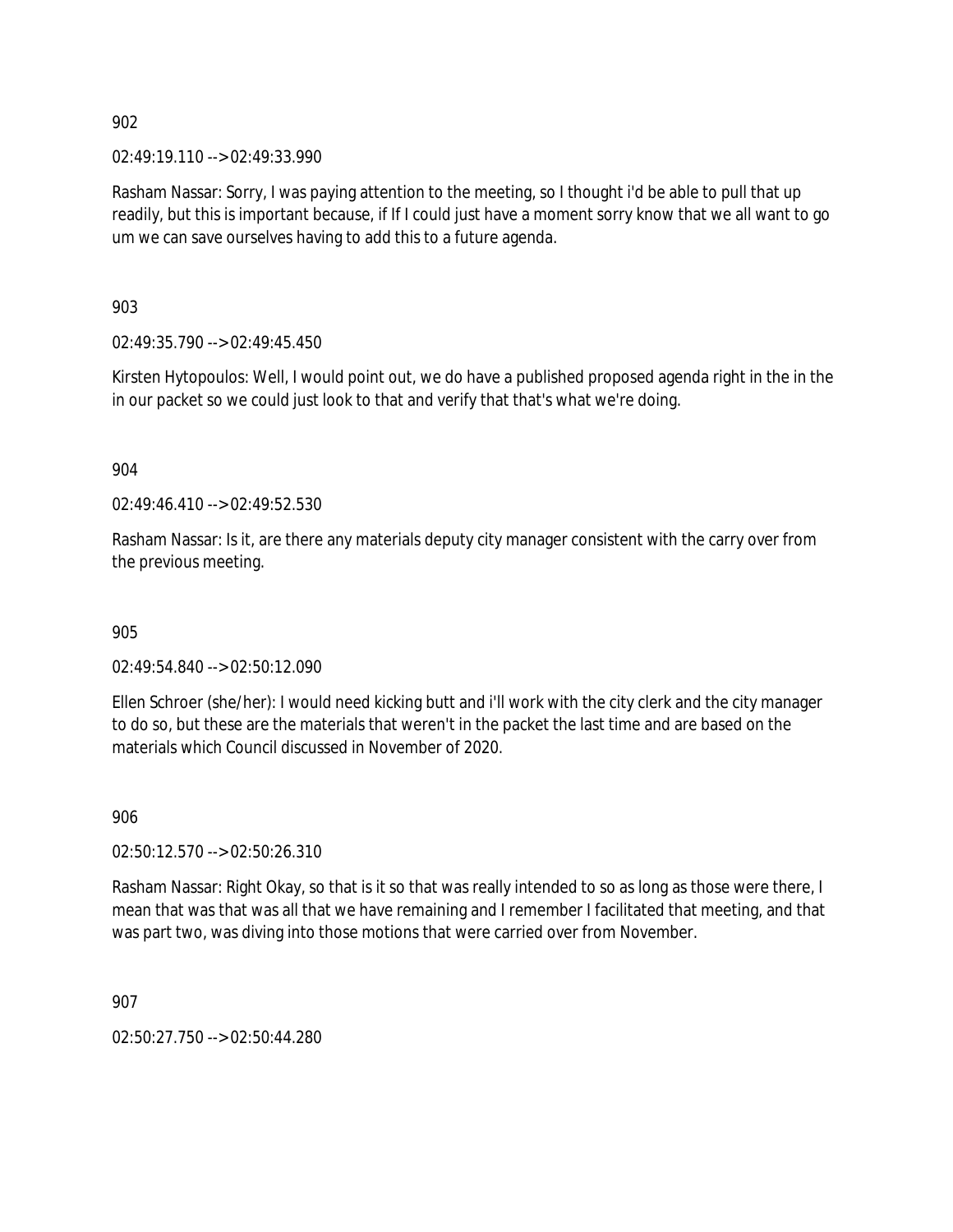Rasham Nassar: So I think the question was is it going to be anything more than that that was not my understanding, we intentionally created part two of the joint at the Export Council meeting to finish what we didn't finish in that first meeting, not to add more things and have more discussion.

908

02:50:45.330 --> 02:50:53.040

Rasham Nassar: So that was my understanding that's kind of how i'm approaching next week's meeting if everyone agrees, what I would suggest is that.

909

02:50:53.490 --> 02:50:59.670

Rasham Nassar: We just communicate that to the ethics board i'm happy to do that i'm like can send an email out through.

## 910

02:51:00.210 --> 02:51:15.930

Rasham Nassar: The administration if that's Okay, I like to keep communications between Council and the ethics board occurring through medium so maybe city attorney you would like to direct the you could submit that clarification to the board I don't know what's appropriate here but.

## 911

02:51:16.920 --> 02:51:20.610

Joe Levan: or you're just looking at the agenda bill for the March 24 meeting.

912

02:51:21.180 --> 02:51:23.280

Joe Levan: As a Council review the ethics board annual.

## 913

02:51:23.280 --> 02:51:35.400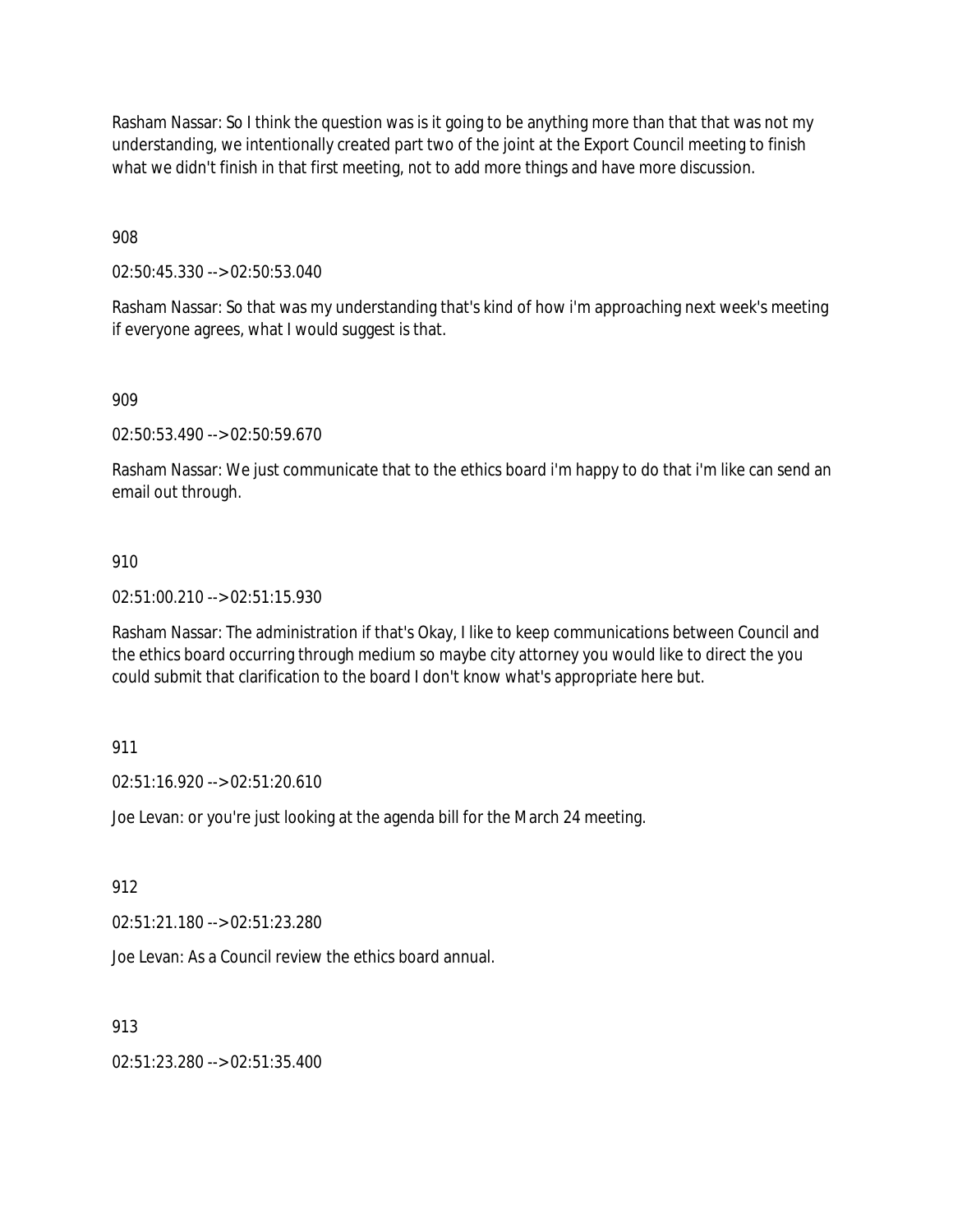Joe Levan: Report and consider request for Council feedback administrative support and then there was there were those curio I think you're allowed to carry over items that were emotions were made previously so you're talking about just pursuing those at this meeting.

914

02:51:35.460 --> 02:51:36.060

Joe Levan: So you're talking about.

915

02:51:36.390 --> 02:51:39.540

Rasham Nassar: It was literally just all have to be that was it.

916

02:51:39.990 --> 02:51:40.980

Kirsten Hytopoulos: And then yeah.

917

02:51:41.040 --> 02:51:46.170

Kirsten Hytopoulos: And we have this like in our packet right now for the next little iced out.

918

02:51:46.530 --> 02:51:46.890

Joe Levan: Great.

919

02:51:47.100 --> 02:51:54.270

Rasham Nassar: And then, if there's a if there's a for good of the order scheduling agenda, I think that we decided that was very awkward and strange and that we should not.

920